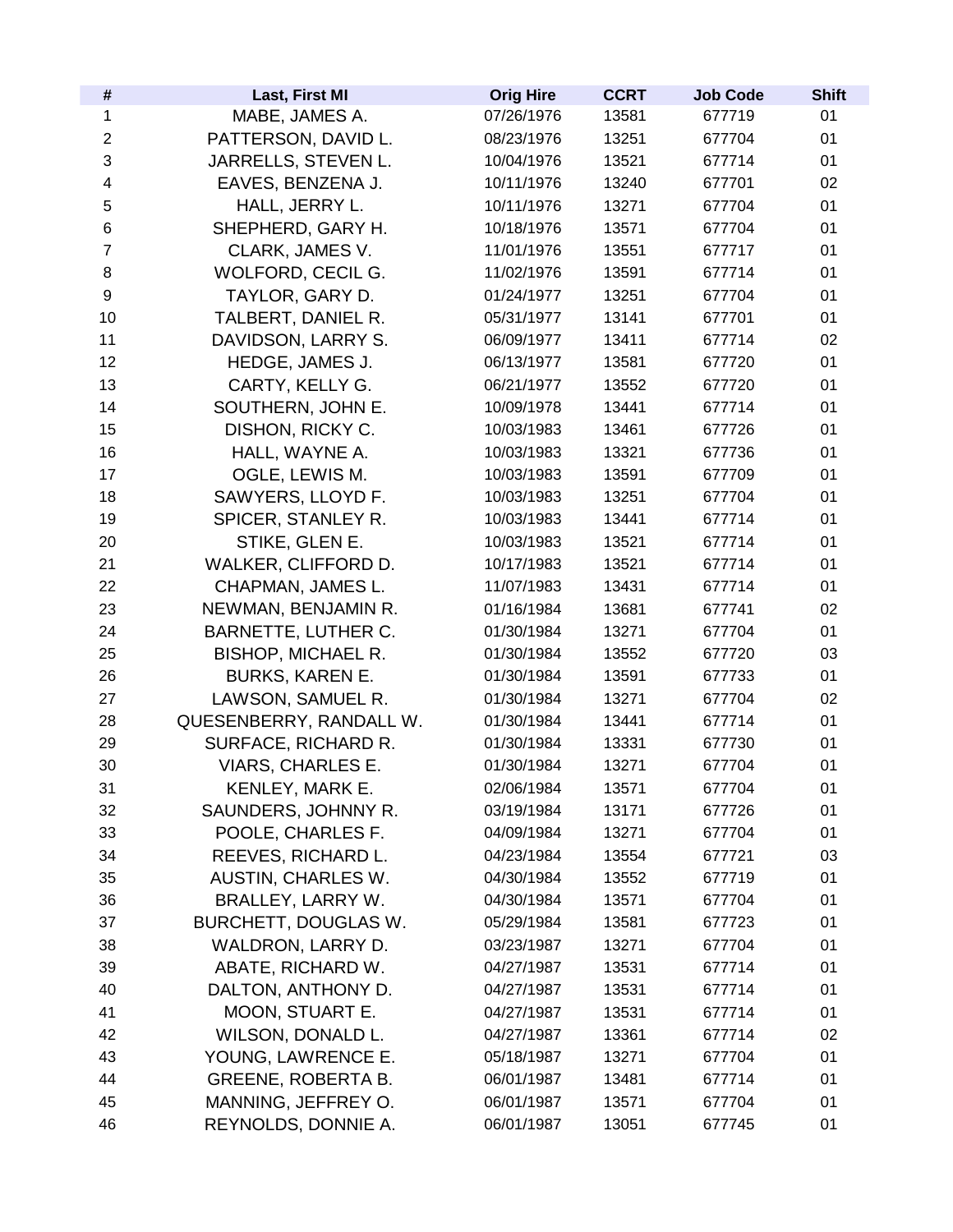| 47 | HYPES, ANTHONY M.          | 07/28/1987 | 13271 | 677726 | 01 |
|----|----------------------------|------------|-------|--------|----|
| 48 | POOLE, ROCKY D.            | 07/28/1987 | 13581 | 677717 | 03 |
| 49 | RATCLIFF, GARY S.          | 07/28/1987 | 13571 | 677714 | 01 |
| 50 | SIMPKINS, ROBYN A.         | 07/28/1987 | 13271 | 677704 | 01 |
| 51 | TRUEHEART, MICHAEL W.      | 10/26/1987 | 13681 | 677720 | 01 |
| 52 | WARDEN, LARRY K.           | 10/26/1987 | 13161 | 677713 | 01 |
| 53 | HENLEY, DANNY L.           | 11/09/1987 | 13531 | 677711 | 01 |
| 54 | LAMBERT, SHERRY L.         | 11/09/1987 | 13441 | 677714 | 01 |
| 55 | WESEL, PAUL M.             | 11/09/1987 | 13441 | 677714 | 02 |
| 56 | COMPTON, RICHARD W.        | 11/30/1987 | 13441 | 677714 | 01 |
| 57 | ANDERS, LONNIE C.          | 01/04/1988 | 13571 | 677704 | 01 |
| 58 | BERGMAN, DAVID M.          | 01/04/1988 | 13271 | 677726 | 01 |
| 59 | CARROLL, BYRON G.          | 01/04/1988 | 13271 | 677704 | 01 |
| 60 | CORVIN, RANDY W.           | 01/04/1988 | 13552 | 677719 | 04 |
| 61 | DUNFORD, CHRISTOPHER L.    | 01/04/1988 | 13271 | 677726 | 01 |
| 62 | JONES, KENNETH L.          | 01/04/1988 | 13271 | 677726 | 01 |
| 63 | PRICE, WILLIAM A.          | 01/04/1988 | 13271 | 677704 | 01 |
| 64 | <b>BURROUGHS, ROGER L.</b> | 01/05/1988 | 13681 | 677741 | 01 |
| 65 | DIX, MICHAEL E.            | 01/05/1988 | 13141 | 677701 | 01 |
| 66 | PARKER, CURTIS M.          | 01/05/1988 | 13251 | 677727 | 01 |
| 67 | SPENCER, TONY C.           | 01/05/1988 | 13691 | 677733 | 01 |
| 68 | ARNOLD, ANTHONY C.         | 01/06/1988 | 13581 | 677720 | 01 |
| 69 | ARNOLD, AUDIE C.           | 01/06/1988 | 13441 | 677714 | 02 |
| 70 | BEASLEY, MARK R.           | 01/06/1988 | 13271 | 677704 | 01 |
| 71 | COX, DAVID J.              | 01/06/1988 | 13271 | 677704 | 01 |
| 72 | ELLIS, JAMES E.            | 01/06/1988 | 13531 | 677711 | 01 |
| 73 | FRETS, VALARIE G.          | 01/06/1988 | 13554 | 677721 | 01 |
| 74 | KIRBY, GARY D.             | 01/06/1988 | 13151 | 677701 | 01 |
| 75 | LAWSON, ROBERT L.          | 01/06/1988 | 13531 | 677714 | 01 |
| 76 | OGLE, MICHAEL A.           | 01/06/1988 | 13581 | 677720 | 01 |
| 77 | <b>WILBURN, MONTE R.</b>   | 01/06/1988 | 13361 | 677714 | 01 |
| 78 | DALTON, KENNETH A.         | 01/07/1988 | 13471 | 677714 | 01 |
| 79 | GOAD, JOHN M.              | 01/07/1988 | 13271 | 677712 | 01 |
| 80 | HANCOCK, LESTER L.         | 01/07/1988 | 13101 | 677730 | 01 |
| 81 | HARRISON, ROBERT G.        | 01/07/1988 | 13431 | 677714 | 01 |
| 82 | HASH, RICKIE L.            | 01/07/1988 | 13271 | 677704 | 01 |
| 83 | LIGHT, WILLIAM B.          | 01/07/1988 | 13241 | 677701 | 01 |
| 84 | MABE, JAMES M.             | 01/07/1988 | 13441 | 677714 | 01 |
| 85 | MARTIN, MICHAEL M.         | 01/07/1988 | 13552 | 677720 | 02 |
| 86 | MINES, MARK A.             | 01/07/1988 | 13251 | 677704 | 01 |
| 87 | MONTGOMERY, BARRY J.       | 01/07/1988 | 13251 | 677727 | 01 |
| 88 | SIMMONS, WILLIAM P.        | 01/07/1988 | 13531 | 677711 | 01 |
| 89 | HALL, JOHNNA M.            | 01/08/1988 | 13691 | 677733 | 01 |
| 90 | HOWERY, JEFFREY T.         | 01/08/1988 | 13412 | 677714 | 01 |
| 91 | FRENCH, KIMBERLI K.        | 01/11/1988 | 13311 | 677714 | 01 |
| 92 | JOHNSON, THOMAS M.         | 01/11/1988 | 13591 | 677733 | 01 |
| 93 | KING, JOHN D.              | 01/11/1988 | 13271 | 677704 | 01 |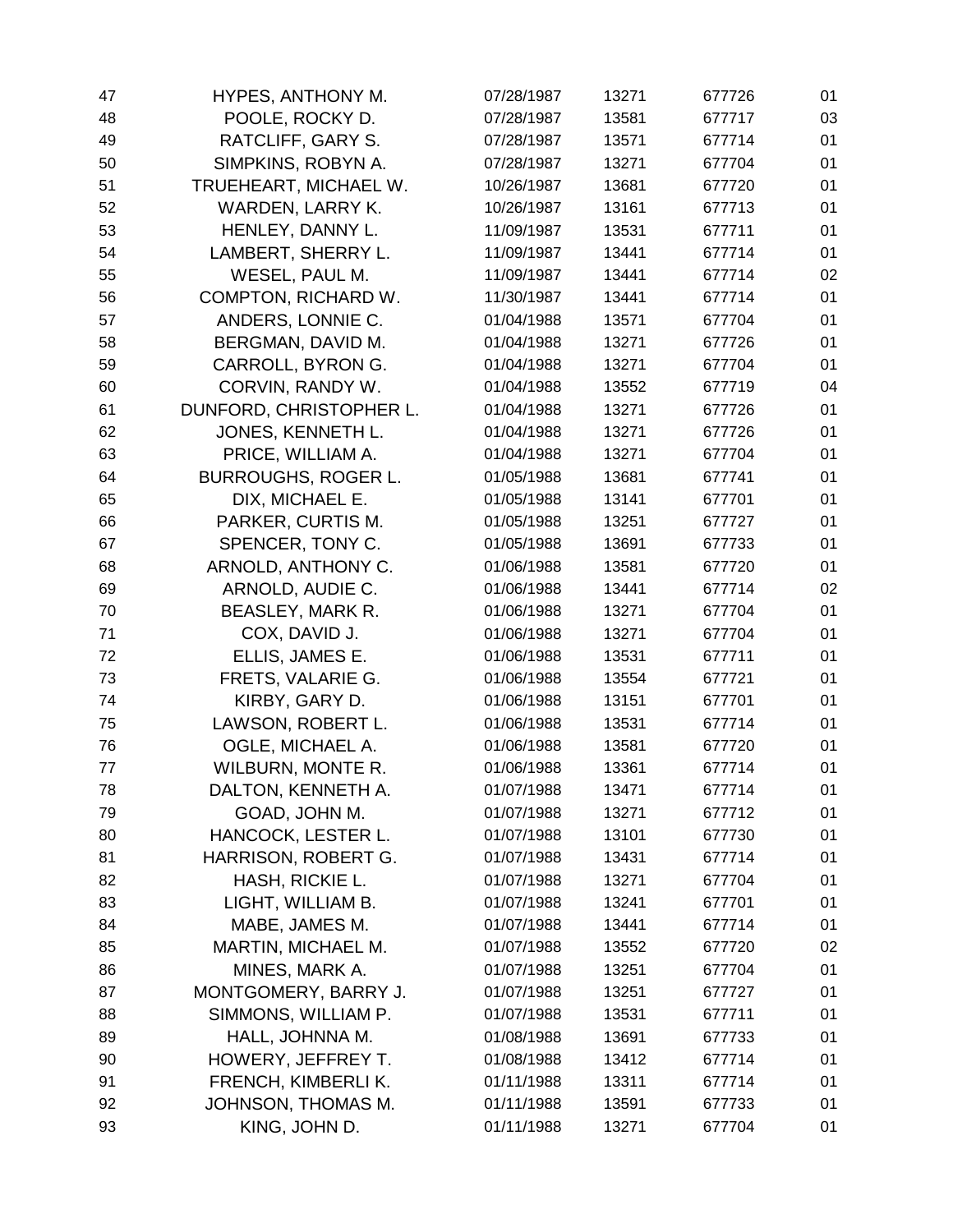| 94  | MESSINA, BETTY A.        | 01/11/1988 | 13441 | 677714 | 01 |
|-----|--------------------------|------------|-------|--------|----|
| 95  | STEWART, KENNETH J.      | 01/11/1988 | 13161 | 677713 | 01 |
| 96  | DALTON, TITUS E.         | 01/14/1988 | 13251 | 677701 | 01 |
| 97  | HAMMOND, DANIEL A.       | 01/14/1988 | 13361 | 677714 | 01 |
| 98  | HUFF, ANTHONY K.         | 01/14/1988 | 13591 | 677733 | 01 |
| 99  | ODELL, FRED H.           | 01/14/1988 | 13552 | 677720 | 01 |
| 100 | CONNER, TONY W.          | 01/15/1988 | 13411 | 677714 | 01 |
| 101 | GARWOOD, JEFFREY D.      | 01/15/1988 | 13553 | 677718 | 02 |
| 102 | SHEPHERD, JOHN K.        | 01/15/1988 | 13412 | 677714 | 01 |
| 103 | SIMPKINS, TONY T.        | 01/15/1988 | 13251 | 677704 | 01 |
| 104 | SURFACE, RONALD D.       | 01/15/1988 | 13091 | 677745 | 01 |
| 105 | COX, EXIL K.             | 01/19/1988 | 13412 | 677714 | 01 |
| 106 | MOLES, MICHAEL W.        | 01/19/1988 | 13271 | 677704 | 01 |
| 107 | THOMPSON, ROY J.         | 01/19/1988 | 13204 | 677701 | 01 |
| 108 | DALTON, THOMAS S.        | 01/21/1988 | 13361 | 677711 | 01 |
| 109 | DEAN, JOHN R.            | 02/01/1988 | 13231 | 677701 | 01 |
| 110 | DALE, HAROLD L.          | 03/07/1988 | 13251 | 677727 | 01 |
| 111 | JENNINGS, DENNIS W.      | 03/21/1988 | 13231 | 677701 | 01 |
| 112 | OSBORNE, JEFFREY S.      | 03/21/1988 | 13481 | 677714 | 01 |
| 113 | HAGY, JEFFREY D.         | 03/28/1988 | 13481 | 677714 | 01 |
| 114 | ANGLE, KELLY L.          | 04/05/1988 | 13551 | 677717 | 01 |
| 115 | BRANSCOME, DAVID W.      | 04/05/1988 | 13581 | 677719 | 01 |
| 116 | CAUDILL, CHARLES A.      | 04/05/1988 | 13531 | 677714 | 01 |
| 117 | DAVIS, SHELDON R.        | 04/05/1988 | 13271 | 677704 | 01 |
| 118 | DUNCAN, EUGENE G.        | 04/05/1988 | 13554 | 677721 | 02 |
| 119 | DUNN, DAVID H.           | 04/05/1988 | 13431 | 677714 | 01 |
| 120 | DURHAM, CHARLES M.       | 04/05/1988 | 13141 | 677701 | 01 |
| 121 | LEONARD, EDWARD R.       | 04/05/1988 | 13441 | 677714 | 01 |
| 122 | MATHERLY, AVERY B.       | 04/05/1988 | 13581 | 677723 | 01 |
| 123 | REED, CHARLIE D.         | 04/05/1988 | 13251 | 677701 | 01 |
| 124 | VIARS, STANLEY A.        | 04/05/1988 | 13171 | 677701 | 01 |
| 125 | VIARS, WENDOLYN H.       | 04/05/1988 | 13554 | 677721 | 01 |
| 126 | WILLIAMS, VICKI S.       | 04/05/1988 | 13271 | 677704 | 01 |
| 127 | SUTPHIN, BOBBY L.        | 04/11/1988 | 13441 | 677714 | 01 |
| 128 | PETERSON, MARK C.        | 04/18/1988 | 13441 | 677714 | 02 |
| 129 | STOUT, JEFFREY A.        | 04/18/1988 | 13101 | 677730 | 01 |
| 130 | NICELY, TIMOTHY W.       | 07/25/1988 | 13553 | 677722 | 02 |
| 131 | QUESENBERRY, DANNY L.    | 08/22/1988 | 13271 | 677704 | 01 |
| 132 | LAWSON, MICHAEL C.       | 08/29/1988 | 13554 | 677721 | 01 |
| 133 | MABRY, RANDALL D.        | 08/29/1988 | 13151 | 677726 | 01 |
| 134 | <b>BURKS, DARNELL B.</b> | 09/06/1988 | 13271 | 677704 | 01 |
| 135 | HESTER, TERRENCE M.      | 09/06/1988 | 13591 | 677733 | 01 |
| 136 | DALTON, JIMMY N.         | 09/08/1988 | 13441 | 677714 | 02 |
| 137 | BOLT, DONNIE R.          | 09/12/1988 | 13251 | 677701 | 01 |
| 138 | NUNN, DAVID E.           | 09/12/1988 | 13551 | 677717 | 01 |
| 139 | SURFACE, ROBERT J.       | 09/12/1988 | 13271 | 677704 | 01 |
| 140 | <b>BOOTHE, FRANK A.</b>  | 09/19/1988 | 13591 | 677733 | 01 |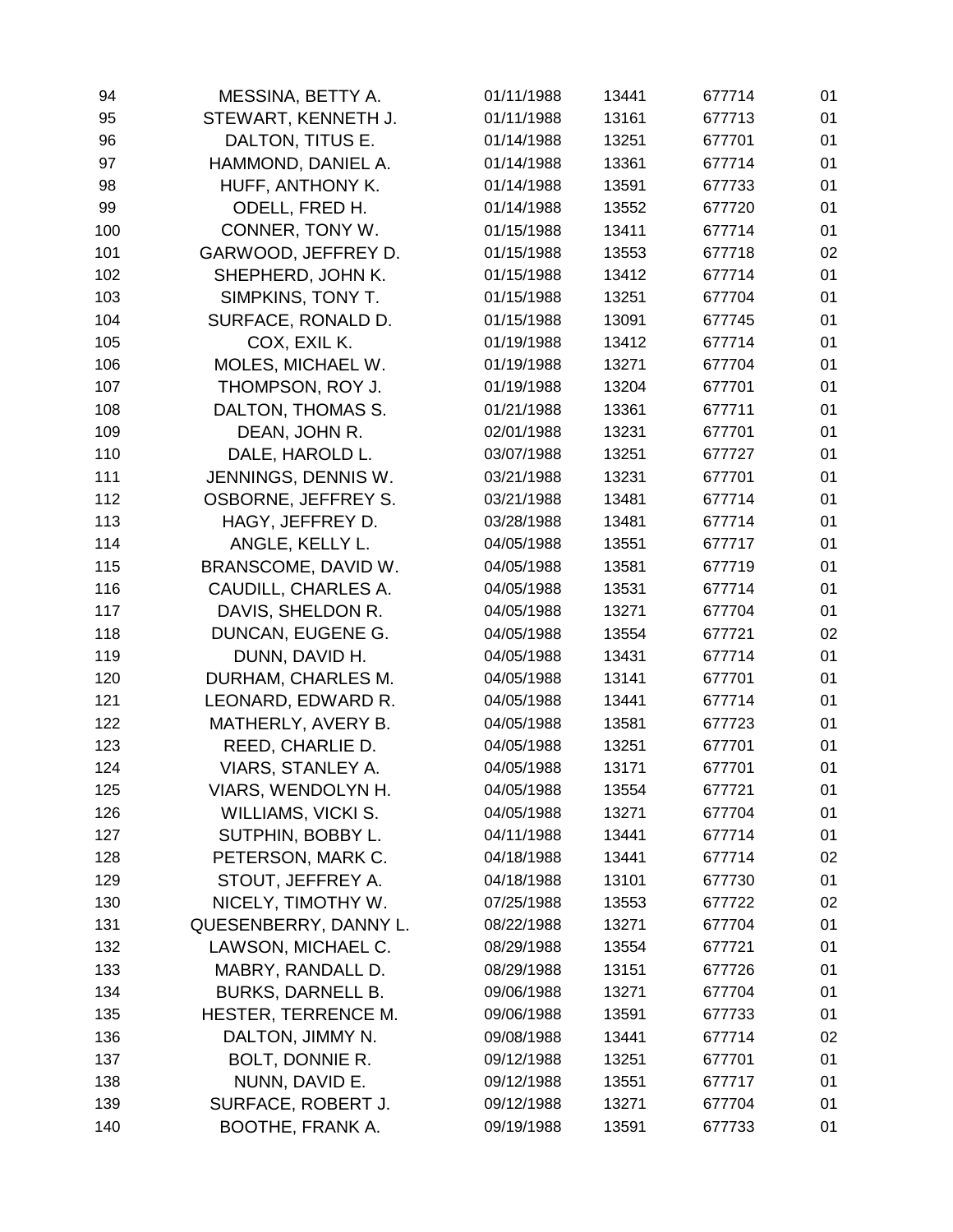| 141 | SWICK, JACK D.            | 09/19/1988 | 13171 | 677726 | 01 |
|-----|---------------------------|------------|-------|--------|----|
| 142 | LARGEN, WILLIAM W.        | 10/03/1988 | 13171 | 677726 | 01 |
| 143 | GILLESPIE, WALTER M.      | 10/17/1988 | 13271 | 677726 | 01 |
| 144 | JOHNSON, ANN B.           | 05/12/1989 | 13231 | 677701 | 01 |
| 145 | REYNOLDS, JANETTE I.      | 08/14/1989 | 13271 | 677704 | 01 |
| 146 | STIKE, CARA T.            | 08/21/1989 | 13531 | 677714 | 01 |
| 147 | GALLIMORE, DAVID G.       | 09/05/1989 | 13271 | 677704 | 01 |
| 148 | ROBERTS, DONALD K.        | 09/05/1989 | 13441 | 677714 | 01 |
| 149 | SMITH, CHRISTOPHER L.     | 10/09/1989 | 13391 | 677732 | 01 |
| 150 | DURHAM, DARIAN D.         | 06/01/1993 | 13271 | 677726 | 01 |
| 151 | AKERS, JONATHAN T.        | 07/16/1993 | 13271 | 677726 | 01 |
| 152 | <b>EDWARDS, GEORGE</b>    | 07/16/1993 | 13271 | 677726 | 01 |
| 153 | STILWELL, WILLIAM         | 07/16/1993 | 13271 | 677726 | 01 |
| 154 | TRAIL, CURTIS W.          | 07/16/1993 | 13271 | 677726 | 01 |
| 155 | AKERS, JACKIE             | 07/19/1993 | 13271 | 677726 | 01 |
| 156 | ARNOLD, TENA              | 07/19/1993 | 13271 | 677704 | 01 |
| 157 | AUSTIN, ANGELA N.         | 07/19/1993 | 13171 | 677701 | 01 |
| 158 | <b>BROOKS, BYRON R.</b>   | 07/19/1993 | 13552 | 677719 | 04 |
| 159 | BURTON, BILL D.           | 07/19/1993 | 13631 | 677732 | 01 |
| 160 | COX, PHILIP L.            | 07/19/1993 | 13271 | 677704 | 01 |
| 161 | DURHAM, CAROLYN J.        | 07/19/1993 | 13251 | 677704 | 01 |
| 162 | EASTWOOD, ROBERT W.       | 07/19/1993 | 13571 | 677704 | 01 |
| 163 | FOSTER, WILLIAM H.        | 07/19/1993 | 13361 | 677714 | 01 |
| 164 | GOODKIN, WAYNE F.         | 07/19/1993 | 13251 | 677712 | 01 |
| 165 | HANCOCK, RICHARD L.       | 07/19/1993 | 13251 | 677712 | 01 |
| 166 | HANKS, JAMES E.           | 07/19/1993 | 13433 | 677714 | 01 |
| 167 | HARPER, JOYCE A.          | 07/19/1993 | 13161 | 677701 | 01 |
| 168 | HARRELL, PAUL             | 07/19/1993 | 13251 | 677704 | 01 |
| 169 | HASH, ROBERT K.           | 07/19/1993 | 13311 | 677714 | 01 |
| 170 | HAZZARD, NOLAND W.        | 07/19/1993 | 13361 | 677714 | 01 |
| 171 | HIGGINBOTHAM, RANDALL T.  | 07/19/1993 | 13151 | 677701 | 01 |
| 172 | HOPKINS, JAMES H.         | 07/19/1993 | 13251 | 677704 | 01 |
| 173 | HORST, LAURA L.           | 07/19/1993 | 13621 | 677712 | 01 |
| 174 | <b>HOUSTON, GEORGE M.</b> | 07/19/1993 | 13251 | 677704 | 01 |
| 175 | HOWERY, MICHAEL           | 07/19/1993 | 13411 | 677714 | 01 |
| 176 | HUFF, ROBERT              | 07/19/1993 | 13581 | 677720 | 01 |
| 177 | HUNTER, BOBBY E.          | 07/19/1993 | 13591 | 677733 | 01 |
| 178 | HUTTON, ERNEST C.         | 07/19/1993 | 13171 | 677701 | 01 |
| 179 | KOSTRIC, IRIS F.          | 07/19/1993 | 13351 | 677714 | 02 |
| 180 | LEWIS, TERI D.            | 07/19/1993 | 13212 | 677701 | 01 |
| 181 | PARSELL, JEFFREY          | 07/19/1993 | 13271 | 677724 | 01 |
| 182 | PRICE, LISA D.            | 07/19/1993 | 13433 | 677714 | 01 |
| 183 | REDD, GARY L.             | 07/19/1993 | 13091 | 677745 | 01 |
| 184 | <b>SHUPE, RICHARD</b>     | 07/19/1993 | 13554 | 677721 | 02 |
| 185 | SMITH, MELVIN             | 07/19/1993 | 13681 | 677719 | 01 |
| 186 | SMITH, TIMOTHY M.         | 07/19/1993 | 13171 | 677726 | 01 |
| 187 | SNELL, IVAN               | 07/19/1993 | 13631 | 677721 | 02 |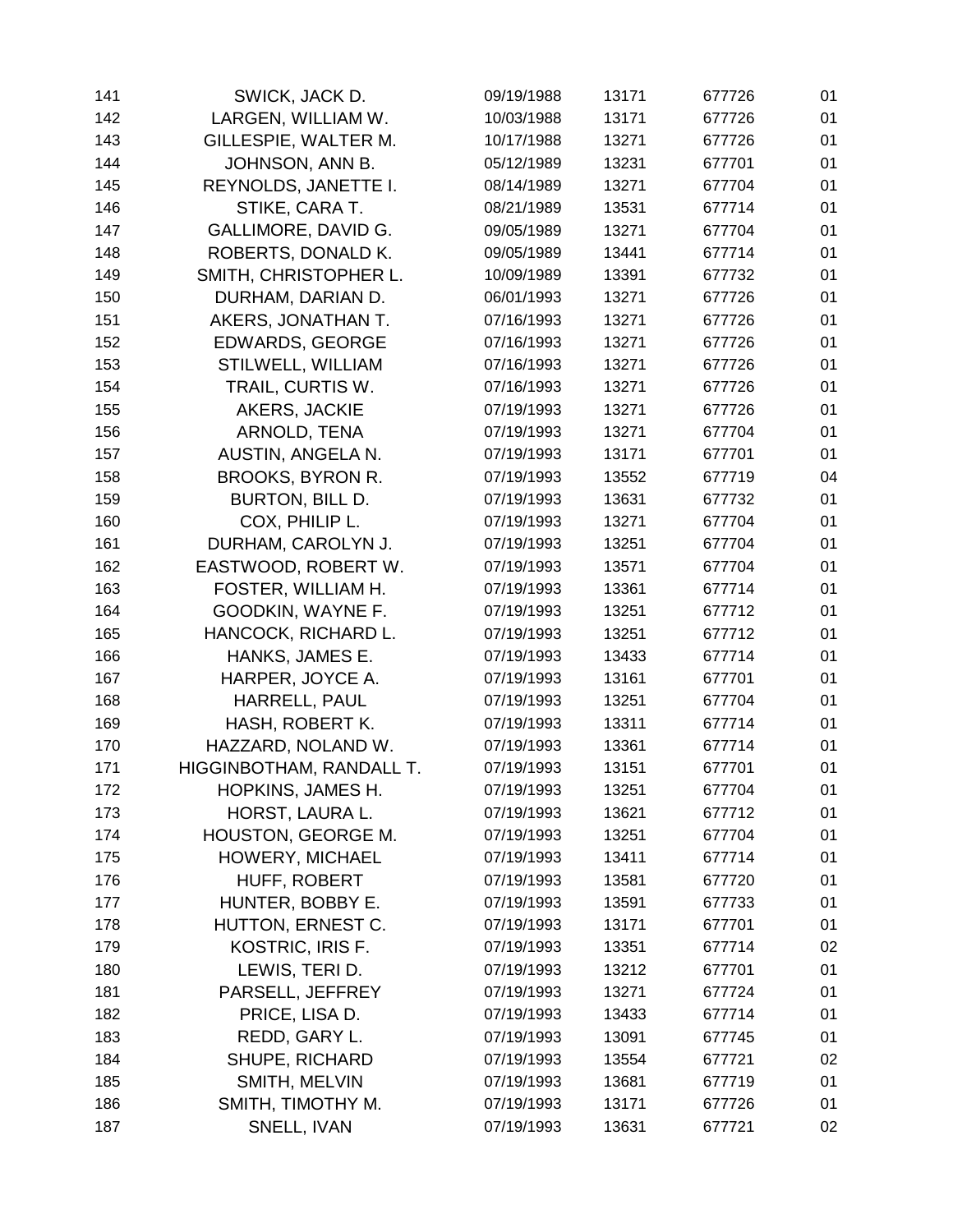| 188 | STREET, ABRAHAM          | 07/19/1993 | 13271 | 677704 | 01 |
|-----|--------------------------|------------|-------|--------|----|
| 189 | <b>THACKER, CARROLL</b>  | 07/19/1993 | 13321 | 677739 | 01 |
| 190 | TUCKER, YOLANDA          | 07/19/1993 | 13361 | 677712 | 01 |
| 191 | YORK, ROCK               | 07/19/1993 | 13531 | 677714 | 01 |
| 192 | YOUNG, SHARON            | 07/19/1993 | 13171 | 677701 | 02 |
| 193 | RUPE, MICHAEL A.         | 08/02/1993 | 13461 | 677726 | 02 |
| 194 | ALLEY, KEVIN L.          | 08/16/1993 | 13581 | 677717 | 01 |
| 195 | TREOLO, BARBARA B.       | 08/19/1993 | 13171 | 677701 | 01 |
| 196 | EAVES, JULIUS L.         | 08/26/1993 | 13271 | 677704 | 02 |
| 197 | MANN, CASEY T.           | 08/26/1993 | 13553 | 677722 | 01 |
| 198 | STOKLEY, GREGORY L.      | 08/26/1993 | 13441 | 677714 | 02 |
| 199 | HUGHES, TONYA L.         | 08/30/1993 | 13361 | 677745 | 01 |
| 200 | BOOTHE, RONALD T.        | 09/02/1993 | 13661 | 677701 | 01 |
| 201 | MILES, ROBERT H.         | 09/03/1993 | 13361 | 677714 | 01 |
| 202 | HUFFMAN, ROBERT A.       | 09/20/1993 | 13271 | 677704 | 01 |
| 203 | MOORE, JAMES E.          | 11/17/1993 | 13651 | 677712 | 01 |
| 204 | PHILLIPS, THOMAS R.      | 11/29/1993 | 13554 | 677721 | 01 |
| 205 | CANNOY, TONY G.          | 01/28/1994 | 13481 | 677714 | 01 |
| 206 | MONTGOMERY, MARK F.      | 02/10/1994 | 13621 | 677740 | 01 |
| 207 | MCBRIDE, DAVID L.        | 06/09/1994 | 13321 | 677739 | 01 |
| 208 | WILLIAMS, JOHN F.        | 06/13/1994 | 13591 | 677709 | 02 |
| 209 | MCCROSKEY, ANTHONY D.    | 06/20/1994 | 13581 | 677720 | 03 |
| 210 | PRETLOW, ANDREA H.       | 07/18/1994 | 13361 | 677714 | 01 |
| 211 | <b>VIERS, TIMOTHY L.</b> | 07/26/1994 | 13581 | 677717 | 01 |
| 212 | SURFACE, FRANK W.        | 08/08/1994 | 13271 | 677712 | 01 |
| 213 | CARBAUGH, RANDY A.       | 08/15/1994 | 13681 | 677720 | 02 |
| 214 | JOHNSON, MELVIN E.       | 08/22/1994 | 13101 | 677730 | 01 |
| 215 | <b>OUSLEY, KENDY L.</b>  | 08/22/1994 | 13361 | 677714 | 01 |
| 216 | DOWDY, LAFAYETTE D.      | 08/29/1994 | 13171 | 677726 | 01 |
| 217 | YOUNG, RICHARD A.        | 09/01/1994 | 13591 | 677733 | 01 |
| 218 | GREEN, DAVID W.          | 09/06/1994 | 13242 | 677701 | 01 |
| 219 | PENNINGTON, PATRICK B.   | 09/07/1994 | 13271 | 677704 | 01 |
| 220 | CHINAULT, JEFFREY W.     | 09/12/1994 | 13591 | 677733 | 01 |
| 221 | HODGE, CHARLOTTE A.      | 09/13/1994 | 13433 | 677714 | 01 |
| 222 | COLLINS, RANDALL O.      | 09/14/1994 | 13552 | 677720 | 02 |
| 223 | JONES, DOUGLAS A.        | 09/16/1994 | 13431 | 677714 | 01 |
| 224 | CARBAUGH, ARNOLD L.      | 09/26/1994 | 13331 | 677730 | 01 |
| 225 | HURST, GARY A.           | 09/26/1994 | 13311 | 677714 | 01 |
| 226 | BAILEY, KERMIT D.        | 10/10/1994 | 13271 | 677704 | 01 |
| 227 | CHILDERS, BRIAN L.       | 10/17/1994 | 13271 | 677704 | 01 |
| 228 | DELP, TIMOTHY F.         | 03/20/1995 | 13271 | 677704 | 01 |
| 229 | WEBB, STEVEN W.          | 04/03/1995 | 13212 | 677712 | 01 |
| 230 | PRICE, KENNETH G.        | 04/10/1995 | 13481 | 677714 | 01 |
| 231 | SHEPHERD, KENNETH        | 04/10/1995 | 13631 | 677714 | 01 |
| 232 | TURPIN, RENEE A.         | 04/11/1995 | 13481 | 677714 | 01 |
| 233 | MCPEAK, MICHAEL R.       | 04/19/1995 | 13031 | 677726 | 01 |
| 234 | ROBERTSON, TIMMY S.      | 04/27/1995 | 13151 | 677737 | 02 |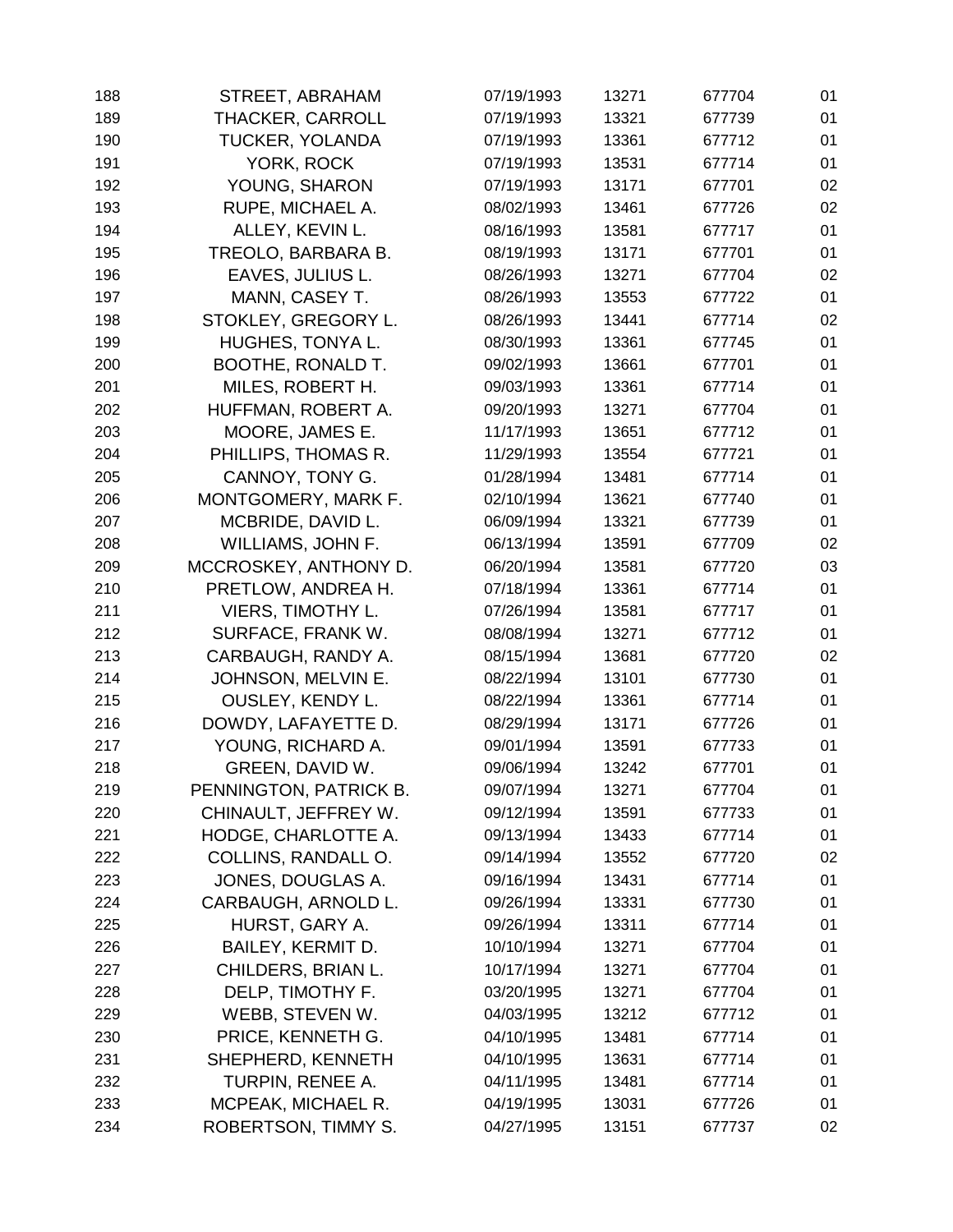| 235 | KEMP, ANTHONY W.           | 04/28/1995 | 13552 | 677735 | 01 |
|-----|----------------------------|------------|-------|--------|----|
| 236 | COLLINS, DAVID L.          | 05/01/1995 | 13271 | 677726 | 02 |
| 237 | COVEY, ROBERT K.           | 05/01/1995 | 13531 | 677714 | 01 |
| 238 | EARLES, BRIAN S.           | 05/01/1995 | 13271 | 677726 | 01 |
| 239 | HANKS, JEFFREY D.          | 05/03/1995 | 13101 | 677730 | 01 |
| 240 | SHELTON, PATRICK N.        | 05/03/1995 | 13621 | 677740 | 01 |
| 241 | SHUMATE, GORDON W.         | 05/03/1995 | 13271 | 677704 | 01 |
| 242 | ALBERT, DEXTER L.          | 05/04/1995 | 13321 | 677739 | 01 |
| 243 | CRABTREE, LAURIE A.        | 05/04/1995 | 13311 | 677714 | 03 |
| 244 | CARNER, DOUGLAS D.         | 05/08/1995 | 13433 | 677714 | 01 |
| 245 | <b>HOBACK, BRADLEY T.</b>  | 05/08/1995 | 13611 | 677730 | 01 |
| 246 | STEVENS, DALE E.           | 05/08/1995 | 13111 | 677730 | 01 |
| 247 | METZLER, BRYAN E.          | 05/11/1995 | 13361 | 677714 | 01 |
| 248 | EDWARDS, MELISSA J.        | 05/12/1995 | 13621 | 677740 | 01 |
| 249 | RAKES, GARNETT L.          | 05/12/1995 | 13361 | 677714 | 01 |
| 250 | <b>CLARK, ROBERT B.</b>    | 05/15/1995 | 13681 | 677720 | 01 |
| 251 | KEITH, THOMAS M.           | 05/15/1995 | 13553 | 677722 | 01 |
| 252 | <b>MYERS, DOUGLAS M.</b>   | 05/15/1995 | 13681 | 677719 | 01 |
| 253 | WARD, ROBERT A.            | 05/15/1995 | 13481 | 677714 | 01 |
| 254 | PUCKETT, JERRY S.          | 05/17/1995 | 13361 | 677714 | 01 |
| 255 | CHAMLIS, JEFFREY S.        | 05/22/1995 | 13481 | 677714 | 01 |
| 256 | LOWE, STEPHEN F.           | 05/22/1995 | 13481 | 677714 | 01 |
| 257 | STIKE, GRAELEN E.          | 05/22/1995 | 13151 | 677701 | 01 |
| 258 | <b>WEBB, D MARK</b>        | 05/22/1995 | 13101 | 677730 | 01 |
| 259 | COLLINS, MICHAEL W.        | 05/23/1995 | 13553 | 677722 | 03 |
| 260 | DEAN, RONALD D.            | 05/30/1995 | 13271 | 677704 | 01 |
| 261 | LOAN, JAMES O.             | 05/30/1995 | 13581 | 677720 | 03 |
| 262 | TRUEHEART, CLARENCE D.     | 05/30/1995 | 13490 | 677733 | 01 |
| 263 | BRATTON, AUDREY J.         | 06/02/1995 | 13361 | 677714 | 01 |
| 264 | ALLISON, SEAN J.           | 06/05/1995 | 13271 | 677712 | 02 |
| 265 | BONDS, SARA L.             | 06/05/1995 | 13691 | 677733 | 01 |
| 266 | DOSS, ROBERT C.            | 06/05/1995 | 13241 | 677712 | 02 |
| 267 | LAW, RICHARD D.            | 06/05/1995 | 13691 | 677733 | 01 |
| 268 | TONEY, RICKIE D.           | 06/05/1995 | 13471 | 677714 | 01 |
| 269 | FERGUSON, JOHN S.          | 06/22/1995 | 13271 | 677704 | 01 |
| 270 | HODGE, TIMOTHY W.          | 06/23/1995 | 13631 | 677701 | 01 |
| 271 | SCHLOSSNAGLE, JAMES B.     | 07/10/1995 | 13361 | 677745 | 01 |
| 272 | WEBB, KERISSA D.           | 07/10/1995 | 13171 | 677701 | 01 |
| 273 | WALTERS, DOUGLAS G.        | 07/12/1995 | 13361 | 677711 | 01 |
| 274 | THOMAS, CALVIN W.          | 07/20/1995 | 13433 | 677714 | 01 |
| 275 | <b>BIDDLE, ROBERT</b>      | 07/26/1995 | 13552 | 677719 | 04 |
| 276 | HANKS, TERRY P.            | 10/23/1995 | 13031 | 677702 | 01 |
| 277 | GODWIN, CHARLES C.         | 05/13/1996 | 13681 | 677719 | 01 |
| 278 | PHIBBS, JAMES A.           | 12/04/1996 | 13251 | 677704 | 01 |
| 279 | SUTHERLAND, JAMES L.       | 12/04/1996 | 13351 | 677714 | 01 |
| 280 | <b>SEAGLE, CHRISTOPHER</b> | 01/02/1997 | 13321 | 677739 | 01 |
| 281 | HOPKINS, BRIAN D.          | 01/20/1997 | 13171 | 677737 | 01 |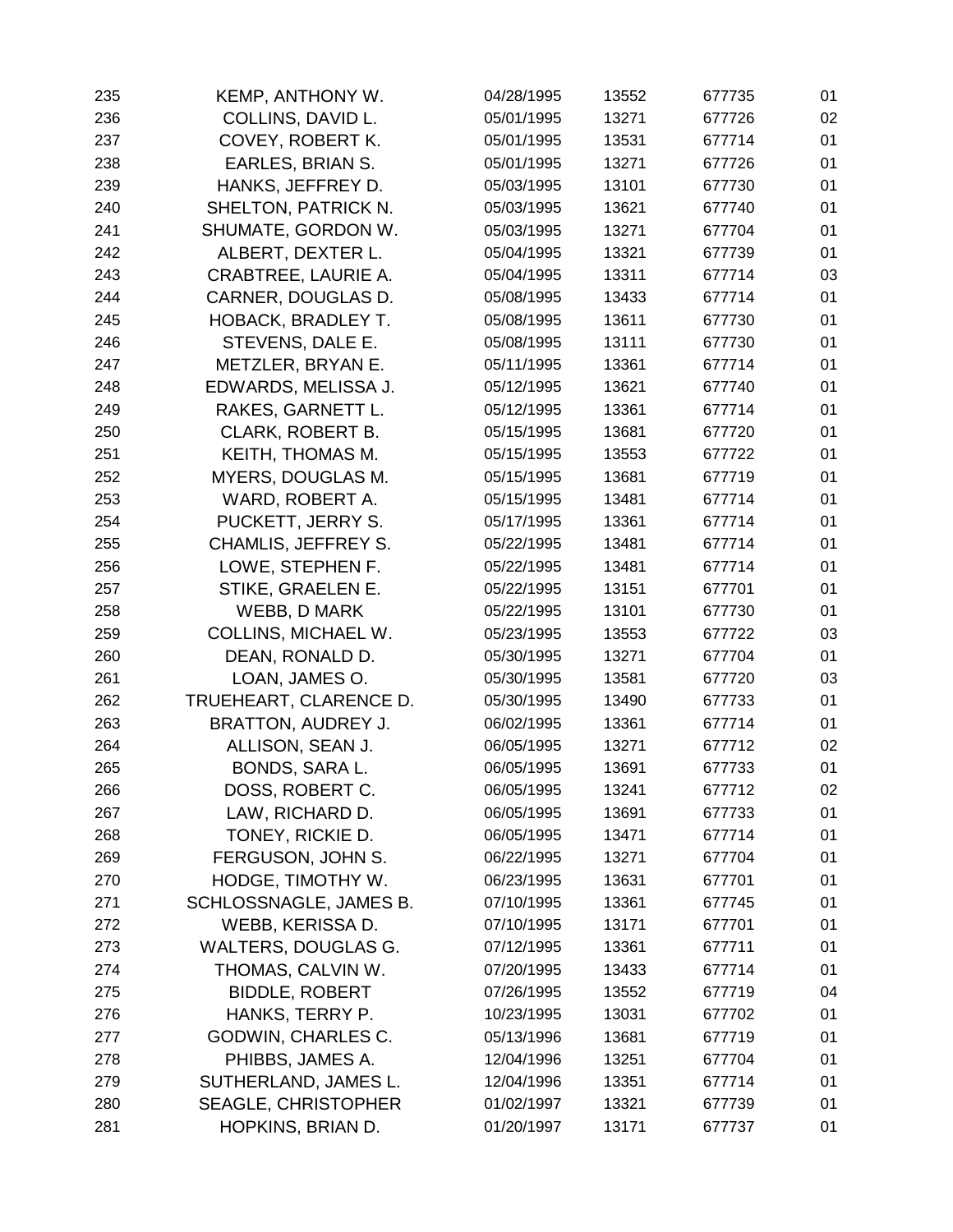| 282 | ODELL, DAYMOND L.          | 01/29/1997 | 13233 | 677701 | 01 |
|-----|----------------------------|------------|-------|--------|----|
| 283 | <b>BOND, PATRICK A.</b>    | 03/24/1997 | 13151 | 677712 | 01 |
| 284 | MANN, EMILY C.             | 04/14/1997 | 13361 | 677745 | 01 |
| 285 | PHILLIPPI, JAMES E.        | 04/14/1997 | 13631 | 677727 | 01 |
| 286 | ROARK, STEPHEN B.          | 04/14/1997 | 13591 | 677733 | 01 |
| 287 | UMBERGER, NANETTA E.       | 04/14/1997 | 13531 | 677714 | 01 |
| 288 | <b>WRIGHT, THOMAS D.</b>   | 04/14/1997 | 13271 | 677704 | 01 |
| 289 | ARNOLD, DEANNA M.          | 04/15/1997 | 13231 | 677701 | 01 |
| 290 | THOMPSON, KEVIN B.         | 04/15/1997 | 13431 | 677714 | 01 |
| 291 | DUFF, DAVID                | 04/28/1997 | 13661 | 677712 | 01 |
| 292 | DINTINO, RICARDO D.        | 04/29/1997 | 13412 | 677714 | 01 |
| 293 | CHRISLEY, ERIC A.          | 05/05/1997 | 13212 | 677712 | 01 |
| 294 | PATTERSON, DONELL L.       | 05/05/1997 | 13271 | 677704 | 01 |
| 295 | ANDERSON, MELISSA P.       | 05/12/1997 | 13361 | 677712 | 02 |
| 296 | ROTENIZER, KEITH D.        | 05/12/1997 | 13271 | 677704 | 01 |
| 297 | VEST, ALVIN R.             | 05/12/1997 | 13231 | 677701 | 01 |
| 298 | HARRIS, STEPHEN W.         | 05/13/1997 | 13441 | 677714 | 01 |
| 299 | <b>BRIZENDINE, BILLY</b>   | 05/19/1997 | 13412 | 677714 | 01 |
| 300 | CARBAUGH, TROY R.          | 05/19/1997 | 13231 | 677790 | 01 |
| 301 | CROCKETT, ELIZABETH A.     | 05/19/1997 | 13490 | 677733 | 01 |
| 302 | JOHNSON, JOHN M.           | 05/19/1997 | 13251 | 677727 | 01 |
| 303 | KING, RODNEY J.            | 05/19/1997 | 13101 | 677730 | 01 |
| 304 | LINEBERRY, MICHAEL L.      | 05/19/1997 | 13101 | 677730 | 01 |
| 305 | MCGUIRE, RAYMOND E.        | 05/19/1997 | 13101 | 677730 | 01 |
| 306 | PERDUE, RUTH T.            | 05/19/1997 | 13271 | 677704 | 01 |
| 307 | BRYANT, TONY M.            | 05/27/1997 | 13251 | 677704 | 01 |
| 308 | <b>CLYBURN, TIMOTHY E.</b> | 05/27/1997 | 13204 | 677712 | 01 |
| 309 | DALTON, WALTER K.          | 05/27/1997 | 13490 | 677733 | 01 |
| 310 | HAMILTON, DANIEL W.        | 05/27/1997 | 13321 | 677739 | 01 |
| 311 | HAYNES, JOEY               | 05/27/1997 | 13411 | 677714 | 01 |
| 312 | HIGHT, MARK S.             | 05/27/1997 | 13271 | 677704 | 01 |
| 313 | HORTON, JANIE L.           | 05/27/1997 | 13490 | 677733 | 01 |
| 314 | HUFF, MARK W.              | 05/27/1997 | 13432 | 677714 | 01 |
| 315 | JARRELLS, ANTHONY W.       | 05/27/1997 | 13411 | 677714 | 01 |
| 316 | JONES, MARK A.             | 05/27/1997 | 13611 | 677726 | 01 |
| 317 | JONES, STEPHEN R.          | 05/27/1997 | 13251 | 677727 | 01 |
| 318 | KING, JEFFREY S.           | 05/27/1997 | 13271 | 677704 | 01 |
| 319 | KRAFFT, GERALD K.          | 05/27/1997 | 13271 | 677704 | 01 |
| 320 | NEWMAN, MARK A.            | 05/27/1997 | 13311 | 677714 | 01 |
| 321 | OREY, PHILIP A.            | 05/27/1997 | 13101 | 677730 | 01 |
| 322 | PENNINGTON, ROGER L.       | 05/27/1997 | 13552 | 677719 | 04 |
| 323 | RIGNEY, SCOTT D.           | 05/27/1997 | 13251 | 677704 | 01 |
| 324 | SHUMATE, BRIAN K.          | 05/27/1997 | 13411 | 677714 | 01 |
| 325 | SLAUGHTER, REBECCA M.      | 05/27/1997 | 13490 | 677733 | 01 |
| 326 | <b>WALLER, LEETROY</b>     | 05/27/1997 | 13251 | 677704 | 01 |
| 327 | WARD, VIVIAN G.            | 05/27/1997 | 13141 | 677701 | 01 |
| 328 | HANCOCK, TIMOTHY L.        | 05/28/1997 | 13311 | 677712 | 01 |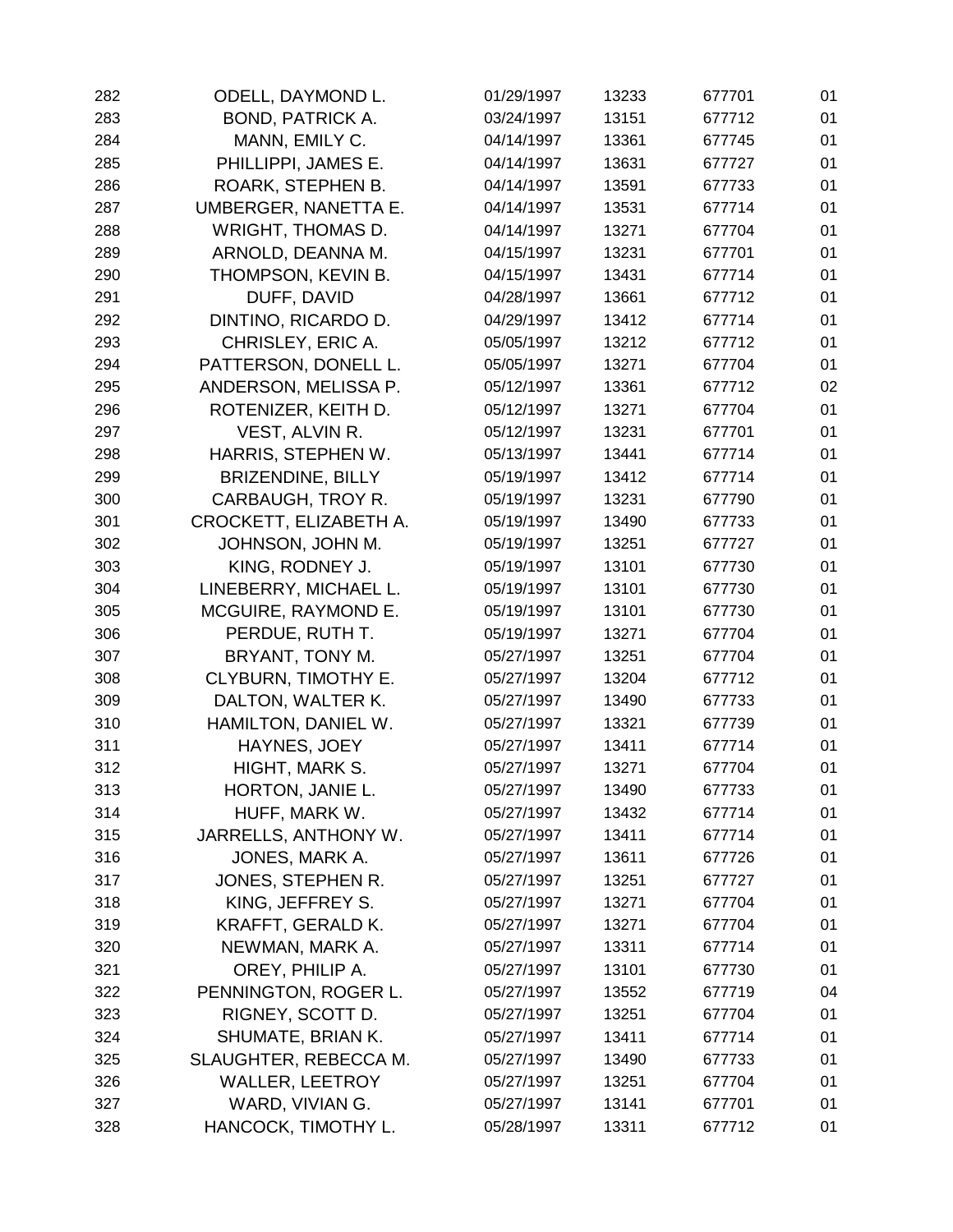| 329 | GRAY, PERRY W.                | 05/29/1997 | 13321 | 677739 | 02 |
|-----|-------------------------------|------------|-------|--------|----|
| 330 | JONES, JESSE M.               | 05/29/1997 | 13271 | 677724 | 01 |
| 331 | BAILEY, BRYAN D.              | 06/02/1997 | 13361 | 677714 | 02 |
| 332 | BREEDLOVE, HARRY W.           | 06/02/1997 | 13411 | 677714 | 01 |
| 333 | <b>BRUBAKER, LESLIE L.</b>    | 06/02/1997 | 13231 | 677701 | 01 |
| 334 | CARTER, MICHAEL J.            | 06/02/1997 | 13252 | 677704 | 02 |
| 335 | COOK, JEFFREY T.              | 06/02/1997 | 13201 | 677712 | 01 |
| 336 | <b>CRABTREE, MICHAEL</b>      | 06/02/1997 | 13391 | 677732 | 01 |
| 337 | DUNFORD, JAMES K.             | 06/02/1997 | 13231 | 677701 | 01 |
| 338 | <b>GALLIMORE, JONATHAN L.</b> | 06/02/1997 | 13471 | 677714 | 01 |
| 339 | JONES, RANDY D.               | 06/02/1997 | 13213 | 677712 | 01 |
| 340 | LAFON, MICHAEL E.             | 06/02/1997 | 13651 | 677712 | 01 |
| 341 | LAWSON, PERRY D.              | 06/02/1997 | 13651 | 677712 | 01 |
| 342 | MANN, WARREN A.               | 06/02/1997 | 13361 | 677711 | 01 |
| 343 | MCDANIEL, SHERMAN C.          | 06/02/1997 | 13691 | 677733 | 02 |
| 344 | OSBORNE, JAMES D.             | 06/02/1997 | 13271 | 677704 | 02 |
| 345 | RICE, JAMES C.                | 06/02/1997 | 13351 | 677714 | 01 |
| 346 | SHUPE, ROBIN M.               | 06/02/1997 | 13490 | 677733 | 01 |
| 347 | SNIDER, ROGER L.              | 06/02/1997 | 13271 | 677704 | 01 |
| 348 | SURFACE, JAMES E.             | 06/02/1997 | 13271 | 677724 | 01 |
| 349 | TINCHER, TIMOTHY S.           | 06/02/1997 | 13252 | 677704 | 02 |
| 350 | WARD, TIMOTHY L.              | 06/02/1997 | 13202 | 677701 | 01 |
| 351 | WICKLINE, MATTHEW D.          | 06/02/1997 | 13151 | 677726 | 02 |
| 352 | AKERS, LEISSA R.              | 06/03/1997 | 13432 | 677714 | 01 |
| 353 | CAMPER, GERALD D.             | 06/03/1997 | 13441 | 677714 | 02 |
| 354 | <b>CLARK, BETTY T.</b>        | 06/03/1997 | 13241 | 677701 | 01 |
| 355 | FERGUSON, ROGER D.            | 06/03/1997 | 13243 | 677701 | 01 |
| 356 | FREEMAN, TIMOTHY B.           | 06/03/1997 | 13251 | 677701 | 01 |
| 357 | <b>GUNTER, LEMLEY E.</b>      | 06/03/1997 | 13661 | 677701 | 01 |
| 358 | KING, COREY S.                | 06/03/1997 | 13251 | 677727 | 01 |
| 359 | KING, VIRGINIA M.             | 06/03/1997 | 13481 | 677714 | 01 |
| 360 | MANUEL, JERRY D.              | 06/03/1997 | 13271 | 677704 | 01 |
| 361 | MARTIN, MICKI J.              | 06/03/1997 | 13233 | 677701 | 01 |
| 362 | QUESENBERRY, ANTHONY G.       | 06/03/1997 | 13051 | 677745 | 01 |
| 363 | RAMSEY, ROGER L.              | 06/03/1997 | 13621 | 677740 | 01 |
| 364 | SHANK, GREGORY W.             | 06/03/1997 | 13631 | 677733 | 01 |
| 365 | SPIKER, TAMMY L.              | 06/03/1997 | 13202 | 677712 | 01 |
| 366 | WEBB, RANDALL C.              | 06/03/1997 | 13553 | 677722 | 03 |
| 367 | WILLIAMS, CASEY D.            | 06/03/1997 | 13631 | 677701 | 01 |
| 368 | LUQMAAN, DENISE A.            | 06/09/1997 | 13411 | 677714 | 01 |
| 369 | BOWDEN, JEFF L.               | 06/12/1997 | 13681 | 677717 | 01 |
| 370 | HUDSON, HARRY H.              | 06/12/1997 | 13151 | 677712 | 01 |
| 371 | ALEXANDER, EDDIE C.           | 06/16/1997 | 13531 | 677714 | 01 |
| 372 | FARMER, PATRICK A.            | 06/16/1997 | 13271 | 677712 | 02 |
| 373 | HILL, WILLIAM L.              | 06/16/1997 | 13431 | 677714 | 02 |
| 374 | SMITH, CHRISTOPHER G.         | 06/16/1997 | 13161 | 677701 | 01 |
| 375 | SMITH, MICHAEL L.             | 06/16/1997 | 13271 | 677704 | 01 |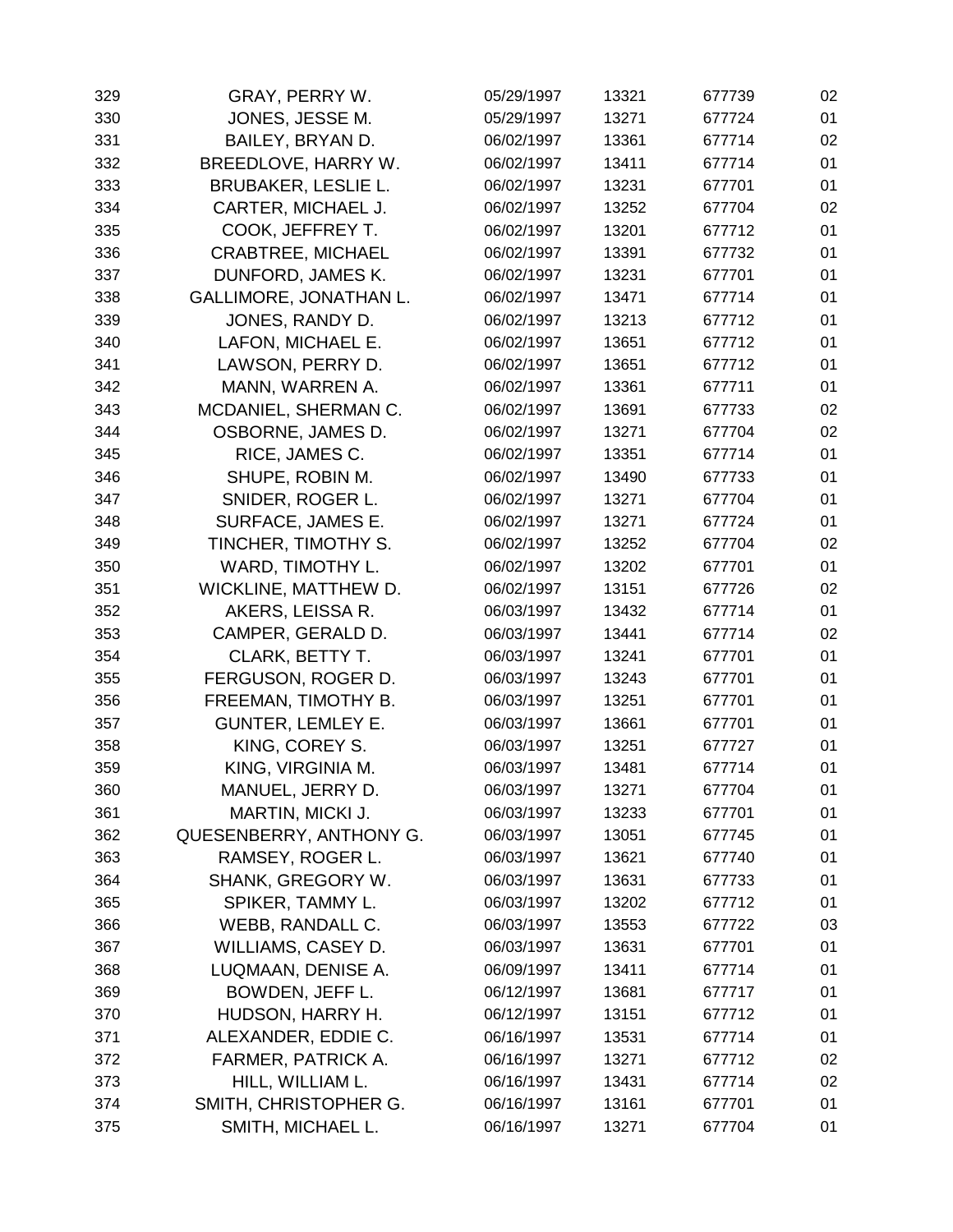| 376 | DUNCAN, RONALD J.          | 06/20/1997 | 13441 | 677714 | 02 |
|-----|----------------------------|------------|-------|--------|----|
| 377 | ARNOLD, ELIZABETH S.       | 06/23/1997 | 13141 | 677701 | 01 |
| 378 | <b>BURTON, CHARLES L.</b>  | 06/23/1997 | 13251 | 677727 | 01 |
| 379 | CREGGER, DONALD W.         | 06/23/1997 | 13631 | 677733 | 01 |
| 380 | DANIELS, BRIAN K.          | 06/23/1997 | 13031 | 677702 | 01 |
| 381 | EDWARDS, GEORGE C.         | 06/23/1997 | 13361 | 677714 | 01 |
| 382 | GAUTIER, JODY L.           | 06/23/1997 | 13553 | 677722 | 02 |
| 383 | MITCHELL, NANCY S.         | 06/23/1997 | 13433 | 677714 | 01 |
| 384 | PARKS, DONALD R.           | 06/23/1997 | 13591 | 677709 | 01 |
| 385 | ROTENIZER, CHARLOTTE L.    | 06/23/1997 | 13031 | 677702 | 01 |
| 386 | SALYER, JONATHAN D.        | 06/23/1997 | 13151 | 677726 | 01 |
| 387 | SHAW, VIRGIL A.            | 06/23/1997 | 13531 | 677714 | 01 |
| 388 | SIMMONS, DANNY A.          | 06/23/1997 | 13361 | 677714 | 02 |
| 389 | SONGER, DIANN S.           | 06/23/1997 | 13411 | 677714 | 01 |
| 390 | MEADOWS, VICKI L.          | 06/25/1997 | 13531 | 677714 | 01 |
| 391 | MILLS, TAMI P.             | 06/25/1997 | 13232 | 677701 | 01 |
| 392 | <b>BEASLEY, TIMOTHY A.</b> | 06/30/1997 | 13311 | 677714 | 02 |
| 393 | COX, KEVIN                 | 06/30/1997 | 13321 | 677739 | 01 |
| 394 | <b>GRAVELY, JAMES R.</b>   | 06/30/1997 | 13271 | 677704 | 01 |
| 395 | JOHNSTON, JERRY A.         | 06/30/1997 | 13271 | 677704 | 01 |
| 396 | HANKS, MICHELANGELO A.     | 07/14/1997 | 13141 | 677701 | 01 |
| 397 | LUCADO, RALPH S.           | 07/14/1997 | 13591 | 677733 | 01 |
| 398 | SHANNON, RICKY E.          | 07/14/1997 | 13591 | 677709 | 01 |
| 399 | <b>BURACKER, AARON S.</b>  | 07/21/1997 | 13271 | 677704 | 01 |
| 400 | EADS, MARY D.              | 07/21/1997 | 13141 | 677701 | 01 |
| 401 | <b>GOLLIHER, ERIC W.</b>   | 07/21/1997 | 13233 | 677712 | 01 |
| 402 | LOWE, ANGELA K.            | 07/21/1997 | 13481 | 677714 | 01 |
| 403 | CROCKETT, FREDERICK B.     | 07/23/1997 | 13031 | 677702 | 01 |
| 404 | AMOS, JIMMY D.             | 07/28/1997 | 13251 | 677704 | 01 |
| 405 | ARMES, DUANE K.            | 07/28/1997 | 13271 | 677704 | 01 |
| 406 | BIRD, PAUL W.              | 07/28/1997 | 13591 | 677733 | 01 |
| 407 | COOK, RANDALL P.           | 07/28/1997 | 13101 | 677730 | 01 |
| 408 | EADS, ANTHONY D.           | 07/28/1997 | 13271 | 677704 | 01 |
| 409 | FITHIAN, BARBARA L.        | 07/28/1997 | 13243 | 677701 | 01 |
| 410 | HETHERINGTON, RONNIE W.    | 07/28/1997 | 13271 | 677726 | 02 |
| 411 | HOWARD, LARRY R.           | 07/28/1997 | 13411 | 677714 | 01 |
| 412 | <b>MARTIN, WANDA S.</b>    | 07/28/1997 | 13242 | 677701 | 01 |
| 413 | PORTER, WILLIAM W.         | 07/28/1997 | 13151 | 677701 | 02 |
| 414 | RIGGINS, KELLEY L.         | 07/28/1997 | 13101 | 677730 | 01 |
| 415 | SNIDER, JEREMY R.          | 07/28/1997 | 13471 | 677714 | 01 |
| 416 | WOODRUM, SAMUEL K.         | 07/28/1997 | 13101 | 677730 | 02 |
| 417 | SHUFF, MICHAEL E.          | 07/30/1997 | 13431 | 677714 | 01 |
| 418 | BARNES, BABBE A.           | 07/31/1997 | 13411 | 677714 | 01 |
| 419 | HALSEY, GENE R.            | 07/31/1997 | 13151 | 677701 | 01 |
| 420 | THORNE, ANGELO M.          | 07/31/1997 | 13271 | 677704 | 01 |
| 421 | ALMARODE, TIMOTHY L.       | 08/04/1997 | 13271 | 677704 | 01 |
| 422 | DAVIS, JAMEY L.            | 08/04/1997 | 13471 | 677714 | 01 |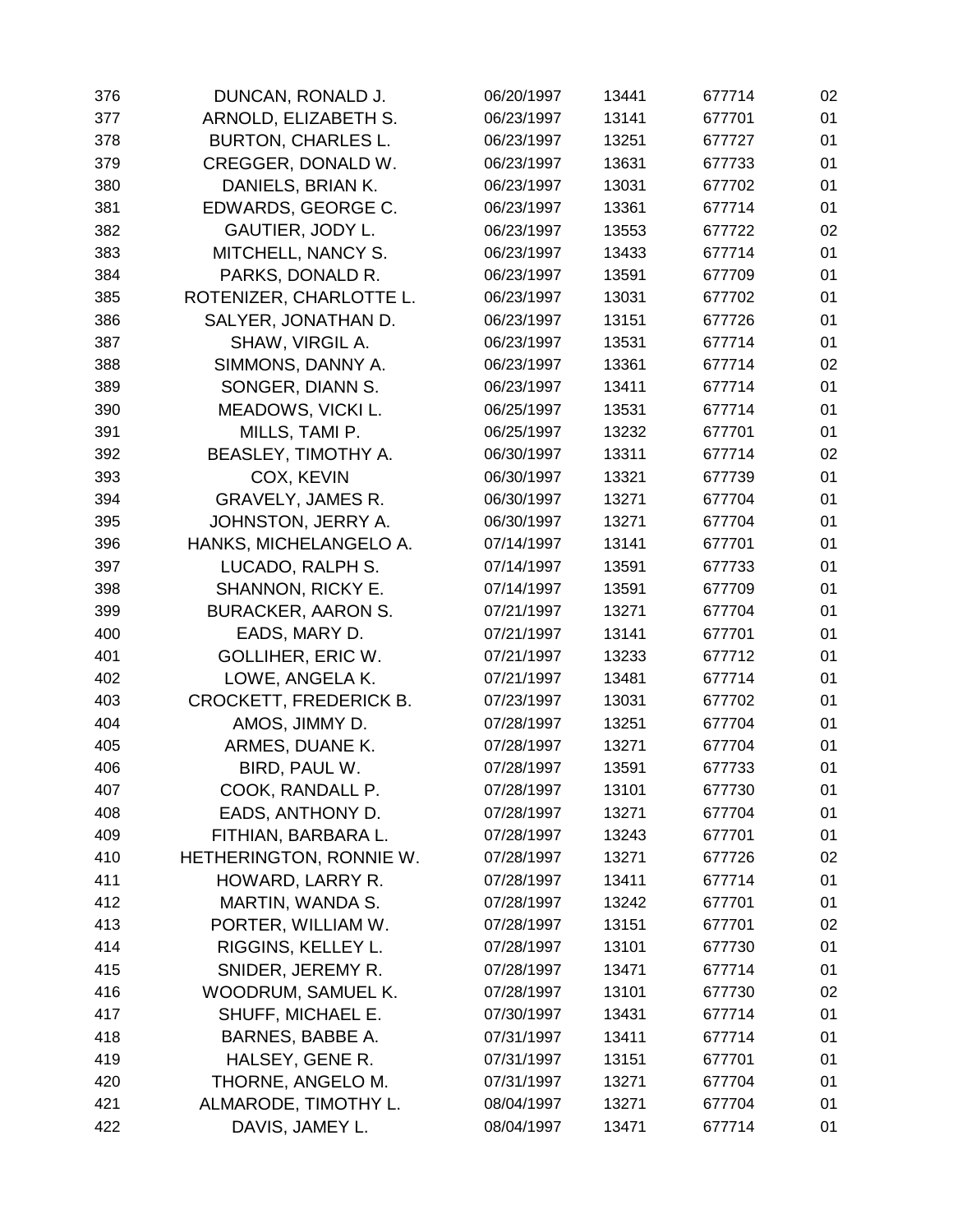| 423 | DIX, CHARLES B.         | 08/04/1997 | 13091 | 677745 | 01 |
|-----|-------------------------|------------|-------|--------|----|
| 424 | EANES, DARRELL J.       | 08/04/1997 | 13241 | 677701 | 01 |
| 425 | FREDERICK, DENNIS L.    | 08/04/1997 | 13171 | 677726 | 02 |
| 426 | RUBLE, WILLIAM R.       | 08/04/1997 | 13271 | 677704 | 01 |
| 427 | WEBB, TORRIC.           | 08/04/1997 | 13251 | 677704 | 01 |
| 428 | ALBERT, CHRISTY C.      | 08/11/1997 | 13271 | 677704 | 01 |
| 429 | ALLEN, JEFFREY W.       | 08/11/1997 | 13251 | 677727 | 01 |
| 430 | ALLEY, MELISA N.        | 08/11/1997 | 13311 | 677714 | 01 |
| 431 | <b>BAILEY, SCOTT S.</b> | 08/11/1997 | 13051 | 677745 | 01 |
| 432 | <b>BLAKE, TERESA</b>    | 08/11/1997 | 13431 | 677714 | 01 |
| 433 | BLEVINS, FREDDIE C.     | 08/11/1997 | 13031 | 677702 | 01 |
| 434 | BREEDEN, ROBERT D.      | 08/11/1997 | 13271 | 677704 | 02 |
| 435 | CHAPMAN, TIMOTHY D.     | 08/11/1997 | 13231 | 677701 | 01 |
| 436 | HAMLIN, GLENN S.        | 08/11/1997 | 13490 | 677733 | 01 |
| 437 | HANCOCK, TAMMY A.       | 08/11/1997 | 13282 | 677712 | 01 |
| 438 | JONES, KENNETTE J.      | 08/11/1997 | 13251 | 677704 | 02 |
| 439 | LAMB, KENNETH S.        | 08/11/1997 | 13431 | 677714 | 01 |
| 440 | LEWIS, BERNARD L.       | 08/11/1997 | 13251 | 677704 | 01 |
| 441 | LUCAS, PAUL D.          | 08/11/1997 | 13421 | 677705 | 01 |
| 442 | OLIVER, MICHAEL J.      | 08/11/1997 | 13271 | 677704 | 01 |
| 443 | POWELL, KIMBERLY H.     | 08/11/1997 | 13531 | 677714 | 02 |
| 444 | PYNE, KEVIN L.          | 08/11/1997 | 13271 | 677704 | 01 |
| 445 | RIGGS, TERRY L.         | 08/11/1997 | 13251 | 677704 | 01 |
| 446 | SHOWALTER, TIMOTHY M.   | 08/11/1997 | 13531 | 677714 | 02 |
| 447 | SIMPKINS, WINDELL T.    | 08/11/1997 | 13213 | 677701 | 01 |
| 448 | SONGER, BARRY K.        | 08/11/1997 | 13240 | 677712 | 01 |
| 449 | SUTPHIN, DONNA F.       | 08/11/1997 | 13412 | 677714 | 01 |
| 450 | TANKS, KENNY A.         | 08/11/1997 | 13471 | 677714 | 01 |
| 451 | UNDERWOOD, PAUL L.      | 08/11/1997 | 13271 | 677704 | 01 |
| 452 | ANDERSON, MELISSA D.    | 08/18/1997 | 13241 | 677701 | 01 |
| 453 | BAILEY, ACIE E.         | 08/18/1997 | 13271 | 677704 | 02 |
| 454 | BLAIR, GERALD L.        | 08/18/1997 | 13234 | 677701 | 01 |
| 455 | BUTLER, KEVIN W.        | 08/18/1997 | 13271 | 677704 | 01 |
| 456 | CHINAULT, TERRY L.      | 08/18/1997 | 13171 | 677706 | 01 |
| 457 | EASTWOOD, CYNTHIA N.    | 08/18/1997 | 13591 | 677733 | 01 |
| 458 | EDWARDS, DONNA R.       | 08/18/1997 | 13251 | 677704 | 01 |
| 459 | <b>GRAY, DARRELL N.</b> | 08/18/1997 | 13531 | 677714 | 01 |
| 460 | HALE, JOSEPH C.         | 08/18/1997 | 13471 | 677714 | 01 |
| 461 | HASH, ERROLL T.         | 08/18/1997 | 13031 | 677702 | 01 |
| 462 | HUFFMAN, CORY S.        | 08/18/1997 | 13051 | 677745 | 02 |
| 463 | HUNGATE, KEVIN W.       | 08/18/1997 | 13361 | 677714 | 01 |
| 464 | LAMBERT, MARTHA W.      | 08/18/1997 | 13282 | 677701 | 01 |
| 465 | LAWSON, RONALD R.       | 08/18/1997 | 13691 | 677733 | 01 |
| 466 | LINDAMOOD, BRYAN T.     | 08/18/1997 | 13311 | 677714 | 01 |
| 467 | LINKOUS, LOIS J.        | 08/18/1997 | 13141 | 677701 | 02 |
| 468 | LUCAS, MICHAEL B.       | 08/18/1997 | 13432 | 677714 | 01 |
| 469 | MCCROSKEY, ELIZABETH S. | 08/18/1997 | 13361 | 677714 | 01 |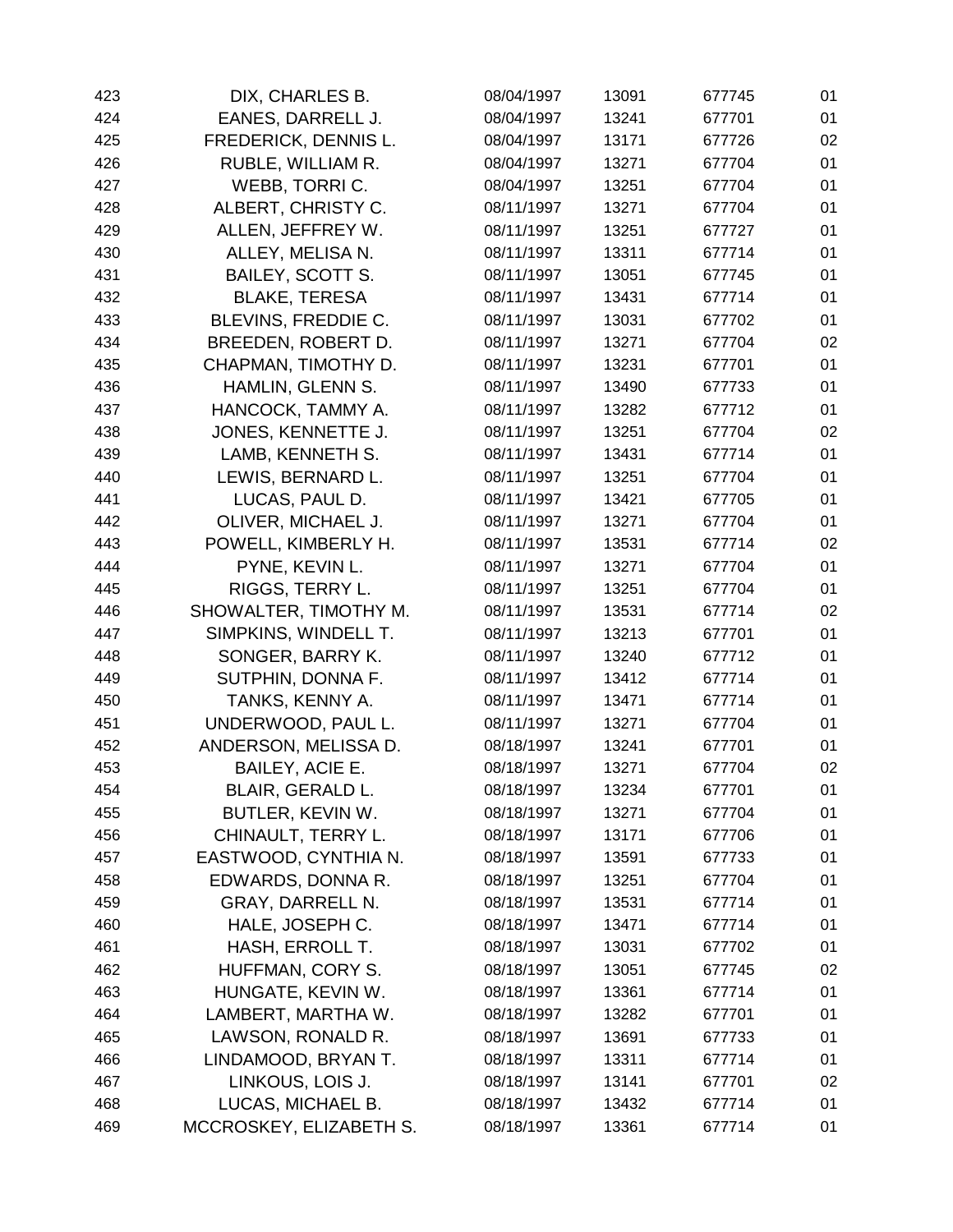| 470 | PAYNTER, IVAN R.            | 08/18/1997 | 13101 | 677730 | 01 |
|-----|-----------------------------|------------|-------|--------|----|
| 471 | POOLE, KATHY F.             | 08/18/1997 | 13441 | 677714 | 02 |
| 472 | PORTERFIELD, JEFFREY L.     | 08/18/1997 | 13431 | 677714 | 01 |
| 473 | SEVY, DARRELL D.            | 08/18/1997 | 13271 | 677704 | 01 |
| 474 | SMITH, MISTY A.             | 08/18/1997 | 13091 | 677745 | 01 |
| 475 | SNELL, LISA D.              | 08/18/1997 | 13251 | 677701 | 01 |
| 476 | THORNSBERRY, MELISSA K.     | 08/18/1997 | 13361 | 677714 | 02 |
| 477 | DALTON, KERMIT N.           | 08/21/1997 | 13432 | 677714 | 02 |
| 478 | GIBSON, DONALD W.           | 08/21/1997 | 13611 | 677711 | 01 |
| 479 | GIBSON, EARLING E.          | 08/21/1997 | 13251 | 677727 | 02 |
| 480 | BYRD, RONALD A.             | 08/25/1997 | 13101 | 677730 | 01 |
| 481 | CARTER, BRIAN K.            | 08/25/1997 | 13101 | 677730 | 01 |
| 482 | FRAME, JOSEPH L.            | 08/25/1997 | 13251 | 677704 | 01 |
| 483 | <b>GARMON, STEVEN D.</b>    | 08/25/1997 | 13151 | 677726 | 01 |
| 484 | JOHNSON, JOHN J.            | 08/25/1997 | 13271 | 677704 | 01 |
| 485 | TICKLE, FRED L.             | 08/25/1997 | 13271 | 677726 | 02 |
| 486 | <b>WILLIAMS, UPOLEON S.</b> | 08/25/1997 | 13091 | 677745 | 02 |
| 487 | SCOTT, DONALD E.            | 09/02/1997 | 13591 | 677733 | 01 |
| 488 | GRAY, KEVIN H.              | 09/04/1997 | 13171 | 677701 | 02 |
| 489 | DOWELL, JOHN C.             | 09/08/1997 | 13203 | 677712 | 01 |
| 490 | FOLEY, CHARLES R.           | 09/08/1997 | 13481 | 677714 | 01 |
| 491 | VAUGHT, WANDA C.            | 09/08/1997 | 13271 | 677712 | 02 |
| 492 | ALLISON, MICHAEL D.         | 09/10/1997 | 13011 | 677730 | 01 |
| 493 | BEIDLEMAN, ANGELA W.        | 09/15/1997 | 13241 | 677701 | 01 |
| 494 | BURNETT, CLINTON W.         | 09/15/1997 | 13631 | 677714 | 01 |
| 495 | COX, DOUGLAS L.             | 09/15/1997 | 13361 | 677714 | 01 |
| 496 | DELPH, SHAWN A.             | 09/15/1997 | 13531 | 677714 | 01 |
| 497 | HARMON, CARL P.             | 09/15/1997 | 13432 | 677714 | 01 |
| 498 | HUNT, STEVEN M.             | 09/15/1997 | 13011 | 677730 | 01 |
| 499 | LAWSON, JOYCE E.            | 09/15/1997 | 13531 | 677714 | 01 |
| 500 | ROOPE, CHRISTOPHER D.       | 09/15/1997 | 13432 | 677714 | 02 |
| 501 | VINEYARD, MARK A.           | 09/15/1997 | 13591 | 677733 | 01 |
| 502 | ANGLE, SHANNON M.           | 09/23/1997 | 13471 | 677714 | 01 |
| 503 | SEVERT, RICHARD D.          | 09/23/1997 | 13031 | 677726 | 02 |
| 504 | WHITTAKER, BARRY L.         | 09/23/1997 | 13171 | 677737 | 01 |
| 505 | BRUNK, JOSEPH N.            | 09/29/1997 | 13351 | 677711 | 01 |
| 506 | FARMER, TERRY L.            | 10/02/1997 | 13231 | 677701 | 01 |
| 507 | MOTTESHEARD, KEVIN M.       | 10/06/1997 | 13151 | 677726 | 01 |
| 508 | TABOR, STEVEN D.            | 10/13/1997 | 13234 | 677728 | 01 |
| 509 | ADAMS, DAVID M.             | 10/20/1997 | 13251 | 677704 | 01 |
| 510 | DAVIS, JACKIE A.            | 10/20/1997 | 13351 | 677714 | 01 |
| 511 | FULLER, MATTHEW R.          | 10/20/1997 | 13591 | 677733 | 02 |
| 512 | MULLINS, THOMAS B.          | 10/20/1997 | 13101 | 677730 | 01 |
| 513 | SCOTT, PATRICK L.           | 11/03/1997 | 13601 | 677741 | 01 |
| 514 | BROWN, BARBARA T.           | 11/18/1997 | 13141 | 677701 | 01 |
| 515 | PARKS, STEVEN R.            | 11/18/1997 | 13031 | 677702 | 01 |
| 516 | PENLEY, JAMES T.            | 11/18/1997 | 13581 | 677723 | 01 |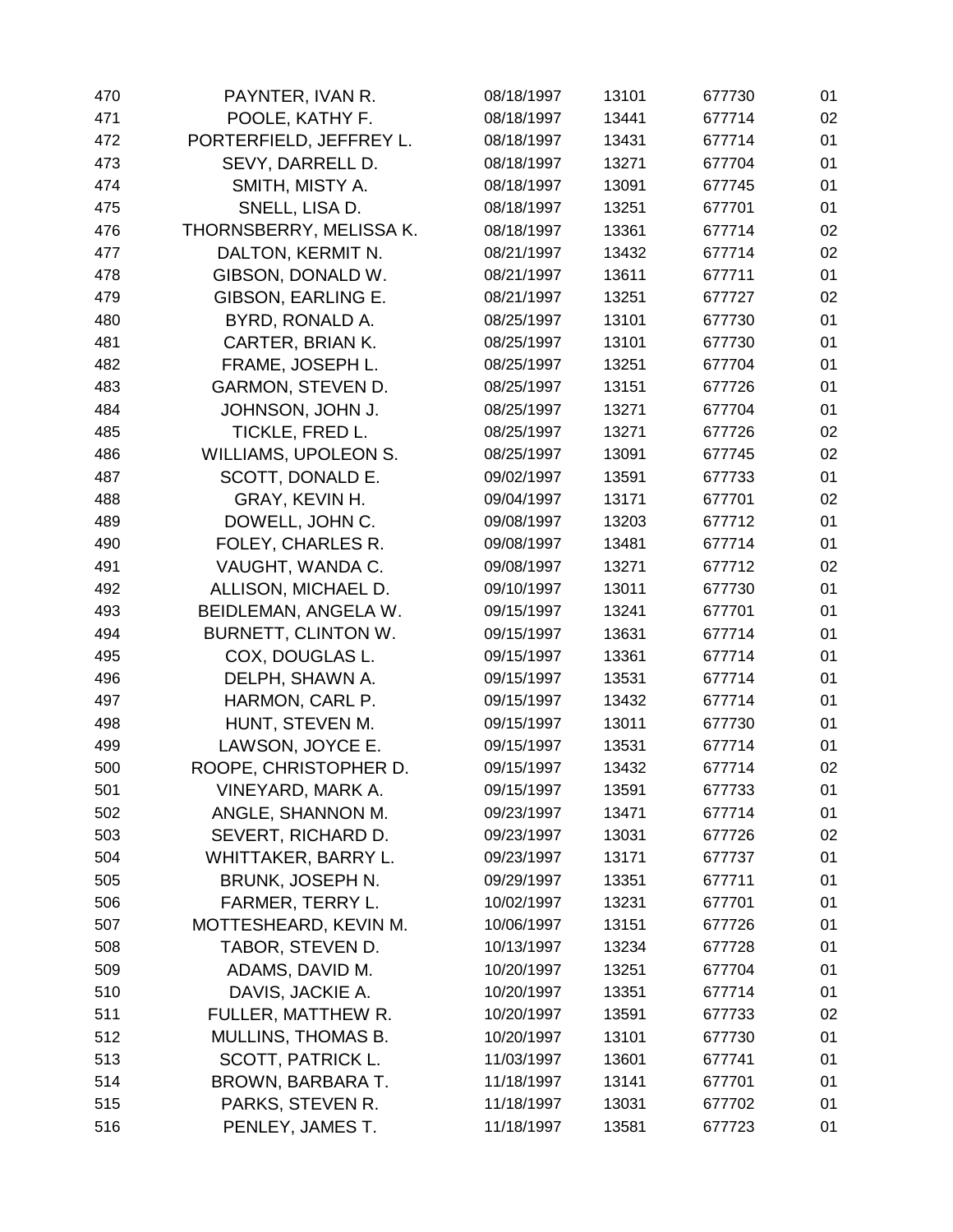| 517 | KING, KEVIN L.            | 11/20/1997 | 13091 | 677745 | 01 |
|-----|---------------------------|------------|-------|--------|----|
| 518 | RUPE, JOHN E.             | 11/20/1997 | 13531 | 677714 | 01 |
| 519 | VANOVER, KENNETH H.       | 11/20/1997 | 13213 | 677701 | 01 |
| 520 | HARVEY, JEFFREY L.        | 12/08/1997 | 13242 | 677701 | 01 |
| 521 | AKERS, JOYCE A.           | 01/05/1998 | 13231 | 677701 | 01 |
| 522 | AUSTIN, TRENA D.          | 01/05/1998 | 13471 | 677714 | 01 |
| 523 | BELL, KENNETH C.          | 01/05/1998 | 13271 | 677704 | 01 |
| 524 | BERRY, RICHARD J.         | 01/05/1998 | 13553 | 677718 | 01 |
| 525 | CECIL, MICHAEL L.         | 01/05/1998 | 13233 | 677701 | 01 |
| 526 | CLINE, KENNETH M.         | 01/05/1998 | 13681 | 677717 | 01 |
| 527 | COCHRAN, TIMOTHY P.       | 01/05/1998 | 13531 | 677714 | 01 |
| 528 | COLLINS, LONNIE D.        | 01/05/1998 | 13251 | 677704 | 02 |
| 529 | CORVIN, TIMOTHY P.        | 01/05/1998 | 13553 | 677718 | 01 |
| 530 | COX, JASON L.             | 01/05/1998 | 13321 | 677739 | 03 |
| 531 | DIXON, MARK D.            | 01/05/1998 | 13252 | 677704 | 02 |
| 532 | HAMBLIN, NICHOLAS L.      | 01/05/1998 | 13271 | 677724 | 01 |
| 533 | HAMBLIN, RONALD A.        | 01/05/1998 | 13271 | 677704 | 01 |
| 534 | HAMILTON, BRIAN E.        | 01/05/1998 | 13231 | 677701 | 01 |
| 535 | HAMPTON, GARY G.          | 01/05/1998 | 13251 | 677704 | 02 |
| 536 | HART, RANDY L.            | 01/05/1998 | 13531 | 677714 | 01 |
| 537 | HOLBROOK, EDWARD R.       | 01/05/1998 | 13271 | 677704 | 01 |
| 538 | KEITH, KELVIN K.          | 01/05/1998 | 13471 | 677714 | 01 |
| 539 | LINDSEY, THOMAS W.        | 01/05/1998 | 13621 | 677740 | 01 |
| 540 | MACHNIC, TROY L.          | 01/05/1998 | 13202 | 677701 | 01 |
| 541 | MACK, JASON L.            | 01/05/1998 | 13251 | 677704 | 02 |
| 542 | QUESENBERRY, KENNETH E.   | 01/05/1998 | 13101 | 677730 | 01 |
| 543 | REEVES, CARRIE W.         | 01/05/1998 | 13441 | 677714 | 01 |
| 544 | ROBERTSON, RICHARD C.     | 01/05/1998 | 13271 | 677704 | 01 |
| 545 | SHAFFER, JAMES R.         | 01/05/1998 | 13111 | 677730 | 03 |
| 546 | SHREWSBURY, EARNIE L.     | 01/05/1998 | 13101 | 677730 | 01 |
| 547 | SMITH, CLARENCE S.        | 01/05/1998 | 13471 | 677714 | 01 |
| 548 | TOWLER, WILLIAM D.        | 01/05/1998 | 13471 | 677714 | 01 |
| 549 | WHITTAKER, MONICA L.      | 01/05/1998 | 13591 | 677733 | 02 |
| 550 | WILSON, JEFFERY A.        | 01/05/1998 | 13243 | 677701 | 01 |
| 551 | ANGLE, DEREK S.           | 01/12/1998 | 13091 | 677745 | 01 |
| 552 | BOLT, JIMMY D.            | 01/12/1998 | 13431 | 677714 | 01 |
| 553 | DAVIS, BRIAN L.           | 01/12/1998 | 13432 | 677714 | 02 |
| 554 | DUNCAN, DOUGLAS E.        | 01/12/1998 | 13311 | 677714 | 01 |
| 555 | PHILLIPS, GARNETT W.      | 01/12/1998 | 13490 | 677733 | 01 |
| 556 | QUESENBERRY, DANNY L.     | 01/12/1998 | 13161 | 677726 | 01 |
| 557 | SIMERLY, SCOTT E.         | 01/12/1998 | 13251 | 677704 | 01 |
| 558 | STUART, DONNIE W.         | 01/12/1998 | 13321 | 677736 | 01 |
| 559 | TATE, DAVID B.            | 01/12/1998 | 13471 | 677714 | 01 |
| 560 | <b>WALKER, CLINT</b>      | 01/12/1998 | 13411 | 677714 | 01 |
| 561 | WOINSKI, STEVEN H.        | 01/12/1998 | 13531 | 677714 | 02 |
| 562 | WORRELL, JIMMY D.         | 01/12/1998 | 13151 | 677701 | 01 |
| 563 | <b>BAILEY, SHANNON G.</b> | 01/13/1998 | 13151 | 677726 | 01 |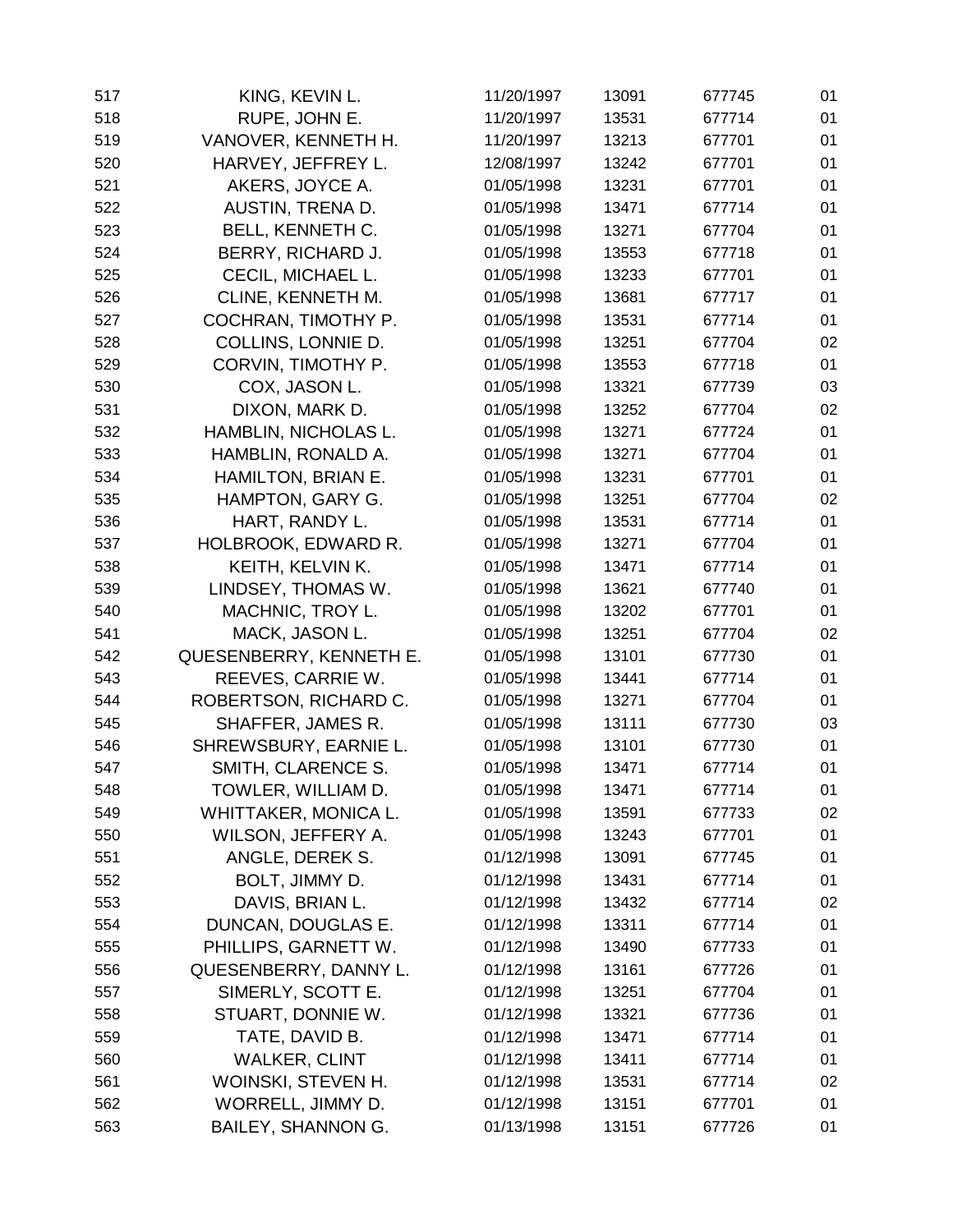| 564 | CHRISLEY, TIMOTHY E.         | 01/19/1998 | 13031 | 677702 | 01 |
|-----|------------------------------|------------|-------|--------|----|
| 565 | EDWARDS, KENNETH R.          | 01/19/1998 | 13241 | 677701 | 01 |
| 566 | HINES, GREGORY E.            | 01/19/1998 | 13361 | 677714 | 02 |
| 567 | NELSON, JAMES M.             | 01/26/1998 | 13041 | 677702 | 01 |
| 568 | PILKERTON, BRIAN K.          | 01/26/1998 | 13251 | 677727 | 01 |
| 569 | STEPHENS, JOHN W.            | 01/26/1998 | 13282 | 677701 | 01 |
| 570 | EDWARDS, WESLEY A.           | 02/02/1998 | 13661 | 677701 | 01 |
| 571 | EDMONDS, MARK A.             | 02/09/1998 | 13552 | 677719 | 01 |
| 572 | CHANDLER, DILLON C.          | 02/23/1998 | 13251 | 677701 | 01 |
| 573 | POOLE, ANGELA D.             | 02/23/1998 | 13351 | 677714 | 02 |
| 574 | SHRADER, CONNIE J.           | 02/23/1998 | 13203 | 677701 | 01 |
| 575 | LAMBERT, JOHN P.             | 02/24/1998 | 13271 | 677704 | 01 |
| 576 | NUNLEY, JOHN P.              | 03/02/1998 | 13242 | 677701 | 01 |
| 577 | SANTOLLA, TIMOTHY W.         | 03/02/1998 | 13251 | 677704 | 01 |
| 578 | WILLIAMS, BILLY W.           | 03/02/1998 | 13282 | 677701 | 01 |
| 579 | ARNOLD, MELINDA L.           | 03/04/1998 | 13141 | 677701 | 01 |
| 580 | MATTHEWS, JEFFREY D.         | 03/04/1998 | 13521 | 677714 | 01 |
| 581 | ALBERT, JAYSON L.            | 03/09/1998 | 13271 | 677704 | 01 |
| 582 | <b>CAVES, ROSEMARY</b>       | 03/09/1998 | 13531 | 677714 | 02 |
| 583 | CORVIN, SHELBY J.            | 03/09/1998 | 13432 | 677714 | 02 |
| 584 | FRANKLIN, JOHN W.            | 03/09/1998 | 13234 | 677712 | 01 |
| 585 | LUCAS, RICHARD D.            | 03/09/1998 | 13271 | 677704 | 01 |
| 586 | SHIPWASH, KELLEY M.          | 03/09/1998 | 13432 | 677714 | 01 |
| 587 | THOMPSON, JOAN A.            | 03/09/1998 | 13251 | 677704 | 01 |
| 588 | <b>GALLIMORE, TIMOTHY W.</b> | 03/16/1998 | 13411 | 677714 | 02 |
| 589 | SMOOT, DARRELL H.            | 03/16/1998 | 13271 | 677704 | 02 |
| 590 | CROWDER, DAVID L.            | 03/23/1998 | 13271 | 677726 | 02 |
| 591 | CROY, JAMES A.               | 03/23/1998 | 13251 | 677727 | 02 |
| 592 | WESTBROOK, JODY S.           | 04/20/1998 | 13231 | 677701 | 01 |
| 593 | TIGNOR, BOBBY L.             | 04/28/1998 | 13151 | 677726 | 02 |
| 594 | LOCKHART, DELNOR             | 04/29/1998 | 13161 | 677726 | 01 |
| 595 | ANDERSON, MARY D.            | 05/04/1998 | 13231 | 677712 | 01 |
| 596 | <b>BARNES, TIMOTHY W.</b>    | 05/04/1998 | 13271 | 677704 | 01 |
| 597 | BUGG, GARY W.                | 05/04/1998 | 13432 | 677714 | 01 |
| 598 | SHEETS, JAMES M.             | 05/04/1998 | 13611 | 677727 | 01 |
| 599 | QUESENBERRY, BILLY J.        | 05/11/1998 | 13251 | 677704 | 01 |
| 600 | AUSTIN, MICHAEL W.           | 07/17/1998 | 13581 | 677723 | 01 |
| 601 | <b>BAILEY, AARON</b>         | 07/27/1998 | 13431 | 677714 | 01 |
| 602 | HUFF, LISA R.                | 07/27/1998 | 13481 | 677714 | 01 |
| 603 | CECIL, ANTHONY L.            | 08/03/1998 | 13204 | 677701 | 01 |
| 604 | SHREWSBURY, ALVIN R.         | 08/03/1998 | 13251 | 677704 | 01 |
| 605 | SIMONE, MARK A.              | 08/03/1998 | 13051 | 677745 | 02 |
| 606 | ROBERTS, MICHAEL L.          | 08/24/1998 | 13611 | 677711 | 01 |
| 607 | RORRER, RODNEY E.            | 08/24/1998 | 13151 | 677726 | 01 |
| 608 | MARTIN, JASON A.             | 08/31/1998 | 13234 | 677728 | 01 |
| 609 | DRAPER, HOPE M.              | 09/08/1998 | 13141 | 677712 | 01 |
| 610 | MCPEAK, DANIEL J.            | 09/08/1998 | 13101 | 677730 | 01 |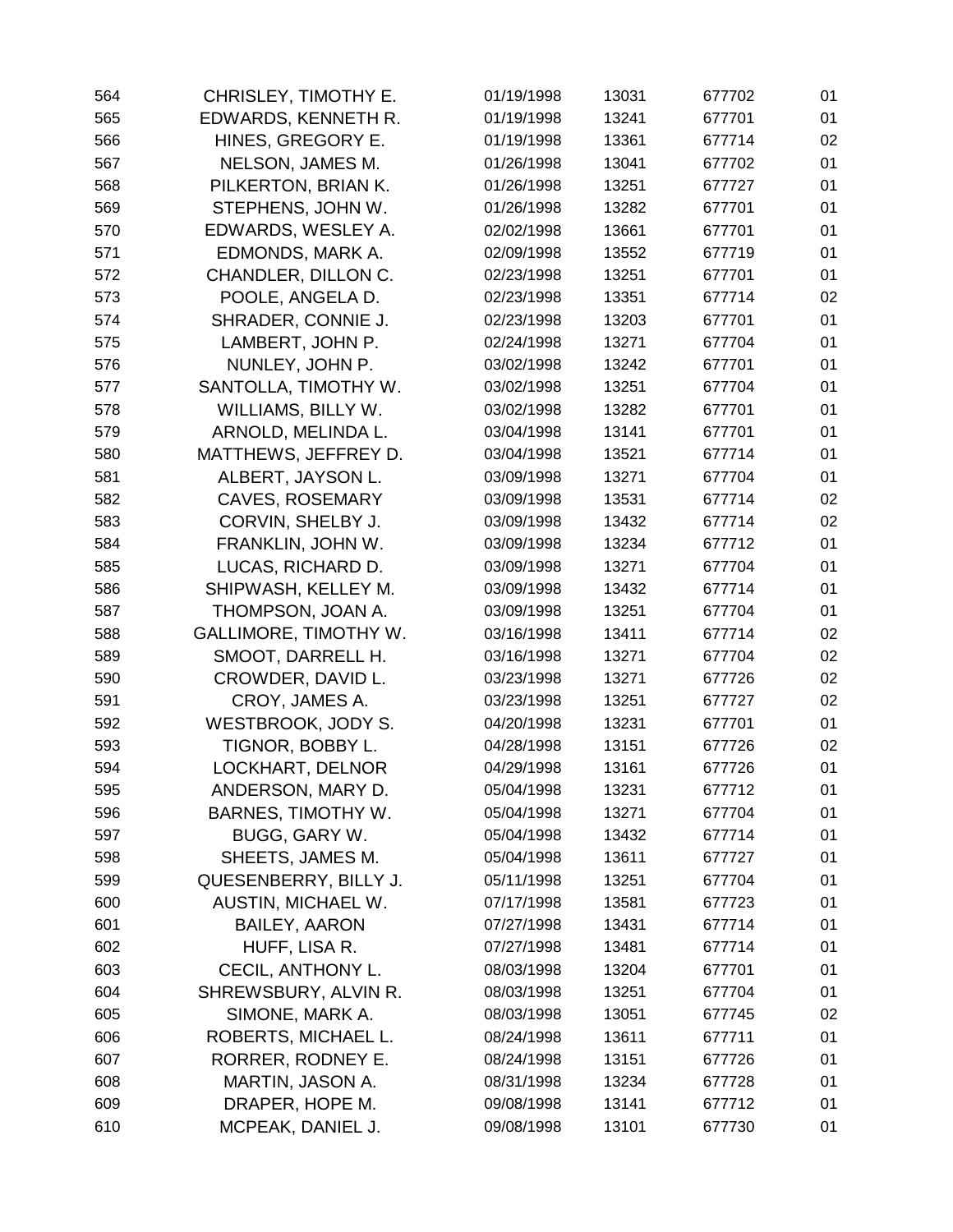| 611 | MURRAY, JEFF W.         | 09/08/1998 | 13151 | 677737 | 01 |
|-----|-------------------------|------------|-------|--------|----|
| 612 | ADDISON, CHRISTOPHER M. | 10/12/1998 | 13241 | 677701 | 01 |
| 613 | WARDEN, KENNETH E.      | 10/26/1998 | 13552 | 677717 | 04 |
| 614 | BOYD, MICHAEL A.        | 01/04/1999 | 13552 | 677719 | 04 |
| 615 | CARPENTER, DONNA J.     | 02/15/1999 | 13243 | 677701 | 01 |
| 616 | DALTON, DONALD L.       | 02/15/1999 | 13271 | 677704 | 01 |
| 617 | FENSTERMAKER, JILL F.   | 02/15/1999 | 13432 | 677714 | 01 |
| 618 | KING, ALISON R.         | 02/15/1999 | 13531 | 677714 | 02 |
| 619 | MARSHALL, CHARLES H.    | 02/15/1999 | 13432 | 677714 | 01 |
| 620 | MILLER, EARLEEN W.      | 02/15/1999 | 13432 | 677714 | 01 |
| 621 | RIGGINS, ROSIE G.       | 02/15/1999 | 13481 | 677714 | 01 |
| 622 | THORNTON, DIANNEAL S.   | 02/15/1999 | 13151 | 677701 | 01 |
| 623 | WOODYARD, DALFORD A.    | 02/15/1999 | 13242 | 677701 | 01 |
| 624 | MITCHEM, MARY B.        | 02/22/1999 | 13431 | 677714 | 01 |
| 625 | THORNSBURY, WENDELL K.  | 02/22/1999 | 13471 | 677714 | 02 |
| 626 | HALL, BENJAMIN L.       | 03/01/1999 | 13432 | 677714 | 01 |
| 627 | LILLY, RANDY L.         | 03/01/1999 | 13204 | 677701 | 01 |
| 628 | PHILLIPS, RICKY L.      | 03/01/1999 | 13242 | 677701 | 01 |
| 629 | ANDERSON, MARK T.       | 03/08/1999 | 13411 | 677714 | 01 |
| 630 | COX, PAUL D.            | 03/08/1999 | 13231 | 677701 | 01 |
| 631 | GIBSON, RICKEY D.       | 03/08/1999 | 13251 | 677704 | 01 |
| 632 | GRAVLEY, DEBRA W.       | 03/08/1999 | 13361 | 677714 | 01 |
| 633 | MARTIN, RODNEY K.       | 03/08/1999 | 13091 | 677745 | 01 |
| 634 | SADLER, SUSAN J.        | 03/08/1999 | 13591 | 677733 | 01 |
| 635 | SPANGLER, JERRY W.      | 03/08/1999 | 13231 | 677701 | 01 |
| 636 | VIA, CHRISTOPHER W.     | 03/08/1999 | 13271 | 677704 | 01 |
| 637 | DISHON, CHRISTOPHER R.  | 03/09/1999 | 13101 | 677730 | 01 |
| 638 | CALDWELL, DARRELL D.    | 03/15/1999 | 13231 | 677701 | 01 |
| 639 | NANCE, BILLY L.         | 03/15/1999 | 13091 | 677745 | 01 |
| 640 | PARKS, RONALD F.        | 03/15/1999 | 13171 | 677701 | 02 |
| 641 | RICHARDSON, BILLY W.    | 03/15/1999 | 13471 | 677714 | 01 |
| 642 | TUELL, MARK S.          | 03/15/1999 | 13271 | 677724 | 01 |
| 643 | UMBERGER, THOMAS W.     | 03/15/1999 | 13031 | 677702 | 01 |
| 644 | BROWN, KIMBERLY D.      | 03/16/1999 | 13271 | 677704 | 01 |
| 645 | SHAY, HEATHER P.        | 03/16/1999 | 13412 | 677714 | 01 |
| 646 | SCOTT, GREGORY S.       | 03/17/1999 | 13411 | 677714 | 01 |
| 647 | CONNER, JAMES G.        | 03/22/1999 | 13171 | 677726 | 01 |
| 648 | SHRADER, GERALD E.      | 03/22/1999 | 13101 | 677730 | 01 |
| 649 | BURNETTE, TONY A.       | 03/29/1999 | 13551 | 677717 | 02 |
| 650 | CUMBEE, ANN D.          | 04/05/1999 | 13151 | 677701 | 02 |
| 651 | WEBB, LUTHER E.         | 04/05/1999 | 13271 | 677704 | 01 |
| 652 | MARSHALL, MICHIAL W.    | 04/12/1999 | 13412 | 677714 | 01 |
| 653 | TURMAN, KEVIN T.        | 04/12/1999 | 13204 | 677701 | 01 |
| 654 | <b>BAILEY, STACY N.</b> | 04/19/1999 | 13151 | 677726 | 01 |
| 655 | DISHON, CRYSTAL R.      | 04/19/1999 | 13234 | 677701 | 01 |
| 656 | HAWKS, JONATHAN C.      | 04/19/1999 | 13351 | 677714 | 02 |
| 657 | REID, REGINALD M.       | 04/19/1999 | 13213 | 677701 | 01 |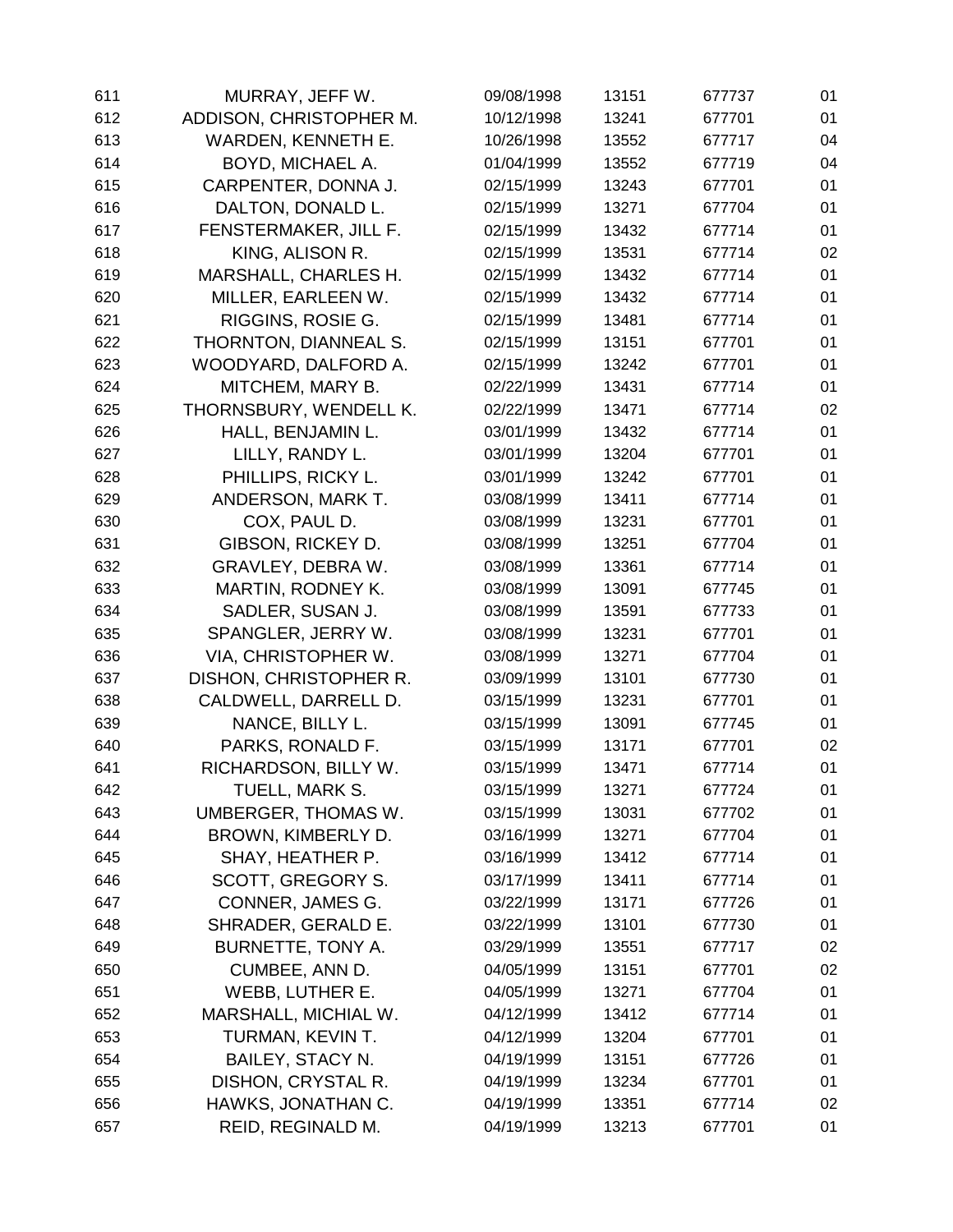| 658 | VIERS, REBECCA H.           | 04/19/1999 | 13243 | 677701 | 01 |
|-----|-----------------------------|------------|-------|--------|----|
| 659 | MARTIN, AMBER C.            | 04/21/1999 | 13361 | 677745 | 01 |
| 660 | WARD, JAMES D.              | 04/21/1999 | 13242 | 677701 | 01 |
| 661 | WILBURN, TERESA D.          | 04/21/1999 | 13242 | 677701 | 01 |
| 662 | BRYANT, GLEN D.             | 04/26/1999 | 13171 | 677701 | 01 |
| 663 | CROCKETT, THOMAS B.         | 04/26/1999 | 13581 | 677723 | 03 |
| 664 | ESTES, MARK S.              | 04/26/1999 | 13311 | 677712 | 03 |
| 665 | JONES, RICKY L.             | 04/26/1999 | 13234 | 677701 | 01 |
| 666 | PAGE, DANIEL G.             | 04/26/1999 | 13251 | 677704 | 01 |
| 667 | ROARK, MICHAEL W.           | 04/26/1999 | 13271 | 677724 | 01 |
| 668 | SHANE, JEFFREY A.           | 04/26/1999 | 13231 | 677701 | 01 |
| 669 | VAN DYK, RICHARD C.         | 04/26/1999 | 13591 | 677733 | 02 |
| 670 | VIERS, JEFFREY R.           | 04/26/1999 | 13091 | 677745 | 01 |
| 671 | <b>WILLIAMS, ANTHONY T.</b> | 04/26/1999 | 13243 | 677701 | 01 |
| 672 | AKERS, TOBY J.              | 05/03/1999 | 13271 | 677704 | 02 |
| 673 | ALLEY, WILSON C.            | 05/03/1999 | 13233 | 677701 | 01 |
| 674 | <b>BARKER, LISA G.</b>      | 05/03/1999 | 13151 | 677701 | 01 |
| 675 | BEVIL, PHILLIP L.           | 05/03/1999 | 13271 | 677704 | 01 |
| 676 | BLANKENSHIP, ROCKY A.       | 05/03/1999 | 13311 | 677714 | 02 |
| 677 | BLONDINO, MATTHEW A.        | 05/03/1999 | 13631 | 677701 | 01 |
| 678 | <b>BRISLIN, GAIL L.</b>     | 05/03/1999 | 13481 | 677714 | 01 |
| 679 | BURTON, HOWARD A.           | 05/03/1999 | 13411 | 677714 | 02 |
| 680 | CLENDENIN, LAZARO H.        | 05/03/1999 | 13171 | 677701 | 02 |
| 681 | COMBS, KEVIN A.             | 05/03/1999 | 13361 | 677712 | 01 |
| 682 | DALTON, MARK C.             | 05/03/1999 | 13581 | 677723 | 01 |
| 683 | DUNFORD, ANTHONY L.         | 05/03/1999 | 13553 | 677718 | 03 |
| 684 | FARLOW, GARY W.             | 05/03/1999 | 13041 | 677702 | 01 |
| 685 | <b>GALLIMORE, HANK R.</b>   | 05/03/1999 | 13091 | 677745 | 01 |
| 686 | GILES, TERESA A.            | 05/03/1999 | 13202 | 677701 | 01 |
| 687 | GILLIAM, GLENN E.           | 05/03/1999 | 13591 | 677733 | 02 |
| 688 | GOAD, LEWIS A.              | 05/03/1999 | 13101 | 677730 | 01 |
| 689 | GRIGGS, JERRY L.            | 05/03/1999 | 13412 | 677714 | 01 |
| 690 | GROSECLOSE, GREGORY A.      | 05/03/1999 | 13441 | 677714 | 02 |
| 691 | HARMON, LEROY S.            | 05/03/1999 | 13471 | 677714 | 01 |
| 692 | HAVENS, STEVE M.            | 05/03/1999 | 13611 | 677701 | 01 |
| 693 | HOPKINS, STELLA J.          | 05/03/1999 | 13481 | 677714 | 01 |
| 694 | HOPKINS, TERRY M.           | 05/03/1999 | 13311 | 677714 | 03 |
| 695 | ISON, CLINTON C.            | 05/03/1999 | 13531 | 677714 | 01 |
| 696 | JONES, DANNY W.             | 05/03/1999 | 13201 | 677701 | 01 |
| 697 | LAMB, ASHLEY L.             | 05/03/1999 | 13631 | 677745 | 02 |
| 698 | MABRY, DOUGLAS W.           | 05/03/1999 | 13361 | 677711 | 01 |
| 699 | MARTIN, ROBERT M.           | 05/03/1999 | 13231 | 677701 | 01 |
| 700 | MCCROSKEY, WILLIAM T.       | 05/03/1999 | 13271 | 677704 | 01 |
| 701 | PICKERAL, DIANNE M.         | 05/03/1999 | 13471 | 677714 | 01 |
| 702 | PICKERAL, MICHAEL T.        | 05/03/1999 | 13471 | 677714 | 01 |
| 703 | REEVES, RYAN D.             | 05/03/1999 | 13651 | 677712 | 01 |
| 704 | RIFFE, LESLEY S.            | 05/03/1999 | 13232 | 677701 | 01 |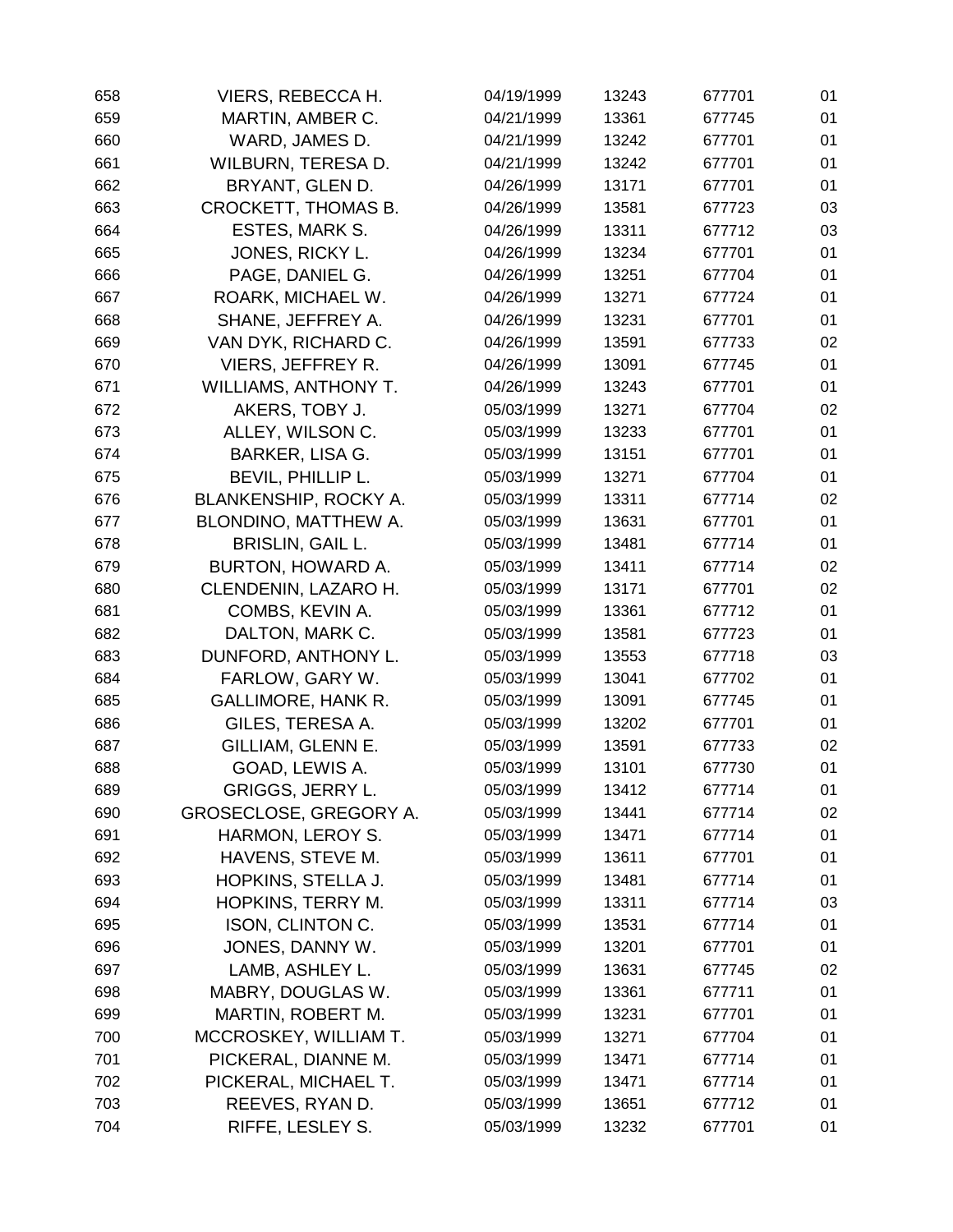| 705 | SEVERT, TINA M.             | 05/03/1999 | 13591 | 677733 | 02 |
|-----|-----------------------------|------------|-------|--------|----|
| 706 | SMITH, JOHN M.              | 05/03/1999 | 13233 | 677701 | 01 |
| 707 | THOMAS, NATHANIEL L.        | 05/03/1999 | 13011 | 677730 | 01 |
| 708 | TRAIL, JEFFREY D.           | 05/05/1999 | 13021 | 677726 | 01 |
| 709 | GUYNN, DAVID F.             | 05/06/1999 | 13151 | 677737 | 01 |
| 710 | HORN, DENNIS E.             | 05/06/1999 | 13171 | 677737 | 02 |
| 711 | LUCAS, DEREK A.             | 05/06/1999 | 13471 | 677714 | 01 |
| 712 | ANDERSON, BARRY L.          | 05/10/1999 | 13531 | 677714 | 02 |
| 713 | ATKINS, TOMMY E.            | 05/10/1999 | 13531 | 677711 | 02 |
| 714 | <b>BARNES, MICHAEL A.</b>   | 05/10/1999 | 13141 | 677701 | 02 |
| 715 | BLEVINS, FREDRICK A.        | 05/10/1999 | 13151 | 677701 | 02 |
| 716 | BLOOMFIELD, RICHARD A.      | 05/10/1999 | 13271 | 677704 | 02 |
| 717 | BOOTHE, NOVA D.             | 05/10/1999 | 13431 | 677714 | 01 |
| 718 | CHAPMAN, AARON M.           | 05/10/1999 | 13011 | 677730 | 01 |
| 719 | DAY, BRENDA K.              | 05/10/1999 | 13151 | 677701 | 02 |
| 720 | DAY, GARY A.                | 05/10/1999 | 13251 | 677704 | 02 |
| 721 | DUNCAN, JEFFREY D.          | 05/10/1999 | 13151 | 677726 | 01 |
| 722 | EDMONDS, MELISSA K.         | 05/10/1999 | 13202 | 677701 | 02 |
| 723 | GRAYBEAL, JEFF A.           | 05/10/1999 | 13271 | 677704 | 02 |
| 724 | <b>GROSS, TIMOTHY S.</b>    | 05/10/1999 | 13232 | 677701 | 01 |
| 725 | HALEY, JOHN D.              | 05/10/1999 | 13242 | 677701 | 02 |
| 726 | HAMMOND, SCOTT M.           | 05/10/1999 | 13411 | 677714 | 01 |
| 727 | HICKS, DANNY J.             | 05/10/1999 | 13231 | 677701 | 01 |
| 728 | HUNTER, JAMES E.            | 05/10/1999 | 13201 | 677701 | 01 |
| 729 | LAMBERT, STEVEN R.          | 05/10/1999 | 13611 | 677712 | 01 |
| 730 | LOVELL, WILLIAM J.          | 05/10/1999 | 13141 | 677701 | 02 |
| 731 | MCGRADY, STACY L.           | 05/10/1999 | 13201 | 677712 | 01 |
| 732 | MCGUYER, BARRY A.           | 05/10/1999 | 13433 | 677714 | 01 |
| 733 | PHILLIPS, JAMES R.          | 05/10/1999 | 13233 | 677701 | 01 |
| 734 | PRICE, MATTHEW T.           | 05/10/1999 | 13591 | 677709 | 02 |
| 735 | ROBERTS, LORA A.            | 05/10/1999 | 13231 | 677701 | 01 |
| 736 | SHEPPARD, DWAYNE N.         | 05/10/1999 | 13240 | 677701 | 01 |
| 737 | SHIRES, GREGORY S.          | 05/10/1999 | 13431 | 677714 | 01 |
| 738 | SPICER, ROBERT A.           | 05/10/1999 | 13101 | 677730 | 01 |
| 739 | STEVERS, GREGORY A.         | 05/10/1999 | 13401 | 677705 | 01 |
| 740 | WADDLE, JOHNNY D.           | 05/10/1999 | 13271 | 677704 | 01 |
| 741 | WARNER, TIMOTHY C.          | 05/10/1999 | 13151 | 677726 | 01 |
| 742 | ARNOLD, KENNETH T.          | 05/11/1999 | 13271 | 677704 | 01 |
| 743 | <b>BAILEY, PEGGY S.</b>     | 05/11/1999 | 13151 | 677701 | 01 |
| 744 | <b>BOWERS, GRETA L.</b>     | 05/11/1999 | 13232 | 677712 | 01 |
| 745 | <b>BUCHANAN, KENNETH E.</b> | 05/11/1999 | 13412 | 677714 | 01 |
| 746 | <b>CROCKETT, CHARLES L.</b> | 05/11/1999 | 13251 | 677704 | 01 |
| 747 | <b>CROCKETT, JENNIFER</b>   | 05/11/1999 | 13481 | 677714 | 01 |
| 748 | DALTON, ADAM C.             | 05/11/1999 | 13601 | 677717 | 01 |
| 749 | JONES, JAMES F.             | 05/11/1999 | 13271 | 677704 | 02 |
| 750 | LOWE, CONNIE R.             | 05/11/1999 | 13412 | 677714 | 01 |
| 751 | ROBERTSON, CYNTHIA M.       | 05/11/1999 | 13251 | 677704 | 02 |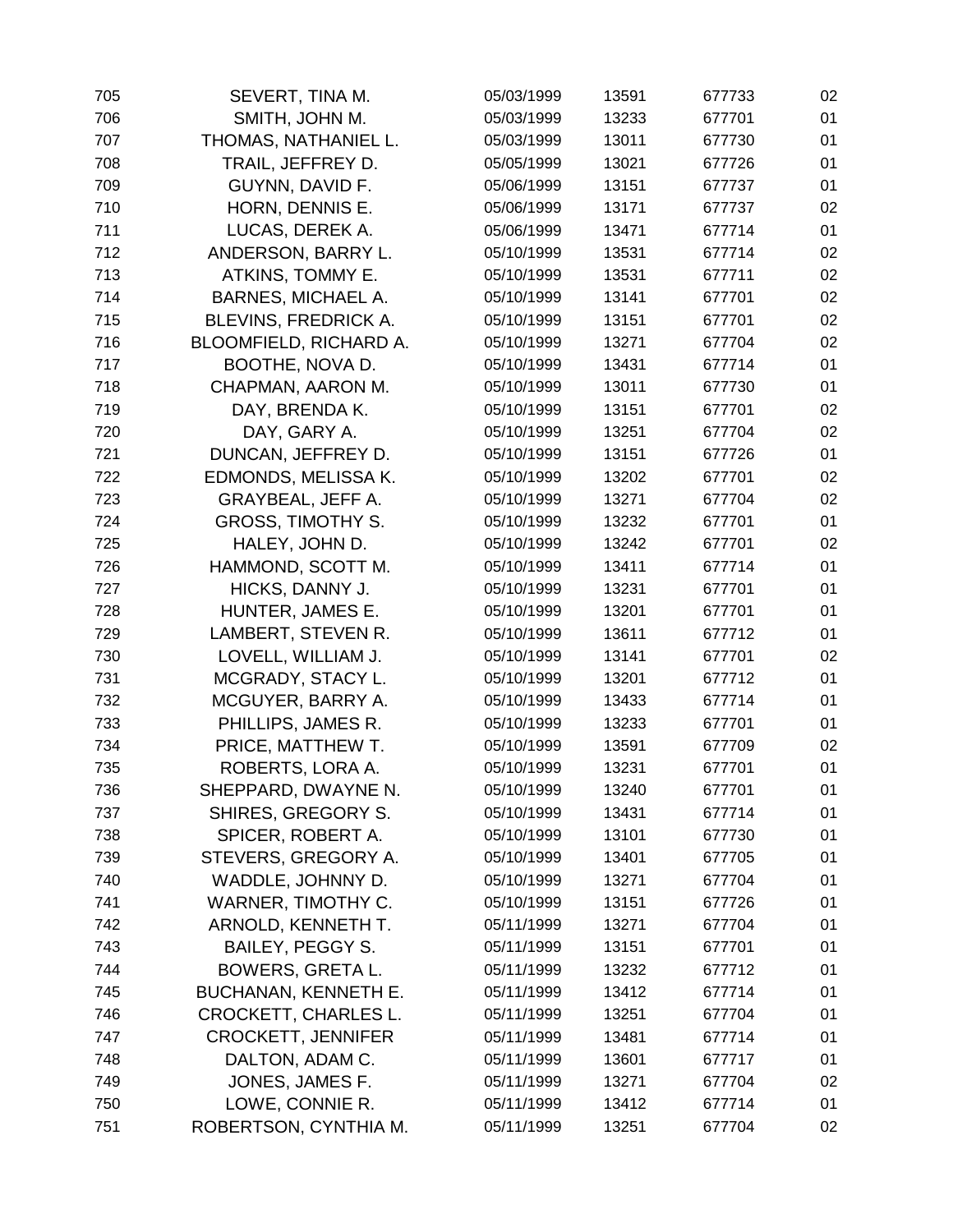| 752 | ROWLETT, KENNETH M.       | 05/11/1999 | 13271 | 677704 | 01 |
|-----|---------------------------|------------|-------|--------|----|
| 753 | BAILEY, DAVID A.          | 05/17/1999 | 13101 | 677730 | 01 |
| 754 | BRANSCOME, CANDIDA D.     | 05/17/1999 | 13071 | 677726 | 01 |
| 755 | DARNELL, LARRY K.         | 05/17/1999 | 13240 | 677701 | 02 |
| 756 | DOBBS, ZACK D.            | 05/17/1999 | 13031 | 677702 | 01 |
| 757 | EMERSON, WILLIAM L.       | 05/17/1999 | 13231 | 677790 | 02 |
| 758 | GULLEY, TERRY W.          | 05/17/1999 | 13232 | 677701 | 01 |
| 759 | HENSDILL, DARRYL W.       | 05/17/1999 | 13531 | 677714 | 02 |
| 760 | HORTON, KENNARD J.        | 05/17/1999 | 13361 | 677714 | 02 |
| 761 | KIRK, CAROL M.            | 05/17/1999 | 13531 | 677714 | 02 |
| 762 | LINKOUS, BRIAN W.         | 05/17/1999 | 13202 | 677701 | 01 |
| 763 | MAXWELL, DONALD W.        | 05/17/1999 | 13233 | 677701 | 01 |
| 764 | MCCALL, JOHNATHAN H.      | 05/17/1999 | 13011 | 677730 | 01 |
| 765 | MORETZ, STEPHEN R.        | 05/17/1999 | 13553 | 677719 | 01 |
| 766 | MULLINS, RICHARD A.       | 05/17/1999 | 13471 | 677714 | 01 |
| 767 | RUPE, JAMES K.            | 05/17/1999 | 13432 | 677714 | 02 |
| 768 | SNELL, BEATRICE D.        | 05/17/1999 | 13411 | 677714 | 02 |
| 769 | TALLEY-HAYNES, ANTHONY L. | 05/17/1999 | 13232 | 677701 | 01 |
| 770 | UMBARGER, LEWIS M.        | 05/17/1999 | 13431 | 677714 | 02 |
| 771 | WHITE, EDYE M.            | 05/17/1999 | 13691 | 677733 | 02 |
| 772 | ALDERSON, CHRISTOPHER S.  | 05/18/1999 | 13231 | 677701 | 01 |
| 773 | <b>BISHOP, TRAVIS G.</b>  | 05/18/1999 | 13621 | 677740 | 01 |
| 774 | CADDY, THOMAS J.          | 05/18/1999 | 13201 | 677701 | 01 |
| 775 | <b>CLOWERS, JAMES R.</b>  | 05/18/1999 | 13251 | 677704 | 02 |
| 776 | COX, MELISSA J.           | 05/18/1999 | 13232 | 677701 | 01 |
| 777 | GILPIN, KEVIN E.          | 05/18/1999 | 13251 | 677727 | 02 |
| 778 | HAMM, SHERRY D.           | 05/18/1999 | 13240 | 677701 | 01 |
| 779 | LONG, TROY E.             | 05/18/1999 | 13151 | 677701 | 01 |
| 780 | MCCOURT, DEBORAH L.       | 05/18/1999 | 13233 | 677701 | 01 |
| 781 | POPP, JERRY T.            | 05/18/1999 | 13431 | 677714 | 02 |
| 782 | PRESCOTT, JOHN L.         | 05/18/1999 | 13471 | 677714 | 02 |
| 783 | PRITTS, RALPH S.          | 05/18/1999 | 13471 | 677714 | 02 |
| 784 | QUESENBERRY, JUDY L.      | 05/18/1999 | 13242 | 677701 | 01 |
| 785 | SIMPKINS, TIMOTHY L.      | 05/18/1999 | 13201 | 677701 | 01 |
| 786 | <b>WRIGHT, ROGER L.</b>   | 05/18/1999 | 13240 | 677701 | 01 |
| 787 | OGLE, BILLY J.            | 05/20/1999 | 13161 | 677726 | 01 |
| 788 | <b>BEAN, RICHARD T.</b>   | 05/24/1999 | 13311 | 677714 | 03 |
| 789 | BEAVERS, HOBERT L.        | 05/24/1999 | 13231 | 677701 | 01 |
| 790 | CHARLTON, SHELBY P.       | 05/24/1999 | 13231 | 677701 | 01 |
| 791 | HARDEN, VIRGIL H.         | 05/24/1999 | 13271 | 677724 | 01 |
| 792 | HOOVER, PAUL J.           | 05/24/1999 | 13071 | 677737 | 01 |
| 793 | HUFF, RAMONA S.           | 05/24/1999 | 13661 | 677714 | 01 |
| 794 | MARSHALL, PATTY J.        | 05/24/1999 | 13271 | 677704 | 02 |
| 795 | MARSHALL, ROY D.          | 05/24/1999 | 13242 | 677712 | 01 |
| 796 | OGLE, RANDY L.            | 05/24/1999 | 13151 | 677726 | 01 |
| 797 | SMITH, CHRISTOPHER B.     | 05/24/1999 | 13321 | 677736 | 03 |
| 798 | TAYLOR, JASON L.          | 05/24/1999 | 13251 | 677704 | 02 |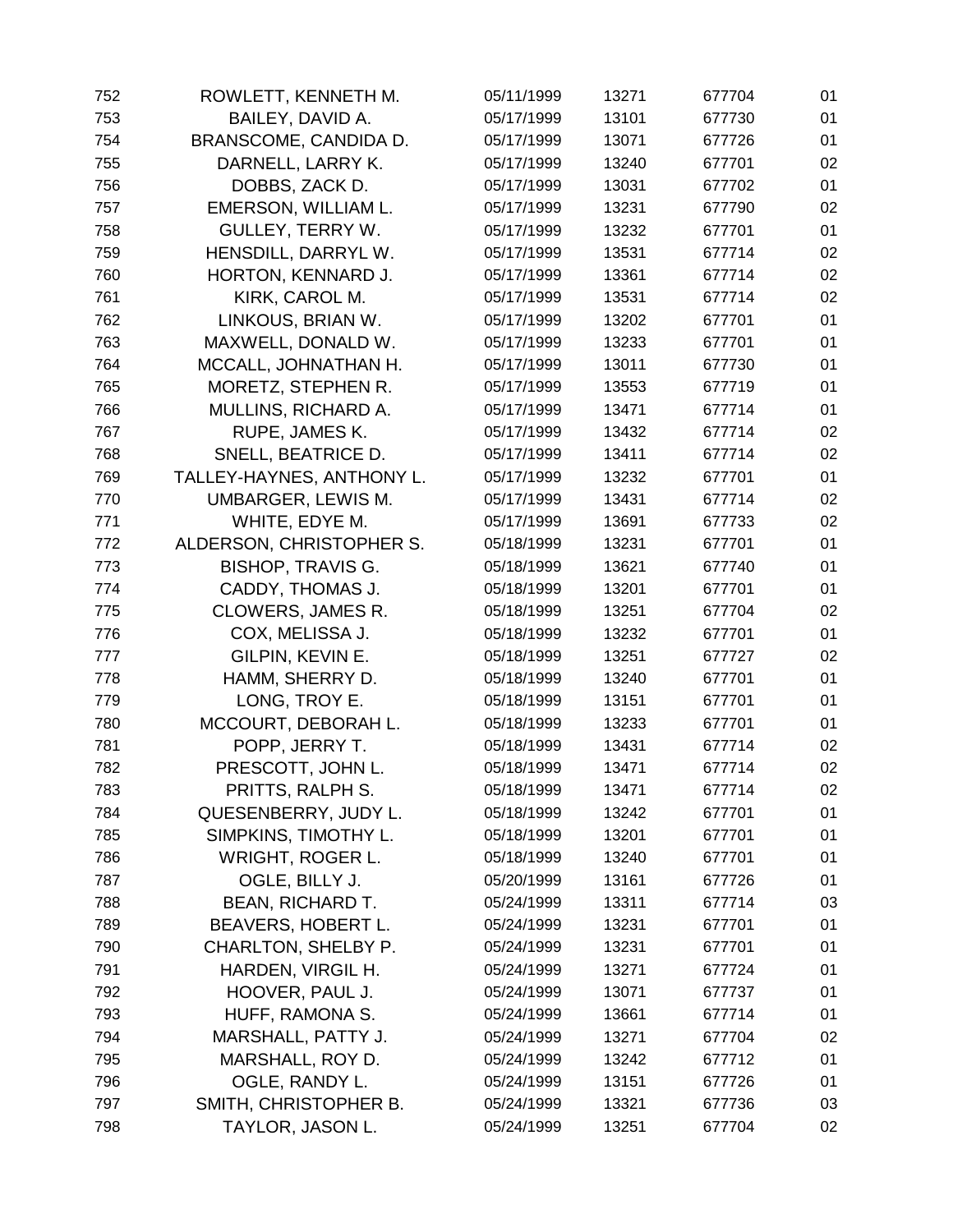| 799 | THORNE, ROBERT D.         | 05/24/1999 | 13433 | 677714 | 02 |
|-----|---------------------------|------------|-------|--------|----|
| 800 | WIKLE, DARRIN L.          | 05/24/1999 | 13661 | 677701 | 01 |
| 801 | ROBERTSON, DAVID W.       | 05/26/1999 | 13552 | 677717 | 01 |
| 802 | COOPER, ROBERT D.         | 06/01/1999 | 13271 | 677724 | 02 |
| 803 | HAMM, CARL A.             | 06/01/1999 | 13234 | 677701 | 01 |
| 804 | HAYES, DAVID M.           | 06/01/1999 | 13591 | 677709 | 01 |
| 805 | TAYLOR, MARK A.           | 06/07/1999 | 13552 | 677719 | 04 |
| 806 | FARMER, BRIAN W.          | 06/08/1999 | 13021 | 677737 | 01 |
| 807 | FORD, JASON M.            | 06/08/1999 | 13141 | 677701 | 02 |
| 808 | NEWMAN, RICKIE D.         | 06/10/1999 | 13311 | 677714 | 01 |
| 809 | ROBERTSON, ANTHONY B.     | 06/14/1999 | 13551 | 677717 | 01 |
| 810 | SARVER, JACK R.           | 06/14/1999 | 13204 | 677701 | 01 |
| 811 | DRIPPS, STEVEN R.         | 06/21/1999 | 13361 | 677711 | 02 |
| 812 | REEVES, ERIC S.           | 06/21/1999 | 13171 | 677737 | 01 |
| 813 | SMITH, ALAN D.            | 06/23/1999 | 13552 | 677717 | 04 |
| 814 | JOHNSON, CORBET D.        | 06/28/1999 | 13451 | 677705 | 02 |
| 815 | ROBERTS, FOSTER L.        | 06/28/1999 | 13031 | 677702 | 02 |
| 816 | ASBURY, CHARLES A.        | 07/06/1999 | 13432 | 677714 | 02 |
| 817 | DEAN, DANIEL R.           | 07/06/1999 | 13151 | 677701 | 01 |
| 818 | LESTER, AARON L.          | 07/06/1999 | 13234 | 677728 | 01 |
| 819 | ROSE, TIMOTHY E.          | 07/06/1999 | 13661 | 677701 | 01 |
| 820 | RUPE, WAYNE J.            | 07/06/1999 | 13282 | 677701 | 01 |
| 821 | <b>TAWNEY, RICHARD S.</b> | 07/06/1999 | 13251 | 677704 | 01 |
| 822 | AKERS, RICKY G.           | 07/12/1999 | 13411 | 677714 | 02 |
| 823 | DAVIS, LANFORD H.         | 07/14/1999 | 13141 | 677701 | 02 |
| 824 | MATHENA, MICHAEL E.       | 07/26/1999 | 13531 | 677714 | 01 |
| 825 | HONAKER, RONALD L.        | 08/09/1999 | 13234 | 677728 | 01 |
| 826 | STILTNER, BRADLEY L.      | 08/23/1999 | 13233 | 677712 | 01 |
| 827 | SHORT, JAMES T.           | 12/09/2002 | 13552 | 677717 | 04 |
| 828 | SIMS, VINCE A.            | 12/09/2002 | 13551 | 677719 | 01 |
| 829 | SMITH, RAYMOND A.         | 12/09/2002 | 13553 | 677719 | 01 |
| 830 | HAVENS, ANTHONY W.        | 12/01/2003 | 13681 | 677741 | 02 |
| 831 | KEMP, DEAN D.             | 05/03/2004 | 13552 | 677717 | 01 |
| 832 | ADAMS, DEBRA R.           | 05/17/2004 | 13412 | 677714 | 01 |
| 833 | <b>GALLIMORE, RITA R.</b> | 05/17/2004 | 13433 | 677714 | 02 |
| 834 | HANCOCK, ROSEMARY         | 05/17/2004 | 13471 | 677714 | 01 |
| 835 | PAGAN, SHERRY D.          | 05/17/2004 | 13232 | 677701 | 01 |
| 836 | SMITH, DONNA Q.           | 05/17/2004 | 13231 | 677701 | 01 |
| 837 | BEASLEY, DAVID R.         | 05/18/2004 | 13431 | 677714 | 02 |
| 838 | DUNCAN, MARK E.           | 05/18/2004 | 13412 | 677714 | 02 |
| 839 | FERGUSON, TROY W.         | 05/18/2004 | 13171 | 677701 | 01 |
| 840 | LAWSON, JODY M.           | 05/18/2004 | 13531 | 677711 | 02 |
| 841 | THORNSBERRY, JERED M.     | 05/18/2004 | 13232 | 677701 | 01 |
| 842 | WORRELL, CARRIE L.        | 05/18/2004 | 13271 | 677704 | 01 |
| 843 | AKERS, BILLY J.           | 05/19/2004 | 13661 | 677701 | 01 |
| 844 | ANDREWS, CRYSTAL G.       | 05/19/2004 | 13202 | 677701 | 01 |
| 845 | ATKINS, ANGELA R.         | 05/19/2004 | 13311 | 677714 | 02 |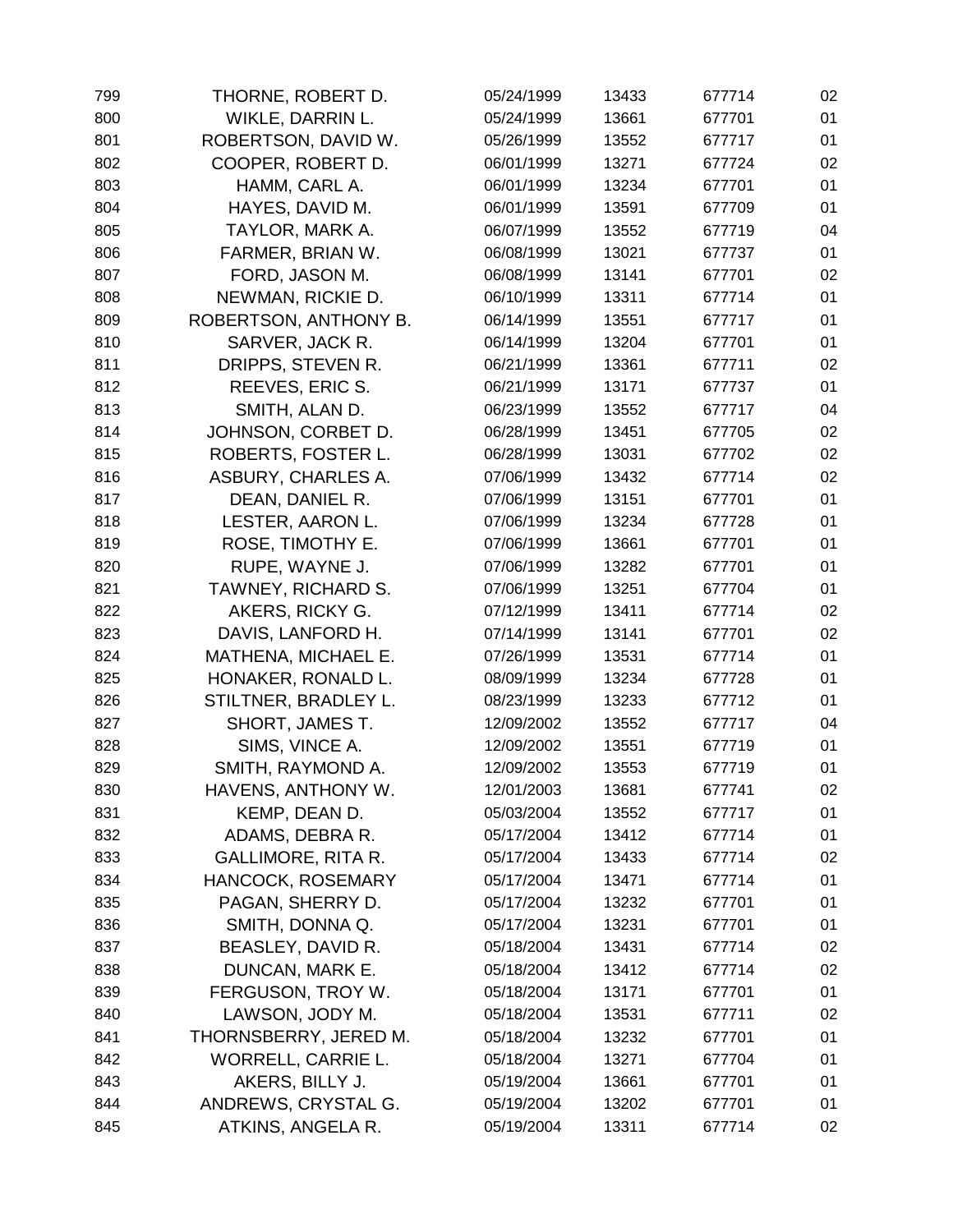| 846 | AUSTIN, KEVIN D.          | 05/19/2004 | 13091 | 677745 | 01 |
|-----|---------------------------|------------|-------|--------|----|
| 847 | CARTER, DEREK L.          | 05/19/2004 | 13212 | 677701 | 01 |
| 848 | COTTLE, VICKIE S.         | 05/19/2004 | 13591 | 677733 | 02 |
| 849 | DAVIS, RHONDA G.          | 05/19/2004 | 13591 | 677733 | 01 |
| 850 | FISHER, BRANDON C.        | 05/19/2004 | 13242 | 677712 | 01 |
| 851 | MARTIN, DANIEL W.         | 05/19/2004 | 13031 | 677702 | 01 |
| 852 | MOUNT, ALAN T.            | 05/19/2004 | 13241 | 677701 | 01 |
| 853 | PERKINS, VANESSA D.       | 05/19/2004 | 13151 | 677701 | 02 |
| 854 | PHILLIPS, BOBBY S.        | 05/19/2004 | 13311 | 677714 | 03 |
| 855 | POOLE, MARK T.            | 05/19/2004 | 13591 | 677733 | 02 |
| 856 | SIRT, JANIE K.            | 05/19/2004 | 13202 | 677701 | 02 |
| 857 | THORNTON, ASHLEY N.       | 05/19/2004 | 13243 | 677701 | 01 |
| 858 | THORNTON, CYNTHIA L.      | 05/19/2004 | 13213 | 677701 | 01 |
| 859 | WALK, JODY                | 05/19/2004 | 13241 | 677701 | 02 |
| 860 | WILBURN, VIRGINIA M.      | 05/19/2004 | 13206 | 677701 | 01 |
| 861 | YOUNG, NATHANIEL R.       | 05/19/2004 | 13471 | 677714 | 02 |
| 862 | BRADY, JOSHUA S.          | 05/20/2004 | 13232 | 677701 | 01 |
| 863 | BROWDER, JOHN A.          | 05/20/2004 | 13621 | 677740 | 02 |
| 864 | HENLEY, COLLIN L.         | 05/20/2004 | 13581 | 677717 | 01 |
| 865 | SHARPE, KELLY S.          | 05/21/2004 | 13251 | 677704 | 02 |
| 866 | DAILEY, MARTIN A.         | 05/24/2004 | 13631 | 677719 | 03 |
| 867 | FLINCHUM, EUGENE H.       | 05/24/2004 | 13531 | 677714 | 02 |
| 868 | FORE, JONATHAN C.         | 05/24/2004 | 13031 | 677702 | 01 |
| 869 | GILMER, JAMES E.          | 05/24/2004 | 13471 | 677714 | 01 |
| 870 | HODGE, ERNEST N.          | 05/24/2004 | 13581 | 677719 | 01 |
| 871 | HUDSON, STEPHEN C.        | 05/24/2004 | 13551 | 677719 | 01 |
| 872 | LYONS, WILLIAM J.         | 05/24/2004 | 13432 | 677714 | 01 |
| 873 | SNIDER, STEPHANIE K.      | 05/24/2004 | 13251 | 677712 | 02 |
| 874 | SUTPHIN, RANDALL E.       | 05/24/2004 | 13531 | 677714 | 02 |
| 875 | JONES, CURTIS D.          | 06/01/2004 | 13551 | 677719 | 01 |
| 876 | ANDERSON, DAVID P.        | 06/02/2004 | 13591 | 677733 | 01 |
| 877 | DEHART, ROBERT C.         | 06/02/2004 | 13151 | 677726 | 01 |
| 878 | DUNCAN, GRAHAM P.         | 06/02/2004 | 13161 | 677701 | 01 |
| 879 | <b>MCGLOTHLIN, BRIAN</b>  | 06/07/2004 | 13552 | 677717 | 01 |
| 880 | <b>BEASLEY, JAMES K.</b>  | 06/14/2004 | 13361 | 677714 | 02 |
| 881 | CARROLL, MICHAEL L.       | 06/14/2004 | 13681 | 677717 | 02 |
| 882 | CLARK, JERRY C.           | 06/14/2004 | 13361 | 677714 | 02 |
| 883 | DAVIDSON, TERESA C.       | 06/14/2004 | 13271 | 677704 | 02 |
| 884 | GALLIMORE, BILLY J.       | 06/14/2004 | 13232 | 677701 | 01 |
| 885 | <b>JACKSON, CONNIE M.</b> | 06/14/2004 | 13141 | 677701 | 01 |
| 886 | KOONCE, KURT W.           | 06/14/2004 | 13471 | 677714 | 01 |
| 887 | LAMBERT, JOSEPH A.        | 06/14/2004 | 13471 | 677714 | 02 |
| 888 | <b>MELTON, STELLA B.</b>  | 06/14/2004 | 13233 | 677701 | 02 |
| 889 | PRESTON, JAMES R.         | 06/14/2004 | 13242 | 677701 | 02 |
| 890 | REEVES, LORA A.           | 06/14/2004 | 13171 | 677726 | 02 |
| 891 | SIMPKINS, SHANE E.        | 06/14/2004 | 13202 | 677701 | 02 |
| 892 | WILSON, RALPH G.          | 06/14/2004 | 13412 | 677714 | 01 |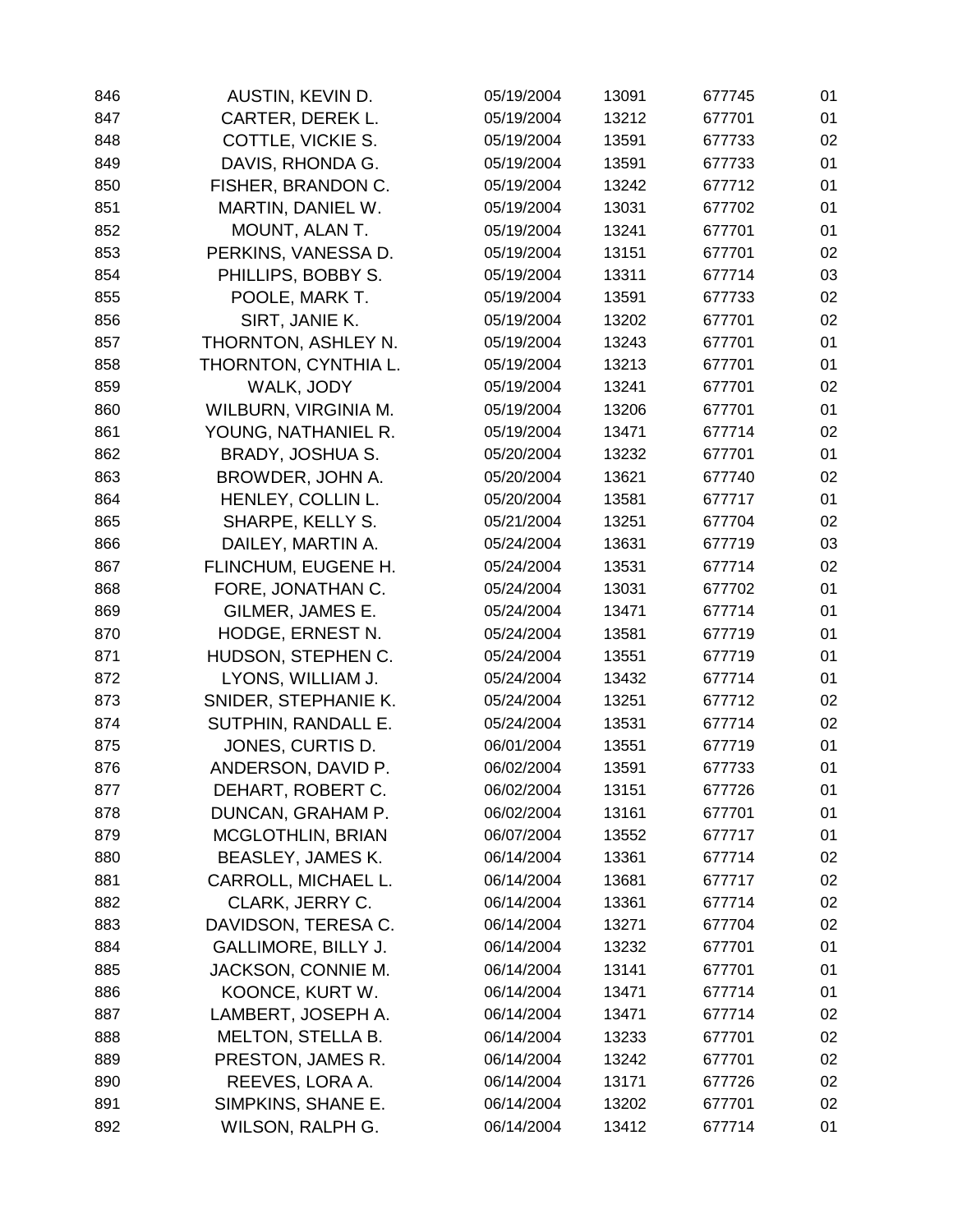| 893 | <b>BISHOP, RANDALL O.</b>    | 06/15/2004 | 13240 | 677701 | 01 |
|-----|------------------------------|------------|-------|--------|----|
| 894 | WARD, MARY A.                | 06/15/2004 | 13231 | 677701 | 02 |
| 895 | CHANDLER, LEONARD I.         | 06/16/2004 | 13242 | 677701 | 02 |
| 896 | NOLEN, WES L.                | 06/16/2004 | 13552 | 677719 | 01 |
| 897 | BOWMAN, GARY D.              | 06/21/2004 | 13171 | 677737 | 02 |
| 898 | HALL, WILLIAM B.             | 06/21/2004 | 13101 | 677730 | 02 |
| 899 | KING, DARRIN S.              | 06/21/2004 | 13171 | 677726 | 02 |
| 900 | SIMPKINS, BRIAN R.           | 06/21/2004 | 13552 | 677717 | 04 |
| 901 | BATTS, JOSEPH H.             | 06/22/2004 | 13212 | 677701 | 01 |
| 902 | JONES, ERIC M.               | 06/22/2004 | 13531 | 677714 | 01 |
| 903 | SHEFFEY, STUART R.           | 06/22/2004 | 13271 | 677726 | 02 |
| 904 | STAFFORD, JOHN D.            | 06/22/2004 | 13203 | 677701 | 01 |
| 905 | KINCER, ERIC M.              | 06/23/2004 | 13651 | 677702 | 01 |
| 906 | DRAPER, JEREMY A.            | 06/28/2004 | 13243 | 677701 | 01 |
| 907 | DUNCAN, ROBERT D.            | 06/28/2004 | 13361 | 677712 | 02 |
| 908 | PERDUE, RANDY D.             | 06/28/2004 | 13282 | 677701 | 01 |
| 909 | <b>SLUSS, CHRISTOPHER S.</b> | 06/28/2004 | 13031 | 677702 | 01 |
| 910 | TAYLOR, STERLING V.          | 06/28/2004 | 13271 | 677704 | 02 |
| 911 | BROWN, THERON U.             | 07/06/2004 | 13361 | 677714 | 02 |
| 912 | BURNETTE, MARTIN O.          | 07/06/2004 | 13361 | 677714 | 02 |
| 913 | MELTON, DAVID J.             | 07/06/2004 | 13213 | 677701 | 02 |
| 914 | ORREN, TAMMY A.              | 07/06/2004 | 13361 | 677714 | 02 |
| 915 | ROBERSON, GENA D.            | 07/06/2004 | 13232 | 677701 | 01 |
| 916 | THOMPSON, MICHAEL D.         | 07/06/2004 | 13141 | 677701 | 02 |
| 917 | <b>HYLTON, ROGER L.</b>      | 07/08/2004 | 13242 | 677701 | 02 |
| 918 | CAMPBELL, JOSEPH T.          | 07/12/2004 | 13203 | 677712 | 01 |
| 919 | LINEBERRY, MITCHELL E.       | 07/12/2004 | 13551 | 677719 | 03 |
| 920 | MARSHALL, JEFFREY L.         | 07/12/2004 | 13361 | 677714 | 02 |
| 921 | NUNLEY, DONALD C.            | 07/12/2004 | 13271 | 677704 | 01 |
| 922 | WARDEN, JENNIFER A.          | 07/12/2004 | 13231 | 677701 | 01 |
| 923 | HARRIS, STEPHANIE A.         | 07/13/2004 | 13151 | 677726 | 02 |
| 924 | BOOTH, TABITHA A.            | 07/19/2004 | 13252 | 677701 | 02 |
| 925 | DANIELS, DANA H.             | 07/19/2004 | 13202 | 677701 | 01 |
| 926 | DOWELL, MICHAEL D.           | 07/19/2004 | 13231 | 677701 | 01 |
| 927 | HARLESS, PHYLLIS M.          | 07/19/2004 | 13232 | 677701 | 02 |
| 928 | HAWKS, WILLIAM C.            | 07/19/2004 | 13361 | 677714 | 01 |
| 929 | HOLLANDSWORTH, DANNY R.      | 07/19/2004 | 13201 | 677701 | 01 |
| 930 | HUFF, BRADLEY C.             | 07/19/2004 | 13204 | 677712 | 01 |
| 931 | LAWSON, GEORGE S.            | 07/19/2004 | 13213 | 677701 | 01 |
| 932 | MARTIN, MICHAEL G.           | 07/19/2004 | 13204 | 677701 | 01 |
| 933 | MCPEAK, DAVID D.             | 07/19/2004 | 13431 | 677714 | 02 |
| 934 | ORREN, JOSEPH W.             | 07/19/2004 | 13431 | 677714 | 02 |
| 935 | PENN, ERIC D.                | 07/19/2004 | 13151 | 677701 | 02 |
| 936 | RATCLIFFE, KENNETH M.        | 07/19/2004 | 13621 | 677740 | 02 |
| 937 | RICHARDSON, BENJAMIN M.      | 07/19/2004 | 13091 | 677745 | 01 |
| 938 | ROBERTS, CURTIS H.           | 07/19/2004 | 13282 | 677701 | 01 |
| 939 | SEXTON, DEBBY D.             | 07/19/2004 | 13591 | 677733 | 02 |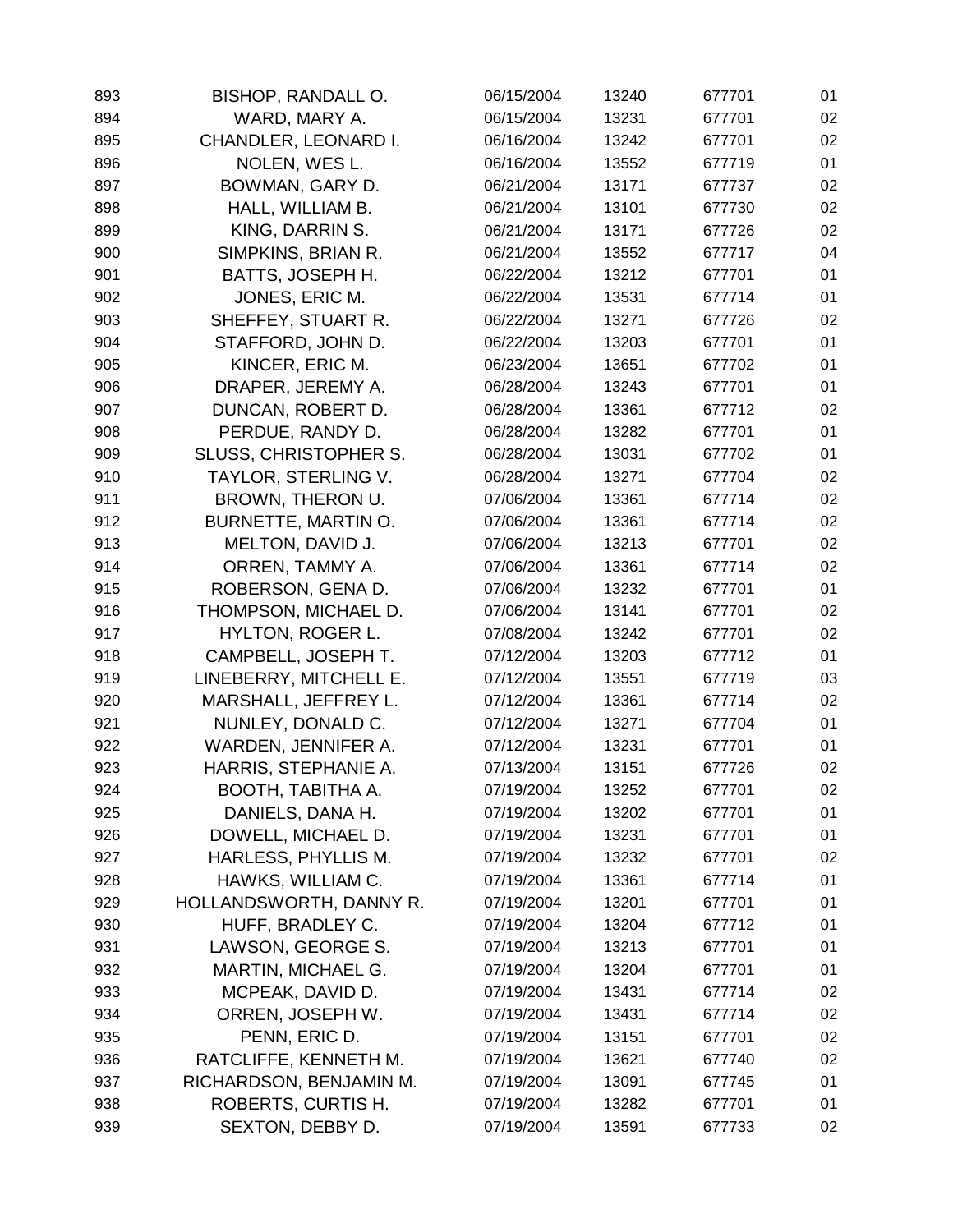| 940 | TALBERT, WILLIAM W.         | 07/19/2004 | 13361 | 677714 | 02 |
|-----|-----------------------------|------------|-------|--------|----|
| 941 | WADE, RICHARD T.            | 07/19/2004 | 13252 | 677712 | 02 |
| 942 | WALKER, LORENZO R.          | 07/19/2004 | 13204 | 677701 | 01 |
| 943 | <b>WALKUP, RENEE E.</b>     | 07/19/2004 | 13591 | 677733 | 02 |
| 944 | WARDEN, KENNETH L.          | 07/19/2004 | 13271 | 677704 | 02 |
| 945 | WEBB, DARLENE B.            | 07/19/2004 | 13201 | 677701 | 01 |
| 946 | WHITT, ELVIN D.             | 07/19/2004 | 13240 | 677701 | 01 |
| 947 | WILLIAMS, STEWART D.        | 07/19/2004 | 13241 | 677701 | 01 |
| 948 | NEWMAN, DARI A.             | 07/21/2004 | 13201 | 677712 | 02 |
| 949 | ABELL, WILLIAM A.           | 08/09/2004 | 13271 | 677724 | 02 |
| 950 | CARROLL, ELLA P.            | 08/09/2004 | 13591 | 677733 | 02 |
| 951 | CASTLE, RICKY D.            | 08/09/2004 | 13031 | 677702 | 01 |
| 952 | DECOSTA, WILLIAM D.         | 08/09/2004 | 13232 | 677701 | 01 |
| 953 | DOBBS, EVETTE A.            | 08/09/2004 | 13490 | 677733 | 02 |
| 954 | DUNCAN, MICHAEL J.          | 08/09/2004 | 13151 | 677726 | 02 |
| 955 | EDWARDS, JUDY B.            | 08/09/2004 | 13311 | 677714 | 02 |
| 956 | EDWARDS, MACK G.            | 08/09/2004 | 13351 | 677714 | 01 |
| 957 | HARVEY, WALTER M.           | 08/09/2004 | 13621 | 677740 | 02 |
| 958 | HAWKS, SHERMAN R.           | 08/09/2004 | 13531 | 677714 | 01 |
| 959 | HILTON, CARSON E.           | 08/09/2004 | 13251 | 677704 | 02 |
| 960 | HOUSTON, KENNETH W.         | 08/09/2004 | 13101 | 677730 | 01 |
| 961 | JOHNSON, DEBRA H.           | 08/09/2004 | 13691 | 677733 | 02 |
| 962 | <b>JOHNSON, WAYNE</b>       | 08/09/2004 | 13212 | 677701 | 01 |
| 963 | KEMP, DEBORAH F.            | 08/09/2004 | 13213 | 677701 | 02 |
| 964 | KING, DONNA                 | 08/09/2004 | 13232 | 677701 | 01 |
| 965 | LILLY, ROBERT G.            | 08/09/2004 | 13241 | 677701 | 02 |
| 966 | LINEBERRY, KATHY H.         | 08/09/2004 | 13311 | 677714 | 03 |
| 967 | LINKOUS, ROGER L.           | 08/09/2004 | 13271 | 677704 | 02 |
| 968 | <b>MARTIN, PRISCILLA L.</b> | 08/09/2004 | 13202 | 677701 | 02 |
| 969 | PERDUE, DANNY G.            | 08/09/2004 | 13234 | 677728 | 01 |
| 970 | PHILLIPS, JEFFREY R.        | 08/09/2004 | 13271 | 677704 | 02 |
| 971 | QUESENBERRY, PAUL W.        | 08/09/2004 | 13251 | 677704 | 01 |
| 972 | RORRER, MARK W.             | 08/09/2004 | 13251 | 677701 | 02 |
| 973 | STAFFORD, CHRISTOPHER S.    | 08/09/2004 | 13231 | 677712 | 01 |
| 974 | STORY, GEORGE M.            | 08/09/2004 | 13204 | 677712 | 01 |
| 975 | SWIFT, JOHN M.              | 08/09/2004 | 13234 | 677701 | 01 |
| 976 | THORNSBERRY, ERIC D.        | 08/09/2004 | 13282 | 677712 | 02 |
| 977 | WOJCIK, TIMOTHY C.          | 08/09/2004 | 13531 | 677714 | 02 |
| 978 | ANDREWS, DOUGLAS W.         | 08/23/2004 | 13231 | 677701 | 01 |
| 979 | COOK, HAROLD L.             | 08/23/2004 | 13101 | 677730 | 01 |
| 980 | JONES, RICKY H.             | 08/23/2004 | 13471 | 677714 | 02 |
| 981 | HOBACK, ROSCOE F.           | 08/24/2004 | 13271 | 677704 | 02 |
| 982 | CLINE, TOMMY                | 08/30/2004 | 13552 | 677719 | 01 |
| 983 | EPPERLEY, MICHAEL P.        | 08/30/2004 | 13031 | 677702 | 01 |
| 984 | KING, WALTER E.             | 08/31/2004 | 13471 | 677714 | 02 |
| 985 | FARISS, EDDIE L.            | 09/13/2004 | 13271 | 677704 | 01 |
| 986 | FARR, STEPHEN M.            | 09/20/2004 | 13240 | 677701 | 01 |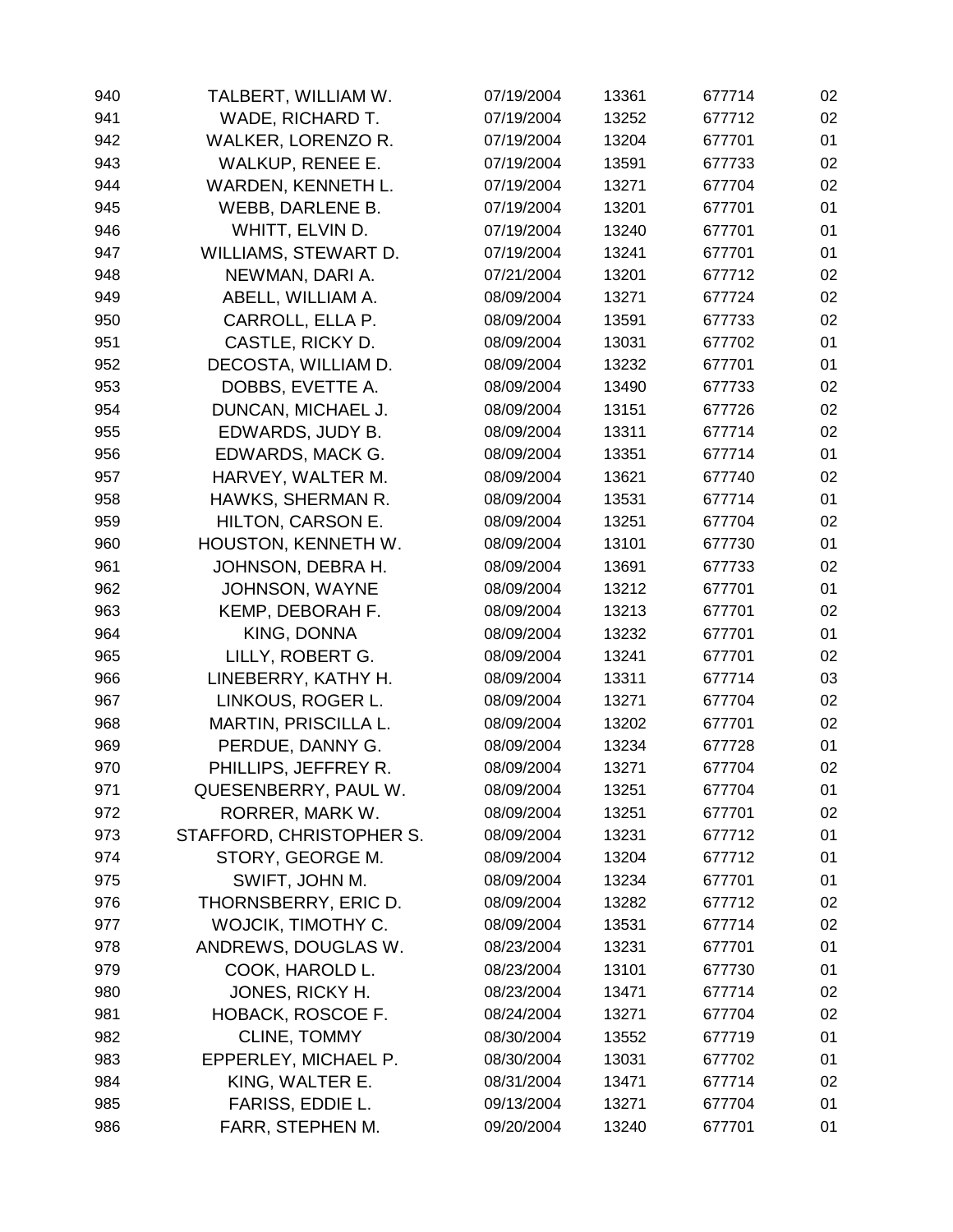| 987  | BAKER, BRAD A.            | 10/11/2004 | 13233 | 677712 | 01 |
|------|---------------------------|------------|-------|--------|----|
| 988  | WHITTAKER, JOHN H.        | 10/11/2004 | 13552 | 677717 | 04 |
| 989  | SUMMERS, PEGGY L.         | 10/13/2004 | 13531 | 677714 | 02 |
| 990  | CRIGGER, DORA L.          | 10/25/2004 | 13471 | 677714 | 02 |
| 991  | ALBERT, SHERYLWOOD S.     | 11/01/2004 | 13412 | 677714 | 02 |
| 992  | ALMARODE, JORDAN T.       | 11/01/2004 | 13531 | 677714 | 02 |
| 993  | OLIVER, JERRY L.          | 11/01/2004 | 13204 | 677701 | 01 |
| 994  | WOODYARD, JAMES D.        | 11/16/2004 | 13071 | 677737 | 01 |
| 995  | <b>WRIGHT, JAMES S.</b>   | 11/29/2004 | 13031 | 677702 | 01 |
| 996  | UMBERGER, DEVIN G.        | 11/30/2004 | 13271 | 677704 | 01 |
| 997  | DAVIS, JOSHUA H.          | 12/06/2004 | 13321 | 677739 | 03 |
| 998  | <b>GUSLER, DONNIE R.</b>  | 05/31/2005 | 13232 | 677701 | 01 |
| 999  | SEMONES, DENNIS J.        | 05/31/2005 | 13431 | 677714 | 02 |
| 1000 | SURRATT, DONNA W.         | 05/31/2005 | 13591 | 677733 | 02 |
| 1001 | SHEFFEY, KENNETH L.       | 06/06/2005 | 13531 | 677714 | 02 |
| 1002 | <b>GRAHAM, MICHAEL G.</b> | 06/16/2005 | 13232 | 677701 | 01 |
| 1003 | FRANKLIN, WILLIAM D.      | 06/28/2005 | 13242 | 677712 | 01 |
| 1004 | ARNOLD, JENNIFER A.       | 07/05/2005 | 13232 | 677701 | 01 |
| 1005 | TICKLE, LARRY J.          | 07/11/2005 | 13271 | 677704 | 01 |
| 1006 | DOSS, JOYCE A.            | 07/18/2005 | 13243 | 677701 | 02 |
| 1007 | NUNN, KIMBERLIE A.        | 07/18/2005 | 13412 | 677714 | 02 |
| 1008 | HARLESS, MICHAEL A.       | 08/08/2005 | 13271 | 677704 | 01 |
| 1009 | MITCHEN, CATHY L.         | 08/08/2005 | 13490 | 677733 | 02 |
| 1010 | RIGGINS, RICKY B.         | 08/08/2005 | 13433 | 677714 | 01 |
| 1011 | VIPPERMAN, BILLY J.       | 08/08/2005 | 13212 | 677701 | 01 |
| 1012 | DAVIS, KATHY H.           | 08/10/2005 | 13432 | 677714 | 01 |
| 1013 | MULLINS, TONI W.          | 08/15/2005 | 13241 | 677701 | 01 |
| 1014 | PARCELL, MICHAEL W.       | 08/15/2005 | 13591 | 677733 | 02 |
| 1015 | SHRADER, VALERIE A.       | 08/15/2005 | 13361 | 677714 | 02 |
| 1016 | SONGER, ELWOOD            | 08/15/2005 | 13233 | 677701 | 01 |
| 1017 | WILBURN, ALAN D.          | 08/15/2005 | 13401 | 677705 | 02 |
| 1018 | KESLING, MICHAEL W.       | 03/13/2006 | 13551 | 677717 | 03 |
| 1019 | DILLON, STEVE L.          | 03/27/2006 | 13531 | 677714 | 01 |
| 1020 | FARLOW, JOHN R.           | 03/27/2006 | 13251 | 677727 | 02 |
| 1021 | KING, TERESA T.           | 03/27/2006 | 13412 | 677714 | 02 |
| 1022 | MEADOWS, JOHNNY L.        | 03/27/2006 | 13311 | 677714 | 02 |
| 1023 | MORRIS, CHRIS H.          | 03/27/2006 | 13101 | 677730 | 02 |
| 1024 | ROOPE, JAMES T.           | 03/27/2006 | 13242 | 677701 | 01 |
| 1025 | WILLIAMS, BOBBY L.        | 03/27/2006 | 13581 | 677717 | 02 |
| 1026 | DAVIS, DIANA L.           | 04/03/2006 | 13432 | 677714 | 02 |
| 1027 | HAMBLIN, NANCY J.         | 04/03/2006 | 13691 | 677733 | 02 |
| 1028 | SHEFFEY, SONDA J.         | 04/03/2006 | 13271 | 677704 | 02 |
| 1029 | CARNEAL, CHRISTINE M.     | 04/10/2006 | 13232 | 677701 | 02 |
| 1030 | JAMES, JIMMY E.           | 04/10/2006 | 13101 | 677730 | 02 |
| 1031 | VASS, ROBERT L.           | 04/10/2006 | 13431 | 677714 | 01 |
| 1032 | BRALLEY, JAMES A.         | 04/17/2006 | 13233 | 677701 | 01 |
| 1033 | OSBORNE, DIANE R.         | 04/17/2006 | 13241 | 677701 | 01 |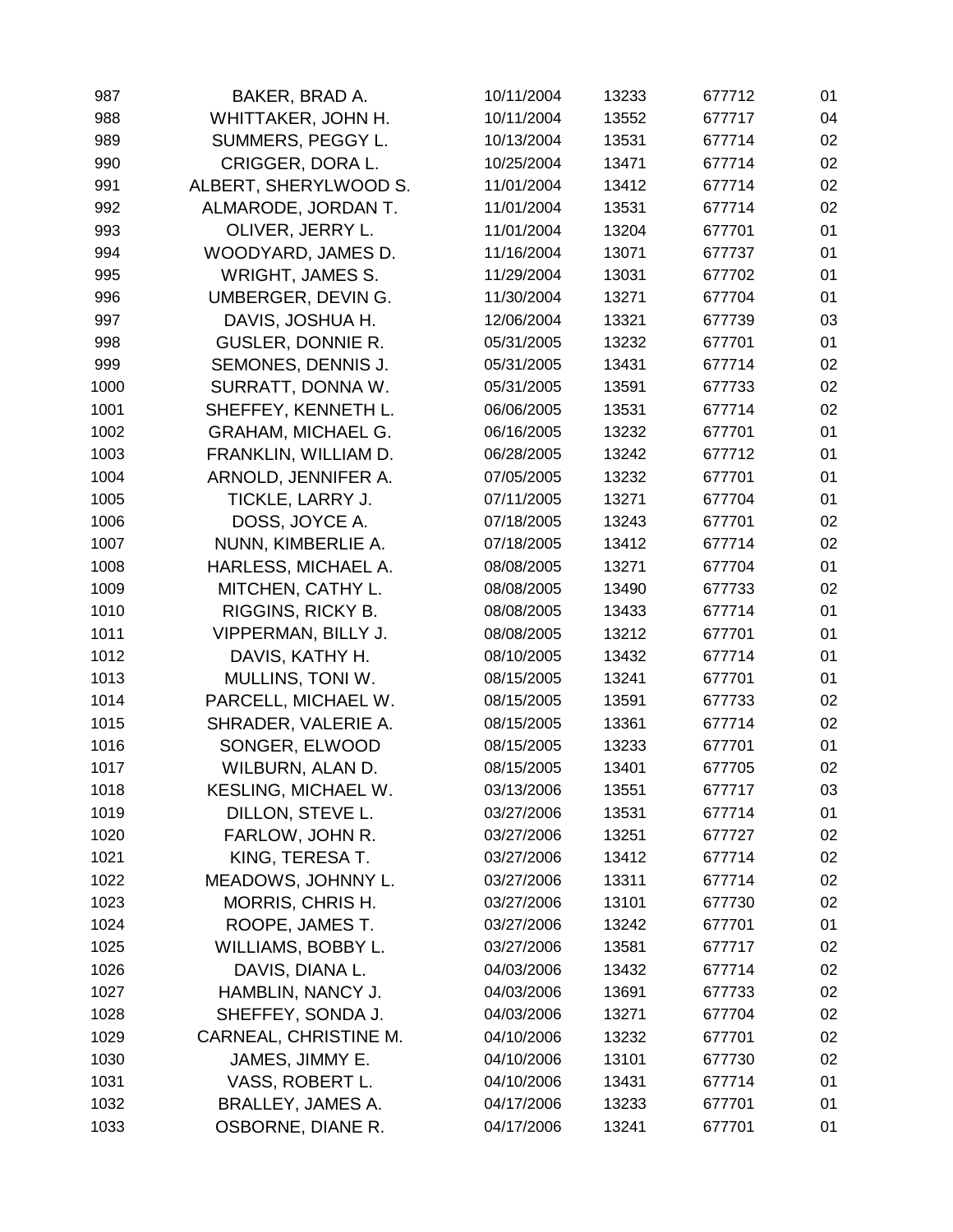| 1034 | SHATTO, LARRY W.           | 04/24/2006 | 13271 | 677704 | 02 |
|------|----------------------------|------------|-------|--------|----|
| 1035 | <b>GRAY, MICHAEL S.</b>    | 05/08/2006 | 13101 | 677730 | 01 |
| 1036 | LARUE, RAYMOND R.          | 05/08/2006 | 13171 | 677726 | 02 |
| 1037 | HORTON, BRIAN W.           | 05/15/2006 | 13161 | 677713 | 02 |
| 1038 | WINEMILLER, DEBORAH L.     | 05/15/2006 | 13233 | 677701 | 01 |
| 1039 | DALTON, DONNA L.           | 05/22/2006 | 13411 | 677714 | 02 |
| 1040 | NOLL, SYLVIA D.            | 05/22/2006 | 13242 | 677701 | 01 |
| 1041 | ARCHER, KENNETH E.         | 06/05/2006 | 13411 | 677714 | 02 |
| 1042 | KEITH, BILLY W.            | 06/05/2006 | 13031 | 677702 | 02 |
| 1043 | LANE, JAMES M.             | 06/12/2006 | 13251 | 677704 | 01 |
| 1044 | MARTIN, GORDON W.          | 06/26/2006 | 13271 | 677704 | 02 |
| 1045 | RICHARDS, DEANNA L.        | 06/26/2006 | 13433 | 677714 | 02 |
| 1046 | DALTON, JERRY              | 07/05/2006 | 13311 | 677714 | 03 |
| 1047 | HANKS, SUSAN R.            | 08/23/2006 | 13412 | 677714 | 02 |
| 1048 | STONE, ALLEN               | 08/28/2006 | 13251 | 677704 | 01 |
| 1049 | STONE, RANDALL             | 08/28/2006 | 13151 | 677701 | 01 |
| 1050 | NEAL, JERRY                | 09/06/2006 | 13481 | 677714 | 01 |
| 1051 | <b>GARDNER, ERIC</b>       | 09/11/2006 | 13091 | 677745 | 01 |
| 1052 | PATILLO, MICHAEL           | 09/11/2006 | 13031 | 677702 | 02 |
| 1053 | OLIVER, JERRY              | 09/18/2006 | 13591 | 677733 | 02 |
| 1054 | <b>COMPTON, COUNCIL</b>    | 09/20/2006 | 13351 | 677711 | 02 |
| 1055 | FAIN, JUANITA              | 09/27/2006 | 13271 | 677704 | 02 |
| 1056 | CORNETTE, CHRISTOPHER R.   | 10/02/2006 | 13091 | 677745 | 02 |
| 1057 | <b>CROCKETT, JESSIE</b>    | 10/16/2006 | 13233 | 677701 | 01 |
| 1058 | HILL, ROY                  | 10/23/2006 | 13433 | 677714 | 02 |
| 1059 | KING, JAMES L.             | 11/06/2006 | 13081 | 677745 | 01 |
| 1060 | BROWN, TABITHA A.          | 06/06/2011 | 13282 | 677701 | 01 |
| 1061 | FRANKLIN, CHRISTOPHER B.   | 06/06/2011 | 13091 | 677745 | 02 |
| 1062 | HONAKER, DONALD P.         | 06/06/2011 | 13061 | 677702 | 01 |
| 1063 | MARSHALL, CHRISTOPHER A.   | 06/06/2011 | 13234 | 677701 | 01 |
| 1064 | SAGE, CHRISTOPHER L.       | 06/06/2011 | 13101 | 677730 | 01 |
| 1065 | TRAIL, KEVIN W.            | 06/06/2011 | 13111 | 677730 | 02 |
| 1066 | GIBSON, TESSA L.           | 06/20/2011 | 13490 | 677733 | 02 |
| 1067 | <b>BUCKNER, MARK D.</b>    | 07/11/2011 | 13681 | 677741 | 01 |
| 1068 | <b>BURNETT, NOLAN K.</b>   | 07/11/2011 | 13101 | 677730 | 01 |
| 1069 | <b>BURNETTE, ANGELA L.</b> | 07/11/2011 | 13282 | 677701 | 02 |
| 1070 | CHESTNUT, ZACHARY T.       | 07/11/2011 | 13251 | 677704 | 01 |
| 1071 | COOK, MICHAEL C.           | 07/11/2011 | 13213 | 677701 | 01 |
| 1072 | DUNFORD, PATRICIA L.       | 07/11/2011 | 13081 | 677745 | 01 |
| 1073 | GIBSON, BRADLEY D.         | 07/11/2011 | 13151 | 677701 | 01 |
| 1074 | HARPER, GARRY L.           | 07/11/2011 | 13231 | 677701 | 01 |
| 1075 | HOOSIER, APRIL C.          | 07/11/2011 | 13591 | 677733 | 02 |
| 1076 | HOWELL, RICKY D.           | 07/11/2011 | 13231 | 677712 | 01 |
| 1077 | LITTLE, CHRISTOPHER D.     | 07/11/2011 | 13251 | 677704 | 01 |
| 1078 | MARTIN, TIMOTHY A.         | 07/11/2011 | 13151 | 677726 | 01 |
| 1079 | MELTON, ERIN C.            | 07/11/2011 | 13212 | 677712 | 02 |
| 1080 | QUESENBERRY, THERON R.     | 07/11/2011 | 13232 | 677701 | 02 |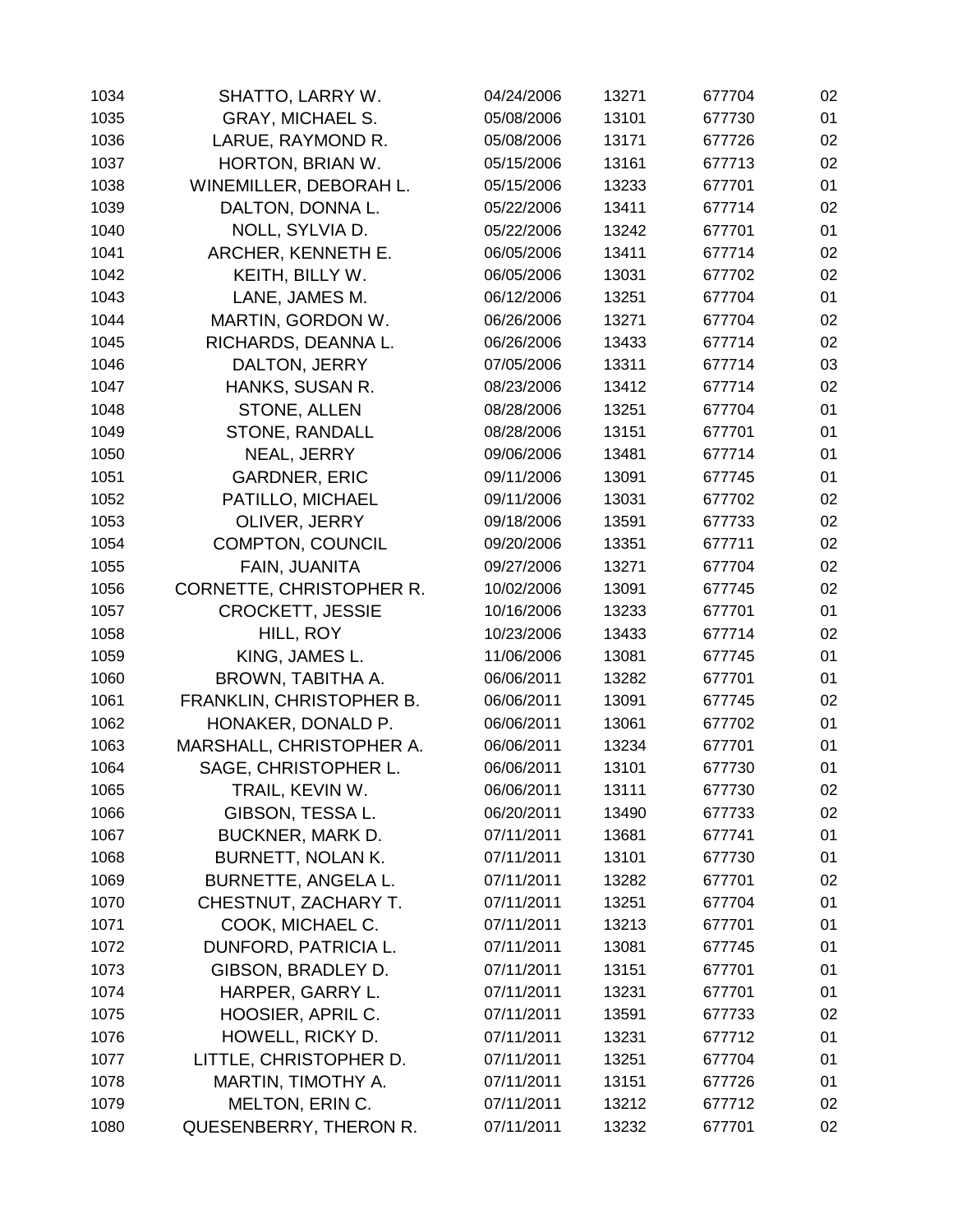| 1081 | SIMPKINS, TENA C.           | 07/11/2011 | 13091 | 677745 | 02 |
|------|-----------------------------|------------|-------|--------|----|
| 1082 | WESLEY, CORY L.             | 07/11/2011 | 13031 | 677702 | 01 |
| 1083 | BROWN, JOHN J.              | 08/01/2011 | 13091 | 677745 | 01 |
| 1084 | ALLEY, SAMMY R.             | 08/17/2011 | 13311 | 677714 | 03 |
| 1085 | DALTON, BRADLEY S.          | 08/17/2011 | 13243 | 677712 | 01 |
| 1086 | FRAZIER, JAMES R.           | 08/17/2011 | 13171 | 677701 | 02 |
| 1087 | SARVER, TONY R.             | 08/17/2011 | 13581 | 677723 | 02 |
| 1088 | BRUNK, JEFFREY P.           | 08/24/2011 | 13552 | 677719 | 03 |
| 1089 | FAULKNER, JUSTIN A.         | 08/29/2011 | 13242 | 677701 | 01 |
| 1090 | HUFF, BRENDA H.             | 08/29/2011 | 13201 | 677701 | 02 |
| 1091 | OGLE, JOSHUA A.             | 08/29/2011 | 13031 | 677702 | 02 |
| 1092 | SANTOS, LUIS E.             | 08/29/2011 | 13251 | 677704 | 02 |
| 1093 | WRIGHT, TROY D.             | 08/29/2011 | 13271 | 677704 | 01 |
| 1094 | <b>COLLINS, MICHAEL S.</b>  | 09/06/2011 | 13251 | 677701 | 02 |
| 1095 | <b>BOLT, MICHAEL L.</b>     | 10/03/2011 | 13321 | 677739 | 03 |
| 1096 | <b>GREER, DOUGLAS M.</b>    | 10/03/2011 | 13271 | 677704 | 01 |
| 1097 | DUNCAN, MARY F.             | 10/24/2011 | 13231 | 677701 | 02 |
| 1098 | EDWARDS, VANESSA L.         | 10/24/2011 | 13241 | 677701 | 02 |
| 1099 | FREEMAN, LARRY W.           | 10/24/2011 | 13071 | 677726 | 01 |
| 1100 | MOORE, TEDDY E.             | 10/24/2011 | 13552 | 677717 | 01 |
| 1101 | SARVER, TRAVIS D.           | 10/24/2011 | 13231 | 677701 | 01 |
| 1102 | ALDERMAN, LISA D.           | 11/07/2011 | 13241 | 677701 | 02 |
| 1103 | BOND, DWIGHT R.             | 11/07/2011 | 13251 | 677704 | 02 |
| 1104 | CLEMONS, ANGELA H.          | 11/07/2011 | 13243 | 677701 | 01 |
| 1105 | DAVIDSON, DONNA J.          | 11/07/2011 | 13041 | 677702 | 01 |
| 1106 | DAVIS, JILL B.              | 11/07/2011 | 13471 | 677714 | 01 |
| 1107 | FRAZIER, CATHY A.           | 11/07/2011 | 13691 | 677733 | 02 |
| 1108 | JOHNSTON, CHARLES R.        | 11/07/2011 | 13233 | 677701 | 01 |
| 1109 | <b>KESLING, BRITTANY S.</b> | 11/07/2011 | 13233 | 677701 | 01 |
| 1110 | REED, DERRICK K.            | 11/07/2011 | 13041 | 677702 | 01 |
| 1111 | RITTER, RYAN A.             | 11/07/2011 | 13241 | 677712 | 01 |
| 1112 | ROBINSON, BRETT H.          | 11/07/2011 | 13212 | 677701 | 01 |
| 1113 | SCOTT, TAMMY E.             | 11/07/2011 | 13204 | 677701 | 01 |
| 1114 | SEVY, ROBERT D.             | 11/07/2011 | 13601 | 677718 | 02 |
| 1115 | SHUMATE, LANDON R.          | 11/07/2011 | 13241 | 677701 | 01 |
| 1116 | WYATT, REBECCA L.           | 11/07/2011 | 13361 | 677714 | 02 |
| 1117 | DOBBINS, BARBARA P.         | 11/14/2011 | 13206 | 677701 | 01 |
| 1118 | HAGA, ANDREW R.             | 11/14/2011 | 13242 | 677712 | 02 |
| 1119 | ARCHER, KENNETH E.          | 12/12/2011 | 13240 | 677701 | 02 |
| 1120 | DIX, KIMBERLY J.            | 12/12/2011 | 13411 | 677714 | 01 |
| 1121 | <b>GREEN, JONATHAN A.</b>   | 12/12/2011 | 13243 | 677712 | 01 |
| 1122 | HEINLEIN, DAKOTA D.         | 12/12/2011 | 13282 | 677701 | 01 |
| 1123 | HUFF, MARK A.               | 12/12/2011 | 13271 | 677704 | 01 |
| 1124 | JOHNSON, DANIEL V.          | 12/12/2011 | 13271 | 677704 | 01 |
| 1125 | MELTON, MEGAN E.            | 12/12/2011 | 13201 | 677701 | 01 |
| 1126 | MULLINS, RHONDA Y.          | 12/12/2011 | 13061 | 677702 | 01 |
| 1127 | PAGAN, KRISTEENA L.         | 12/12/2011 | 13233 | 677701 | 01 |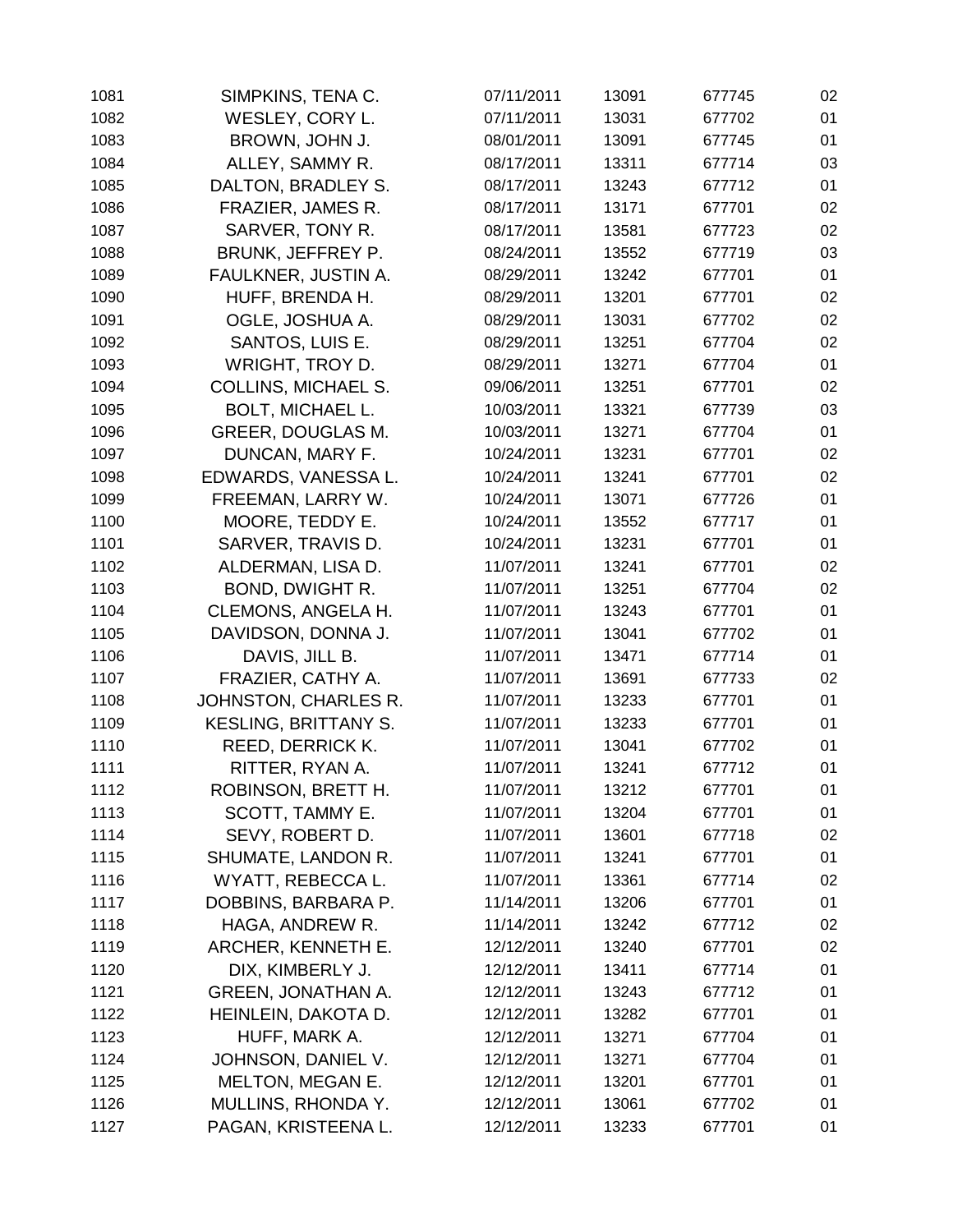| 1128 | SIMONE, TERRY E.          | 12/12/2011 | 13061 | 677702 | 01 |
|------|---------------------------|------------|-------|--------|----|
| 1129 | SIMPKINS, TREVER L.       | 12/12/2011 | 13601 | 677717 | 01 |
| 1130 | BATCHELOR, CHRISTOPHER L. | 01/02/2012 | 13151 | 677737 | 02 |
| 1131 | HANKS, TERRY P.           | 01/02/2012 | 13240 | 677701 | 01 |
| 1132 | MOORE, CODY A.            | 01/02/2012 | 13151 | 677701 | 01 |
| 1133 | VAUGHN, TONY D.           | 01/02/2012 | 13351 | 677714 | 02 |
| 1134 | WILLIAMS, DONNA R.        | 01/02/2012 | 13201 | 677712 | 02 |
| 1135 | MILLER, MICHAEL S.        | 01/03/2012 | 13321 | 677739 | 02 |
| 1136 | ANDERSON, JEFFREY S.      | 01/10/2012 | 13151 | 677713 | 01 |
| 1137 | ARNOLD, DANIEL S.         | 01/12/2012 | 13061 | 677702 | 01 |
| 1138 | SONGSTER, LEROY F.        | 02/20/2012 | 13101 | 677730 | 01 |
| 1139 | BAILEY, JONATHAN A.       | 03/05/2012 | 13231 | 677701 | 01 |
| 1140 | <b>BELL, DERRICK L.</b>   | 03/05/2012 | 13233 | 677701 | 02 |
| 1141 | <b>BLACK, TIMOTHY R.</b>  | 03/05/2012 | 13243 | 677701 | 02 |
| 1142 | BLAIR, JOHN A.            | 03/05/2012 | 13231 | 677701 | 01 |
| 1143 | BROCKMEYER, ADAM W.       | 03/05/2012 | 13171 | 677701 | 02 |
| 1144 | BROWN, DONNA R.           | 03/05/2012 | 13591 | 677733 | 02 |
| 1145 | DOUGLAS, MICHAEL S.       | 03/05/2012 | 13231 | 677701 | 01 |
| 1146 | KEITH, FREDDIE W.         | 03/05/2012 | 13151 | 677726 | 01 |
| 1147 | MILES, MICHAEL B.         | 03/05/2012 | 13021 | 677726 | 01 |
| 1148 | SMITH, MICHAEL T.         | 03/05/2012 | 13081 | 677745 | 01 |
| 1149 | MCPEAK, CARLOS W.         | 03/06/2012 | 13171 | 677726 | 02 |
| 1150 | BREWSTER, JAMES E.        | 03/19/2012 | 13552 | 677717 | 04 |
| 1151 | <b>HYLTON, CURTIS D.</b>  | 04/02/2012 | 13581 | 677719 | 01 |
| 1152 | LAMBERT, MICHAEL T.       | 04/16/2012 | 13451 | 677705 | 01 |
| 1153 | BRYANT, RANDALL W.        | 04/23/2012 | 13551 | 677717 | 03 |
| 1154 | SUTPHIN, ADAM M.          | 05/14/2012 | 13361 | 677745 | 01 |
| 1155 | COX, MELISSA L.           | 07/02/2012 | 13231 | 677701 | 01 |
| 1156 | DALTON, SANDRA Y.         | 07/02/2012 | 13231 | 677701 | 02 |
| 1157 | <b>BAILEY, JASON E.</b>   | 07/09/2012 | 13031 | 677702 | 02 |
| 1158 | <b>BARTON, WILLIAM K.</b> | 07/09/2012 | 13234 | 677712 | 02 |
| 1159 | WILLIAMS, ASHLEY E.       | 07/16/2012 | 13233 | 677701 | 01 |
| 1160 | BOARDWINE, DIANA C.       | 10/08/2012 | 13553 | 677722 | 01 |
| 1161 | COOK, JENNIFER C.         | 10/08/2012 | 13213 | 677701 | 01 |
| 1162 | FISHER, LARRY L.          | 10/08/2012 | 13213 | 677701 | 01 |
| 1163 | HARDWICK, ZACHARY R.      | 10/08/2012 | 13233 | 677701 | 01 |
| 1164 | HARRELL, CHRISTOPHER D.   | 10/08/2012 | 13151 | 677706 | 01 |
| 1165 | HARVEY, HOLLIE L.         | 10/08/2012 | 13201 | 677701 | 02 |
| 1166 | HUFFMAN, CODY A.          | 10/08/2012 | 13203 | 677701 | 01 |
| 1167 | MCGRADY, GARRETT K.       | 10/08/2012 | 13243 | 677712 | 02 |
| 1168 | RUIZ, JUAN C.             | 10/08/2012 | 13321 | 677739 | 02 |
| 1169 | TRAMEL, AUBREY B.         | 10/08/2012 | 13241 | 677701 | 01 |
| 1170 | VANNESS, ROBERT C.        | 10/08/2012 | 13391 | 677732 | 03 |
| 1171 | WADE, ARLAN K.            | 10/08/2012 | 13151 | 677701 | 01 |
| 1172 | WEDDLE, JAMES C.          | 10/08/2012 | 13243 | 677701 | 01 |
| 1173 | MONTGOMERY, JASON D.      | 10/15/2012 | 13552 | 677717 | 02 |
| 1174 | NANCE, KYLE P.            | 10/15/2012 | 13061 | 677702 | 01 |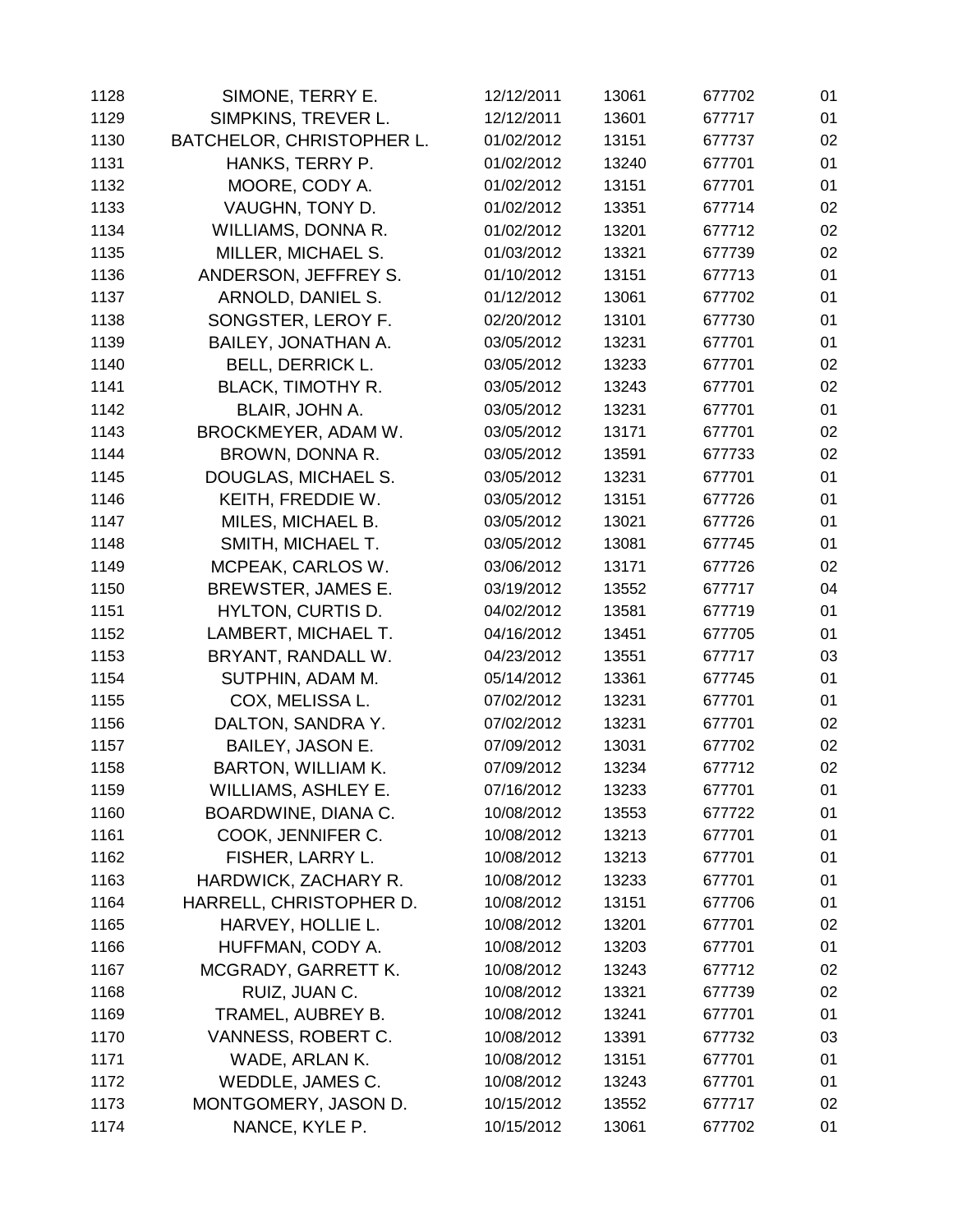| 1175 | HOPKINS, DUSTIN W.         | 07/08/2013 | 13151 | 677726 | 01 |
|------|----------------------------|------------|-------|--------|----|
| 1176 | ALTIZER, SAMUEL N.         | 08/12/2013 | 13101 | 677730 | 02 |
| 1177 | GUNTER, DAVID E.           | 08/12/2013 | 13071 | 677726 | 01 |
| 1178 | LESTER, ERIC D.            | 08/12/2013 | 13234 | 677728 | 02 |
| 1179 | VIA, NATHAN A.             | 08/12/2013 | 13151 | 677726 | 02 |
| 1180 | WILSON, DEREK C.           | 08/12/2013 | 13234 | 677701 | 01 |
| 1181 | ARNOLD, RONALD L.          | 08/19/2013 | 13231 | 677701 | 01 |
| 1182 | ARNOLD, TRAVIS C.          | 08/19/2013 | 13433 | 677714 | 01 |
| 1183 | BROWN, ALEXANDRIA B.       | 08/19/2013 | 13233 | 677701 | 01 |
| 1184 | <b>BURRIS, JOSEPH M.</b>   | 08/19/2013 | 13231 | 677701 | 02 |
| 1185 | COLLINS, SANDRA D.         | 08/19/2013 | 13231 | 677701 | 02 |
| 1186 | COVEY, LARRY W.            | 08/19/2013 | 13232 | 677701 | 01 |
| 1187 | COX, JAMES R.              | 08/19/2013 | 13243 | 677701 | 01 |
| 1188 | COX, TIMOTHY E.            | 08/19/2013 | 13231 | 677701 | 02 |
| 1189 | CRAWFORD, ASHLEY N.        | 08/19/2013 | 13206 | 677701 | 01 |
| 1190 | CROCKETT, BRADY L.         | 08/19/2013 | 13041 | 677702 | 01 |
| 1191 | DALTON, JASMINE A.         | 08/19/2013 | 13201 | 677701 | 01 |
| 1192 | DUNCAN, ZACHERY T.         | 08/19/2013 | 13240 | 677712 | 01 |
| 1193 | FRAZIER, JANE O.           | 08/19/2013 | 13431 | 677714 | 02 |
| 1194 | FREEMAN, SHARON L.         | 08/19/2013 | 13233 | 677701 | 02 |
| 1195 | GARWOOD, KATINA H.         | 08/19/2013 | 13242 | 677701 | 02 |
| 1196 | GILBERT, LESLIE R.         | 08/19/2013 | 13232 | 677701 | 01 |
| 1197 | GREGORY, JOHN W.           | 08/19/2013 | 13206 | 677701 | 02 |
| 1198 | HUFF, TIMMY H.             | 08/19/2013 | 13432 | 677714 | 02 |
| 1199 | JARRELLS, CASSANDRA A.     | 08/19/2013 | 13234 | 677701 | 01 |
| 1200 | JOHNSON, DELLA M.          | 08/19/2013 | 13202 | 677701 | 01 |
| 1201 | JONES, EVELYN C.           | 08/19/2013 | 13204 | 677701 | 02 |
| 1202 | LARGEN, WESLEY S.          | 08/19/2013 | 13171 | 677706 | 01 |
| 1203 | MARTIN, RICHARD J.         | 08/19/2013 | 13471 | 677714 | 02 |
| 1204 | <b>MASHBURN, VICKEY S.</b> | 08/19/2013 | 13242 | 677701 | 01 |
| 1205 | MEADOWS, JERRY C.          | 08/19/2013 | 13321 | 677739 | 02 |
| 1206 | MOTTESHEARD, JUDY L.       | 08/19/2013 | 13151 | 677713 | 01 |
| 1207 | MULLINS, DERIK A.          | 08/19/2013 | 13552 | 677720 | 02 |
| 1208 | OSBORNE, PAUL E.           | 08/19/2013 | 13271 | 677704 | 02 |
| 1209 | OUSLEY, VIVA D.            | 08/19/2013 | 13471 | 677714 | 02 |
| 1210 | PILKERTON, JEFFERY R.      | 08/19/2013 | 13241 | 677701 | 01 |
| 1211 | SANSONE, CARMEN M.         | 08/19/2013 | 13031 | 677702 | 02 |
| 1212 | SHAHEEN-HARVEY, PAMELA S.  | 08/19/2013 | 13490 | 677733 | 02 |
| 1213 | SHAW, JONATHAN W.          | 08/19/2013 | 13241 | 677701 | 01 |
| 1214 | SHEFFEY, CODY B.           | 08/19/2013 | 13242 | 677701 | 02 |
| 1215 | SHELTON, AMANDA M.         | 08/19/2013 | 13411 | 677714 | 02 |
| 1216 | SPANGLER, CODY W.          | 08/19/2013 | 13242 | 677701 | 01 |
| 1217 | SWETNAM, GEOFFREY D.       | 08/19/2013 | 13271 | 677704 | 01 |
| 1218 | TAWNEY, BARBARA J.         | 08/19/2013 | 13204 | 677701 | 01 |
| 1219 | THORNE, TYLER H.           | 08/19/2013 | 13251 | 677704 | 01 |
| 1220 | THORNSBERRY, ELLEN T.      | 08/19/2013 | 13041 | 677702 | 02 |
| 1221 | TOWLER, JASON O.           | 08/19/2013 | 13243 | 677701 | 01 |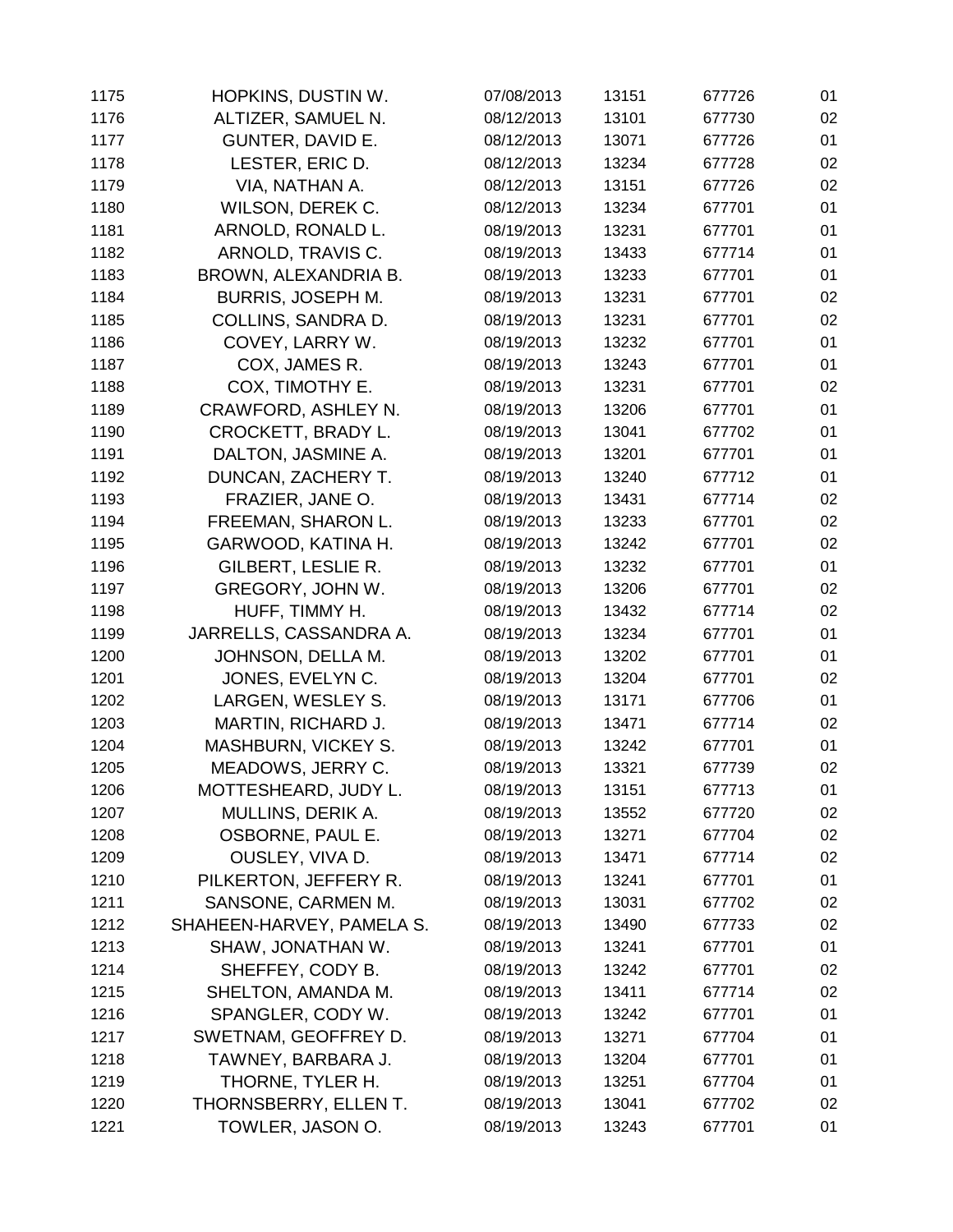| 1222 | TRENAR, MICHAEL W.      | 08/19/2013 | 13471 | 677714 | 01 |
|------|-------------------------|------------|-------|--------|----|
| 1223 | UMBERGER, CODY M.       | 08/19/2013 | 13282 | 677701 | 01 |
| 1224 | UNDERWOOD, BRIAN K.     | 08/19/2013 | 13041 | 677702 | 01 |
| 1225 | VIERS, LESA M.          | 08/19/2013 | 13231 | 677701 | 01 |
| 1226 | WHITE, PATRICIA L.      | 08/19/2013 | 13431 | 677714 | 01 |
| 1227 | WILBURN, ADAM S.        | 08/19/2013 | 13031 | 677702 | 01 |
| 1228 | YOUNG, MELISSA M.       | 08/19/2013 | 13251 | 677704 | 02 |
| 1229 | HESS, JACOB W.          | 09/09/2013 | 13251 | 677704 | 01 |
| 1230 | RIDDLE, CHELSEA M.      | 09/09/2013 | 13061 | 677702 | 01 |
| 1231 | SIKOLE, DAVID A.        | 09/09/2013 | 13601 | 677717 | 02 |
| 1232 | BOND, STEVE J.          | 09/16/2013 | 13231 | 677701 | 01 |
| 1233 | HARVEY, TERRY L.        | 09/16/2013 | 13203 | 677701 | 02 |
| 1234 | WILLIAMS, DYLAN M.      | 09/16/2013 | 13271 | 677704 | 01 |
| 1235 | COVEY, KRYSTAL G.       | 09/30/2013 | 13233 | 677701 | 01 |
| 1236 | FREEMAN, ROBERT D.      | 09/30/2013 | 13234 | 677701 | 02 |
| 1237 | LANGFORD, JASON V.      | 09/30/2013 | 13271 | 677704 | 02 |
| 1238 | PAYNE, ELIJAH B.        | 09/30/2013 | 13271 | 677724 | 02 |
| 1239 | ST CLAIR, CORY L.       | 09/30/2013 | 13552 | 677719 | 04 |
| 1240 | <b>BRALLEY, MARK A.</b> | 10/07/2013 | 13031 | 677726 | 02 |
| 1241 | EARHART, BETSY R.       | 10/14/2013 | 13231 | 677701 | 01 |
| 1242 | EDMONDS, TERESA A.      | 10/14/2013 | 13311 | 677714 | 03 |
| 1243 | EDWARDS, TONYA L.       | 10/14/2013 | 13151 | 677713 | 01 |
| 1244 | JONES, CHARLIE L.       | 10/14/2013 | 13242 | 677701 | 01 |
| 1245 | SHANKLIN, RACHEL F.     | 10/14/2013 | 13241 | 677701 | 02 |
| 1246 | TRIPLETT, BRANDON L.    | 10/14/2013 | 13601 | 677717 | 02 |
| 1247 | WHITE, DUSTIN M.        | 10/14/2013 | 13203 | 677712 | 02 |
| 1248 | WILLIAMS, CARL J.       | 10/14/2013 | 13204 | 677701 | 02 |
| 1249 | CRINER, DARRELL W.      | 11/12/2013 | 13091 | 677745 | 01 |
| 1250 | TALBERT, JESSICA R.     | 11/12/2013 | 13041 | 677702 | 01 |
| 1251 | ADAMS, KAREN L.         | 12/02/2013 | 13171 | 677737 | 02 |
| 1252 | DENT, KAY L.            | 12/02/2013 | 13591 | 677733 | 02 |
| 1253 | FREEMAN, LARRY J.       | 12/02/2013 | 13212 | 677701 | 01 |
| 1254 | PONTON, RICHARD L.      | 12/02/2013 | 13171 | 677701 | 02 |
| 1255 | WILHITE, EDDIE D.       | 12/02/2013 | 13271 | 677704 | 01 |
| 1256 | WILLIAMS, RYAN N.       | 01/06/2014 | 13233 | 677712 | 01 |
| 1257 | GRAVLEY, RITA D.        | 01/13/2014 | 13201 | 677701 | 02 |
| 1258 | WHEELER, PHILIP E.      | 01/13/2014 | 13031 | 677702 | 02 |
| 1259 | AKERS, JASON S.         | 02/03/2014 | 13203 | 677701 | 01 |
| 1260 | ALBERT, MARK S.         | 02/03/2014 | 13204 | 677701 | 01 |
| 1261 | BLAIR, MORGAN P.        | 02/03/2014 | 13233 | 677701 | 02 |
| 1262 | CREGGER, SAMUEL A.      | 02/03/2014 | 13611 | 677745 | 01 |
| 1263 | FRAZIER, CHRISTOPHER D. | 02/03/2014 | 13041 | 677702 | 01 |
| 1264 | JACKSON, CALEB R.       | 02/03/2014 | 13201 | 677701 | 02 |
| 1265 | PORTER, TRAVIS P.       | 02/03/2014 | 13631 | 677712 | 02 |
| 1266 | SCOTT, MICHAEL P.       | 02/03/2014 | 13232 | 677701 | 01 |
| 1267 | STORY, STEPHANIE R.     | 02/03/2014 | 13171 | 677701 | 02 |
| 1268 | WALKER, DUSTIN C.       | 02/03/2014 | 13282 | 677701 | 01 |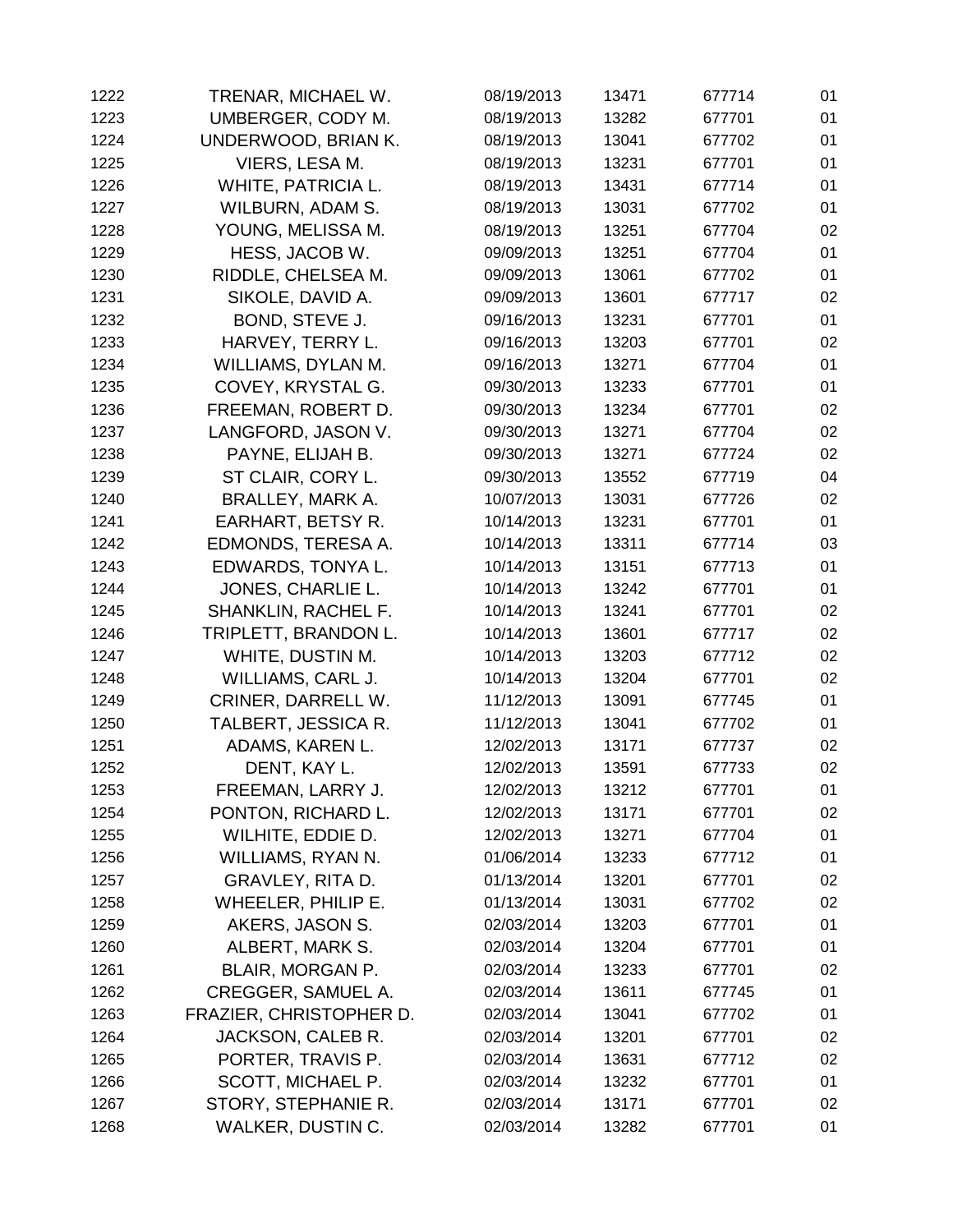| 1269 | WHITE, ERIC M.              | 02/03/2014 | 13242 | 677712 | 02 |
|------|-----------------------------|------------|-------|--------|----|
| 1270 | WOLFE, BENJAMIN D.          | 02/03/2014 | 13213 | 677701 | 02 |
| 1271 | GUNTER, DAVID L.            | 02/10/2014 | 13204 | 677701 | 02 |
| 1272 | MARTIN, MAREK J.            | 02/10/2014 | 13271 | 677724 | 02 |
| 1273 | SMITH, ROBERT A.            | 02/10/2014 | 13233 | 677701 | 01 |
| 1274 | TAYLOR, DOUGLAS W.          | 02/10/2014 | 13271 | 677704 | 02 |
| 1275 | <b>WALKER, ERNEST R.</b>    | 02/10/2014 | 13101 | 677730 | 01 |
| 1276 | WALKER, JAMES T.            | 02/10/2014 | 13251 | 677704 | 02 |
| 1277 | WRIGHT, CHRISTOPHER A.      | 02/10/2014 | 13581 | 677719 | 01 |
| 1278 | <b>JESSIE, KENNETH G.</b>   | 02/17/2014 | 13233 | 677701 | 01 |
| 1279 | LAMBERT, CHRISTY D.         | 02/17/2014 | 13591 | 677733 | 02 |
| 1280 | MCGLOTHLIN, TIMOTHY K.      | 02/17/2014 | 13242 | 677701 | 01 |
| 1281 | PARSELL, ROGER W.           | 02/17/2014 | 13241 | 677701 | 02 |
| 1282 | PERRY, LENA A.              | 02/17/2014 | 13202 | 677701 | 02 |
| 1283 | POOLE, APRIL E.             | 02/17/2014 | 13232 | 677701 | 01 |
| 1284 | QUESENBERRY, AMY N.         | 02/17/2014 | 13231 | 677701 | 01 |
| 1285 | STROUPE, ADAM K.            | 02/17/2014 | 13601 | 677723 | 01 |
| 1286 | TYLER, NATHEN T.            | 02/17/2014 | 13601 | 677717 | 02 |
| 1287 | WHITAKER, DAVID M.          | 02/17/2014 | 13212 | 677701 | 01 |
| 1288 | WILLIAMS, TRACY A.          | 02/17/2014 | 13411 | 677714 | 02 |
| 1289 | <b>BRALLEY, NICHOLAS A.</b> | 03/10/2014 | 13201 | 677701 | 01 |
| 1290 | EASTWOOD, KENDRA D.         | 03/10/2014 | 13240 | 677701 | 01 |
| 1291 | JACKSON, JERRI M.           | 03/10/2014 | 13101 | 677730 | 02 |
| 1292 | LAWRENCE, EDDIE L.          | 03/10/2014 | 13552 | 677719 | 03 |
| 1293 | MCBRIDE, WESLEY E.          | 03/10/2014 | 13111 | 677730 | 02 |
| 1294 | POE, RONALD N.              | 03/10/2014 | 13232 | 677701 | 01 |
| 1295 | RECTOR, CHAD A.             | 03/10/2014 | 13621 | 677740 | 02 |
| 1296 | MORRIS, RANDY A.            | 03/17/2014 | 13631 | 677701 | 02 |
| 1297 | BLEVINS, ENOLA L.           | 03/31/2014 | 13251 | 677704 | 01 |
| 1298 | DUNFORD, SARA A.            | 03/31/2014 | 13041 | 677702 | 01 |
| 1299 | FIELDS, JOHNNIE W.          | 03/31/2014 | 13233 | 677701 | 01 |
| 1300 | LEE, WENDY L.               | 03/31/2014 | 13531 | 677714 | 02 |
| 1301 | LEMONS, HELEN D.            | 03/31/2014 | 13243 | 677701 | 02 |
| 1302 | PERDUE, DANNY L.            | 03/31/2014 | 13203 | 677701 | 01 |
| 1303 | ROARK, LESLEY C.            | 03/31/2014 | 13201 | 677701 | 02 |
| 1304 | THORNSBERRY, ERIC D.        | 03/31/2014 | 13601 | 677719 | 01 |
| 1305 | <b>BECKNER, JOSHUA K.</b>   | 04/07/2014 | 13101 | 677730 | 01 |
| 1306 | <b>CURTIS, CHARLES D.</b>   | 04/07/2014 | 13021 | 677726 | 01 |
| 1307 | TRAIL, MELISSA H.           | 04/07/2014 | 13101 | 677730 | 01 |
| 1308 | ALDERMAN, JAMIE R.          | 04/21/2014 | 13081 | 677745 | 01 |
| 1309 | ALDERMAN, RONALD J.         | 04/21/2014 | 13412 | 677714 | 02 |
| 1310 | ALLEY, DAVID L.             | 04/21/2014 | 13431 | 677714 | 02 |
| 1311 | BAKER, JOHN K.              | 04/21/2014 | 13231 | 677701 | 02 |
| 1312 | <b>BRANCH, JUSTIN T.</b>    | 04/21/2014 | 13201 | 677701 | 01 |
| 1313 | CHRISLEY, BENJAMIN W.       | 04/21/2014 | 13361 | 677745 | 01 |
| 1314 | COLLINS, COREY L.           | 04/21/2014 | 13141 | 677712 | 02 |
| 1315 | COX, LARRY A.               | 04/21/2014 | 13271 | 677704 | 01 |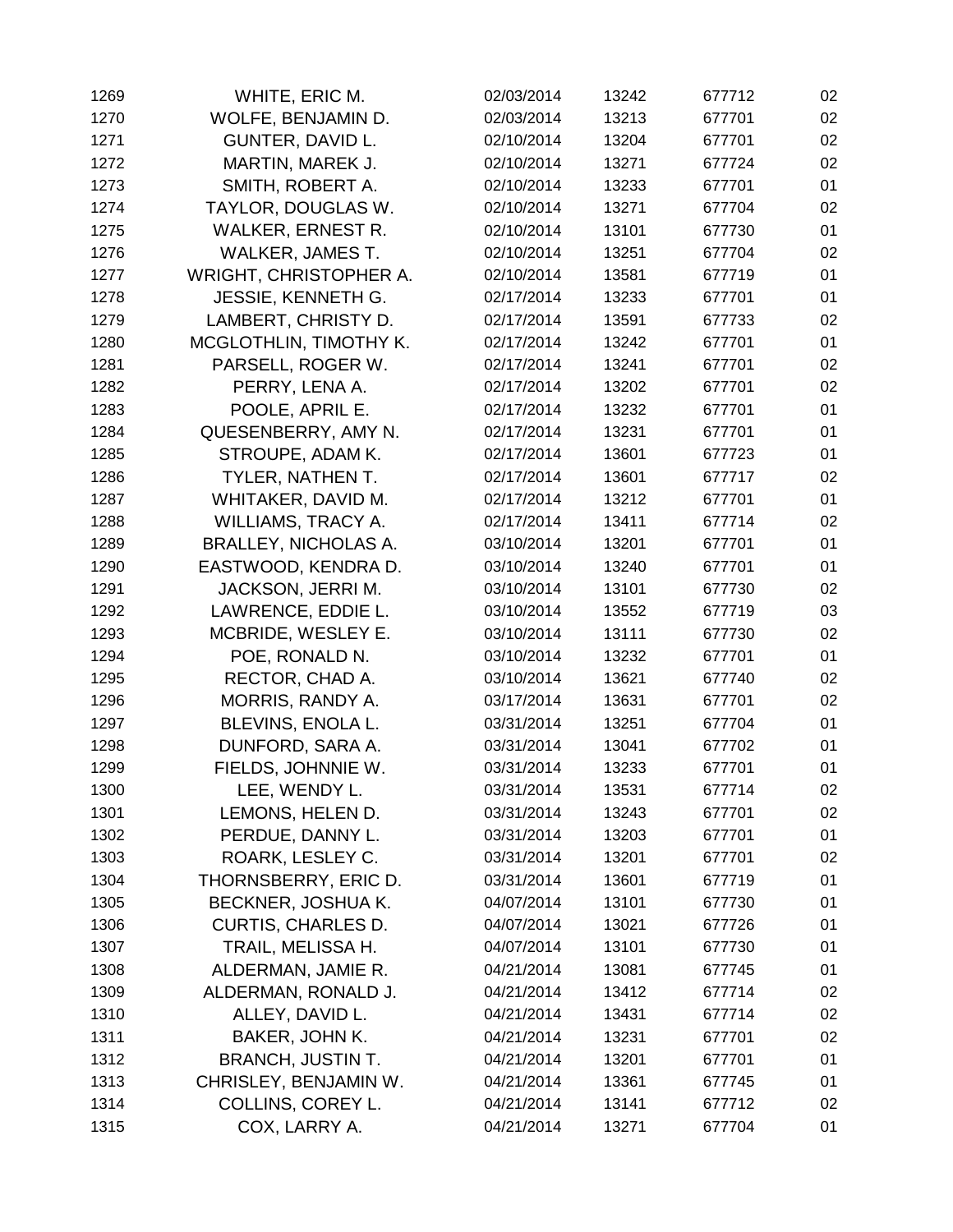| 1316 | CROWDER, ZACHARY D.             | 04/21/2014 | 13251 | 677704 | 01 |
|------|---------------------------------|------------|-------|--------|----|
| 1317 | DALTON, KIMBERLY D.             | 04/21/2014 | 13231 | 677701 | 02 |
| 1318 | DUNCAN, DYLAN D.                | 04/21/2014 | 13091 | 677745 | 01 |
| 1319 | DUNFORD, GREGORY S.             | 04/21/2014 | 13233 | 677701 | 01 |
| 1320 | <b>GRIGGS, ROGER V.</b>         | 04/21/2014 | 13151 | 677701 | 02 |
| 1321 | JONAS, BARRY V.                 | 04/21/2014 | 13212 | 677701 | 01 |
| 1322 | LINKOUS, DUSTIN G.              | 04/21/2014 | 13213 | 677701 | 01 |
| 1323 | MOSER, BARBARA Q.               | 04/21/2014 | 13151 | 677726 | 02 |
| 1324 | MOYE, ANNA E.                   | 04/21/2014 | 13071 | 677726 | 01 |
| 1325 | PATTON, MARY F.                 | 04/21/2014 | 13471 | 677714 | 02 |
| 1326 | RIGGINS, TERRY L.               | 04/21/2014 | 13581 | 677719 | 01 |
| 1327 | ROBERTSON, TERRY C.             | 04/21/2014 | 13233 | 677701 | 01 |
| 1328 | ROOP, BRANDON R.                | 04/21/2014 | 13471 | 677714 | 02 |
| 1329 | SHUPE, MARCUS B.                | 04/21/2014 | 13601 | 677719 | 01 |
| 1330 | TAYLOR, MATTHEW A.              | 04/21/2014 | 13151 | 677713 | 01 |
| 1331 | UMBARGER, MEIGHA M.             | 04/21/2014 | 13151 | 677726 | 02 |
| 1332 | <b>WELLS, TRAVIS J.</b>         | 04/21/2014 | 13433 | 677714 | 02 |
| 1333 | WIKLE, DAVID A.                 | 04/21/2014 | 13101 | 677730 | 01 |
| 1334 | WYRICK, ASHLEY M.               | 04/21/2014 | 13202 | 677701 | 01 |
| 1335 | ANDERS, TIMOTHY L.              | 04/28/2014 | 13212 | 677701 | 01 |
| 1336 | BEASLEY, DANIEL J.              | 04/28/2014 | 13243 | 677701 | 02 |
| 1337 | BELCHER, SHIRLEY A.             | 04/28/2014 | 13204 | 677701 | 02 |
| 1338 | CHAPMAN, AZLIN I.               | 04/28/2014 | 13241 | 677701 | 02 |
| 1339 | CONNER, JASON W.                | 04/28/2014 | 13212 | 677701 | 01 |
| 1340 | COOK, ZACKARY S.                | 04/28/2014 | 13212 | 677701 | 01 |
| 1341 | CRAFT, TAYLOR W.                | 04/28/2014 | 13201 | 677701 | 01 |
| 1342 | DAILEY, SHARI L.                | 04/28/2014 | 13241 | 677701 | 01 |
| 1343 | DALTON, VERONA A.               | 04/28/2014 | 13243 | 677701 | 02 |
| 1344 | DIALS, DEREK J.                 | 04/28/2014 | 13432 | 677714 | 01 |
| 1345 | EDWARDS, RANDALL A.             | 04/28/2014 | 13242 | 677701 | 01 |
| 1346 | FROST, HOLLY A.                 | 04/28/2014 | 13241 | 677701 | 01 |
| 1347 | HOKE, JUSTIN M.                 | 04/28/2014 | 13031 | 677726 | 02 |
| 1348 | HOURIGAN, DAVID J.              | 04/28/2014 | 13231 | 677701 | 01 |
| 1349 | KOONCE, ANGELA N.               | 04/28/2014 | 13233 | 677701 | 01 |
| 1350 | MARSHALL, ERIC S.               | 04/28/2014 | 13581 | 677719 | 03 |
| 1351 | MARTIN, SCOTTIE W.              | 04/28/2014 | 13204 | 677701 | 01 |
| 1352 | MORGAN, DEREK A.                | 04/28/2014 | 13471 | 677714 | 02 |
| 1353 | PARKS, HARRY A.                 | 04/28/2014 | 13213 | 677701 | 02 |
| 1354 | SHANKLIN, DEREK A.              | 04/28/2014 | 13271 | 677724 | 02 |
| 1355 | SIMPSON, ZACHARY L.             | 04/28/2014 | 13240 | 677701 | 02 |
| 1356 | SPADE, CHRIS A.                 | 04/28/2014 | 13212 | 677701 | 02 |
| 1357 | STEPHENS, BRIAN E.              | 04/28/2014 | 13041 | 677702 | 01 |
| 1358 | STROUPE, CAMILLE R.             | 04/28/2014 | 13412 | 677714 | 02 |
| 1359 | WHITE, VICKY L.                 | 04/28/2014 | 13441 | 677714 | 01 |
| 1360 | <b>WILLIAMS, CHRISTOPHER B.</b> | 04/28/2014 | 13201 | 677701 | 01 |
| 1361 | WILLIAMS, RONNIE C.             | 04/28/2014 | 13433 | 677714 | 02 |
| 1362 | WILLIE, DONNA R.                | 04/28/2014 | 13242 | 677701 | 02 |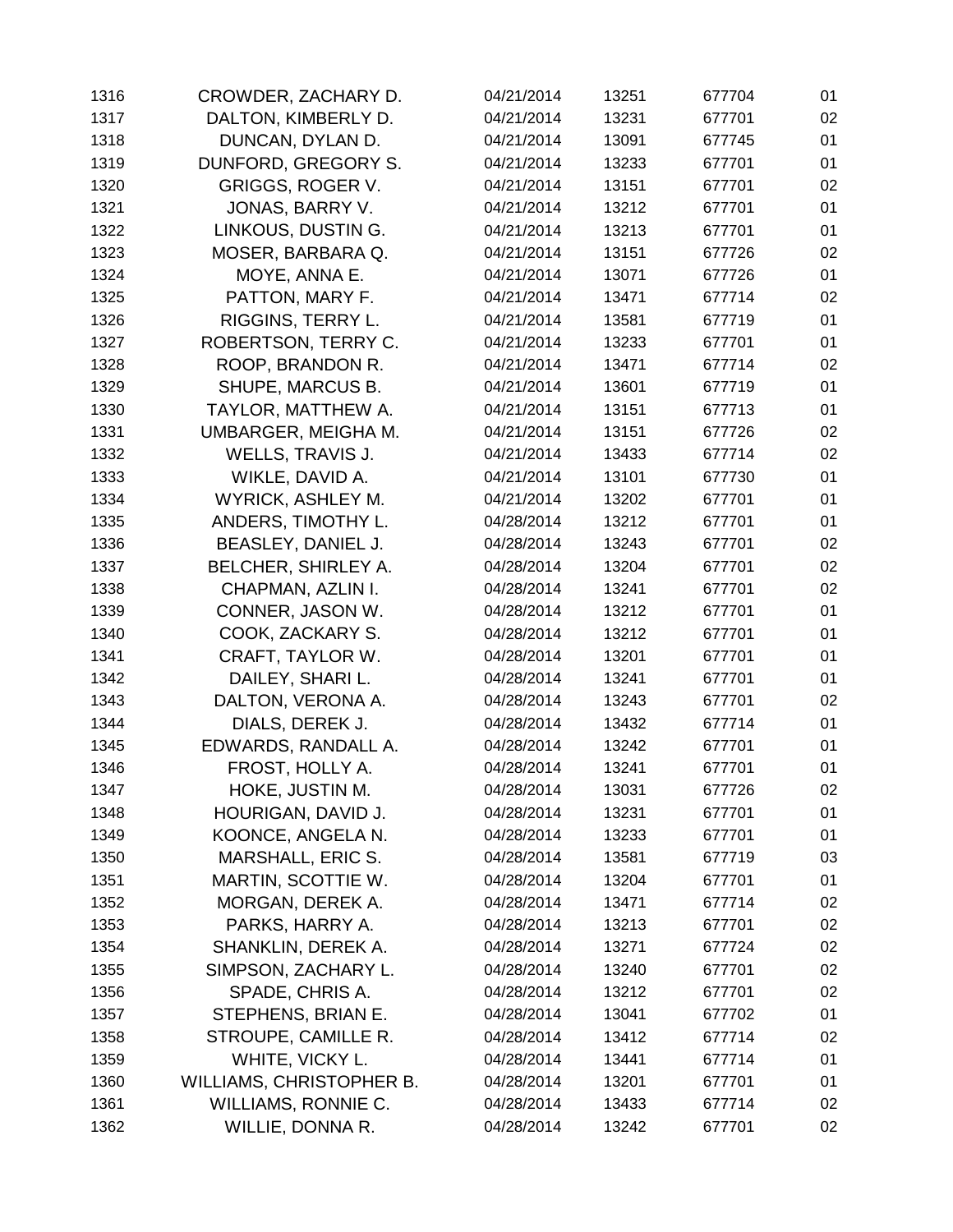| 1363 | AKERS, JAMES A.           | 05/05/2014 | 13412 | 677714 | 02 |
|------|---------------------------|------------|-------|--------|----|
| 1364 | CLARK, RUSSELL C.         | 05/05/2014 | 13552 | 677719 | 01 |
| 1365 | EDWARDS, WENDY L.         | 05/05/2014 | 13204 | 677701 | 02 |
| 1366 | FITZPATRICK, JOSHUA D.    | 05/05/2014 | 13242 | 677701 | 01 |
| 1367 | FOUTZ, BARRY W.           | 05/05/2014 | 13251 | 677704 | 01 |
| 1368 | HAIRSTON, TERRANCE D.     | 05/05/2014 | 13282 | 677701 | 02 |
| 1369 | HALEY, JOHN H.            | 05/05/2014 | 13282 | 677701 | 01 |
| 1370 | HARRY, TERRIC.            | 05/05/2014 | 13471 | 677714 | 01 |
| 1371 | HASKINS, JOSEPH A.        | 05/05/2014 | 13243 | 677701 | 01 |
| 1372 | HICKS, ROBERT E.          | 05/05/2014 | 13203 | 677701 | 01 |
| 1373 | <b>HOLSTON, DUSTIN A.</b> | 05/05/2014 | 13231 | 677712 | 02 |
| 1374 | LAWSON, JOSHUA L.         | 05/05/2014 | 13231 | 677701 | 02 |
| 1375 | MCGRADY, TAMMY M.         | 05/05/2014 | 13041 | 677702 | 01 |
| 1376 | MORROW, JAMES E.          | 05/05/2014 | 13234 | 677701 | 02 |
| 1377 | PITTSENBARGER, DERRICK W. | 05/05/2014 | 13171 | 677712 | 01 |
| 1378 | PORTER, DANIEL A.         | 05/05/2014 | 13011 | 677730 | 02 |
| 1379 | QUESENBERRY, MARISSA D.   | 05/05/2014 | 13081 | 677745 | 02 |
| 1380 | SIMPKINS, ETHAN A.        | 05/05/2014 | 13361 | 677745 | 01 |
| 1381 | VIVERO, OSCAR L.          | 05/05/2014 | 13242 | 677701 | 01 |
| 1382 | WARD, JACK J.             | 05/05/2014 | 13231 | 677712 | 02 |
| 1383 | HALL, LAURENCE T.         | 05/12/2014 | 13151 | 677726 | 02 |
| 1384 | HOWARD, MALINDA R.        | 05/12/2014 | 13141 | 677701 | 02 |
| 1385 | QUESENBERRY, SHAUN H.     | 05/12/2014 | 13241 | 677701 | 01 |
| 1386 | MYERS, SETH A.            | 06/02/2014 | 13161 | 677726 | 01 |
| 1387 | RHODES, PAUL A.           | 06/02/2014 | 13204 | 677712 | 02 |
| 1388 | ALEXANDER, MATTHEW S.     | 06/16/2014 | 13251 | 677704 | 02 |
| 1389 | BURGESS, CODY D.          | 06/16/2014 | 13101 | 677730 | 02 |
| 1390 | CHRISLEY, DESIREE N.      | 06/16/2014 | 13203 | 677701 | 01 |
| 1391 | FOWLER, JIMMY L.          | 06/16/2014 | 13581 | 677717 | 01 |
| 1392 | JOHNSTON, KENNETH S.      | 06/16/2014 | 13552 | 677719 | 01 |
| 1393 | <b>MARTIN, HAROLD K.</b>  | 06/16/2014 | 13661 | 677719 | 01 |
| 1394 | MELTON, RANDALL W.        | 06/16/2014 | 13242 | 677701 | 01 |
| 1395 | <b>ODELL, DARREN A.</b>   | 06/16/2014 | 13021 | 677737 | 01 |
| 1396 | SHAW, BRETT M.            | 06/16/2014 | 13201 | 677701 | 01 |
| 1397 | WINTERS, SARAH L.         | 06/16/2014 | 13051 | 677745 | 02 |
| 1398 | WOOD, STUART R.           | 06/16/2014 | 13101 | 677730 | 01 |
| 1399 | KENNETT, MICHAEL R.       | 06/23/2014 | 13101 | 677730 | 01 |
| 1400 | SCOTT, JAMES M.           | 06/23/2014 | 13101 | 677730 | 03 |
| 1401 | DECOSTA, MASON K.         | 07/07/2014 | 13232 | 677712 | 02 |
| 1402 | JACKSON, JORDAN T.        | 07/07/2014 | 13171 | 677737 | 01 |
| 1403 | KING, LAWRENCE L.         | 07/07/2014 | 13271 | 677704 | 02 |
| 1404 | RUIZ, SARA B.             | 07/07/2014 | 13361 | 677714 | 02 |
| 1405 | SLAUGHTER, SAMANTHA S.    | 07/07/2014 | 13232 | 677701 | 02 |
| 1406 | FISHER, JERRY W.          | 07/08/2014 | 13581 | 677723 | 02 |
| 1407 | ROOP, DONNIE R.           | 07/08/2014 | 13081 | 677745 | 01 |
| 1408 | RICE, JOSHUA D.           | 07/15/2014 | 13101 | 677730 | 02 |
| 1409 | MEREDITH, TYLER L.        | 07/21/2014 | 13091 | 677745 | 01 |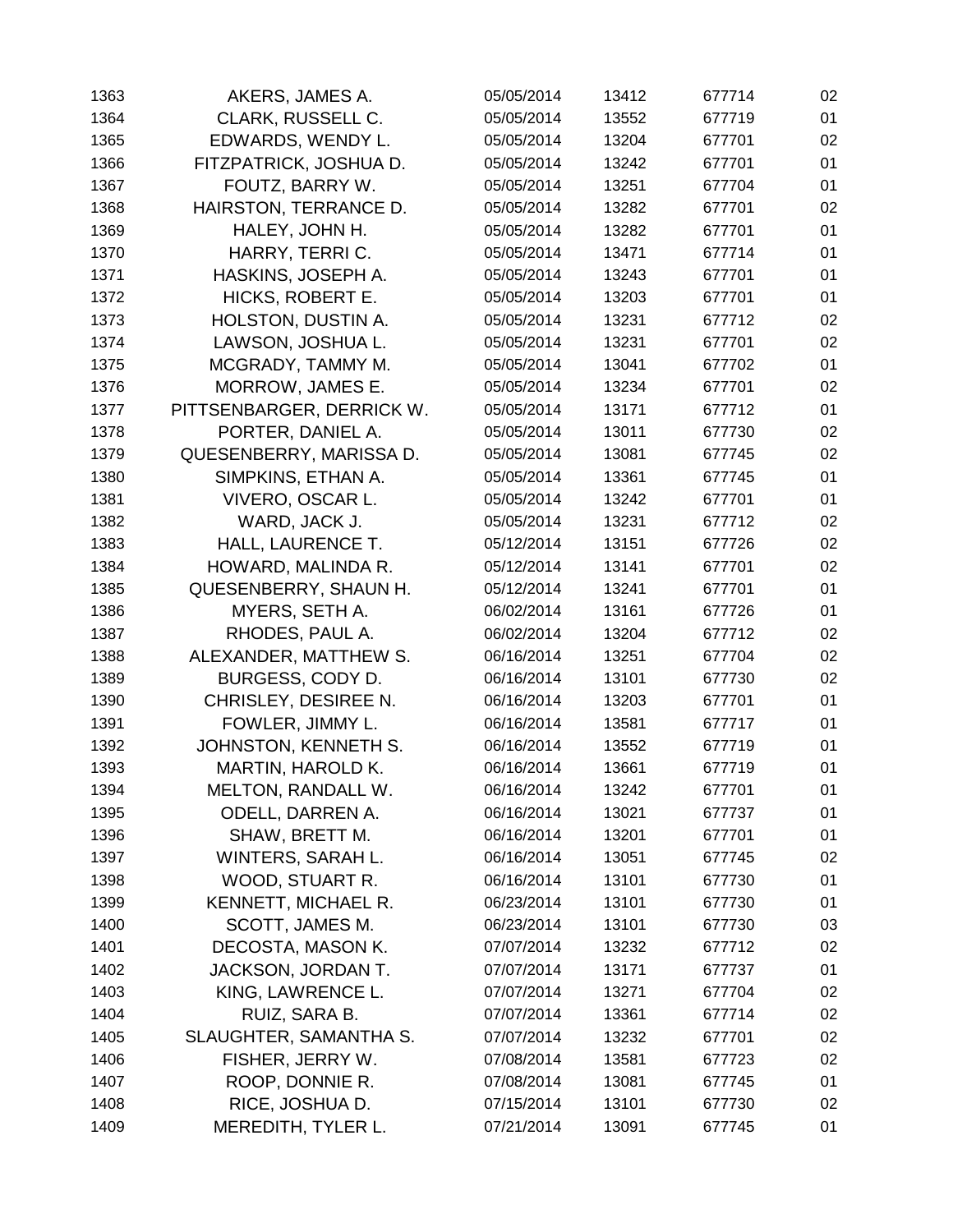| 1410 | ALDERMAN, JORDAN L.           | 08/04/2014 | 13243 | 677701 | 01 |
|------|-------------------------------|------------|-------|--------|----|
| 1411 | BECKNER, JAMES L.             | 08/04/2014 | 13231 | 677701 | 02 |
| 1412 | HYLTON, TONI L.               | 08/04/2014 | 13061 | 677702 | 01 |
| 1413 | MITCHELL, LORI L.             | 08/04/2014 | 13233 | 677701 | 01 |
| 1414 | SULLIVAN, JAIME L.            | 08/04/2014 | 13201 | 677701 | 01 |
| 1415 | YOUNG, WESLEY L.              | 08/04/2014 | 13251 | 677727 | 02 |
| 1416 | TINCHER, JAMES K.             | 08/05/2014 | 13071 | 677726 | 01 |
| 1417 | BEASLEY, AARON R.             | 08/25/2014 | 13213 | 677712 | 02 |
| 1418 | BERTOLACCI, MICHAEL J.        | 08/25/2014 | 13212 | 677701 | 02 |
| 1419 | CLINE, JUSTIN L.              | 08/25/2014 | 13041 | 677702 | 01 |
| 1420 | COX, BENJAMIN M.              | 08/25/2014 | 13031 | 677702 | 01 |
| 1421 | DIALS, JESSICA C.             | 08/25/2014 | 13231 | 677701 | 01 |
| 1422 | FRANCIS, DALE W.              | 08/25/2014 | 13231 | 677701 | 01 |
| 1423 | GIBSON, REBBECA T.            | 08/25/2014 | 13204 | 677701 | 01 |
| 1424 | GRAVLEY, ERIC C.              | 08/25/2014 | 13061 | 677702 | 01 |
| 1425 | HILL, SAMANTHA N.             | 08/25/2014 | 13212 | 677701 | 01 |
| 1426 | <b>KESSINGER, BENJAMIN R.</b> | 08/25/2014 | 13361 | 677745 | 02 |
| 1427 | LILLY-MITCHELL, TERRI L.      | 08/25/2014 | 13242 | 677701 | 02 |
| 1428 | NUNNALLY, KATHY L.            | 08/25/2014 | 13431 | 677714 | 01 |
| 1429 | REPASS, JARRED L.             | 08/25/2014 | 13204 | 677701 | 01 |
| 1430 | SIMPSON, JOSEPH L.            | 08/25/2014 | 13204 | 677701 | 02 |
| 1431 | STUMP, FRANKLIN D.            | 08/25/2014 | 13041 | 677702 | 02 |
| 1432 | THOMPSON, DOUGLAS L.          | 08/25/2014 | 13081 | 677745 | 01 |
| 1433 | FARMER, SHANE P.              | 09/08/2014 | 13041 | 677702 | 01 |
| 1434 | CORNETT, CHRISTOPHER C.       | 09/15/2014 | 13553 | 677719 | 01 |
| 1435 | MCCROSKEY, MARK T.            | 09/15/2014 | 13041 | 677702 | 02 |
| 1436 | <b>ISOM, JONATHAN B.</b>      | 09/22/2014 | 13061 | 677702 | 01 |
| 1437 | NESTER, THOMAS A.             | 09/22/2014 | 13271 | 677704 | 02 |
| 1438 | HILL, SETH D.                 | 09/29/2014 | 13232 | 677701 | 01 |
| 1439 | JONES, JOSHUA D.              | 09/29/2014 | 13171 | 677712 | 02 |
| 1440 | CARICO, DEBRA I.              | 10/06/2014 | 13151 | 677701 | 02 |
| 1441 | MABRY, VANCE K.               | 10/06/2014 | 13233 | 677701 | 01 |
| 1442 | PEREZ, GRISELDA               | 10/13/2014 | 13212 | 677701 | 01 |
| 1443 | STANLEY, BRANDON D.           | 10/13/2014 | 13242 | 677712 | 02 |
| 1444 | WILHITE, APRIL L.             | 10/13/2014 | 13204 | 677701 | 01 |
| 1445 | ALLEY, JOHNATHAN W.           | 10/20/2014 | 13206 | 677701 | 01 |
| 1446 | ARNOLD, CURTIS D.             | 10/20/2014 | 13204 | 677712 | 02 |
| 1447 | BROWN, CEDRIC A.              | 10/20/2014 | 13203 | 677701 | 01 |
| 1448 | COMBS, LOGAN W.               | 10/20/2014 | 13203 | 677701 | 01 |
| 1449 | <b>GRAYBEAL, SHERRE J.</b>    | 10/20/2014 | 13251 | 677704 | 02 |
| 1450 | GROSS, COURTNEY D.            | 10/20/2014 | 13061 | 677702 | 02 |
| 1451 | HUFF, DUSTIN L.               | 10/20/2014 | 13242 | 677701 | 01 |
| 1452 | LAWSON, WILLIAM J.            | 10/20/2014 | 13203 | 677712 | 02 |
| 1453 | NELSON, JOHNNY D.             | 10/20/2014 | 13233 | 677701 | 01 |
| 1454 | ROOPE, JORDAN D.              | 10/20/2014 | 13271 | 677724 | 02 |
| 1455 | AKERS, KATHY S.               | 10/27/2014 | 13591 | 677733 | 02 |
| 1456 | ALLEN, JESSE P.               | 10/27/2014 | 13041 | 677702 | 01 |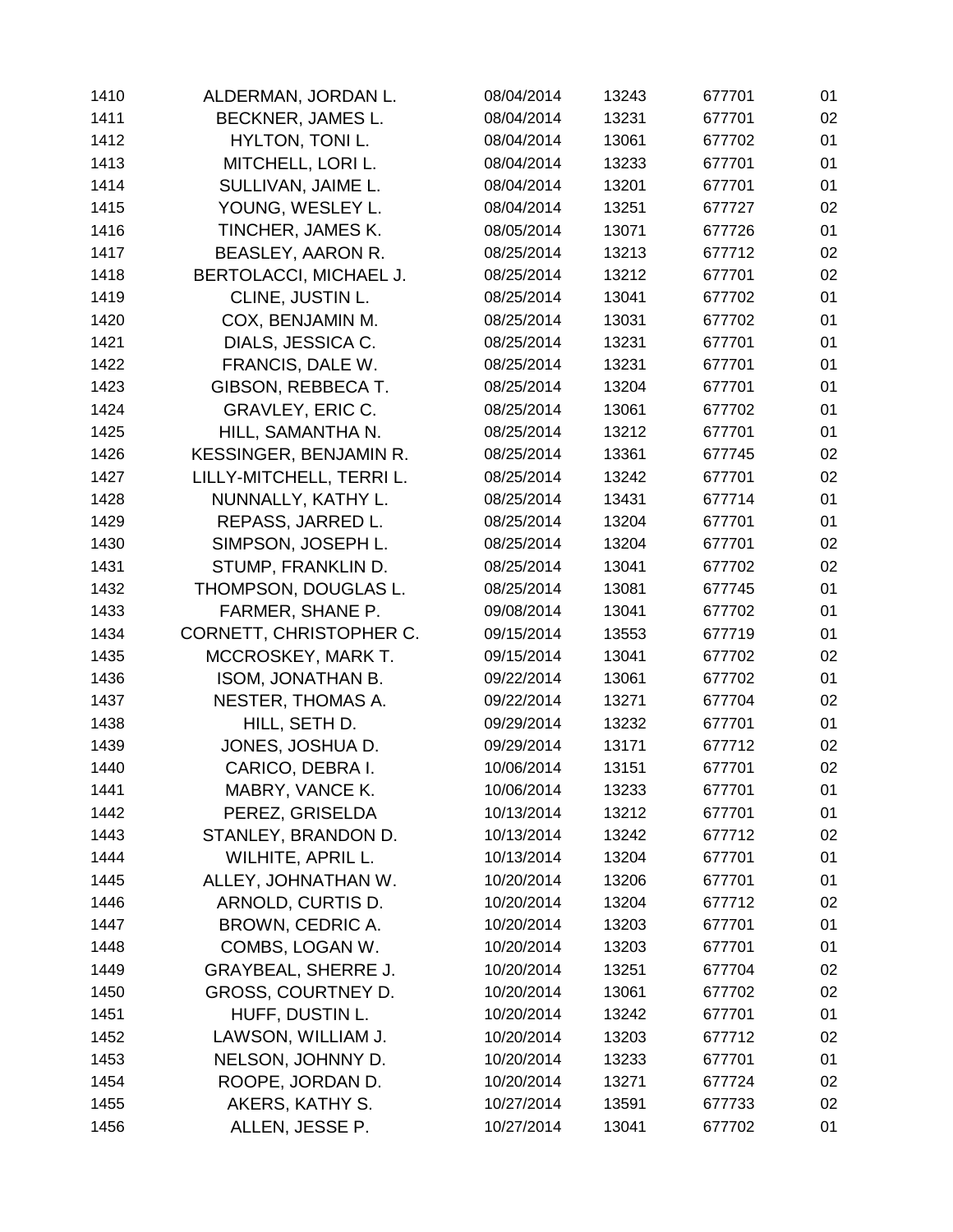| 1457 | ARNOLD, IAN C.                | 10/27/2014 | 13251 | 677704 | 02 |
|------|-------------------------------|------------|-------|--------|----|
| 1458 | BECKNER, OTIS K.              | 10/27/2014 | 13271 | 677704 | 02 |
| 1459 | BOWMAN, OLIVIA R.             | 10/27/2014 | 13204 | 677701 | 01 |
| 1460 | <b>BURTON, CHRISTINA A.</b>   | 10/27/2014 | 13204 | 677701 | 01 |
| 1461 | DAUEL, JUSTIN R.              | 10/27/2014 | 13091 | 677745 | 02 |
| 1462 | DE JESUS, CHRISTINE A.        | 10/27/2014 | 13242 | 677701 | 01 |
| 1463 | DECOSTA, JESSIKA R.           | 10/27/2014 | 13471 | 677714 | 02 |
| 1464 | DELP, JONATHAN C.             | 10/27/2014 | 13271 | 677704 | 02 |
| 1465 | GRAHAM, DONALD W.             | 10/27/2014 | 13081 | 677745 | 02 |
| 1466 | JARRELLS, KENNETH W.          | 10/27/2014 | 13531 | 677711 | 01 |
| 1467 | REED, JAMES A.                | 10/27/2014 | 13212 | 677701 | 02 |
| 1468 | TREADWAY, TIMMY D.            | 10/27/2014 | 13282 | 677701 | 02 |
| 1469 | <b>WRIGHT, ANTHONY M.</b>     | 10/27/2014 | 13234 | 677728 | 02 |
| 1470 | CANNOY, DANIEL W.             | 11/03/2014 | 13251 | 677727 | 02 |
| 1471 | HOKE, KATHERINE A.            | 11/03/2014 | 13242 | 677701 | 01 |
| 1472 | <b>NOLL, CHARLES N.</b>       | 11/03/2014 | 13581 | 677719 | 01 |
| 1473 | ELLIOTT, CHRISTOPHER M.       | 11/10/2014 | 13234 | 677701 | 01 |
| 1474 | <b>ENNIS, NICHOLAS M.</b>     | 11/10/2014 | 13601 | 677719 | 01 |
| 1475 | RATCLIFFE, DERICK R.          | 11/10/2014 | 13151 | 677701 | 02 |
| 1476 | DIXON, GARY L.                | 11/18/2014 | 13581 | 677719 | 01 |
| 1477 | <b>BAILEY, CHRISTOPHER R.</b> | 12/01/2014 | 13271 | 677704 | 02 |
| 1478 | <b>BALLANCE, JESSE B.</b>     | 12/01/2014 | 13271 | 677704 | 02 |
| 1479 | <b>BARKER, JAMES L.</b>       | 12/01/2014 | 13361 | 677745 | 02 |
| 1480 | <b>CURRIN, JOYCE H.</b>       | 12/01/2014 | 13203 | 677701 | 02 |
| 1481 | FREEMAN, SUMMER H.            | 12/01/2014 | 13212 | 677701 | 01 |
| 1482 | HARMON, DAVID L.              | 12/01/2014 | 13212 | 677701 | 01 |
| 1483 | HOLLANDSWORTH, RICHARD H.     | 12/01/2014 | 13212 | 677701 | 02 |
| 1484 | <b>MABRY, THOMAS S.</b>       | 12/01/2014 | 13271 | 677726 | 02 |
| 1485 | OGLE, JACOB A.                | 12/01/2014 | 13204 | 677701 | 01 |
| 1486 | RIGGINS, RUFUS R.             | 12/01/2014 | 13151 | 677726 | 02 |
| 1487 | STEELE, AMBER N.              | 12/01/2014 | 13251 | 677704 | 01 |
| 1488 | HAMM, ZAYNE M.                | 12/08/2014 | 13041 | 677702 | 01 |
| 1489 | HICKS, JOHN J.                | 12/08/2014 | 13243 | 677701 | 01 |
| 1490 | KING, ROBERT D.               | 12/08/2014 | 13201 | 677701 | 01 |
| 1491 | KISSINGER, TRAVIS W.          | 12/08/2014 | 13151 | 677712 | 02 |
| 1492 | LOAN, JUSTIN A.               | 12/08/2014 | 13271 | 677726 | 02 |
| 1493 | MATHENA, RYAN W.              | 12/08/2014 | 13091 | 677745 | 01 |
| 1494 | PARKS, JESSE A.               | 12/08/2014 | 13232 | 677712 | 02 |
| 1495 | BOLEN, LORI L.                | 12/15/2014 | 13151 | 677701 | 02 |
| 1496 | DAUEL, RYAN C.                | 12/15/2014 | 13203 | 677701 | 01 |
| 1497 | <b>GAMMON, TREVOR J.</b>      | 12/15/2014 | 13621 | 677740 | 01 |
| 1498 | GOOD, WILLIAM D.              | 12/15/2014 | 13361 | 677745 | 01 |
| 1499 | <b>MARSHALL, STEPHEN I.</b>   | 12/15/2014 | 13243 | 677701 | 01 |
| 1500 | ADKINS, BRENT I.              | 01/12/2015 | 13242 | 677701 | 02 |
| 1501 | <b>BEACH, SHERRIE A.</b>      | 01/12/2015 | 13243 | 677701 | 02 |
| 1502 | EVERSOLE, CHARLES S.          | 01/12/2015 | 13232 | 677701 | 02 |
| 1503 | GOODALL, JOHN C.              | 01/12/2015 | 13204 | 677701 | 02 |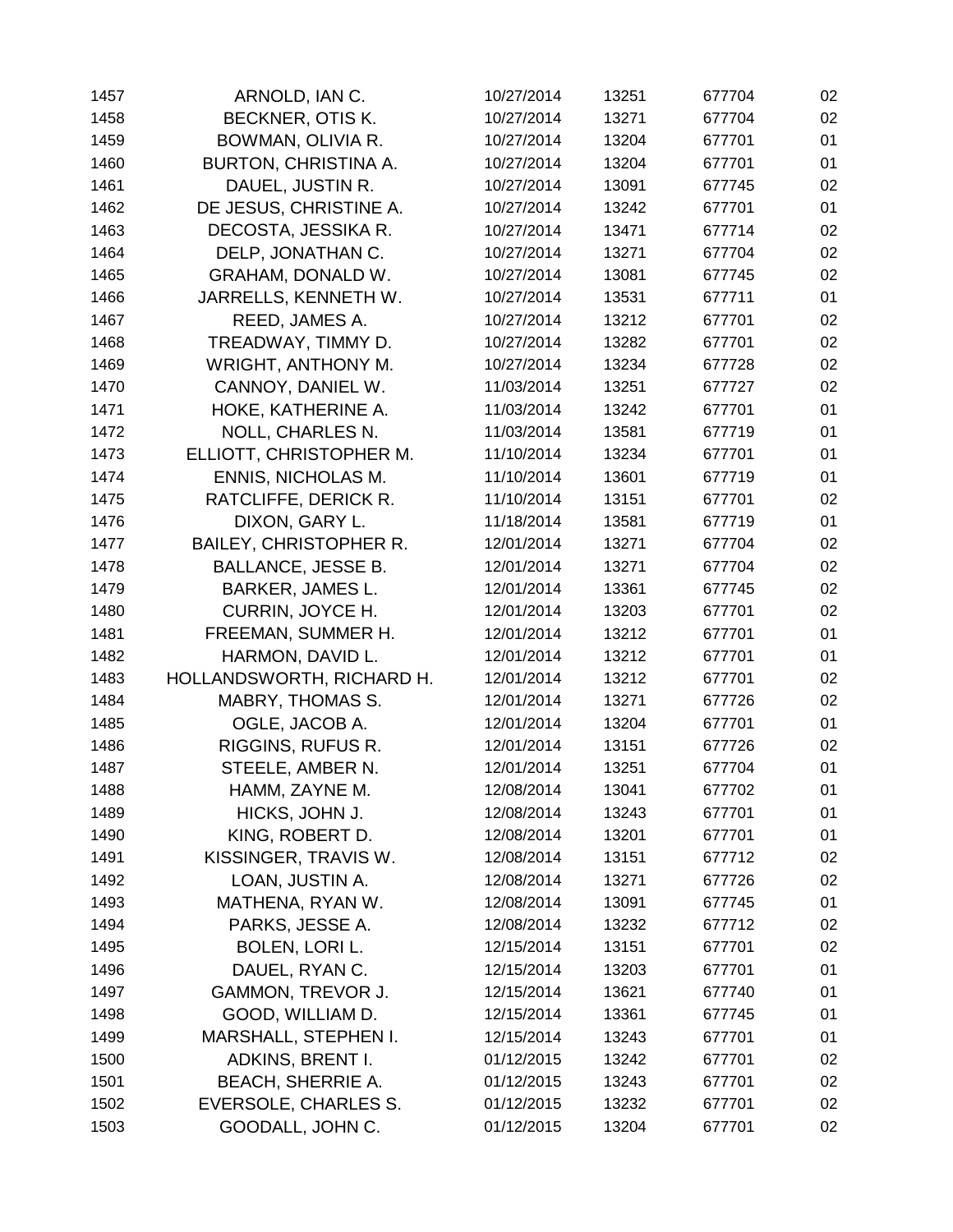| 1504 | HAMBLIN, RICHARD L.       | 01/12/2015 | 13242 | 677701 | 01 |
|------|---------------------------|------------|-------|--------|----|
| 1505 | LAWRENCE, MICHAEL K.      | 01/12/2015 | 13231 | 677701 | 01 |
| 1506 | MEEKS, LARRY W.           | 01/12/2015 | 13243 | 677701 | 01 |
| 1507 | <b>MELTON, JAMES A.</b>   | 01/12/2015 | 13231 | 677701 | 01 |
| 1508 | MINNICK, WENDY D.         | 01/12/2015 | 13591 | 677733 | 01 |
| 1509 | REEDY, EARNIE L.          | 01/12/2015 | 13553 | 677719 | 01 |
| 1510 | RIDDLE, DUSTIN W.         | 01/12/2015 | 13232 | 677701 | 01 |
| 1511 | ROSE, DENNIS S.           | 01/12/2015 | 13233 | 677701 | 02 |
| 1512 | SAUNDERS, BRUCE L.        | 01/12/2015 | 13251 | 677704 | 02 |
| 1513 | SIMPKINS, WILLIAM E.      | 01/12/2015 | 13271 | 677704 | 02 |
| 1514 | TINCHER, DAVIS A.         | 01/12/2015 | 13031 | 677702 | 02 |
| 1515 | TURMAN, CODY M.           | 01/12/2015 | 13213 | 677701 | 01 |
| 1516 | TURMAN, DENNIS H.         | 01/12/2015 | 13601 | 677719 | 02 |
| 1517 | BAILEY, JENNIFER L.       | 01/26/2015 | 13232 | 677701 | 02 |
| 1518 | DIAMOND, SAMANTHA R.      | 01/26/2015 | 13232 | 677701 | 01 |
| 1519 | DUNFORD, ZACKERY L.       | 01/26/2015 | 13251 | 677704 | 02 |
| 1520 | ESTEP, ANTHONY B.         | 01/26/2015 | 13041 | 677702 | 02 |
| 1521 | HASH, TAZMOND M.          | 01/26/2015 | 13242 | 677701 | 01 |
| 1522 | LINKOUS, TIMOTHY S.       | 01/26/2015 | 13471 | 677714 | 02 |
| 1523 | MOSER, JERAD R.           | 01/26/2015 | 13432 | 677714 | 01 |
| 1524 | NESTER, CALEB B.          | 01/26/2015 | 13061 | 677702 | 01 |
| 1525 | NEWMAN, LEONA K.          | 01/26/2015 | 13051 | 677745 | 03 |
| 1526 | PEAKE, AARON C.           | 01/26/2015 | 13203 | 677701 | 01 |
| 1527 | PHILLIPS, KEVIN B.        | 01/26/2015 | 13242 | 677701 | 01 |
| 1528 | QUESENBERRY, ROCHELLE M.  | 01/26/2015 | 13243 | 677701 | 01 |
| 1529 | RIFE, MELISSA J.          | 01/26/2015 | 13201 | 677701 | 01 |
| 1530 | SHEPHERD, MATTHEW L.      | 01/26/2015 | 13240 | 677701 | 02 |
| 1531 | SYMIONOW, JIMMY L.        | 01/26/2015 | 13243 | 677701 | 01 |
| 1532 | ADAMS, DAVID L.           | 02/02/2015 | 13282 | 677701 | 01 |
| 1533 | BOWER, LEMUEL P.          | 02/02/2015 | 13101 | 677730 | 01 |
| 1534 | CROY, JOHN A.             | 02/02/2015 | 13151 | 677706 | 02 |
| 1535 | HURT, KEVIN M.            | 02/02/2015 | 13202 | 677701 | 02 |
| 1536 | HUTTON, ALLISON N.        | 02/02/2015 | 13203 | 677701 | 02 |
| 1537 | JONES, JASSEN A.          | 02/02/2015 | 13101 | 677730 | 02 |
| 1538 | KUEHN, KARL M.            | 02/02/2015 | 13231 | 677701 | 01 |
| 1539 | MATTHEWS, TANNER P.       | 02/02/2015 | 13251 | 677704 | 01 |
| 1540 | SUMNER, DONALD L.         | 02/02/2015 | 13432 | 677714 | 02 |
| 1541 | THORNTON, JAMES R.        | 02/02/2015 | 13242 | 677701 | 01 |
| 1542 | WADE, ASHLEY K.           | 02/02/2015 | 13213 | 677701 | 01 |
| 1543 | WOODSON, MICHAEL B.       | 02/02/2015 | 13061 | 677702 | 01 |
| 1544 | ANDREWS, RAMONA L.        | 02/16/2015 | 13041 | 677702 | 01 |
| 1545 | <b>BURCHAM, ROBERT J.</b> | 02/16/2015 | 13101 | 677730 | 02 |
| 1546 | DUNFORD, VANCE T.         | 02/16/2015 | 13041 | 677702 | 02 |
| 1547 | MARSHALL, VICTORIA B.     | 02/16/2015 | 13213 | 677701 | 02 |
| 1548 | OGLE, DERECK W.           | 02/16/2015 | 13271 | 677704 | 02 |
| 1549 | STEVERS, CHRISTOPHER E.   | 02/16/2015 | 13242 | 677701 | 01 |
| 1550 | <b>BING, CHARLES E.</b>   | 03/02/2015 | 13242 | 677712 | 01 |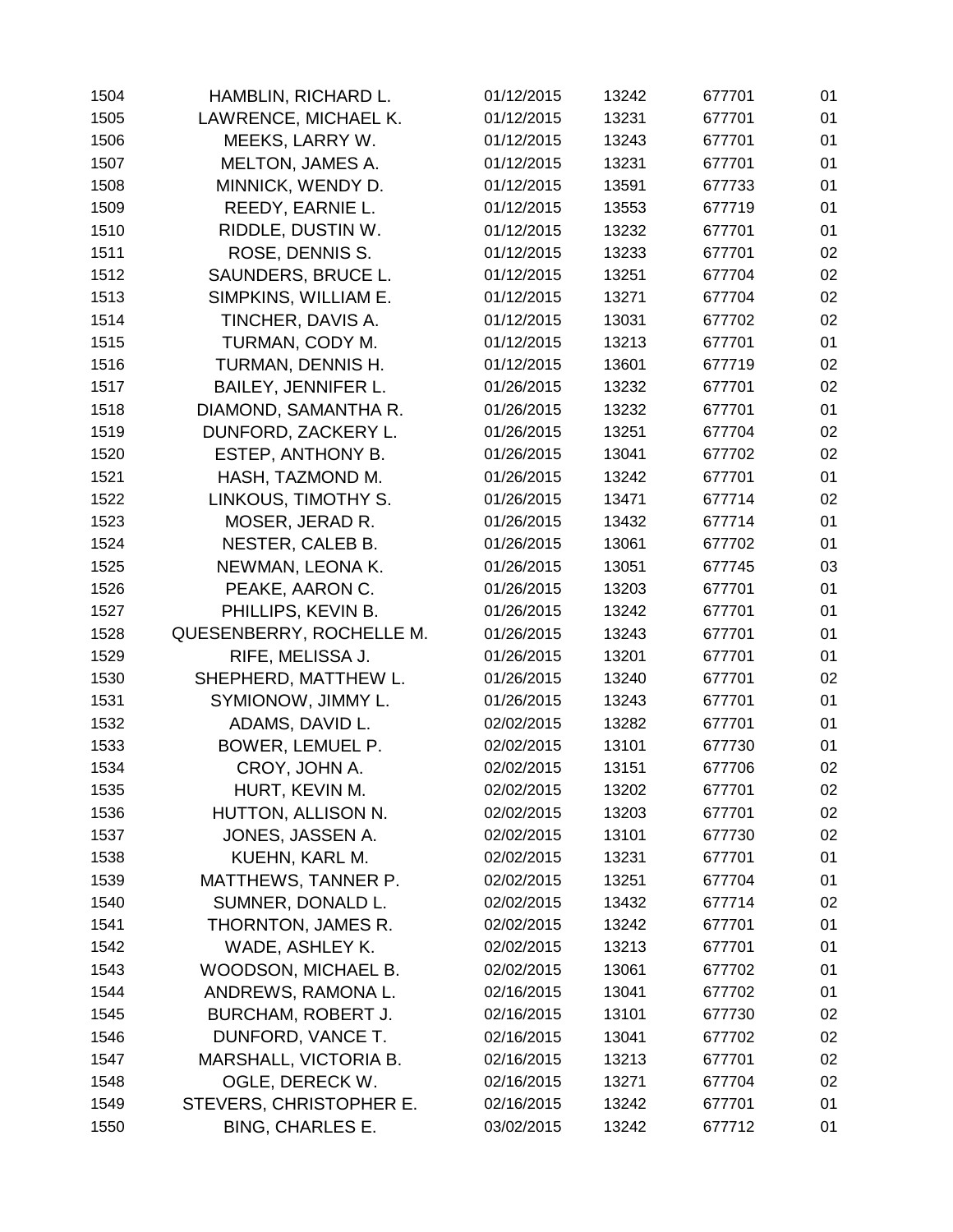| 1551 | COX, JUSTIN K.             | 03/02/2015 | 13101 | 677730 | 01 |
|------|----------------------------|------------|-------|--------|----|
| 1552 | EPPLING, RICKY L.          | 03/02/2015 | 13681 | 677719 | 02 |
| 1553 | HENLEY, JONATHAN L.        | 03/02/2015 | 13553 | 677719 | 01 |
| 1554 | HILL, BRENDA G.            | 03/02/2015 | 13212 | 677701 | 01 |
| 1555 | MELTON, JAMES M.           | 03/02/2015 | 13242 | 677701 | 01 |
| 1556 | MONTGOMERY, MICHAEL E.     | 03/02/2015 | 13581 | 677719 | 01 |
| 1557 | PATTON, JAMES M.           | 03/02/2015 | 13231 | 677701 | 02 |
| 1558 | QUEEN, KARRI A.            | 03/02/2015 | 13234 | 677701 | 01 |
| 1559 | SURRATT, ROBERT C.         | 03/02/2015 | 13201 | 677701 | 01 |
| 1560 | UNDERWOOD, DUANE E.        | 03/02/2015 | 13581 | 677719 | 02 |
| 1561 | <b>WILLIAMS, THOMAS R.</b> | 03/02/2015 | 13551 | 677719 | 02 |
| 1562 | CARPENTER, WALTER F.       | 03/16/2015 | 13681 | 677719 | 02 |
| 1563 | ESTEP, DAVID S.            | 03/16/2015 | 13553 | 677718 | 01 |
| 1564 | NESTER, THOMAS L.          | 03/16/2015 | 13041 | 677702 | 01 |
| 1565 | RICE, ROBERT L.            | 03/16/2015 | 13553 | 677718 | 03 |
| 1566 | ROSS, PATRICK D.           | 03/16/2015 | 13021 | 677702 | 02 |
| 1567 | SCOTT, GARY D.             | 03/16/2015 | 13552 | 677717 | 03 |
| 1568 | STAAB, RHONDA L.           | 03/16/2015 | 13171 | 677701 | 01 |
| 1569 | CAIN, JAMES D.             | 03/30/2015 | 13071 | 677726 | 01 |
| 1570 | CARTER, COREY C.           | 03/30/2015 | 13041 | 677702 | 02 |
| 1571 | JACKSON, WESLEY A.         | 03/30/2015 | 13203 | 677701 | 02 |
| 1572 | JONES, CHARLES E.          | 03/30/2015 | 13271 | 677704 | 02 |
| 1573 | MOORE, JAMES D.            | 03/30/2015 | 13233 | 677701 | 01 |
| 1574 | PIFER, MICHAEL J.          | 03/30/2015 | 13233 | 677701 | 01 |
| 1575 | SHEFFEY, TYLER C.          | 03/30/2015 | 13242 | 677701 | 02 |
| 1576 | SMITH, RICHARD B.          | 03/30/2015 | 13271 | 677704 | 02 |
| 1577 | THOMPSON, ROBERT W.        | 03/30/2015 | 13151 | 677706 | 01 |
| 1578 | WHITAKER, CHRISTOPHER D.   | 03/30/2015 | 13041 | 677702 | 01 |
| 1579 | WOODSON, MICHAEL B.        | 03/30/2015 | 13041 | 677702 | 01 |
| 1580 | ASSAD, AMBER N.            | 04/13/2015 | 13041 | 677702 | 02 |
| 1581 | HANDY, BRIAN S.            | 04/13/2015 | 13271 | 677704 | 02 |
| 1582 | HUBBLE, ISAIAH A.          | 04/13/2015 | 13251 | 677704 | 02 |
| 1583 | MABRY, LARRY D.            | 04/13/2015 | 13271 | 677704 | 02 |
| 1584 | MCCORRY, ERIN C.           | 04/13/2015 | 13201 | 677701 | 01 |
| 1585 | CORDER, STEPHEN D.         | 04/27/2015 | 13681 | 677717 | 02 |
| 1586 | ELLER, MATTHEW R.          | 05/18/2015 | 13621 | 677740 | 02 |
| 1587 | KINCAID, JAMES A.          | 05/18/2015 | 13581 | 677719 | 02 |
| 1588 | OSBORNE, COREY W.          | 05/18/2015 | 13204 | 677701 | 02 |
| 1589 | RHOADES, CHRISTOPHER D.    | 05/18/2015 | 13242 | 677701 | 02 |
| 1590 | RIDDLE, BRYCE A.           | 05/18/2015 | 13204 | 677701 | 01 |
| 1591 | CONNER, ETHAN M.           | 05/26/2015 | 13233 | 677701 | 01 |
| 1592 | DUDDING, JOSEPH B.         | 05/26/2015 | 13551 | 677717 | 02 |
| 1593 | EPPLING, AMBER N.          | 05/26/2015 | 13271 | 677704 | 02 |
| 1594 | MORRIS, KERRI M.           | 05/26/2015 | 13271 | 677704 | 02 |
| 1595 | RUPE, MAX C.               | 05/26/2015 | 13231 | 677701 | 02 |
| 1596 | SHORT, DENISE R.           | 05/26/2015 | 13203 | 677701 | 02 |
| 1597 | SMITH, CHELSI T.           | 05/26/2015 | 13204 | 677701 | 01 |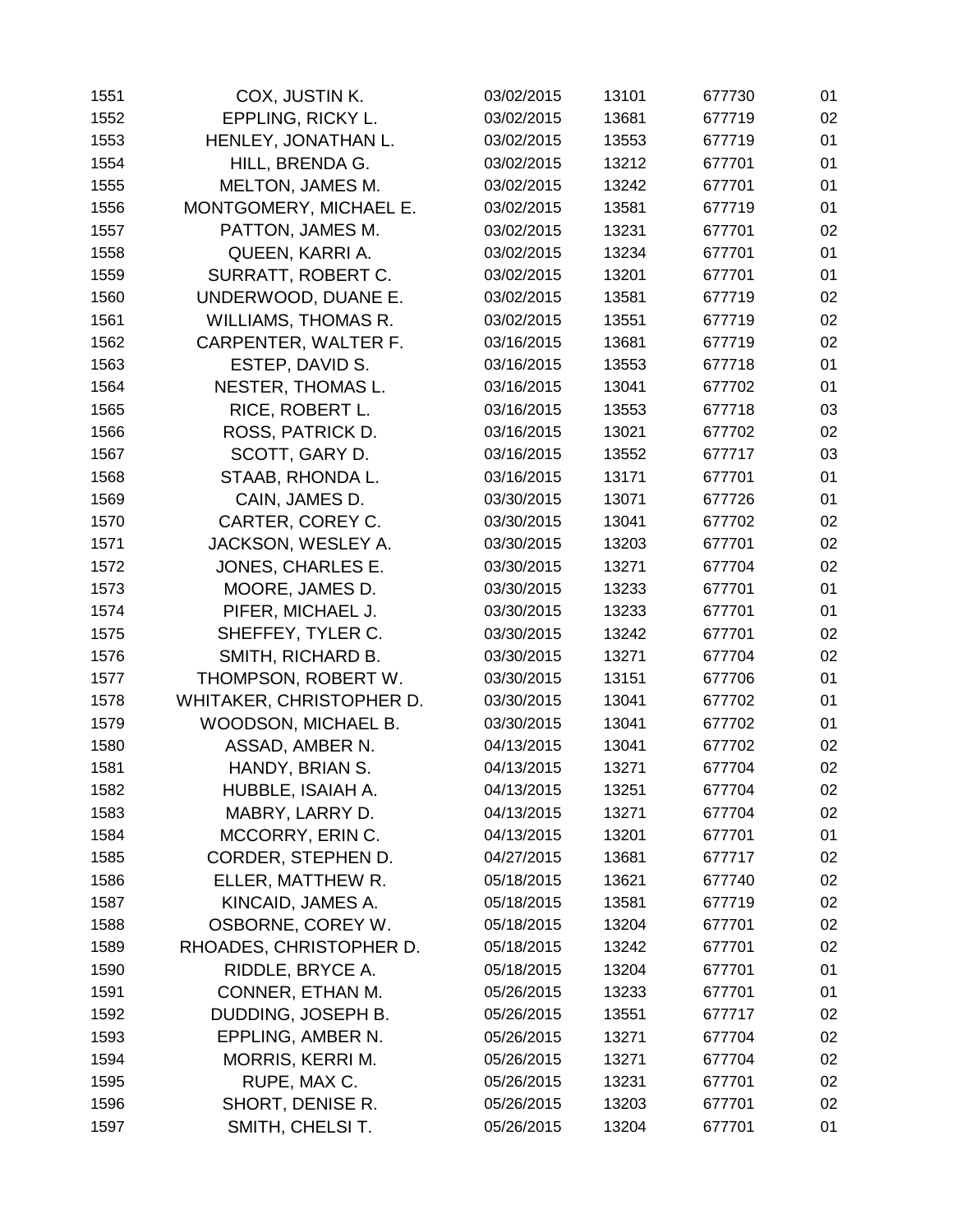| 1598 | TURNER, COLBY W.             | 05/26/2015 | 13204 | 677701 | 01 |
|------|------------------------------|------------|-------|--------|----|
| 1599 | ZIELINSKI, KRISTY L.         | 05/26/2015 | 13611 | 677704 | 01 |
| 1600 | <b>KEATLEY, PATRICIA G.</b>  | 06/15/2015 | 13242 | 677701 | 01 |
| 1601 | SHELTON, JOHNNY E.           | 06/15/2015 | 13552 | 677717 | 03 |
| 1602 | PACE, PATRICK F.             | 07/21/2015 | 13581 | 677717 | 01 |
| 1603 | ALDERMAN, ELMER L.           | 09/21/2015 | 13432 | 677714 | 02 |
| 1604 | BAKER, ROCKY W.              | 09/21/2015 | 13412 | 677714 | 02 |
| 1605 | BOYER, CLIFFORD W.           | 09/21/2015 | 13361 | 677711 | 02 |
| 1606 | <b>BRANSCOME, SHANNON K.</b> | 09/21/2015 | 13203 | 677701 | 01 |
| 1607 | DELEON, JOHN P.              | 09/21/2015 | 13233 | 677712 | 02 |
| 1608 | KING, JACOB H.               | 09/21/2015 | 13471 | 677714 | 01 |
| 1609 | LESLIE, GENE D.              | 09/21/2015 | 13081 | 677745 | 02 |
| 1610 | SAYERS, JAMES C.             | 09/21/2015 | 13232 | 677701 | 02 |
| 1611 | THOMAS, RICHARD W.           | 09/21/2015 | 13271 | 677704 | 02 |
| 1612 | WHETZEL, ZANE W.             | 09/21/2015 | 13041 | 677702 | 02 |
| 1613 | CAMPBELL, WILLIAM C.         | 10/05/2015 | 13681 | 677717 | 03 |
| 1614 | COALSON, JAMES R.            | 10/05/2015 | 13581 | 677717 | 03 |
| 1615 | <b>BOSWELL, AARON B.</b>     | 10/19/2015 | 13101 | 677730 | 03 |
| 1616 | <b>GIBSON, RICKEY T.</b>     | 10/19/2015 | 13101 | 677730 | 03 |
| 1617 | AUTON, SHERMAN L.            | 11/09/2015 | 13412 | 677714 | 02 |
| 1618 | CARICO, JAIMEE L.            | 11/09/2015 | 13241 | 677701 | 01 |
| 1619 | CHRISTIAN, MARTHA L.         | 11/09/2015 | 13411 | 677714 | 02 |
| 1620 | COX, TEDDY R.                | 11/09/2015 | 13432 | 677714 | 02 |
| 1621 | DARNELL, JOHN C.             | 11/09/2015 | 13041 | 677702 | 01 |
| 1622 | LOVE, EDDIE D.               | 11/09/2015 | 13041 | 677702 | 02 |
| 1623 | MARTIN, ZANE T.              | 11/09/2015 | 13412 | 677714 | 01 |
| 1624 | UNDERWOOD, ANDREAS D.        | 03/13/2017 | 13552 | 677717 | 03 |
| 1625 | HARRIS, MICHAEL D.           | 07/10/2017 | 13681 | 677717 | 03 |
| 1626 | TURPIN, JEFFREY A.           | 07/24/2017 | 13581 | 677719 | 03 |
| 1627 | DELUNG, JAMES R.             | 08/14/2017 | 13552 | 677719 | 03 |
| 1628 | AKERS, MICHAEL A.            | 08/21/2017 | 13204 | 677701 | 02 |
| 1629 | CALDWELL, ROBERT W.          | 08/21/2017 | 13271 | 677724 | 02 |
| 1630 | CARRICO, ROBERT H.           | 08/21/2017 | 13241 | 677712 | 02 |
| 1631 | DISHON, DUSTIN R.            | 08/21/2017 | 13240 | 677701 | 01 |
| 1632 | STORY, GREGGORY M.           | 08/21/2017 | 13203 | 677701 | 01 |
| 1633 | FISHER, CODY A.              | 09/25/2017 | 13251 | 677704 | 02 |
| 1634 | FRANKLIN, ELIJAH J.          | 09/25/2017 | 13282 | 677701 | 01 |
| 1635 | NAU, DUSTIN E.               | 09/25/2017 | 13101 | 677730 | 01 |
| 1636 | <b>SEXTON, CHARLES D.</b>    | 09/25/2017 | 13041 | 677702 | 01 |
| 1637 | SPENCER, EDWARD T.           | 09/25/2017 | 13591 | 677733 | 02 |
| 1638 | WATSON, BILLY J.             | 09/25/2017 | 13611 | 677714 | 01 |
| 1639 | ALLEN, WILLIAM C.            | 10/02/2017 | 13031 | 677702 | 01 |
| 1640 | LYTTON, KIMBERLY A.          | 10/02/2017 | 13231 | 677701 | 01 |
| 1641 | PETTY, JUSTIN G.             | 10/02/2017 | 13151 | 677726 | 02 |
| 1642 | SEXTON, MICHAEL L.           | 10/02/2017 | 13251 | 677704 | 02 |
| 1643 | WIKLE, DANIEL S.             | 10/16/2017 | 13234 | 677728 | 02 |
| 1644 | BOWLES, PHILIP M.            | 10/23/2017 | 13231 | 677701 | 02 |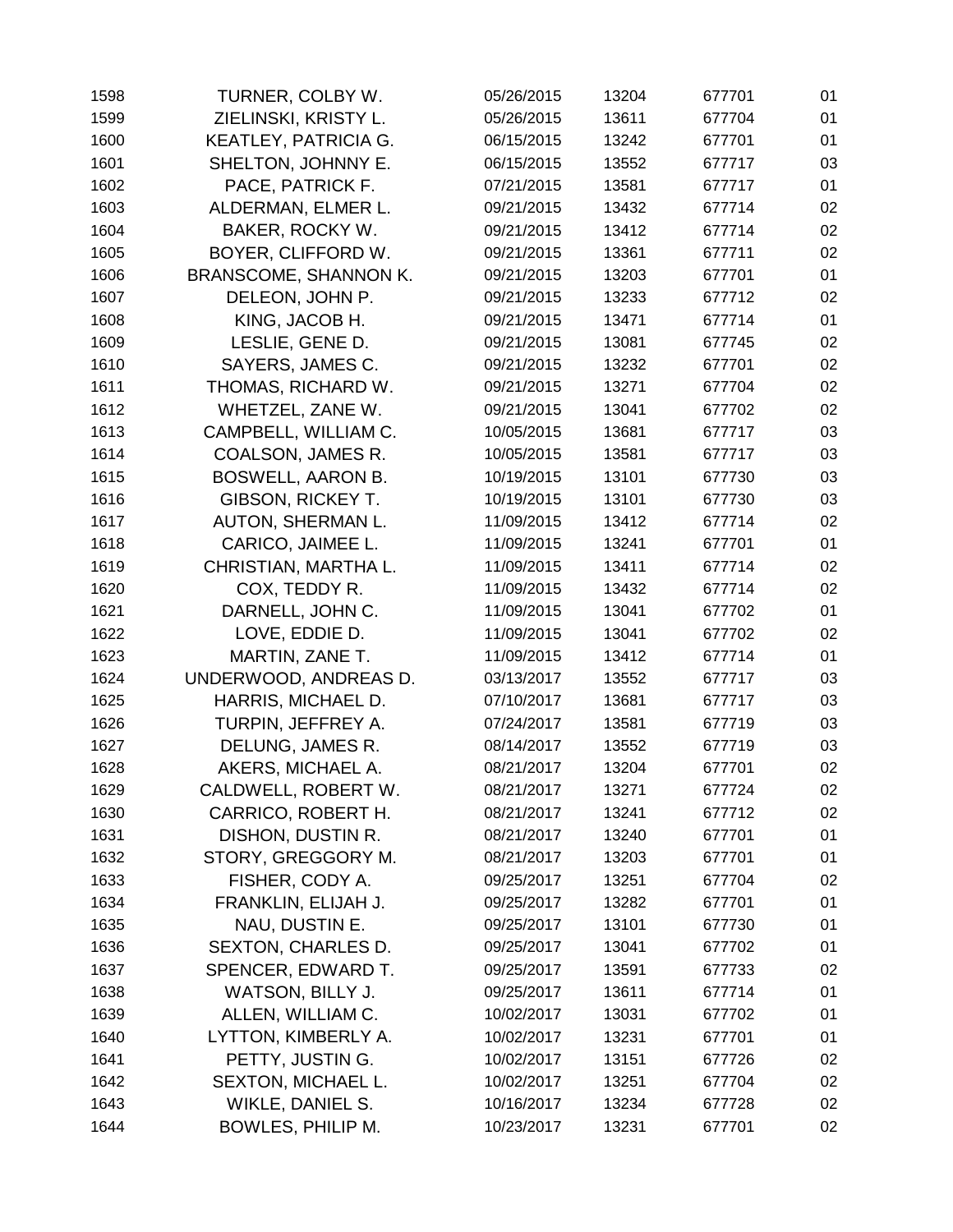| 1645 | DALTON, STACY C.           | 10/23/2017 | 13171 | 677737 | 02 |
|------|----------------------------|------------|-------|--------|----|
| 1646 | HUFF, BRANDON K.           | 10/23/2017 | 13240 | 677701 | 01 |
| 1647 | LILES, BOBBY L.            | 10/23/2017 | 13041 | 677702 | 02 |
| 1648 | MABRY, GARY L.             | 10/23/2017 | 13212 | 677712 | 02 |
| 1649 | MCCORMICK, SHANE A.        | 10/23/2017 | 13471 | 677714 | 01 |
| 1650 | PRIMM, ROCKY D.            | 10/23/2017 | 13282 | 677701 | 01 |
| 1651 | QUESENBERRY, NICHOLAS L.   | 10/23/2017 | 13071 | 677726 | 01 |
| 1652 | WINDLE, TYLER E.           | 10/23/2017 | 13601 | 677719 | 02 |
| 1653 | WRIGHT, DAVID B.           | 10/23/2017 | 13212 | 677701 | 01 |
| 1654 | DEMENT, DIANE M.           | 11/06/2017 | 13201 | 677701 | 01 |
| 1655 | DICESARE, ZACHARY S.       | 11/06/2017 | 13101 | 677730 | 03 |
| 1656 | JONAS, JARRED R.           | 11/06/2017 | 13061 | 677702 | 01 |
| 1657 | RICHMOND, SARAH L.         | 11/06/2017 | 13203 | 677701 | 01 |
| 1658 | <b>BAILEY, CAROLINE M.</b> | 11/13/2017 | 13233 | 677701 | 01 |
| 1659 | BELL, CHAD G.              | 11/13/2017 | 13242 | 677701 | 01 |
| 1660 | <b>BLACKWELL, WAYNE T.</b> | 11/13/2017 | 13041 | 677702 | 01 |
| 1661 | COVEY, ROBERT L.           | 11/13/2017 | 13243 | 677701 | 01 |
| 1662 | GANOE, WILLIAM T.          | 11/13/2017 | 13151 | 677701 | 02 |
| 1663 | LONG, ANGEL S.             | 11/13/2017 | 13243 | 677701 | 02 |
| 1664 | LUCAS, JAMES D.            | 11/13/2017 | 13212 | 677701 | 02 |
| 1665 | NELSON, DIANA M.           | 11/13/2017 | 13243 | 677701 | 01 |
| 1666 | <b>SLAUGHTER, OAKLEY</b>   | 11/13/2017 | 13271 | 677704 | 02 |
| 1667 | STORY, EMILY B.            | 11/13/2017 | 13233 | 677701 | 01 |
| 1668 | COLE, TRAVIS J.            | 11/21/2017 | 13433 | 677714 | 02 |
| 1669 | DUNFORD, MELINDA S.        | 11/21/2017 | 13232 | 677701 | 02 |
| 1670 | GRAVELY, JEREMY W.         | 11/21/2017 | 13601 | 677719 | 02 |
| 1671 | HENLEY, KAYLA N.           | 11/21/2017 | 13151 | 677713 | 02 |
| 1672 | JONES, LISA M.             | 11/21/2017 | 13241 | 677701 | 01 |
| 1673 | MARTIN, TERRANCE M.        | 11/21/2017 | 13041 | 677702 | 01 |
| 1674 | BEST, DOUGLAS W.           | 11/27/2017 | 13311 | 677714 | 02 |
| 1675 | BOOTHE, JASON A.           | 11/27/2017 | 13201 | 677701 | 02 |
| 1676 | DEPREY, HOLLAND C.         | 11/27/2017 | 13101 | 677730 | 02 |
| 1677 | DUDDING, DILLON            | 11/27/2017 | 13041 | 677702 | 02 |
| 1678 | HICKLE, DYLAN J.           | 11/27/2017 | 13212 | 677701 | 01 |
| 1679 | PARCELL, KRISTI M.         | 11/27/2017 | 13041 | 677702 | 01 |
| 1680 | RILEY, JOSIAH D.           | 11/27/2017 | 13321 | 677739 | 02 |
| 1681 | ROOPE, JULIE W.            | 11/27/2017 | 13282 | 677701 | 01 |
| 1682 | RUPE, BRADLEY W.           | 11/27/2017 | 13251 | 677704 | 02 |
| 1683 | WAGNER, ERNEST D.          | 11/27/2017 | 13061 | 677702 | 01 |
| 1684 | BLONDINO, SHERRY B.        | 12/11/2017 | 13241 | 677701 | 01 |
| 1685 | COLVIN, JOSHUA T.          | 12/11/2017 | 13471 | 677714 | 02 |
| 1686 | DALTON, DANIEL T.          | 12/11/2017 | 13601 | 677719 | 01 |
| 1687 | HALL, JEREMY K.            | 12/11/2017 | 13204 | 677701 | 02 |
| 1688 | KIRBY, JOSEPH W.           | 12/11/2017 | 13201 | 677701 | 02 |
| 1689 | LONG, ERIC D.              | 12/11/2017 | 13412 | 677714 | 02 |
| 1690 | PAGE, JUDY M.              | 12/11/2017 | 13241 | 677701 | 01 |
| 1691 | PARRIS, RONAL A.           | 12/11/2017 | 13232 | 677712 | 02 |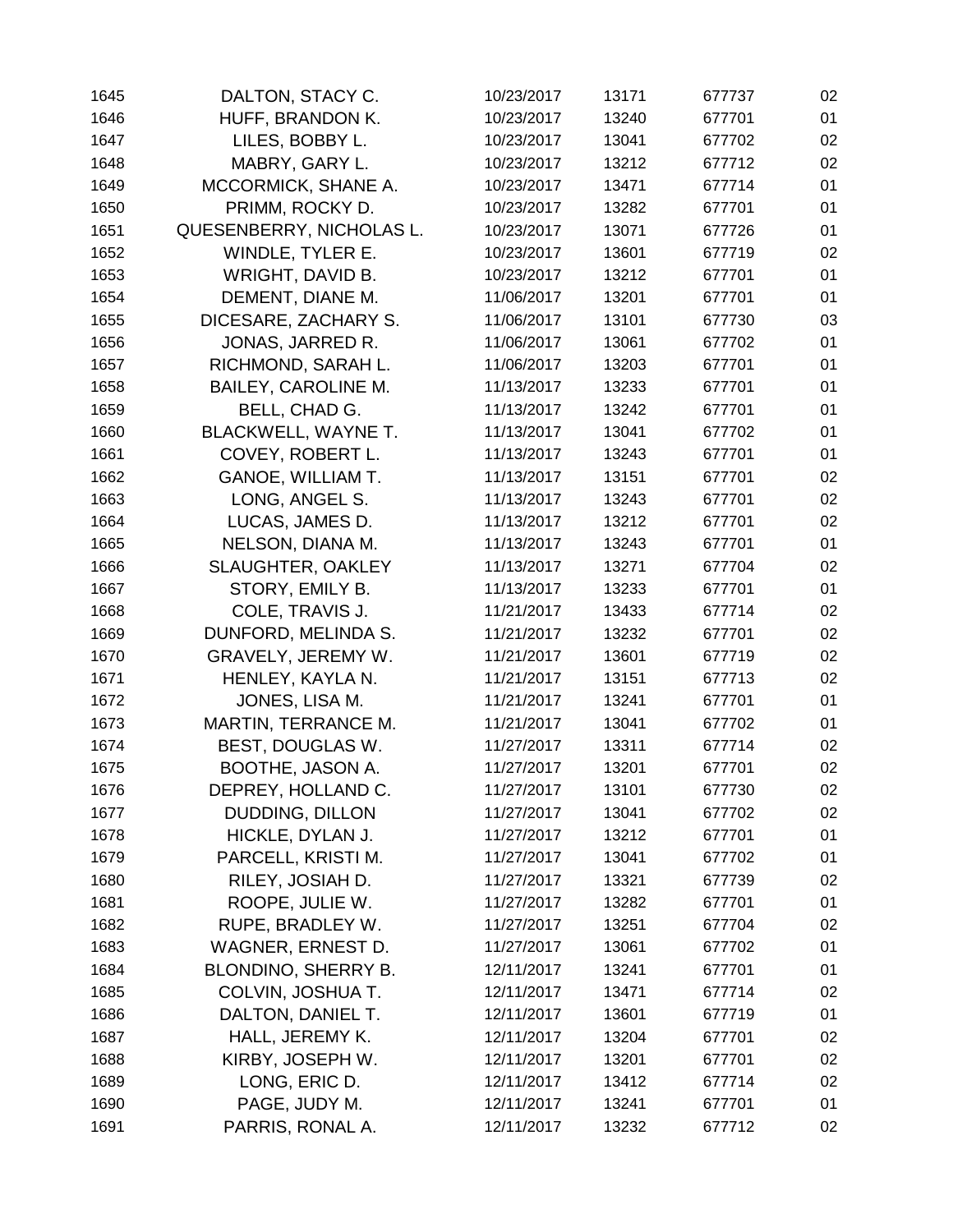| 1692 | QUESENBERRY, MATTHEW R.      | 12/11/2017 | 13234 | 677701 | 02 |
|------|------------------------------|------------|-------|--------|----|
| 1693 | RASMUSSEN, ERIC J.           | 12/11/2017 | 13233 | 677701 | 01 |
| 1694 | SHOCKLEY, KEVIN V.           | 12/11/2017 | 13231 | 677701 | 02 |
| 1695 | THORNTON, ZACHARY L.         | 12/11/2017 | 13241 | 677701 | 01 |
| 1696 | VIA, AARON C.                | 12/11/2017 | 13151 | 677726 | 02 |
| 1697 | <b>WILLIAMS, CLIFFTON R.</b> | 12/11/2017 | 13361 | 677711 | 02 |
| 1698 | ALBERT, BRANDY L.            | 12/18/2017 | 13151 | 677701 | 01 |
| 1699 | BARTON, DAKODA H.            | 12/18/2017 | 13243 | 677701 | 02 |
| 1700 | BOLT, TROY J.                | 12/18/2017 | 13151 | 677726 | 02 |
| 1701 | <b>BURTON, KIMBERLY L.</b>   | 12/18/2017 | 13282 | 677701 | 01 |
| 1702 | CAIN, ELIZABETH A.           | 12/18/2017 | 13204 | 677701 | 01 |
| 1703 | ELLER, LOGAN V.              | 12/18/2017 | 13282 | 677701 | 02 |
| 1704 | HALL, SHELLY L.              | 12/18/2017 | 13233 | 677701 | 02 |
| 1705 | HARVEY, JOSHUA A.            | 12/18/2017 | 13234 | 677701 | 02 |
| 1706 | HOWELL, JENNIFER D.          | 12/18/2017 | 13204 | 677701 | 02 |
| 1707 | JONAS, DOLORES G.            | 12/18/2017 | 13203 | 677701 | 01 |
| 1708 | LITTRELL, WILLIAM C.         | 12/18/2017 | 13243 | 677701 | 01 |
| 1709 | MARTIN, RICHARD A.           | 12/18/2017 | 13061 | 677702 | 01 |
| 1710 | PETTREY, ANTHONY J.          | 12/18/2017 | 13101 | 677730 | 03 |
| 1711 | SPENCER, ANNA R.             | 12/18/2017 | 13232 | 677701 | 02 |
| 1712 | STEPHENS, MARISSA B.         | 12/18/2017 | 13412 | 677714 | 02 |
| 1713 | AUSTIN, ALICIA N.            | 01/08/2018 | 13204 | 677701 | 01 |
| 1714 | AUSTIN, BRADLEY E.           | 01/08/2018 | 13251 | 677704 | 02 |
| 1715 | BAIN, BOBBY W.               | 01/08/2018 | 13233 | 677701 | 01 |
| 1716 | BARNETT, DANIEL W.           | 01/08/2018 | 13251 | 677704 | 02 |
| 1717 | BECK, HOWARD D.              | 01/08/2018 | 13231 | 677701 | 02 |
| 1718 | Buchanan, LINDSEY P.         | 01/08/2018 | 13421 | 677705 | 02 |
| 1719 | CLINE, JOHN N.               | 01/08/2018 | 13011 | 677730 | 01 |
| 1720 | CONNER, ELIZABETH A.         | 01/08/2018 | 13432 | 677714 | 01 |
| 1721 | DALTON, BRYSON D.            | 01/08/2018 | 13233 | 677701 | 02 |
| 1722 | ELLIS, COURTNEY S.           | 01/08/2018 | 13282 | 677701 | 01 |
| 1723 | FARMER, JAKE M.              | 01/08/2018 | 13271 | 677704 | 02 |
| 1724 | FRAZIER, TIMOTHY R.          | 01/08/2018 | 13251 | 677704 | 02 |
| 1725 | <b>GRANBERRY, JUSTIN M.</b>  | 01/08/2018 | 13242 | 677701 | 02 |
| 1726 | LANE, BRIAN T.               | 01/08/2018 | 13241 | 677712 | 02 |
| 1727 | MCCONNELL, TAMMY D.          | 01/08/2018 | 13282 | 677701 | 01 |
| 1728 | MILLER, DONALD G.            | 01/08/2018 | 13240 | 677701 | 01 |
| 1729 | MILLS, JUSTIN                | 01/08/2018 | 13201 | 677701 | 02 |
| 1730 | MORGAN, MICHAEL L.           | 01/08/2018 | 13232 | 677701 | 01 |
| 1731 | NEWBY, ANGELA M.             | 01/08/2018 | 13203 | 677701 | 02 |
| 1732 | PARRIS, JESSICA A.           | 01/08/2018 | 13201 | 677701 | 02 |
| 1733 | PHILLIPS, JACOB M.           | 01/08/2018 | 13601 | 677717 | 01 |
| 1734 | QUESENBERRY, JOSHUA P.       | 01/08/2018 | 13232 | 677701 | 01 |
| 1735 | SCARBERRY, ROBBIN L.         | 01/08/2018 | 13203 | 677701 | 01 |
| 1736 | ST CLAIR, DOREY M.           | 01/08/2018 | 13201 | 677701 | 02 |
| 1737 | STAPLES, TRAVIS L.           | 01/08/2018 | 13242 | 677701 | 02 |
| 1738 | SUTPHIN, LARRY D.            | 01/08/2018 | 13581 | 677723 | 03 |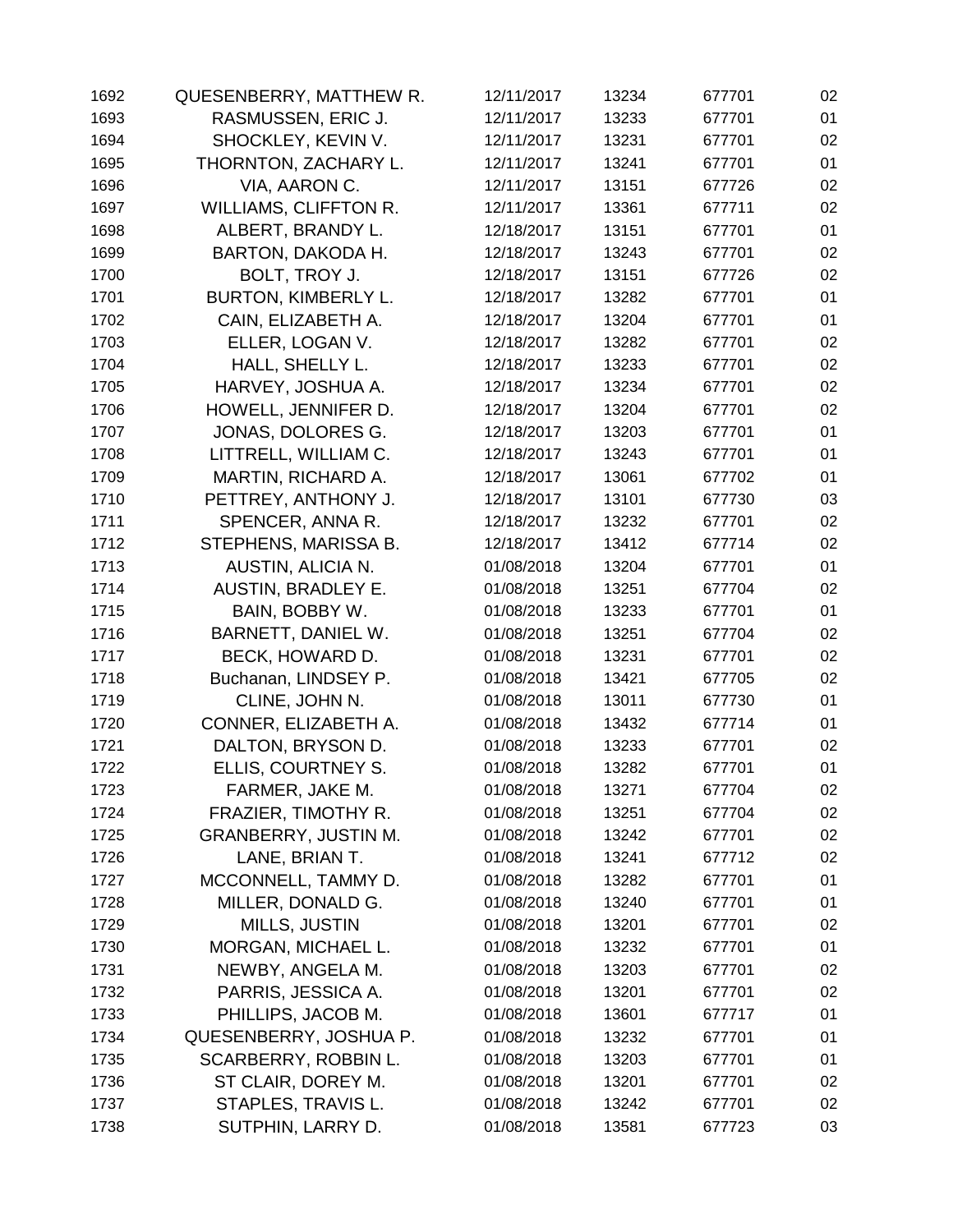| 1739 | VEST, LARRY D.                | 01/08/2018 | 13212 | 677701 | 02 |
|------|-------------------------------|------------|-------|--------|----|
| 1740 | WHITE, RANDY L.               | 01/08/2018 | 13251 | 677727 | 02 |
| 1741 | WILKINSON, KALYNN S.          | 01/08/2018 | 13233 | 677701 | 02 |
| 1742 | WRIGHT, KAREN A.              | 01/08/2018 | 13203 | 677701 | 01 |
| 1743 | AGUILAR, LUCIA M.             | 01/15/2018 | 13141 | 677701 | 01 |
| 1744 | ANDERSON, TYLER D.            | 01/15/2018 | 13242 | 677701 | 01 |
| 1745 | ARNOLD, BRITTNEY J.           | 01/15/2018 | 13232 | 677701 | 02 |
| 1746 | <b>BLANKENSHIP, BRYANT F.</b> | 01/15/2018 | 13611 | 677702 | 01 |
| 1747 | BOLT, DYLAN G.                | 01/15/2018 | 13271 | 677704 | 02 |
| 1748 | BOWERS, SHANE C.              | 01/15/2018 | 13151 | 677706 | 01 |
| 1749 | BOWMAN, BRANDI N.             | 01/15/2018 | 13243 | 677701 | 02 |
| 1750 | CARICO, STEPHANIE D.          | 01/15/2018 | 13361 | 677711 | 02 |
| 1751 | CLINE, DAVID R.               | 01/15/2018 | 13531 | 677711 | 02 |
| 1752 | DUNCAN, JONATHAN W.           | 01/15/2018 | 13031 | 677702 | 02 |
| 1753 | FELTS, LEE J.                 | 01/15/2018 | 13101 | 677730 | 02 |
| 1754 | HOKE, DUSTIN W.               | 01/15/2018 | 13471 | 677714 | 02 |
| 1755 | JONES, ANTHONY K.             | 01/15/2018 | 13101 | 677730 | 02 |
| 1756 | KENNEDY, GEORGE N.            | 01/15/2018 | 13471 | 677714 | 02 |
| 1757 | LAWSON, WILLIAM J.            | 01/15/2018 | 13242 | 677701 | 01 |
| 1758 | <b>MARTIN, BRENNON C.</b>     | 01/15/2018 | 13041 | 677702 | 01 |
| 1759 | MARTIN, CLINTON W.            | 01/15/2018 | 13101 | 677730 | 02 |
| 1760 | MCCOURT, COURTNEY L.          | 01/15/2018 | 13201 | 677701 | 01 |
| 1761 | MCREYNOLDS, PAUL J.           | 01/15/2018 | 13101 | 677730 | 02 |
| 1762 | MILLS, GARY K.                | 01/15/2018 | 13361 | 677745 | 01 |
| 1763 | MORRIS, ASHLEY N.             | 01/15/2018 | 13240 | 677701 | 02 |
| 1764 | MOSES, FRANK W.               | 01/15/2018 | 13233 | 677701 | 02 |
| 1765 | RASNICK, GREGORY A.           | 01/15/2018 | 13151 | 677713 | 02 |
| 1766 | REESE, PERRY D.               | 01/15/2018 | 13031 | 677702 | 02 |
| 1767 | THOMAS, CHRISTOPHER C.        | 01/15/2018 | 13101 | 677730 | 02 |
| 1768 | TRUEHEART, CAITLIN M.         | 01/15/2018 | 13232 | 677701 | 02 |
| 1769 | UTT, WESLEY A.                | 01/15/2018 | 13151 | 677706 | 02 |
| 1770 | WARDEN, MITCHELL N.           | 01/15/2018 | 13233 | 677701 | 01 |
| 1771 | AKER, RALPH J.                | 01/22/2018 | 13361 | 677745 | 02 |
| 1772 | BECK, DALTON R.               | 01/22/2018 | 13241 | 677701 | 02 |
| 1773 | BLANKENBECKLER, BRANDON C.    | 01/22/2018 | 13203 | 677701 | 01 |
| 1774 | BOYD, BRANDON K.              | 01/22/2018 | 13251 | 677701 | 01 |
| 1775 | BRUNK, BRANDY M.              | 01/22/2018 | 13141 | 677701 | 02 |
| 1776 | CHILDRESS, WILLIAM R.         | 01/22/2018 | 13251 | 677701 | 02 |
| 1777 | COOPER, GABRIEL C.            | 01/22/2018 | 13412 | 677714 | 01 |
| 1778 | DAMRON, WHITNEY M.            | 01/22/2018 | 13233 | 677701 | 02 |
| 1779 | GILLESPIE, CHEYENNE D.        | 01/22/2018 | 13203 | 677701 | 02 |
| 1780 | HODGES, KELLIE N.             | 01/22/2018 | 13243 | 677701 | 01 |
| 1781 | KIMBROUGH, BRIAN L.           | 01/22/2018 | 13251 | 677701 | 02 |
| 1782 | LOAN, DAKOTA A.               | 01/22/2018 | 13151 | 677726 | 01 |
| 1783 | LOVERN, CYNTHIA L.            | 01/22/2018 | 13242 | 677701 | 02 |
| 1784 | MILLER, JACK S.               | 01/22/2018 | 13171 | 677701 | 02 |
| 1785 | NAU, GABRIEL H.               | 01/22/2018 | 13234 | 677701 | 02 |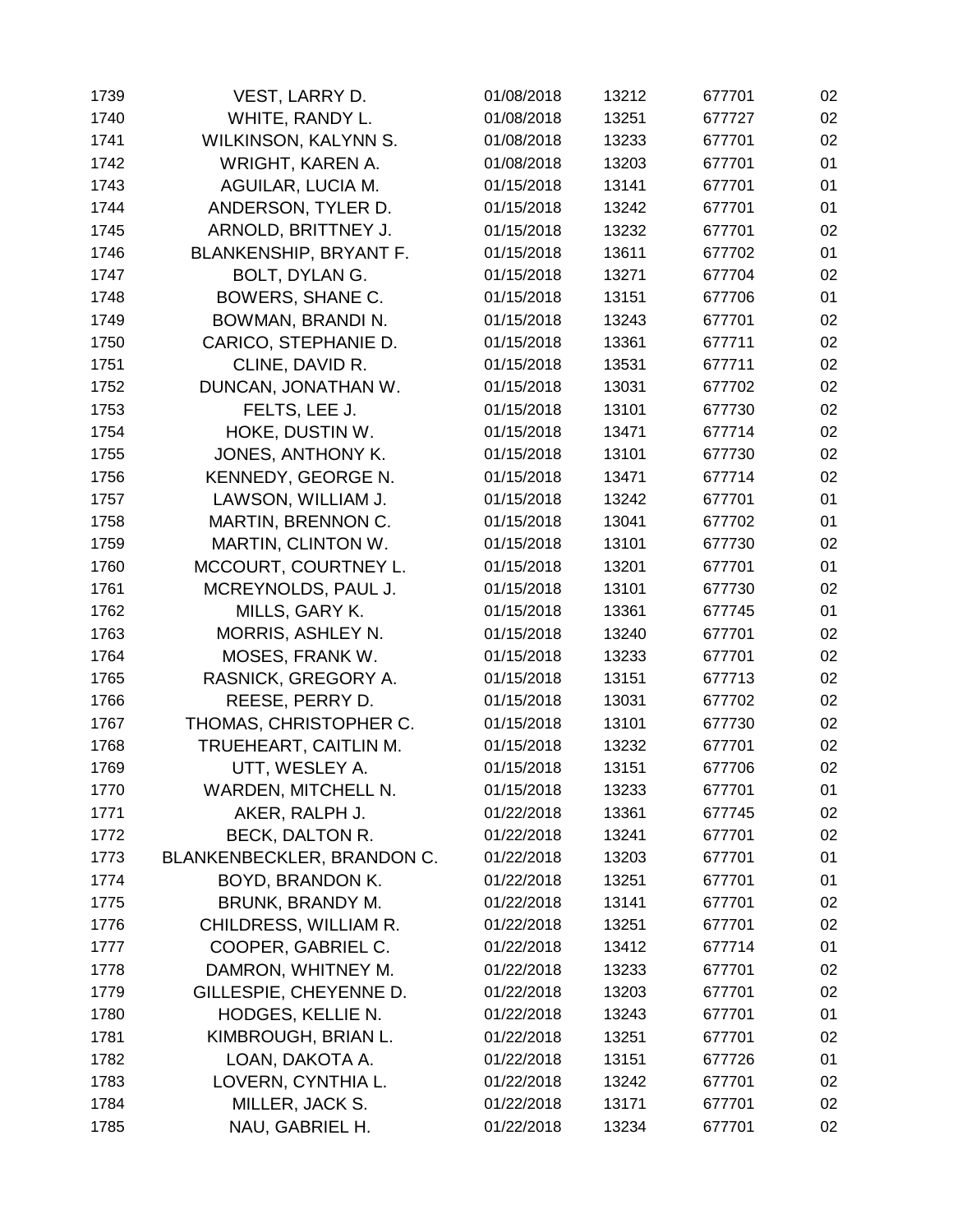| 1786 | <b>ODELL, CALEB</b>          | 01/22/2018 | 13361 | 677745 | 01 |
|------|------------------------------|------------|-------|--------|----|
| 1787 | PERTEE, JOHN R.              | 01/22/2018 | 13234 | 677701 | 02 |
| 1788 | PORTER, ANGELA E.            | 01/22/2018 | 13232 | 677701 | 01 |
| 1789 | SAUNDERS, DAKOTA W.          | 01/22/2018 | 13271 | 677704 | 02 |
| 1790 | SHREWSBURY, ALVIN E.         | 01/22/2018 | 13391 | 677732 | 01 |
| 1791 | SISK, RHONDA R.              | 01/22/2018 | 13232 | 677701 | 01 |
| 1792 | STANT, DONALD L.             | 01/22/2018 | 13141 | 677701 | 01 |
| 1793 | SZYCHULSKI, KENNETH M.       | 01/22/2018 | 13411 | 677714 | 01 |
| 1794 | WALTZ, JAMES A.              | 01/22/2018 | 13361 | 677745 | 02 |
| 1795 | <b>WARBURTON, RICKY W.</b>   | 01/22/2018 | 13151 | 677701 | 02 |
| 1796 | WARDEN, BRENDA F.            | 01/22/2018 | 13212 | 677701 | 02 |
| 1797 | BERNARD, LARRY D.            | 01/29/2018 | 13151 | 677706 | 02 |
| 1798 | BRALLEY, MISTY D.            | 01/29/2018 | 13361 | 677714 | 01 |
| 1799 | DRAPER, HEATHER D.           | 01/29/2018 | 13231 | 677701 | 01 |
| 1800 | DUNCAN, HALLIE D.            | 01/29/2018 | 13061 | 677702 | 01 |
| 1801 | EDWARDS, JESSIE L.           | 01/29/2018 | 13232 | 677701 | 01 |
| 1802 | FELTS, TYLER H.              | 01/29/2018 | 13061 | 677702 | 02 |
| 1803 | <b>GRAVES, ROGER L.</b>      | 01/29/2018 | 13041 | 677702 | 01 |
| 1804 | <b>GRAY, LAUREN H.</b>       | 01/29/2018 | 13232 | 677701 | 01 |
| 1805 | GROSECLOSE, TAMMY J.         | 01/29/2018 | 13621 | 677740 | 02 |
| 1806 | HIGGS, JESSICA R.            | 01/29/2018 | 13240 | 677701 | 02 |
| 1807 | HOLLIE, BENJAMIN R.          | 01/29/2018 | 13212 | 677701 | 01 |
| 1808 | HOWLAND, JONATHAN H.         | 01/29/2018 | 13240 | 677701 | 01 |
| 1809 | HUTTON, JOSHUA C.            | 01/29/2018 | 13212 | 677701 | 02 |
| 1810 | JONES, JOHNNY R.             | 01/29/2018 | 13212 | 677701 | 01 |
| 1811 | LAWALIN, PHILLIP W.          | 01/29/2018 | 13171 | 677726 | 01 |
| 1812 | LINEBERRY, KEVIN M.          | 01/29/2018 | 13581 | 677719 | 03 |
| 1813 | LOCKETT, ROBERT T.           | 01/29/2018 | 13041 | 677702 | 01 |
| 1814 | MCDANIEL, JOSHUA R.          | 01/29/2018 | 13231 | 677701 | 02 |
| 1815 | OATES, JAMES                 | 01/29/2018 | 13432 | 677714 | 02 |
| 1816 | PAGAN, CODY S.               | 01/29/2018 | 13233 | 677701 | 01 |
| 1817 | PRITTS, TERESA A.            | 01/29/2018 | 13231 | 677701 | 02 |
| 1818 | SAUNDERS, KURSTIN M.         | 01/29/2018 | 13232 | 677701 | 01 |
| 1819 | SIMS, MICHAEL L.             | 01/29/2018 | 13241 | 677701 | 01 |
| 1820 | SLAUGHTER, RANDOLPH S.       | 01/29/2018 | 13251 | 677701 | 02 |
| 1821 | TATE, REBECKA A.             | 01/29/2018 | 13233 | 677701 | 01 |
| 1822 | <b>WINEBARGER, COLTON B.</b> | 01/29/2018 | 13251 | 677704 | 01 |
| 1823 | YOUNG, AMI V.                | 01/29/2018 | 13241 | 677701 | 01 |
| 1824 | YOUNG, JIMMY D.              | 01/29/2018 | 13061 | 677702 | 01 |
| 1825 | ALLEY, JONATHAN S.           | 02/05/2018 | 13231 | 677701 | 02 |
| 1826 | ARNOLD, ROBERT C.            | 02/05/2018 | 13071 | 677726 | 01 |
| 1827 | BLANKENSHIP, JOHN W.         | 02/05/2018 | 13041 | 677702 | 01 |
| 1828 | BOND, ERIC S.                | 02/05/2018 | 13233 | 677701 | 01 |
| 1829 | <b>BURCHETTE, ZACHERY I.</b> | 02/05/2018 | 13171 | 677701 | 02 |
| 1830 | CALFEE, IAN M.               | 02/05/2018 | 13233 | 677701 | 02 |
| 1831 | CASSITY, CHANCE A.           | 02/05/2018 | 13021 | 677737 | 02 |
| 1832 | DIXON, KATHRYN               | 02/05/2018 | 13241 | 677701 | 01 |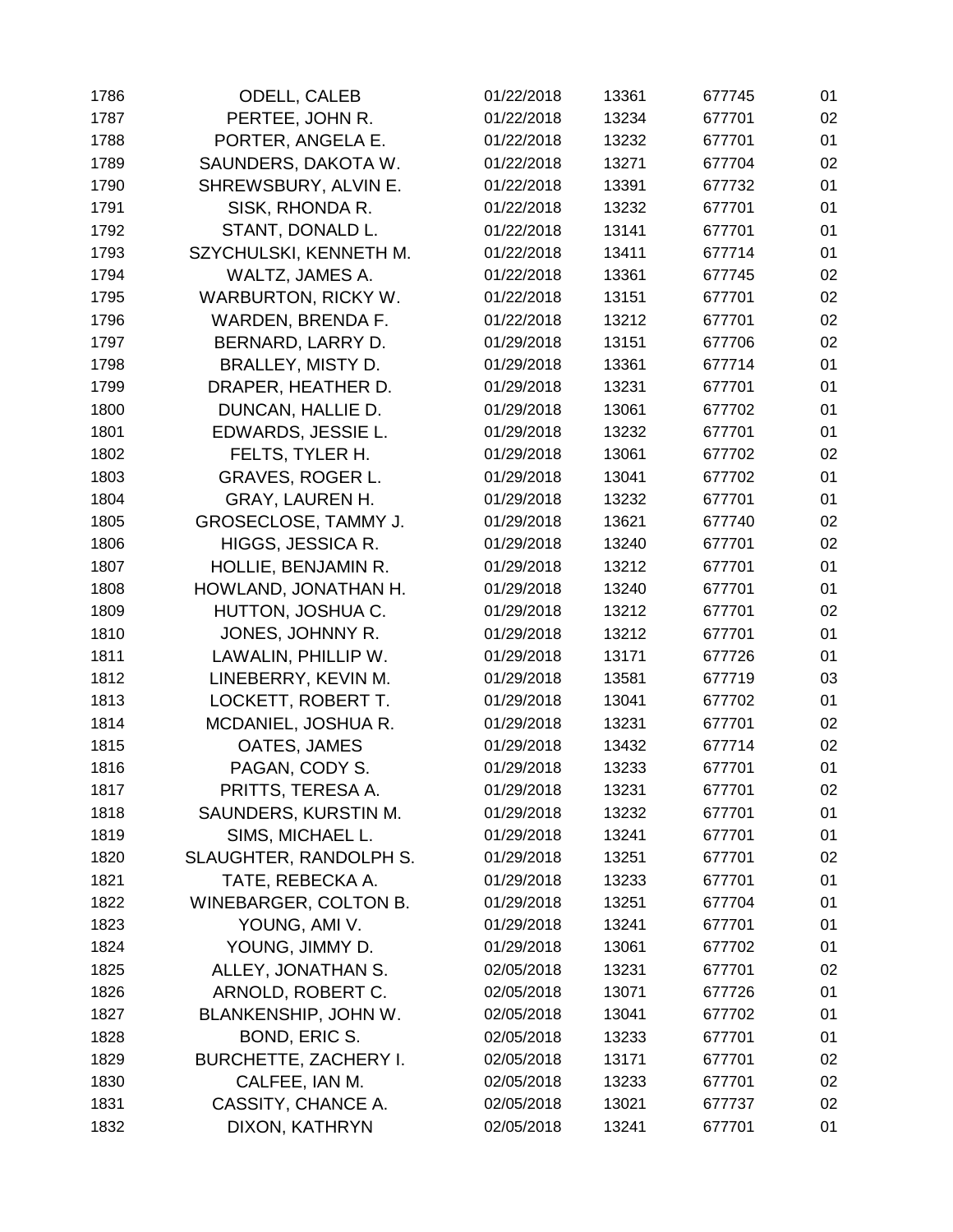| 1833 | DUNCAN, GREGORY P.        | 02/05/2018 | 13241 | 677701 | 02 |
|------|---------------------------|------------|-------|--------|----|
| 1834 | GILBERT, JUSTIN B.        | 02/05/2018 | 13601 | 677736 | 03 |
| 1835 | HALL, DAVID A.            | 02/05/2018 | 13111 | 677730 | 03 |
| 1836 | HANSHEW, MELANIE G.       | 02/05/2018 | 13243 | 677712 | 02 |
| 1837 | HARLOW, COLIN R.          | 02/05/2018 | 13243 | 677701 | 02 |
| 1838 | HAVENS, CHAD M.           | 02/05/2018 | 13581 | 677723 | 02 |
| 1839 | KIRK, SHAWN R.            | 02/05/2018 | 13271 | 677704 | 02 |
| 1840 | LAWHORNE, BRITNEY R.      | 02/05/2018 | 13231 | 677701 | 01 |
| 1841 | LEE, DAVID M.             | 02/05/2018 | 13202 | 677701 | 01 |
| 1842 | MARSHALL, CHELSEA L.      | 02/05/2018 | 13282 | 677701 | 01 |
| 1843 | PRESCOTT, SARAH L.        | 02/05/2018 | 13361 | 677745 | 02 |
| 1844 | STACY, ALLEN J.           | 02/05/2018 | 13203 | 677701 | 01 |
| 1845 | STOWERS, PATRICIA S.      | 02/05/2018 | 13242 | 677701 | 01 |
| 1846 | TICKLE, CONNIE B.         | 02/05/2018 | 13202 | 677701 | 02 |
| 1847 | WATSON, WILLIAM K.        | 02/05/2018 | 13101 | 677730 | 02 |
| 1848 | WIRT, PHILLIP N.          | 02/05/2018 | 13203 | 677701 | 01 |
| 1849 | YOUNG, OTTIE W.           | 02/05/2018 | 13581 | 677723 | 02 |
| 1850 | ARMES, DEVIN W.           | 02/12/2018 | 13271 | 677704 | 02 |
| 1851 | BENNETT, JEFFREY W.       | 02/12/2018 | 13071 | 677726 | 01 |
| 1852 | BOWER, JOSEPH W.          | 02/12/2018 | 13581 | 677719 | 02 |
| 1853 | BRYANT, CONSTANCE A.      | 02/12/2018 | 13212 | 677701 | 02 |
| 1854 | BYRNES, JOEL E.           | 02/12/2018 | 13242 | 677701 | 01 |
| 1855 | DELP, DAVID M.            | 02/12/2018 | 13031 | 677702 | 02 |
| 1856 | DICE, ALEXIS A.           | 02/12/2018 | 13203 | 677701 | 01 |
| 1857 | DRAIN, THOMAS A.          | 02/12/2018 | 13231 | 677701 | 02 |
| 1858 | DUNCAN, MICHAEL L.        | 02/12/2018 | 13581 | 677717 | 03 |
| 1859 | EANES, JOHNATHAN N.       | 02/12/2018 | 13213 | 677701 | 01 |
| 1860 | FEASTER, JAMES E.         | 02/12/2018 | 13101 | 677730 | 02 |
| 1861 | FERRELL, DAKOTA W.        | 02/12/2018 | 13233 | 677701 | 01 |
| 1862 | FOSTER, ELIZABETH M.      | 02/12/2018 | 13361 | 677714 | 02 |
| 1863 | HALL, MERLE E.            | 02/12/2018 | 13251 | 677704 | 01 |
| 1864 | HUDSON, HARRY H.          | 02/12/2018 | 13041 | 677728 | 01 |
| 1865 | KING, BRANDON S.          | 02/12/2018 | 13171 | 677726 | 02 |
| 1866 | LARUE, MARY A.            | 02/12/2018 | 13231 | 677701 | 02 |
| 1867 | LAWSON, ERIC C.           | 02/12/2018 | 13212 | 677701 | 02 |
| 1868 | LINKOUS, KAYLA M.         | 02/12/2018 | 13251 | 677704 | 02 |
| 1869 | MARSHALL, ERIC M.         | 02/12/2018 | 13202 | 677712 | 02 |
| 1870 | MARTIN, BARBARA A.        | 02/12/2018 | 13212 | 677701 | 02 |
| 1871 | <b>MARTIN, KENDRA S.</b>  | 02/12/2018 | 13041 | 677702 | 01 |
| 1872 | <b>MORRILL, DENNIS</b>    | 02/12/2018 | 13242 | 677701 | 01 |
| 1873 | MORRIS, ROBERT J.         | 02/12/2018 | 13240 | 677701 | 02 |
| 1874 | PENNINGTON, SANDRA J.     | 02/12/2018 | 13213 | 677701 | 02 |
| 1875 | PRATER, RICKY J.          | 02/12/2018 | 13101 | 677730 | 03 |
| 1876 | STUART, KENNETH S.        | 02/12/2018 | 13101 | 677730 | 03 |
| 1877 | ALLEY, LATHA N.           | 02/19/2018 | 13203 | 677701 | 02 |
| 1878 | ALTIZER, TONYA R.         | 02/19/2018 | 13282 | 677701 | 02 |
| 1879 | BLANKENSHIP, PRISCILLA A. | 02/19/2018 | 13233 | 677701 | 02 |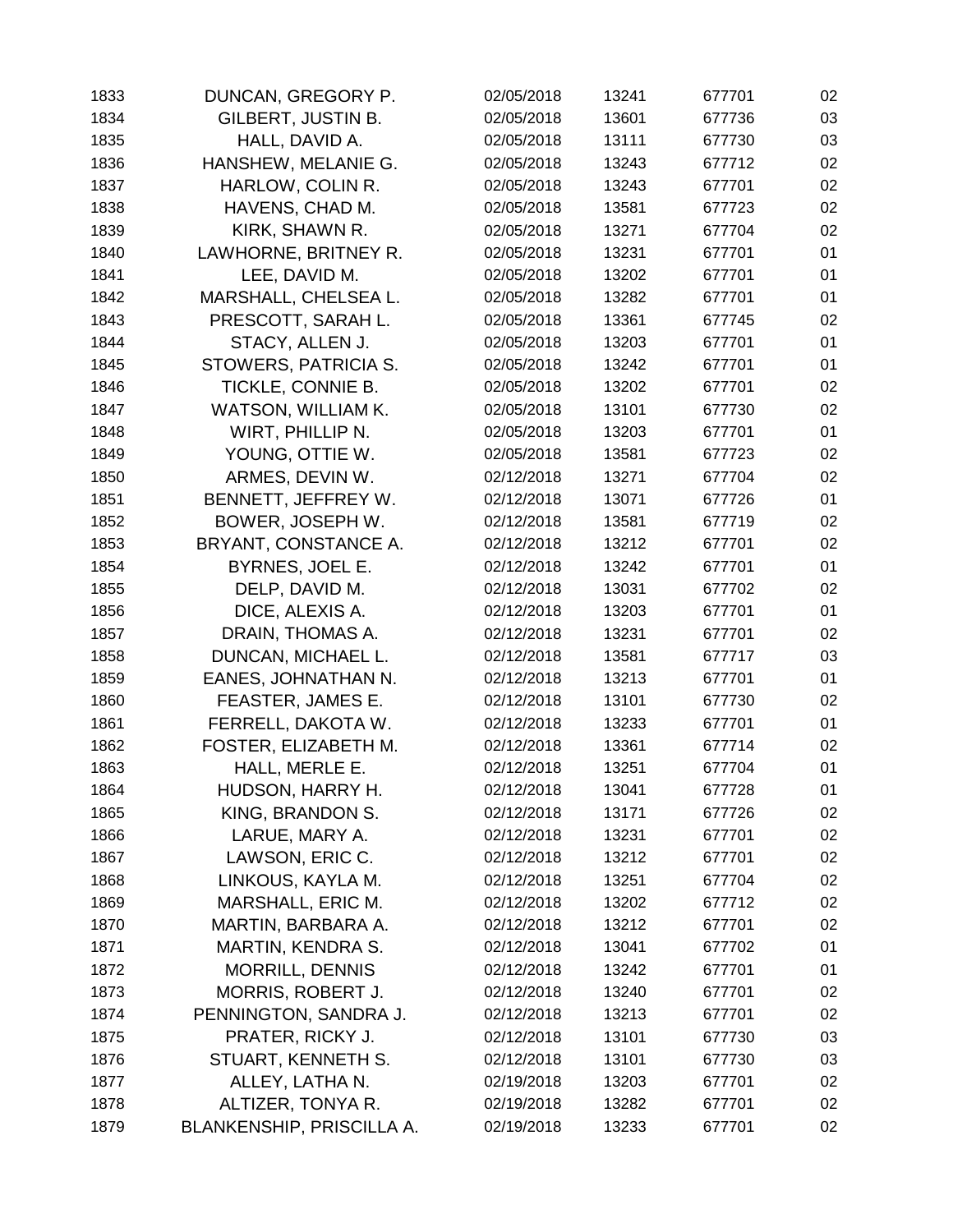| 1880 | BROWN, NICOLE L.               | 02/19/2018 | 13041 | 677702 | 01 |
|------|--------------------------------|------------|-------|--------|----|
| 1881 | CLICK, JAMES D.                | 02/19/2018 | 13271 | 677704 | 02 |
| 1882 | DUNCAN, JONATHAN O.            | 02/19/2018 | 13204 | 677701 | 01 |
| 1883 | FORTUNE, ASHLEY L.             | 02/19/2018 | 13651 | 677702 | 01 |
| 1884 | HOKE, ETHAN C.                 | 02/19/2018 | 13232 | 677701 | 02 |
| 1885 | JONES, CHAD E.                 | 02/19/2018 | 13234 | 677701 | 01 |
| 1886 | KIRBY, ROXANN L.               | 02/19/2018 | 13201 | 677701 | 01 |
| 1887 | LAKEY, ROBERT A.               | 02/19/2018 | 13213 | 677701 | 02 |
| 1888 | LARGEN, RANDY P.               | 02/19/2018 | 13611 | 677727 | 01 |
| 1889 | MANN, CHRISTOPHER M.           | 02/19/2018 | 13243 | 677701 | 02 |
| 1890 | MCCONNELL, BRADLEY R.          | 02/19/2018 | 13242 | 677701 | 02 |
| 1891 | MCCONNELL, LAURA L.            | 02/19/2018 | 13231 | 677701 | 02 |
| 1892 | MEADOWS, JO A.                 | 02/19/2018 | 13231 | 677701 | 02 |
| 1893 | MINNICK, PAUL J.               | 02/19/2018 | 13233 | 677701 | 01 |
| 1894 | MYERS, RYAN W.                 | 02/19/2018 | 13240 | 677701 | 02 |
| 1895 | RIPPEY, JONATHAN H.            | 02/19/2018 | 13212 | 677701 | 02 |
| 1896 | SCHWENDIMAN, TIANNA E.         | 02/19/2018 | 13081 | 677745 | 02 |
| 1897 | SHAW, AUSTIN L.                | 02/19/2018 | 13203 | 677701 | 01 |
| 1898 | CROUSE, DEVIN B.               | 02/26/2018 | 13241 | 677701 | 02 |
| 1899 | <b>GEAN, THOMAS A.</b>         | 02/26/2018 | 13101 | 677730 | 02 |
| 1900 | GEISER, ROBERT J.              | 02/26/2018 | 13361 | 677711 | 02 |
| 1901 | NEIGHBORS, LAURIE A.           | 02/26/2018 | 13361 | 677745 | 01 |
| 1902 | PFAFF, GREGORY S.              | 02/26/2018 | 13061 | 677702 | 01 |
| 1903 | RAILSBACK, JEFFREY J.          | 02/26/2018 | 13233 | 677701 | 02 |
| 1904 | RIEGEL, APRIL M.               | 02/26/2018 | 13490 | 677733 | 02 |
| 1905 | SMITH, JARRETT A.              | 02/26/2018 | 13251 | 677704 | 01 |
| 1906 | SUMMERS, JERRY L.              | 02/26/2018 | 13241 | 677701 | 01 |
| 1907 | THORNE, BRITTANY L.            | 02/26/2018 | 13201 | 677701 | 02 |
| 1908 | TRESCOTT, NATHAN D.            | 02/26/2018 | 13021 | 677726 | 02 |
| 1909 | WADE, RICHARD S.               | 02/26/2018 | 13031 | 677702 | 02 |
| 1910 | WAUGH, SUELLA T.               | 02/26/2018 | 13490 | 677733 | 01 |
| 1911 | <b>GRIGGS, BRYAN W.</b>        | 03/05/2018 | 13391 | 677732 | 02 |
| 1912 | MARTIN, ADRIAN L.              | 03/05/2018 | 13553 | 677718 | 02 |
| 1913 | SKINNELL, TIMOTHY A.           | 03/05/2018 | 13011 | 677730 | 02 |
| 1914 | SUMNER, ZACHARY D.             | 03/05/2018 | 13101 | 677730 | 03 |
| 1915 | WHITE, ISSAC P.                | 03/19/2018 | 13204 | 677701 | 01 |
| 1916 | <b>GRAYSON, KEITH P.</b>       | 03/26/2018 | 13161 | 677726 | 02 |
| 1917 | LINEBERRY, JOSEPH A.           | 03/26/2018 | 13681 | 677719 | 03 |
| 1918 | THOMPSON, ROBERT M.            | 03/26/2018 | 13581 | 677717 | 02 |
| 1919 | YATES, NICHOLAS B.             | 04/09/2018 | 13552 | 677717 | 03 |
| 1920 | <b>CREGGER, CHRISTOPHER J.</b> | 04/23/2018 | 13041 | 677702 | 02 |
| 1921 | <b>GALLIMORE, JUSTIN C.</b>    | 04/23/2018 | 13203 | 677701 | 02 |
| 1922 | HAGER, BELINDA R.              | 04/23/2018 | 13251 | 677701 | 02 |
| 1923 | HAMILTON, BRUCE A.             | 04/23/2018 | 13471 | 677714 | 02 |
| 1924 | HAWKEY, ZACHARY A.             | 04/23/2018 | 13621 | 677740 | 01 |
| 1925 | HENRIKSON, MARK G.             | 04/23/2018 | 13141 | 677701 | 01 |
| 1926 | JACKSON, JAMES P.              | 04/23/2018 | 13611 | 677701 | 01 |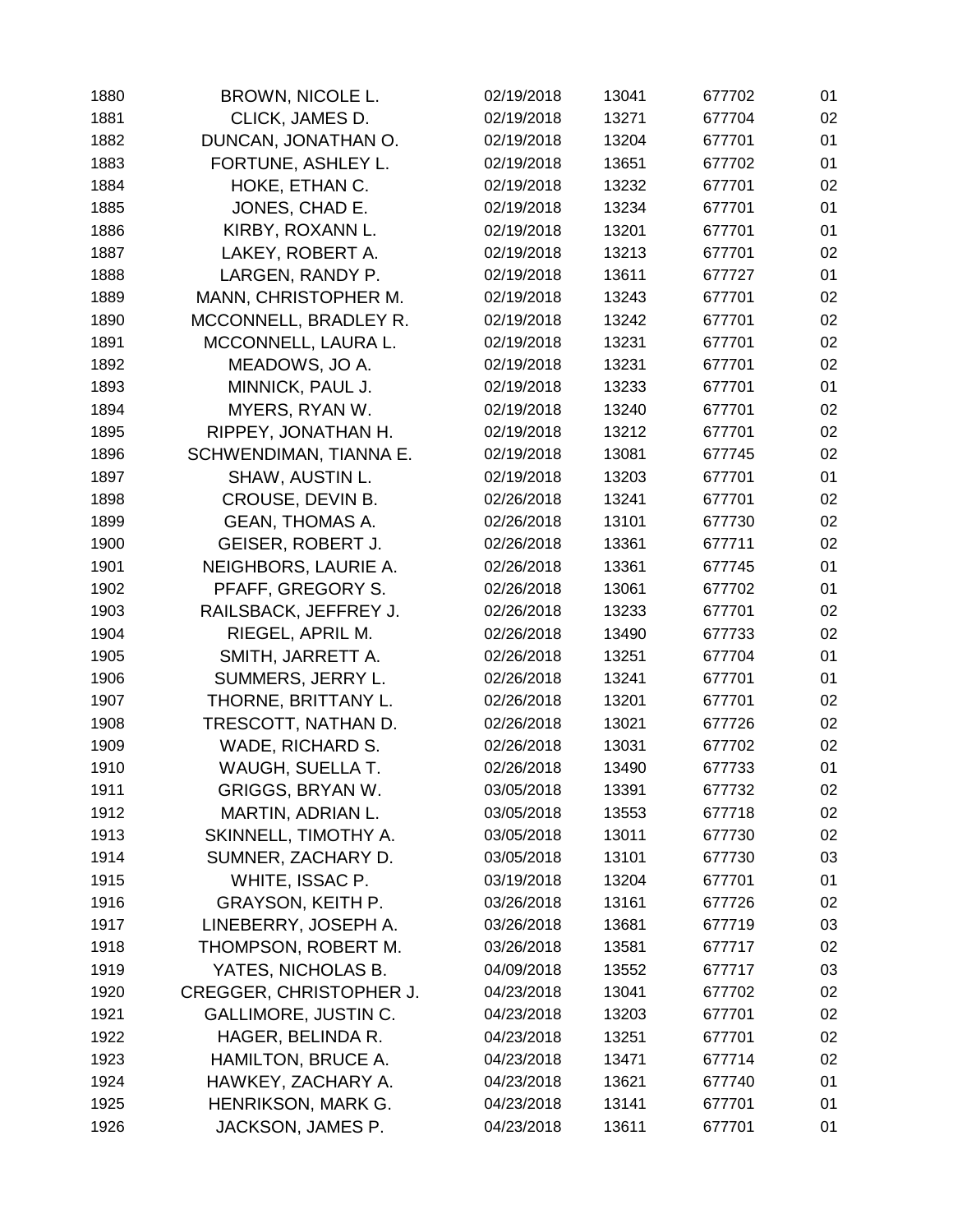| 1927 | LINKOUS, EDWARD L.       | 04/23/2018 | 13203 | 677701 | 02 |
|------|--------------------------|------------|-------|--------|----|
| 1928 | <b>MARTIN, THOMAS L.</b> | 04/23/2018 | 13681 | 677719 | 03 |
| 1929 | MCCLOUD, BARRY D.        | 04/23/2018 | 13242 | 677701 | 01 |
| 1930 | PRATT, FRED C.           | 04/23/2018 | 13151 | 677701 | 02 |
| 1931 | SHEETS, DAKOTA L.        | 04/23/2018 | 13101 | 677730 | 03 |
| 1932 | STITH, IRA A.            | 04/23/2018 | 13101 | 677730 | 03 |
| 1933 | POWELL, JOSEPH B.        | 05/14/2018 | 13551 | 677719 | 02 |
| 1934 | PROFFITT, RONALD J.      | 05/21/2018 | 13551 | 677717 | 03 |
| 1935 | TICKLE, JOSHUA W.        | 05/21/2018 | 13011 | 677730 | 02 |
| 1936 | ALLEY, BRANDON R.        | 06/04/2018 | 13041 | 677702 | 02 |
| 1937 | KIRBY, LISA D.           | 06/04/2018 | 13361 | 677714 | 02 |
| 1938 | NEAL, ERIN N.            | 06/04/2018 | 13041 | 677702 | 02 |
| 1939 | SAYERS, RANDY B.         | 06/04/2018 | 13551 | 677719 | 02 |
| 1940 | SWICK, ROBERT H.         | 06/04/2018 | 13031 | 677726 | 01 |
| 1941 | LAWSON, JANSEN K.        | 06/18/2018 | 13251 | 677704 | 02 |
| 1942 | ROSE, KIMBERLEY C.       | 06/18/2018 | 13151 | 677701 | 02 |
| 1943 | SPENCE, STEVEN D.        | 06/18/2018 | 13471 | 677714 | 02 |
| 1944 | THOMAS, DANIEL L.        | 06/18/2018 | 13271 | 677704 | 02 |
| 1945 | JENNINGS, TIMOTHY W.     | 06/25/2018 | 13251 | 677701 | 01 |
| 1946 | <b>JESSIE, TERESA A.</b> | 06/25/2018 | 13241 | 677701 | 02 |
| 1947 | <b>KENT, RICHARD S.</b>  | 06/25/2018 | 13271 | 677704 | 02 |
| 1948 | MILLER, TYLER K.         | 06/25/2018 | 13041 | 677702 | 02 |
| 1949 | OLSON, HAROLD C.         | 06/25/2018 | 13061 | 677702 | 01 |
| 1950 | SMITH, ROBERT W.         | 06/25/2018 | 13204 | 677701 | 02 |
| 1951 | TAYLOR, RANDY L.         | 06/25/2018 | 13061 | 677702 | 02 |
| 1952 | THOMAS, JESSE C.         | 06/25/2018 | 13241 | 677701 | 01 |
| 1953 | WILSON, MARK D.          | 06/25/2018 | 13251 | 677704 | 02 |
| 1954 | WOLFE, JEFFERY D.        | 06/25/2018 | 13061 | 677702 | 01 |
| 1955 | <b>BEAN, MICHAEL R.</b>  | 08/13/2018 | 13621 | 677740 | 02 |
| 1956 | BLEVINS, LUCAS H.        | 08/13/2018 | 13041 | 677702 | 02 |
| 1957 | CLEMONS, AARON M.        | 08/13/2018 | 13361 | 677714 | 01 |
| 1958 | COLLINS, LUKE A.         | 08/13/2018 | 13041 | 677702 | 01 |
| 1959 | <b>COLLINS, SARAH N.</b> | 08/13/2018 | 13061 | 677702 | 01 |
| 1960 | DICE, NORMAN E.          | 08/13/2018 | 13041 | 677702 | 02 |
| 1961 | GARLAND, MIRANDA L.      | 08/13/2018 | 13234 | 677701 | 01 |
| 1962 | GIBSON, JIMMY V.         | 08/13/2018 | 13101 | 677730 | 03 |
| 1963 | HAWKS, ISAAC J.          | 08/13/2018 | 13041 | 677702 | 02 |
| 1964 | HICKS, JENNIFER L.       | 08/13/2018 | 13061 | 677702 | 01 |
| 1965 | JARRELLS, ZACHARY W.     | 08/13/2018 | 13242 | 677701 | 01 |
| 1966 | JENNELLE, VIRGINIA E.    | 08/13/2018 | 13232 | 677701 | 01 |
| 1967 | NESTER, SHANNON K.       | 08/13/2018 | 13251 | 677704 | 02 |
| 1968 | PERKINS, RANDON N.       | 08/13/2018 | 13233 | 677701 | 02 |
| 1969 | REYNOLDS, BRYANNA E.     | 08/13/2018 | 13212 | 677701 | 02 |
| 1970 | ROOPE, VICTORIA L.       | 08/13/2018 | 13233 | 677701 | 02 |
| 1971 | SEMONES, KORY L.         | 08/13/2018 | 13041 | 677702 | 02 |
| 1972 | SURRATT, HOPE R.         | 08/13/2018 | 13203 | 677701 | 02 |
| 1973 | AUSTIN, ALEXIS A.        | 08/27/2018 | 13041 | 677702 | 01 |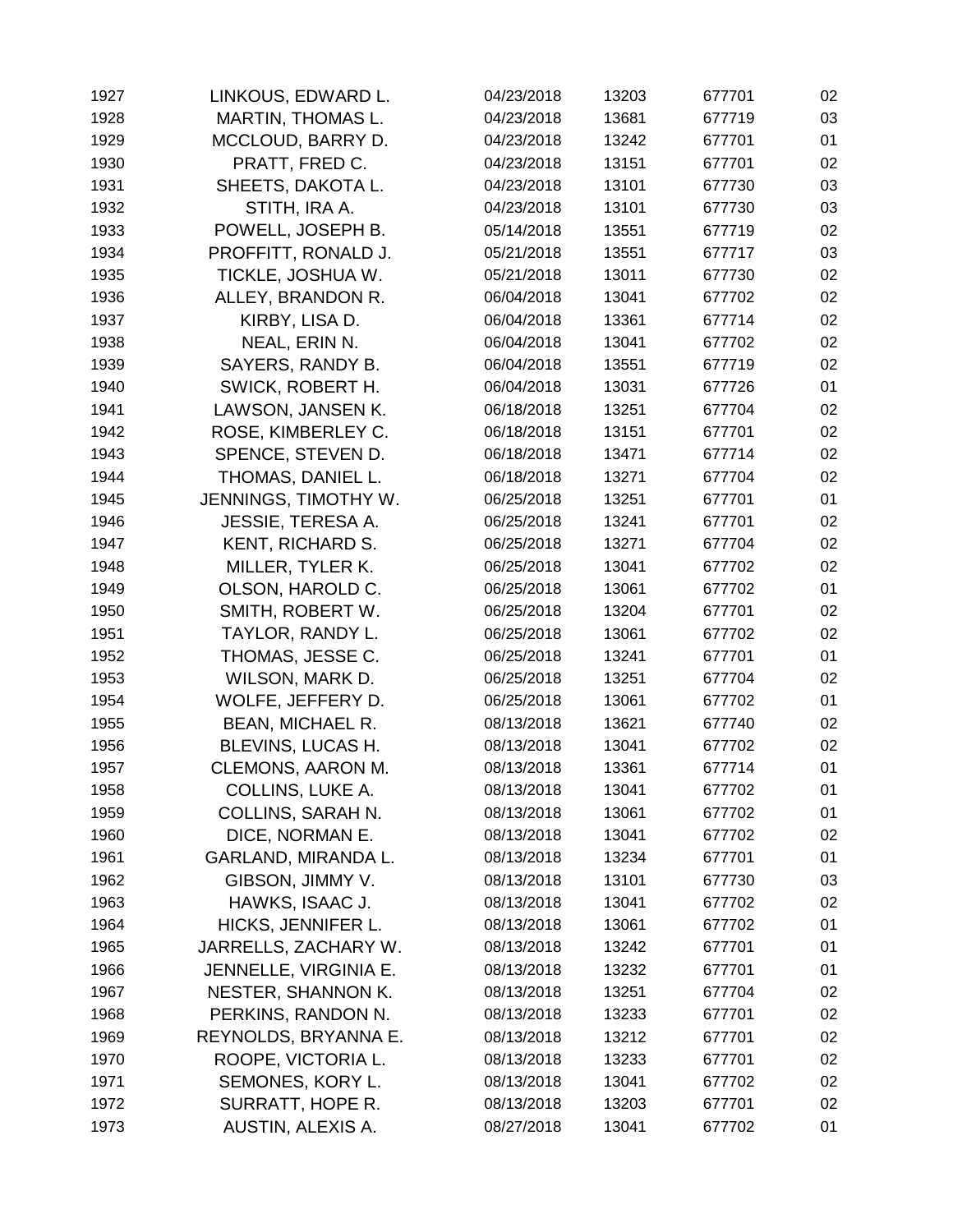| 1974 | <b>BEAN, MICHAEL R.</b>    | 08/27/2018 | 13204 | 677701 | 02 |
|------|----------------------------|------------|-------|--------|----|
| 1975 | BENNETT, CATHY L.          | 08/27/2018 | 13041 | 677702 | 02 |
| 1976 | CALDWELL, ETHAN J.         | 08/27/2018 | 13251 | 677704 | 01 |
| 1977 | COCHRAN, SHANNON L.        | 08/27/2018 | 13241 | 677701 | 02 |
| 1978 | HAGY, TROY C.              | 08/27/2018 | 13241 | 677701 | 02 |
| 1979 | KEACH, JOHNNY L.           | 08/27/2018 | 13271 | 677704 | 02 |
| 1980 | KEACH, REBECCA M.          | 08/27/2018 | 13061 | 677702 | 01 |
| 1981 | LAWSON, JOSHUA T.          | 08/27/2018 | 13271 | 677704 | 02 |
| 1982 | LEONARD, JOSHUA E.         | 08/27/2018 | 13271 | 677704 | 02 |
| 1983 | MCROBERTS, CHRISTOPHER W.  | 08/27/2018 | 13242 | 677701 | 01 |
| 1984 | MORRILL, ABAGAYLE F.       | 08/27/2018 | 13203 | 677701 | 01 |
| 1985 | <b>MORRILL, AUTUMN L.</b>  | 08/27/2018 | 13204 | 677701 | 01 |
| 1986 | OSBORNE, ANDREW R.         | 08/27/2018 | 13101 | 677730 | 03 |
| 1987 | ROGEL LARA, ANA G.         | 08/27/2018 | 13241 | 677701 | 02 |
| 1988 | SLAYMAN, CATHERINE V.      | 08/27/2018 | 13234 | 677701 | 01 |
| 1989 | STAMPER, BRITTNEY L.       | 08/27/2018 | 13412 | 677714 | 02 |
| 1990 | WHETZEL, SAMANTHA J.       | 08/27/2018 | 13091 | 677745 | 02 |
| 1991 | WICKLINE, DAKOTA L.        | 08/27/2018 | 13041 | 677702 | 01 |
| 1992 | <b>WILLIAMS, TAYLOR R.</b> | 08/27/2018 | 13233 | 677701 | 02 |
| 1993 | AKERS, JAMES A.            | 09/10/2018 | 13311 | 677714 | 02 |
| 1994 | ALBERT, STEVEN D.          | 09/10/2018 | 13411 | 677714 | 01 |
| 1995 | ALTIZER, CODY M.           | 09/10/2018 | 13412 | 677714 | 01 |
| 1996 | <b>BOLEN, ROBERT C.</b>    | 09/10/2018 | 13151 | 677726 | 02 |
| 1997 | BURTON, JOSEPH C.          | 09/10/2018 | 13101 | 677730 | 03 |
| 1998 | CHAFFIN, HANNAH M.         | 09/10/2018 | 13311 | 677714 | 02 |
| 1999 | DUNCAN, CHRISTY L.         | 09/10/2018 | 13233 | 677701 | 01 |
| 2000 | FELTS, MARLANA S.          | 09/10/2018 | 13361 | 677714 | 01 |
| 2001 | FERRA, NICHOLAS A.         | 09/10/2018 | 13061 | 677702 | 01 |
| 2002 | FRAZIER, CHRISTOPHER M.    | 09/10/2018 | 13041 | 677702 | 01 |
| 2003 | KIRBY, DAVID M.            | 09/10/2018 | 13471 | 677714 | 02 |
| 2004 | LINEBERRY, JODY R.         | 09/10/2018 | 13021 | 677726 | 02 |
| 2005 | LOWE, BRADLEY W.           | 09/10/2018 | 13581 | 677719 | 02 |
| 2006 | MANN, XENA R.              | 09/10/2018 | 13282 | 677701 | 02 |
| 2007 | SHAFFER, JOSHUA L.         | 09/10/2018 | 13243 | 677701 | 02 |
| 2008 | SHINAULT, ZACHERY A.       | 09/10/2018 | 13433 | 677714 | 01 |
| 2009 | SHUMAKER, ORION G.         | 09/10/2018 | 13101 | 677730 | 03 |
| 2010 | STEELE, JONNY L.           | 09/10/2018 | 13412 | 677714 | 02 |
| 2011 | THOMPSON, CANDY S.         | 09/10/2018 | 13203 | 677701 | 01 |
| 2012 | UNDERWOOD, DYLAN S.        | 09/10/2018 | 13361 | 677745 | 02 |
| 2013 | WARREN, KARI M.            | 09/10/2018 | 13061 | 677702 | 01 |
| 2014 | WEBB, BRANDON S.           | 09/10/2018 | 13201 | 677701 | 01 |
| 2015 | WILSON, DONNA G.           | 09/10/2018 | 13651 | 677702 | 01 |
| 2016 | WOOLWINE, LUTHER E.        | 09/10/2018 | 13581 | 677717 | 02 |
| 2017 | ARNOLD, CASSANDRA E.       | 09/17/2018 | 13231 | 677701 | 02 |
| 2018 | CABELL, TERESA D.          | 09/17/2018 | 13203 | 677701 | 01 |
| 2019 | CAPE, JONATHAN D.          | 09/17/2018 | 13061 | 677702 | 01 |
| 2020 | CHAFFIN, SAMANTHA G.       | 09/17/2018 | 13411 | 677714 | 02 |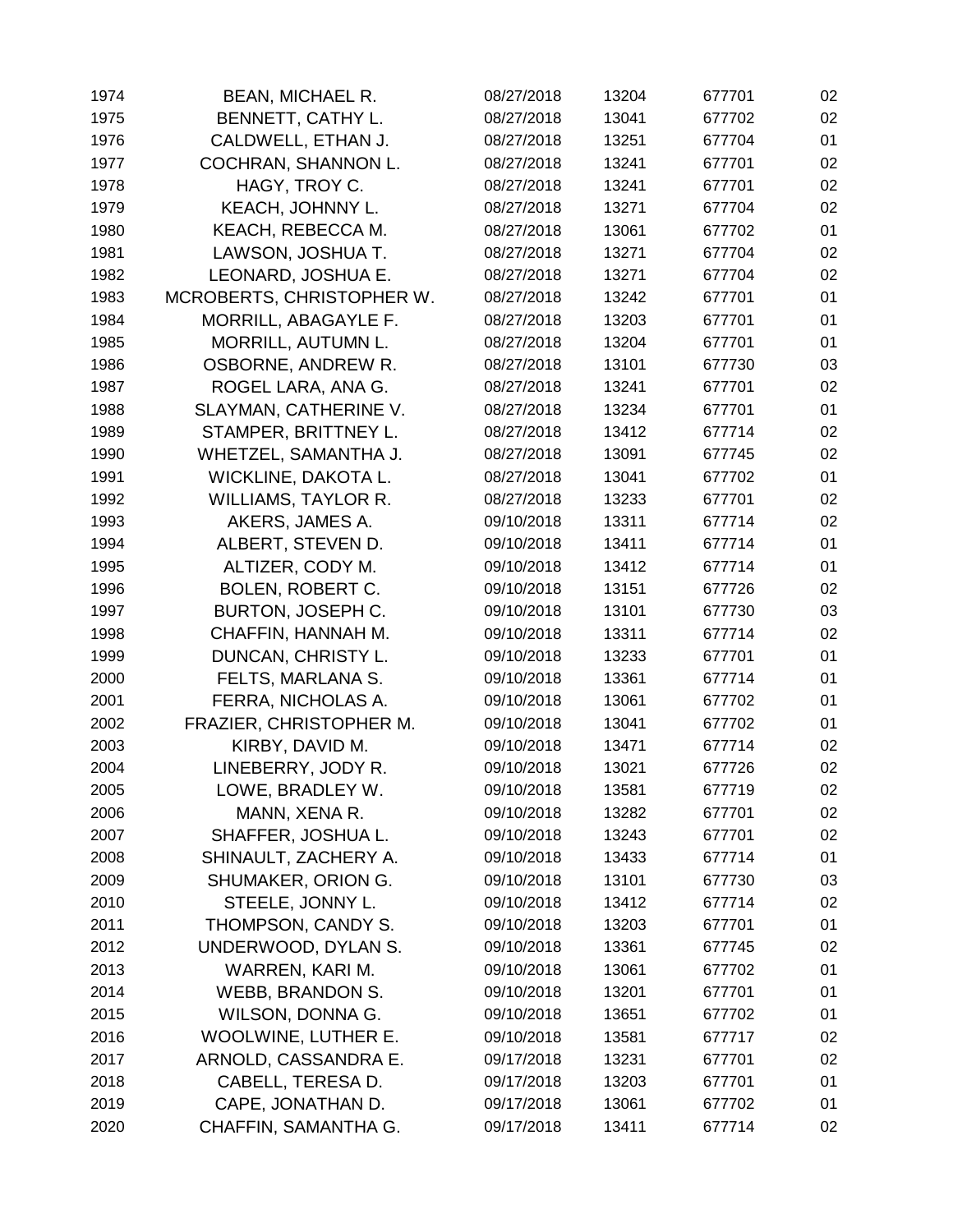| 2021 | DAVIS, GAVIN L.            | 09/17/2018 | 13321 | 677739 | 03 |
|------|----------------------------|------------|-------|--------|----|
| 2022 | FLINCHUM, TIMOTHY E.       | 09/17/2018 | 13251 | 677704 | 02 |
| 2023 | JEWELL, RUSSELL Q.         | 09/17/2018 | 13471 | 677714 | 02 |
| 2024 | ROGEL, DANICA N.           | 09/17/2018 | 13231 | 677701 | 02 |
| 2025 | RUIZ, ERIC F.              | 09/17/2018 | 13101 | 677730 | 02 |
| 2026 | WEAVER, MICHAEL D.         | 09/17/2018 | 13151 | 677726 | 02 |
| 2027 | ABBOTT, CHARLES J.         | 10/01/2018 | 13240 | 677701 | 01 |
| 2028 | BEAVERS, MICHELLE D.       | 10/01/2018 | 13233 | 677701 | 01 |
| 2029 | BEDWELL, TONEY A.          | 10/01/2018 | 13231 | 677701 | 02 |
| 2030 | CALDWELL, ALLEN R.         | 10/01/2018 | 13242 | 677701 | 01 |
| 2031 | CORVIN, TYLER G.           | 10/01/2018 | 13213 | 677701 | 01 |
| 2032 | DAVIDSON, WILLIAM A.       | 10/01/2018 | 13101 | 677730 | 02 |
| 2033 | DAVIS, MATTHEW K.          | 10/01/2018 | 13433 | 677714 | 01 |
| 2034 | EPPERLY, JOSHUA R.         | 10/01/2018 | 13411 | 677714 | 01 |
| 2035 | FARMER, DALLAS S.          | 10/01/2018 | 13201 | 677701 | 02 |
| 2036 | GRAY, LEVI K.              | 10/01/2018 | 13282 | 677701 | 01 |
| 2037 | GUYNN, JESSE L.            | 10/01/2018 | 13203 | 677701 | 02 |
| 2038 | HARRIS, MARK E.            | 10/01/2018 | 13232 | 677701 | 01 |
| 2039 | HAWKINS, HEATHER A.        | 10/01/2018 | 13203 | 677701 | 02 |
| 2040 | HENLEY, JON T.             | 10/01/2018 | 13041 | 677702 | 01 |
| 2041 | <b>HOBACK, JACOB S.</b>    | 10/01/2018 | 13101 | 677730 | 02 |
| 2042 | JEWELL, DONALD M.          | 10/01/2018 | 13240 | 677701 | 02 |
| 2043 | JOHNSON, JOHN W.           | 10/01/2018 | 13240 | 677701 | 01 |
| 2044 | JONES, BRITTNEY N.         | 10/01/2018 | 13061 | 677702 | 02 |
| 2045 | LINKOUS, PHILLIP C.        | 10/01/2018 | 13234 | 677701 | 02 |
| 2046 | MARTIN, SIERRA M.          | 10/01/2018 | 13231 | 677701 | 01 |
| 2047 | MCGEE, LOGAN D.            | 10/01/2018 | 13231 | 677712 | 02 |
| 2048 | NELSON, KENDALL R.         | 10/01/2018 | 13441 | 677714 | 02 |
| 2049 | POPE, SARAH E.             | 10/01/2018 | 13490 | 677733 | 02 |
| 2050 | POWERS, JAMES A.           | 10/01/2018 | 13361 | 677714 | 01 |
| 2051 | QUESENBERRY, CAMERON L.    | 10/01/2018 | 13071 | 677702 | 02 |
| 2052 | ROBINSON, WILLIAM E.       | 10/01/2018 | 13231 | 677701 | 02 |
| 2053 | ROTENIZER, KONNER D.       | 10/01/2018 | 13240 | 677701 | 02 |
| 2054 | SAMUELS, CHRISTOPHER L.    | 10/01/2018 | 13021 | 677702 | 01 |
| 2055 | SARK, PAUL M.              | 10/01/2018 | 13433 | 677714 | 01 |
| 2056 | SNOOK, CHELSEA R.          | 10/01/2018 | 13071 | 677702 | 01 |
| 2057 | WARD, SHERRY D.            | 10/01/2018 | 13234 | 677701 | 01 |
| 2058 | WILSON, JOHNNY R.          | 10/01/2018 | 13431 | 677714 | 02 |
| 2059 | AKERS, ANTHONY W.          | 10/08/2018 | 13212 | 677701 | 02 |
| 2060 | <b>BAILEY, BRITTNEY N.</b> | 10/08/2018 | 13081 | 677745 | 01 |
| 2061 | BRYAN, KAREN A.            | 10/08/2018 | 13432 | 677714 | 01 |
| 2062 | MORRIS, JEREMIAH A.        | 10/08/2018 | 13601 | 677736 | 01 |
| 2063 | NEWMAN, RYAN A.            | 10/08/2018 | 13232 | 677701 | 02 |
| 2064 | OSBORNE, STACY M.          | 10/08/2018 | 13242 | 677701 | 01 |
| 2065 | PENDLETON, TIMOTHY C.      | 10/08/2018 | 13242 | 677701 | 02 |
| 2066 | POMERHN, LORILYN S.        | 10/08/2018 | 13071 | 677745 | 01 |
| 2067 | SETLIFF, STEPHANIE G.      | 10/08/2018 | 13490 | 677733 | 02 |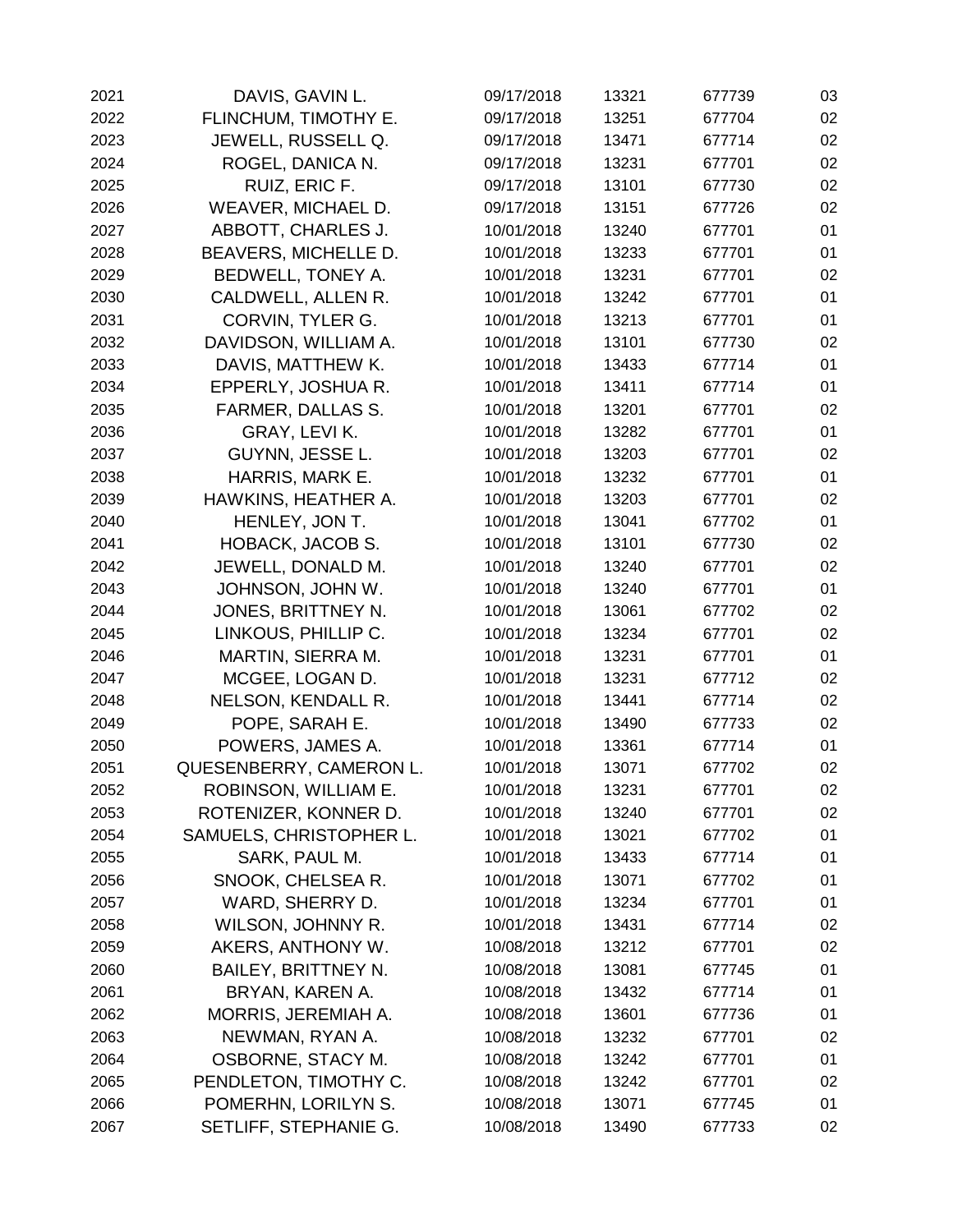| 2068 | SHREWSBURY, ANTHONY W.        | 10/08/2018 | 13171 | 677726 | 01 |
|------|-------------------------------|------------|-------|--------|----|
| 2069 | TAYLOR, THOMAS D.             | 10/08/2018 | 13071 | 677702 | 01 |
| 2070 | TOLIVER, MATTHEW L.           | 10/08/2018 | 13101 | 677730 | 02 |
| 2071 | WESTER, ERIC G.               | 10/08/2018 | 13361 | 677745 | 02 |
| 2072 | <b>BAKER, ROBERT S.</b>       | 10/15/2018 | 13361 | 677745 | 02 |
| 2073 | <b>BLANKENSHIP, NICKEY R.</b> | 10/15/2018 | 13202 | 677701 | 01 |
| 2074 | BRANSON, DOUGLAS E.           | 10/15/2018 | 13101 | 677730 | 03 |
| 2075 | CLEMENTS, DEVIN L.            | 10/15/2018 | 13021 | 677702 | 01 |
| 2076 | CLEVER, BRYAN L.              | 10/15/2018 | 13021 | 677702 | 01 |
| 2077 | FRAME, CASEY L.               | 10/15/2018 | 13021 | 677702 | 01 |
| 2078 | HARMON, PATRICK A.            | 10/15/2018 | 13071 | 677702 | 01 |
| 2079 | HASH-BANKS, SPENCER M.        | 10/15/2018 | 13243 | 677701 | 01 |
| 2080 | HEASTER, JOHN R.              | 10/15/2018 | 13071 | 677702 | 02 |
| 2081 | HOKE, KELLIE S.               | 10/15/2018 | 13021 | 677702 | 01 |
| 2082 | KEITH, BRADY A.               | 10/15/2018 | 13071 | 677737 | 02 |
| 2083 | LAUGHEY, SHERRIC.             | 10/15/2018 | 13361 | 677714 | 02 |
| 2084 | MILLEN, MATTHEW S.            | 10/15/2018 | 13141 | 677701 | 02 |
| 2085 | MUIRURI, JOEL K.              | 10/15/2018 | 13071 | 677702 | 01 |
| 2086 | NANCE, JADEN M.               | 10/15/2018 | 13051 | 677745 | 03 |
| 2087 | OWEN, SHANE D.                | 10/15/2018 | 13011 | 677730 | 03 |
| 2088 | PERKINS, KIMBERLY G.          | 10/15/2018 | 13021 | 677702 | 02 |
| 2089 | SILVA, KAY S.                 | 10/15/2018 | 13021 | 677702 | 02 |
| 2090 | SMITH, TERRY W.               | 10/15/2018 | 13203 | 677701 | 02 |
| 2091 | SONGER, MATTHEW J.            | 10/15/2018 | 13051 | 677745 | 02 |
| 2092 | SPANGLER, JOSHUA A.           | 10/15/2018 | 13361 | 677745 | 02 |
| 2093 | STANLEY, VIRGINIA E.          | 10/15/2018 | 13061 | 677702 | 02 |
| 2094 | WORLEY, KEVIN G.              | 10/15/2018 | 13581 | 677719 | 02 |
| 2095 | BLACKWELL, JACOB A.           | 10/22/2018 | 13011 | 677730 | 02 |
| 2096 | ANDERSON, BRANDON S.          | 11/26/2018 | 13361 | 677745 | 02 |
| 2097 | ANDREWS, MATTHEW W.           | 11/26/2018 | 13361 | 677745 | 02 |
| 2098 | ARNOLD, JAMES C.              | 11/26/2018 | 13021 | 677702 | 02 |
| 2099 | ASH, JOHATHAN T.              | 11/26/2018 | 13351 | 677714 | 02 |
| 2100 | BELT, TIFFANY D.              | 11/26/2018 | 13071 | 677702 | 02 |
| 2101 | BRADLEY, WESLEY A.            | 11/26/2018 | 13071 | 677702 | 02 |
| 2102 | COX, JOEL D.                  | 11/26/2018 | 13432 | 677714 | 01 |
| 2103 | DALTON, WILLIAM L.            | 11/26/2018 | 13101 | 677730 | 03 |
| 2104 | <b>GRAVLEY, GARNETT M.</b>    | 11/26/2018 | 13041 | 677728 | 02 |
| 2105 | HENRY, BRANDON W.             | 11/26/2018 | 13111 | 677730 | 01 |
| 2106 | HENSLEY, WILLIAM D.           | 11/26/2018 | 13206 | 677701 | 02 |
| 2107 | KENNEDY, JANET A.             | 11/26/2018 | 13233 | 677701 | 02 |
| 2108 | LOVERN, MISTY D.              | 11/26/2018 | 13231 | 677701 | 01 |
| 2109 | MABE, RHONDA R.               | 11/26/2018 | 13242 | 677701 | 02 |
| 2110 | MELTON, ALMA J.               | 11/26/2018 | 13212 | 677701 | 02 |
| 2111 | <b>NORTON, SARAH</b>          | 11/26/2018 | 13201 | 677701 | 02 |
| 2112 | SHIRAH, SHEILA M.             | 11/26/2018 | 13232 | 677701 | 01 |
| 2113 | SHORT, BRYCE C.               | 11/26/2018 | 13101 | 677730 | 03 |
| 2114 | SPENCE, CURTIS W.             | 11/26/2018 | 13471 | 677714 | 01 |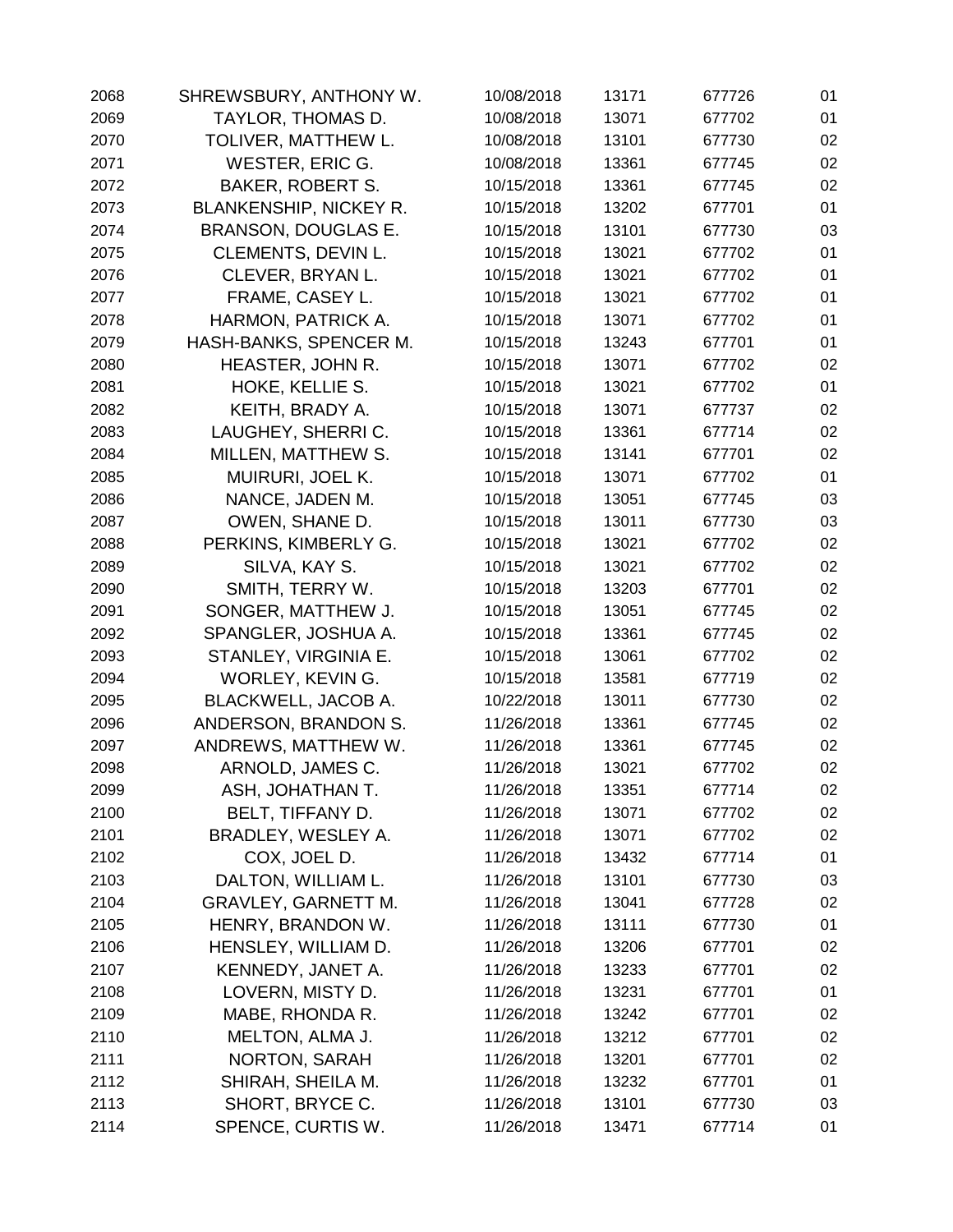| 2115 | ST CLAIR, DERIK E.        | 11/26/2018 | 13204 | 677701 | 01 |
|------|---------------------------|------------|-------|--------|----|
| 2116 | STILES, AMANDA G.         | 11/26/2018 | 13233 | 677701 | 02 |
| 2117 | TAYLOR, SARAH B.          | 11/26/2018 | 13242 | 677701 | 02 |
| 2118 | THOMPSON, SHANE K.        | 11/26/2018 | 13061 | 677702 | 02 |
| 2119 | BOYLE, EVELYN E.          | 02/18/2019 | 13232 | 677701 | 02 |
| 2120 | COX, MATTHEW C.           | 02/18/2019 | 13251 | 677701 | 02 |
| 2121 | <b>CREGGER, DENVER L.</b> | 02/18/2019 | 13204 | 677701 | 01 |
| 2122 | <b>GRAVLEY, KATHY F.</b>  | 02/18/2019 | 13201 | 677701 | 02 |
| 2123 | HILL, RODNEY C.           | 02/18/2019 | 13204 | 677701 | 01 |
| 2124 | HOKE, LINDA K.            | 02/18/2019 | 13233 | 677701 | 02 |
| 2125 | KING, LAUREN B.           | 02/18/2019 | 13242 | 677701 | 01 |
| 2126 | REEDY, MICHAEL E.         | 02/18/2019 | 13204 | 677701 | 01 |
| 2127 | ROBERTS, COURTNEY E.      | 02/18/2019 | 13061 | 677702 | 02 |
| 2128 | ROBERTSON, GARY W.        | 02/18/2019 | 13581 | 677717 | 03 |
| 2129 | <b>VIERS, DANIEL S.</b>   | 02/18/2019 | 13231 | 677701 | 02 |
| 2130 | <b>BELCHER, GARY</b>      | 02/25/2019 | 13321 | 677739 | 03 |
| 2131 | FREEMAN, NICHOLAS D.      | 02/25/2019 | 13231 | 677701 | 01 |
| 2132 | O'DONNELL, TIMOTHY S.     | 02/25/2019 | 13271 | 677704 | 02 |
| 2133 | PHILLIPS, APRIL D.        | 02/25/2019 | 13212 | 677701 | 02 |
| 2134 | QUESENBERRY, CORY M.      | 02/25/2019 | 13171 | 677726 | 01 |
| 2135 | ROSE, JAMES A.            | 02/25/2019 | 13432 | 677714 | 01 |
| 2136 | CARTER, TERESA A.         | 03/11/2019 | 13231 | 677701 | 01 |
| 2137 | FLOYD, ANTHONY V.         | 03/11/2019 | 13101 | 677730 | 02 |
| 2138 | POE, CHRISTOPHER D.       | 03/11/2019 | 13552 | 677719 | 02 |
| 2139 | CATRON, WESTLEY G.        | 03/25/2019 | 13204 | 677701 | 02 |
| 2140 | CORDLE, STEFANIE R.       | 03/25/2019 | 13243 | 677701 | 01 |
| 2141 | DENT, HOLLY M.            | 03/25/2019 | 13203 | 677701 | 01 |
| 2142 | EPPLING, ANDREW L.        | 03/25/2019 | 13601 | 677717 | 01 |
| 2143 | MARTIN, AURORA D.         | 03/25/2019 | 13204 | 677701 | 02 |
| 2144 | VANCE, SAMANTHA L.        | 03/25/2019 | 13243 | 677701 | 02 |
| 2145 | WORRELL, TRACY D.         | 03/25/2019 | 13011 | 677730 | 02 |
| 2146 | LANE, DANA S.             | 04/01/2019 | 13206 | 677701 | 02 |
| 2147 | <b>MORRIS, BRENT A.</b>   | 04/01/2019 | 13231 | 677701 | 01 |
| 2148 | CROTEAU, WILLIAM P.       | 04/08/2019 | 13061 | 677702 | 01 |
| 2149 | DUNBAR, ELMO C.           | 04/08/2019 | 13233 | 677701 | 02 |
| 2150 | EVANS, ASHLEY N.          | 04/08/2019 | 13041 | 677702 | 01 |
| 2151 | EVANS, AUSTIN J.          | 04/08/2019 | 13282 | 677701 | 02 |
| 2152 | FLINCHUM, HEATHER L.      | 04/08/2019 | 13233 | 677701 | 01 |
| 2153 | SMYTHERS, SHERRY L.       | 04/08/2019 | 13242 | 677701 | 02 |
| 2154 | CADDY, DYLAN T.           | 04/29/2019 | 13233 | 677701 | 01 |
| 2155 | COX, JESSICA L.           | 04/29/2019 | 13432 | 677714 | 01 |
| 2156 | DURHAM, TAMMY L.          | 04/29/2019 | 13231 | 677701 | 01 |
| 2157 | MARSHALL, RYAN            | 04/29/2019 | 13234 | 677701 | 02 |
| 2158 | POOLE, DUSTIN M.          | 04/29/2019 | 13231 | 677701 | 01 |
| 2159 | ARNOLD, LAURA S.          | 05/20/2019 | 13233 | 677701 | 01 |
| 2160 | BENNETT, MICHAEL J.       | 05/20/2019 | 13041 | 677702 | 01 |
| 2161 | BLOSE, JASON A.           | 05/20/2019 | 13204 | 677701 | 01 |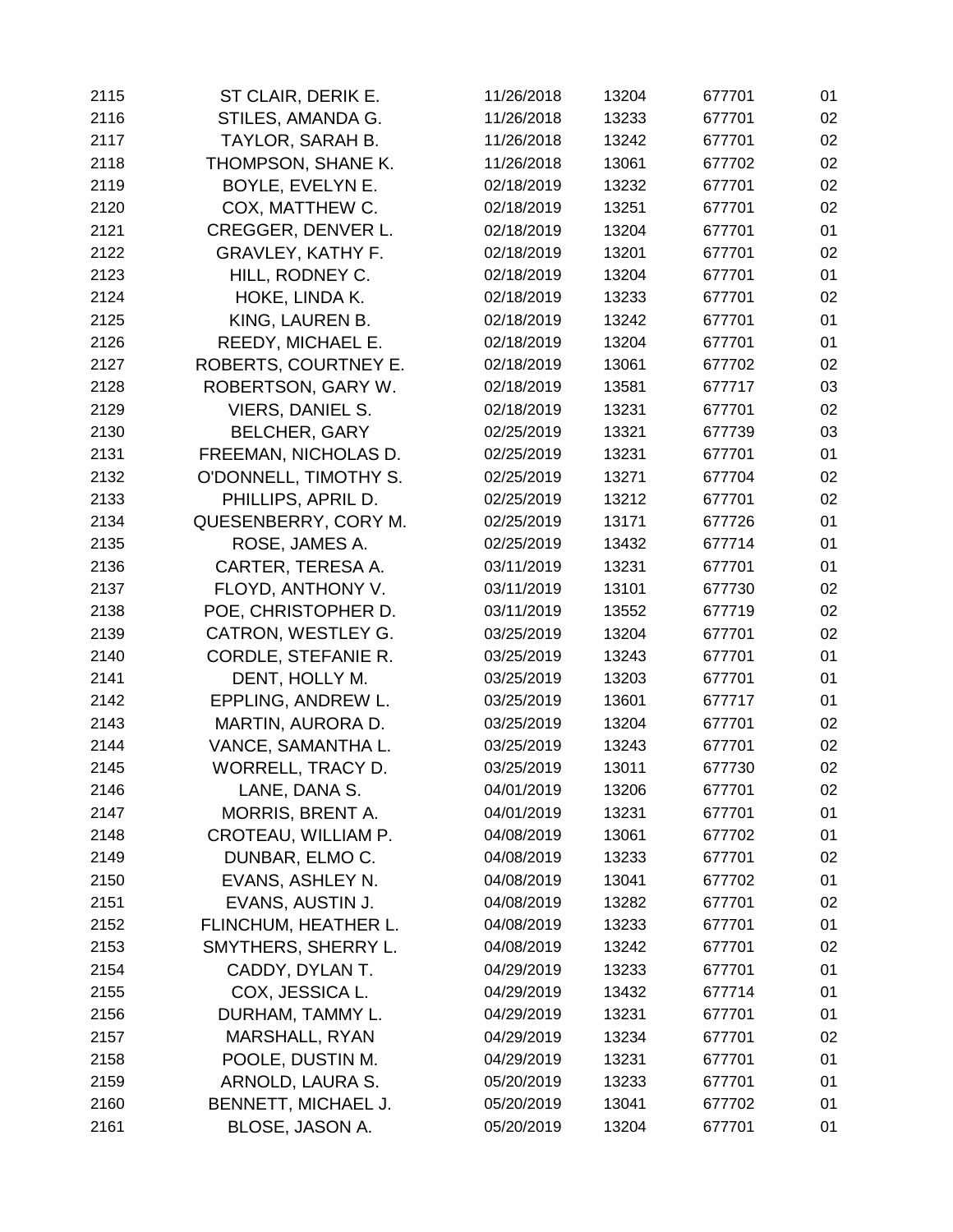| 2162 | HORTON, KATHRYN N.         | 05/20/2019 | 13232 | 677701 | 01 |
|------|----------------------------|------------|-------|--------|----|
| 2163 | POOLE, CHARLES B.          | 05/20/2019 | 13233 | 677701 | 02 |
| 2164 | RAMSEY, TIM L.             | 05/20/2019 | 13201 | 677701 | 01 |
| 2165 | STOOTS, ROBERT D.          | 05/20/2019 | 13243 | 677701 | 01 |
| 2166 | WILSON, LINNIE P.          | 05/20/2019 | 13101 | 677730 | 03 |
| 2167 | BROOKS, JAMES D.           | 06/03/2019 | 13551 | 677719 | 03 |
| 2168 | CRAWFORD, DONA J.          | 06/03/2019 | 13232 | 677701 | 02 |
| 2169 | RICHARDSON, TIMOTHY J.     | 06/03/2019 | 13432 | 677714 | 02 |
| 2170 | ROANE, ALLISON P.          | 06/03/2019 | 13231 | 677701 | 01 |
| 2171 | ROSENBAUM, ROBERT A.       | 06/03/2019 | 13231 | 677701 | 01 |
| 2172 | <b>SEATON, MICHAEL S.</b>  | 06/03/2019 | 13551 | 677717 | 02 |
| 2173 | VAUGHT, FRANK E.           | 06/03/2019 | 13581 | 677719 | 03 |
| 2174 | HAROLD, JOHN C.            | 08/12/2019 | 13552 | 677719 | 02 |
| 2175 | MOORE, ROBERT C.           | 08/12/2019 | 13552 | 677719 | 02 |
| 2176 | STAFFORD, PHILLIP S.       | 08/19/2019 | 13551 | 677719 | 03 |
| 2177 | MIDKIFF, ALLEN W.          | 09/16/2019 | 13553 | 677718 | 03 |
| 2178 | WILLIE, MARTIN A.          | 12/09/2019 | 13553 | 677718 | 02 |
| 2179 | WILLIBY, JAYME T.          | 10/26/2020 | 13151 | 677726 | 02 |
| 2180 | ALTIZER, ISAAC S.          | 01/04/2021 | 13203 | 677701 | 02 |
| 2181 | BEAVERS, COLIN A.          | 01/04/2021 | 13240 | 677701 | 01 |
| 2182 | <b>BRIGGS, BRUCE R.</b>    | 01/04/2021 | 13231 | 677701 | 02 |
| 2183 | BROWN, DONTAY K.           | 01/04/2021 | 13431 | 677714 | 02 |
| 2184 | CATRON, DAKOTA L.          | 01/04/2021 | 13204 | 677701 | 02 |
| 2185 | DAY, HUNTER M.             | 01/04/2021 | 13202 | 677701 | 02 |
| 2186 | EDMONDS, JAMALL R.         | 01/04/2021 | 13213 | 677701 | 01 |
| 2187 | GILBERT, JACOB A.          | 01/04/2021 | 13412 | 677714 | 02 |
| 2188 | LANDRETH, JOSHUA W.        | 01/04/2021 | 13432 | 677714 | 02 |
| 2189 | LAWTON, BROOKE M.          | 01/04/2021 | 13203 | 677701 | 01 |
| 2190 | MARSHALL, RACHAEL S.       | 01/04/2021 | 13141 | 677701 | 02 |
| 2191 | QUESENBERRY, JUSTIN M.     | 01/04/2021 | 13204 | 677701 | 02 |
| 2192 | SNIDER, MARY E.            | 01/04/2021 | 13151 | 677701 | 02 |
| 2193 | TURNER, DEVON S.           | 01/04/2021 | 13151 | 677701 | 02 |
| 2194 | WILSON, DEVIN C.           | 01/04/2021 | 13071 | 677726 | 01 |
| 2195 | WOINSKI, ASHLEY E.         | 01/04/2021 | 13212 | 677701 | 01 |
| 2196 | AGEE, CODY B.              | 01/11/2021 | 13204 | 677701 | 02 |
| 2197 | ALLEN, ADAM M.             | 01/11/2021 | 13204 | 677701 | 01 |
| 2198 | <b>BASHAM, KELLIE H.</b>   | 01/11/2021 | 13204 | 677701 | 01 |
| 2199 | CLAFLIN, CARSON K.         | 01/11/2021 | 13212 | 677701 | 02 |
| 2200 | CONNER, DESMAR E.          | 01/11/2021 | 13233 | 677701 | 01 |
| 2201 | HUFF, WILLIAM M.           | 01/11/2021 | 13233 | 677701 | 02 |
| 2202 | KEYS, JENNIFER L.          | 01/11/2021 | 13242 | 677701 | 01 |
| 2203 | LINDAMOOD, TONY J.         | 01/11/2021 | 13233 | 677701 | 02 |
| 2204 | PAGE, JEREMY M.            | 01/11/2021 | 13242 | 677701 | 02 |
| 2205 | PAGE, TAYLOR R.            | 01/11/2021 | 13242 | 677701 | 01 |
| 2206 | WHITAKER, AZVYA D.         | 01/11/2021 | 13240 | 677701 | 02 |
| 2207 | <b>WICKLINE, JORDAN S.</b> | 01/11/2021 | 13241 | 677701 | 02 |
| 2208 | WIKLE, KRISTIN M.          | 01/11/2021 | 13282 | 677701 | 02 |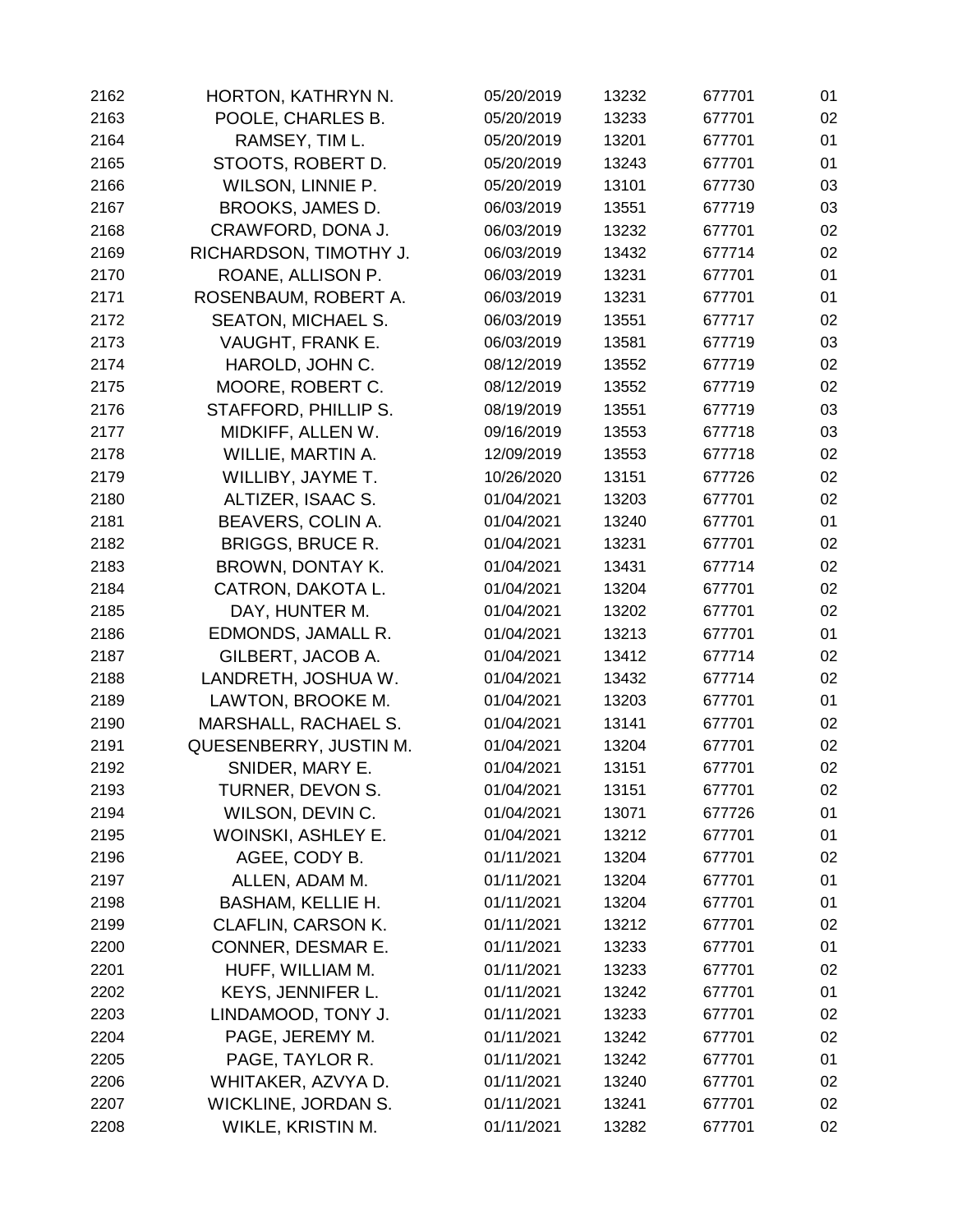| 2209 | AKER, BRANDON D.             | 01/18/2021 | 13471 | 677714 | 02 |
|------|------------------------------|------------|-------|--------|----|
| 2210 | AKERS, CODY R.               | 01/18/2021 | 13240 | 677701 | 01 |
| 2211 | ALLEN, DARIAN M.             | 01/18/2021 | 13233 | 677701 | 01 |
| 2212 | <b>BING, JONATHAN C.</b>     | 01/18/2021 | 13234 | 677701 | 01 |
| 2213 | BLEVINS, DAVID S.            | 01/18/2021 | 13411 | 677714 | 01 |
| 2214 | BROWN, ELIJAH M.             | 01/18/2021 | 13204 | 677701 | 02 |
| 2215 | CALHOUN, TAMER E.            | 01/18/2021 | 13231 | 677701 | 02 |
| 2216 | COLLINS, ANGELA L.           | 01/18/2021 | 13231 | 677701 | 02 |
| 2217 | <b>FARMER, HEATHER S.</b>    | 01/18/2021 | 13204 | 677701 | 01 |
| 2218 | GIBSON, RILEY T.             | 01/18/2021 | 13203 | 677701 | 01 |
| 2219 | <b>GRAVLEY, AARON T.</b>     | 01/18/2021 | 13204 | 677701 | 02 |
| 2220 | HALL, ERIC M.                | 01/18/2021 | 13051 | 677745 | 02 |
| 2221 | HOPPER, JOSHUA D.            | 01/18/2021 | 13431 | 677714 | 02 |
| 2222 | HORTON, RAQUAN A.            | 01/18/2021 | 13204 | 677701 | 02 |
| 2223 | LAYTON, AARON M.             | 01/18/2021 | 13201 | 677701 | 01 |
| 2224 | LINEBERRY, DEWEL T.          | 01/18/2021 | 13412 | 677714 | 02 |
| 2225 | LOPEZ, URIEL                 | 01/18/2021 | 13242 | 677701 | 01 |
| 2226 | LUCAS, BRANDON M.            | 01/18/2021 | 13411 | 677714 | 01 |
| 2227 | PAGE, BYRON M.               | 01/18/2021 | 13242 | 677701 | 02 |
| 2228 | PUSKAR, ALEXANDER R.         | 01/18/2021 | 13213 | 677701 | 02 |
| 2229 | ROBINS, DAISY M.             | 01/18/2021 | 13233 | 677701 | 02 |
| 2230 | SLOUGH, JACOB L.             | 01/18/2021 | 13041 | 677728 | 02 |
| 2231 | TOLIVER, DATHAN S.           | 01/18/2021 | 13051 | 677745 | 02 |
| 2232 | TOWNSEND, JACOB L.           | 01/18/2021 | 13412 | 677714 | 01 |
| 2233 | YATES, DAKOTA T.             | 01/18/2021 | 13231 | 677701 | 02 |
| 2234 | ALDERMAN, CORY M.            | 01/25/2021 | 13233 | 677701 | 02 |
| 2235 | BROWDER, DEVIN A.            | 01/25/2021 | 13234 | 677701 | 02 |
| 2236 | CARTER, ZACHARY D.           | 01/25/2021 | 13204 | 677701 | 01 |
| 2237 | <b>CRISPIN GARCIA, ELIAS</b> | 01/25/2021 | 13232 | 677701 | 01 |
| 2238 | FRAZIER, TIMOTHY J.          | 01/25/2021 | 13282 | 677701 | 02 |
| 2239 | LINEBERRY, JACEY C.          | 01/25/2021 | 13141 | 677701 | 02 |
| 2240 | <b>MASHBURN, HALEY E.</b>    | 01/25/2021 | 13232 | 677701 | 02 |
| 2241 | MCDANIEL, MATTHEW C.         | 01/25/2021 | 13282 | 677701 | 02 |
| 2242 | MOSES, ROBERT Q.             | 01/25/2021 | 13233 | 677701 | 01 |
| 2243 | PARKER, ELIJAH S.            | 01/25/2021 | 13234 | 677701 | 02 |
| 2244 | RUCKER, JAMES C.             | 01/25/2021 | 13241 | 677701 | 01 |
| 2245 | SNIDOW, BRIAN D.             | 01/25/2021 | 13241 | 677701 | 01 |
| 2246 | ATKINS, DENNIS D.            | 02/01/2021 | 13151 | 677726 | 02 |
| 2247 | <b>BROYLES, AMY L.</b>       | 02/01/2021 | 13412 | 677714 | 01 |
| 2248 | CHRISLEY, SAMUEL R.          | 02/01/2021 | 13071 | 677726 | 02 |
| 2249 | CRAIG, CALEB N.              | 02/01/2021 | 13212 | 677701 | 02 |
| 2250 | DAVIS, SHANNON D.            | 02/01/2021 | 13151 | 677701 | 01 |
| 2251 | <b>GRAVELY, JUSTIN R.</b>    | 02/01/2021 | 13141 | 677701 | 02 |
| 2252 | GUYNN, DAVID-ANDREW H.       | 02/01/2021 | 13361 | 677714 | 02 |
| 2253 | MARTIN, MARTY R.             | 02/01/2021 | 13151 | 677701 | 02 |
| 2254 | MCCALLISTER, JILL D.         | 02/01/2021 | 13204 | 677701 | 02 |
| 2255 | PRITCHARD, CHRISTIAN         | 02/01/2021 | 13171 | 677726 | 02 |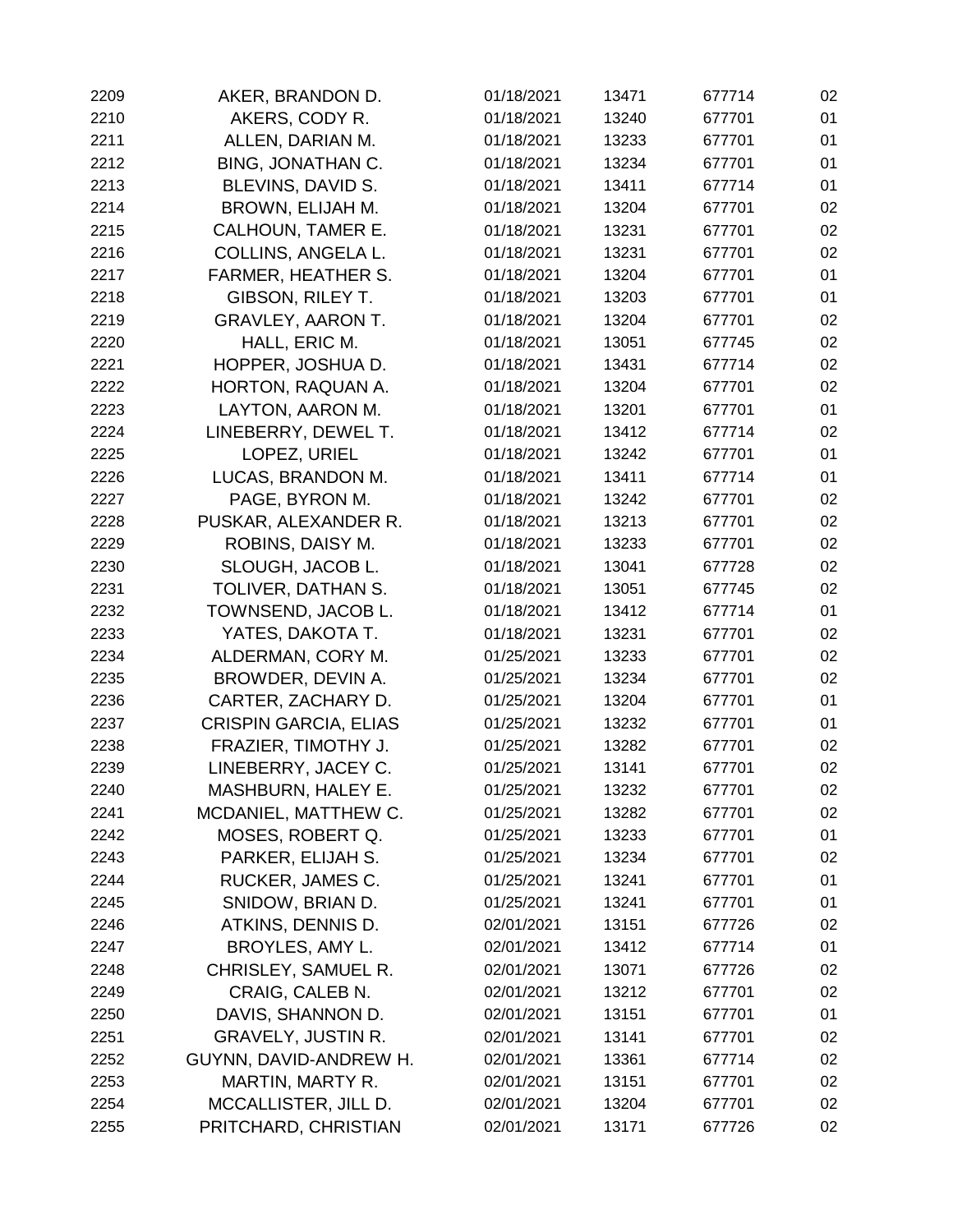| 2256 | <b>SECRIST, EDWARD</b>     | 02/01/2021 | 13171 | 677726 | 02 |
|------|----------------------------|------------|-------|--------|----|
| 2257 | SHAW, TRINITY M.           | 02/01/2021 | 13204 | 677701 | 02 |
| 2258 | TOLIVER, ANDREW S.         | 02/01/2021 | 13412 | 677714 | 02 |
| 2259 | TRAVIS, TERRENCE M.        | 02/01/2021 | 13233 | 677701 | 01 |
| 2260 | WEAVER, JOHN A.            | 02/01/2021 | 13411 | 677714 | 02 |
| 2261 | WHITING, WESLEY A.         | 02/01/2021 | 13432 | 677714 | 01 |
| 2262 | WILLIAMS, HEATHER M.       | 02/01/2021 | 13234 | 677701 | 01 |
| 2263 | <b>AYERS, DEMETRIUS J.</b> | 02/08/2021 | 13091 | 677745 | 02 |
| 2264 | CAIN, ABIGALE L.           | 02/08/2021 | 13021 | 677726 | 01 |
| 2265 | DISHON, JOSHUA A.          | 02/08/2021 | 13203 | 677701 | 02 |
| 2266 | DUNFORD, JACKSON C.        | 02/08/2021 | 13204 | 677701 | 02 |
| 2267 | DUNFORD, STEVEN S.         | 02/08/2021 | 13204 | 677701 | 02 |
| 2268 | EAST, DYLAN B.             | 02/08/2021 | 13271 | 677704 | 02 |
| 2269 | FISHER, LOGAN M.           | 02/08/2021 | 13212 | 677701 | 02 |
| 2270 | GILPIN, BALLARD D.         | 02/08/2021 | 13091 | 677745 | 02 |
| 2271 | <b>GRISSOM, STEPHEN P.</b> | 02/08/2021 | 13433 | 677714 | 02 |
| 2272 | HINKLEY, DEREK L.          | 02/08/2021 | 13282 | 677701 | 01 |
| 2273 | LEIPPI, KELSEY J.          | 02/08/2021 | 13691 | 677733 | 02 |
| 2274 | LEONARD, MELANIE W.        | 02/08/2021 | 13282 | 677701 | 02 |
| 2275 | LEWANDOWSKI, NATHANIEL S.  | 02/08/2021 | 13490 | 677733 | 01 |
| 2276 | MARTIN, WESTLEY R.         | 02/08/2021 | 13431 | 677714 | 02 |
| 2277 | MILLS, KEVIN L.            | 02/08/2021 | 13240 | 677701 | 01 |
| 2278 | MITCHELL, BRIAN S.         | 02/08/2021 | 13203 | 677701 | 02 |
| 2279 | NEAL, TIJUANNA N.          | 02/08/2021 | 13242 | 677701 | 01 |
| 2280 | <b>REED, ROBERT</b>        | 02/08/2021 | 13531 | 677714 | 02 |
| 2281 | SIMONE, TERRY E.           | 02/08/2021 | 13235 | 677745 | 01 |
| 2282 | SPENCER, KAYLEIGH J.       | 02/08/2021 | 13490 | 677733 | 02 |
| 2283 | ALLEN, DEVIN J.            | 02/15/2021 | 13041 | 677702 | 02 |
| 2284 | ARNOLD, MICHAEL A.         | 02/15/2021 | 13412 | 677714 | 01 |
| 2285 | BETHEL, GUY P.             | 02/15/2021 | 13091 | 677745 | 02 |
| 2286 | BOWERS, JOSHUA W.          | 02/15/2021 | 13061 | 677702 | 02 |
| 2287 | BROWNING, JEREMY R.        | 02/15/2021 | 13021 | 677726 | 02 |
| 2288 | CARPENTER, LORA F.         | 02/15/2021 | 13591 | 677733 | 01 |
| 2289 | CHRISLEY, MICHAEL E.       | 02/15/2021 | 13091 | 677745 | 02 |
| 2290 | CHRONISTER, DAVID L.       | 02/15/2021 | 13151 | 677713 | 02 |
| 2291 | CLENDENIN, JASON E.        | 02/15/2021 | 13411 | 677714 | 01 |
| 2292 | <b>COLLINS, AARON S.</b>   | 02/15/2021 | 13431 | 677714 | 02 |
| 2293 | CONLEY, JARED M.           | 02/15/2021 | 13031 | 677702 | 02 |
| 2294 | CRIGGER, BROOKLYN P.       | 02/15/2021 | 13243 | 677701 | 01 |
| 2295 | CUPP, CASEY J.             | 02/15/2021 | 13271 | 677704 | 02 |
| 2296 | DANIELS, CALE J.           | 02/15/2021 | 13201 | 677701 | 02 |
| 2297 | DAVIS, ISSAC H.            | 02/15/2021 | 13531 | 677714 | 02 |
| 2298 | DUPRE, OKIE L.             | 02/15/2021 | 13412 | 677714 | 02 |
| 2299 | FIELDS, TIMOTHY J.         | 02/15/2021 | 13041 | 677702 | 01 |
| 2300 | FLINCHUM, STEVEN M.        | 02/15/2021 | 13171 | 677706 | 02 |
| 2301 | MCDANIEL, MELISSA A.       | 02/15/2021 | 13171 | 677706 | 02 |
| 2302 | MCKINNEY, WILLIAM C.       | 02/15/2021 | 13433 | 677714 | 02 |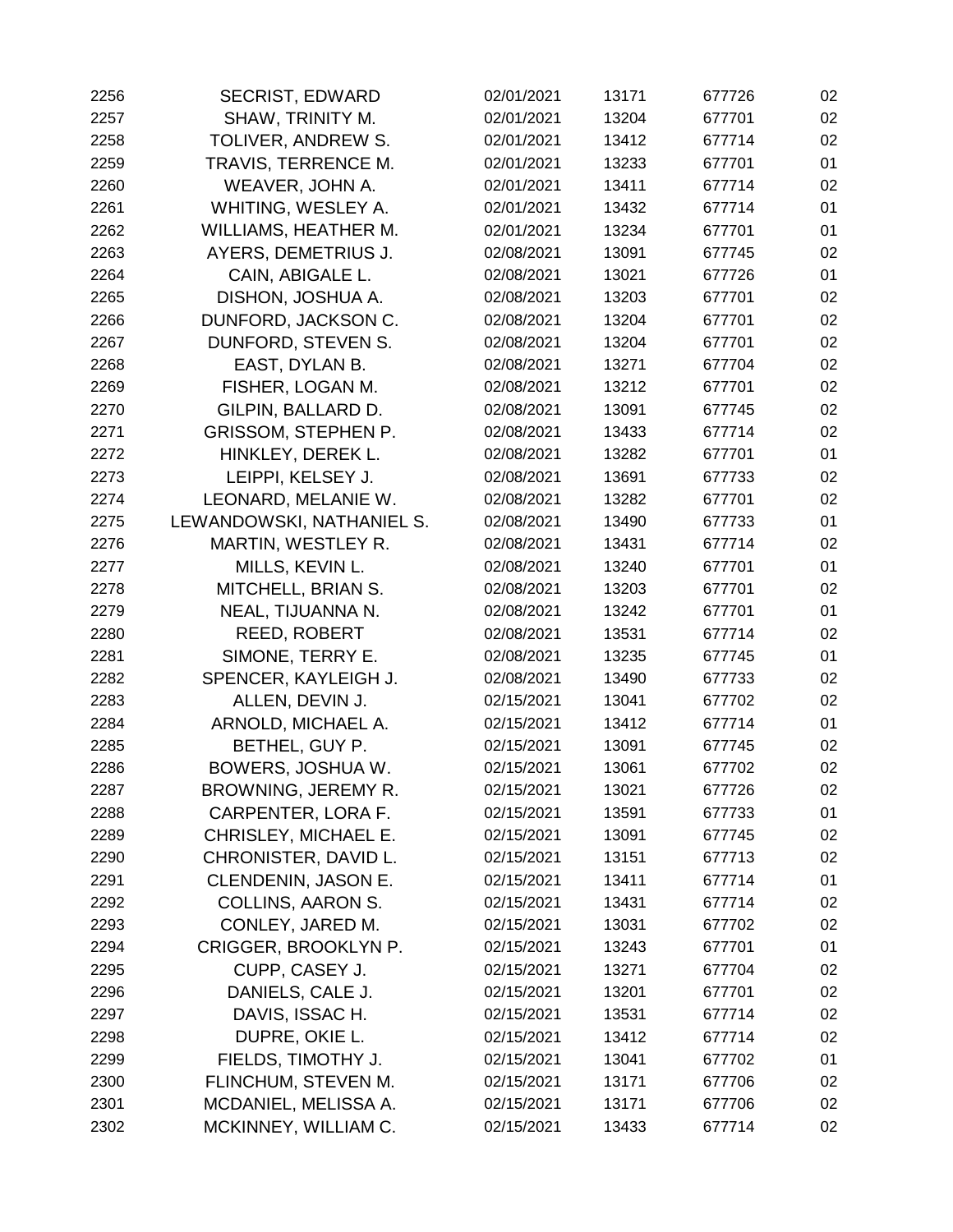| 2303 | PENNINGTON, JASON M.       | 02/15/2021 | 13151 | 677726 | 02 |
|------|----------------------------|------------|-------|--------|----|
| 2304 | PERKINS, CASEY B.          | 02/15/2021 | 13031 | 677702 | 02 |
| 2305 | QUESINBERRY, AMANDA D.     | 02/15/2021 | 13171 | 677706 | 02 |
| 2306 | SAUNDERS, JOHNA T.         | 02/15/2021 | 13231 | 677701 | 02 |
| 2307 | SMITH, ANTHONY W.          | 02/15/2021 | 13271 | 677704 | 02 |
| 2308 | SMITH, BRYAN D.            | 02/15/2021 | 13061 | 677702 | 02 |
| 2309 | SNAVELY, WILLIAM T.        | 02/15/2021 | 13412 | 677714 | 02 |
| 2310 | WATSON, KEILY W.           | 02/15/2021 | 13041 | 677702 | 01 |
| 2311 | WYATT, SABRINA O.          | 02/15/2021 | 13412 | 677714 | 02 |
| 2312 | <b>BAKER, DEAN</b>         | 02/22/2021 | 13411 | 677714 | 02 |
| 2313 | BOYER, JUSTIN W.           | 02/22/2021 | 13101 | 677730 | 03 |
| 2314 | <b>BURTON, MICIAH W.</b>   | 02/22/2021 | 13431 | 677714 | 02 |
| 2315 | CHURCH, DEANA D.           | 02/22/2021 | 13231 | 677701 | 02 |
| 2316 | COX, PATRICK D.            | 02/22/2021 | 13051 | 677745 | 01 |
| 2317 | DAVIS, JOSHUA B.           | 02/22/2021 | 13051 | 677745 | 01 |
| 2318 | HARVEY, ANTHONY            | 02/22/2021 | 13581 | 677720 | 02 |
| 2319 | HICKS, MATTHEW J.          | 02/22/2021 | 13241 | 677701 | 02 |
| 2320 | HONAKER, COLE B.           | 02/22/2021 | 13101 | 677730 | 02 |
| 2321 | JOHNSON, BRANDON T.        | 02/22/2021 | 13271 | 677704 | 02 |
| 2322 | LANIER, LEANDER            | 02/22/2021 | 13271 | 677704 | 02 |
| 2323 | MABRY, MATTHEW E.          | 02/22/2021 | 13271 | 677704 | 02 |
| 2324 | MCKINSTER, GRANT H.        | 02/22/2021 | 13101 | 677730 | 03 |
| 2325 | MILLS, WESLEY A.           | 02/22/2021 | 13271 | 677704 | 02 |
| 2326 | PUCKETT, TYLER M.          | 02/22/2021 | 13101 | 677730 | 03 |
| 2327 | THORNTON, DEVON A.         | 02/22/2021 | 13091 | 677745 | 02 |
| 2328 | YOUNG, KALEB S.            | 02/22/2021 | 13432 | 677714 | 02 |
| 2329 | AKERS, MICHAEL A.          | 03/01/2021 | 13203 | 677701 | 01 |
| 2330 | ANDERSON, CARL B.          | 03/01/2021 | 13203 | 677701 | 01 |
| 2331 | ARNOLD, BENNY A.           | 03/01/2021 | 13243 | 677701 | 01 |
| 2332 | ARNOLD, DEANNA F.          | 03/01/2021 | 13233 | 677701 | 01 |
| 2333 | ASHTON, AVERY L.           | 03/01/2021 | 13171 | 677706 | 01 |
| 2334 | BROTHERTON, JOHN T.        | 03/01/2021 | 13203 | 677701 | 01 |
| 2335 | BUGG, JANNA M.             | 03/01/2021 | 13206 | 677701 | 01 |
| 2336 | <b>CURTIS, JOSEPH C.</b>   | 03/01/2021 | 13101 | 677730 | 03 |
| 2337 | DENT, CHARLES S.           | 03/01/2021 | 13213 | 677701 | 02 |
| 2338 | <b>FARMER, TRAVIS S.</b>   | 03/01/2021 | 13204 | 677701 | 01 |
| 2339 | HARLEY, TYLOR E.           | 03/01/2021 | 13201 | 677701 | 01 |
| 2340 | <b>KEATON, HANNAH</b>      | 03/01/2021 | 13282 | 677701 | 02 |
| 2341 | KELLEY, CULLEN L.          | 03/01/2021 | 13271 | 677724 | 02 |
| 2342 | KING, TIMOTHY M.           | 03/01/2021 | 13234 | 677701 | 02 |
| 2343 | KISER, MARSHALL B.         | 03/01/2021 | 13171 | 677706 | 02 |
| 2344 | <b>LITTLETON, FORREST</b>  | 03/01/2021 | 13282 | 677701 | 02 |
| 2345 | MELTON, JAMES W.           | 03/01/2021 | 13201 | 677701 | 01 |
| 2346 | METZLER, DAVID             | 03/01/2021 | 13204 | 677701 | 01 |
| 2347 | <b>MYERS, KATHERINE E.</b> | 03/01/2021 | 13202 | 677701 | 02 |
| 2348 | NESTER, JOSHUA R.          | 03/01/2021 | 13231 | 677701 | 02 |
| 2349 | NOEL, WHITNEY B.           | 03/01/2021 | 13151 | 677726 | 02 |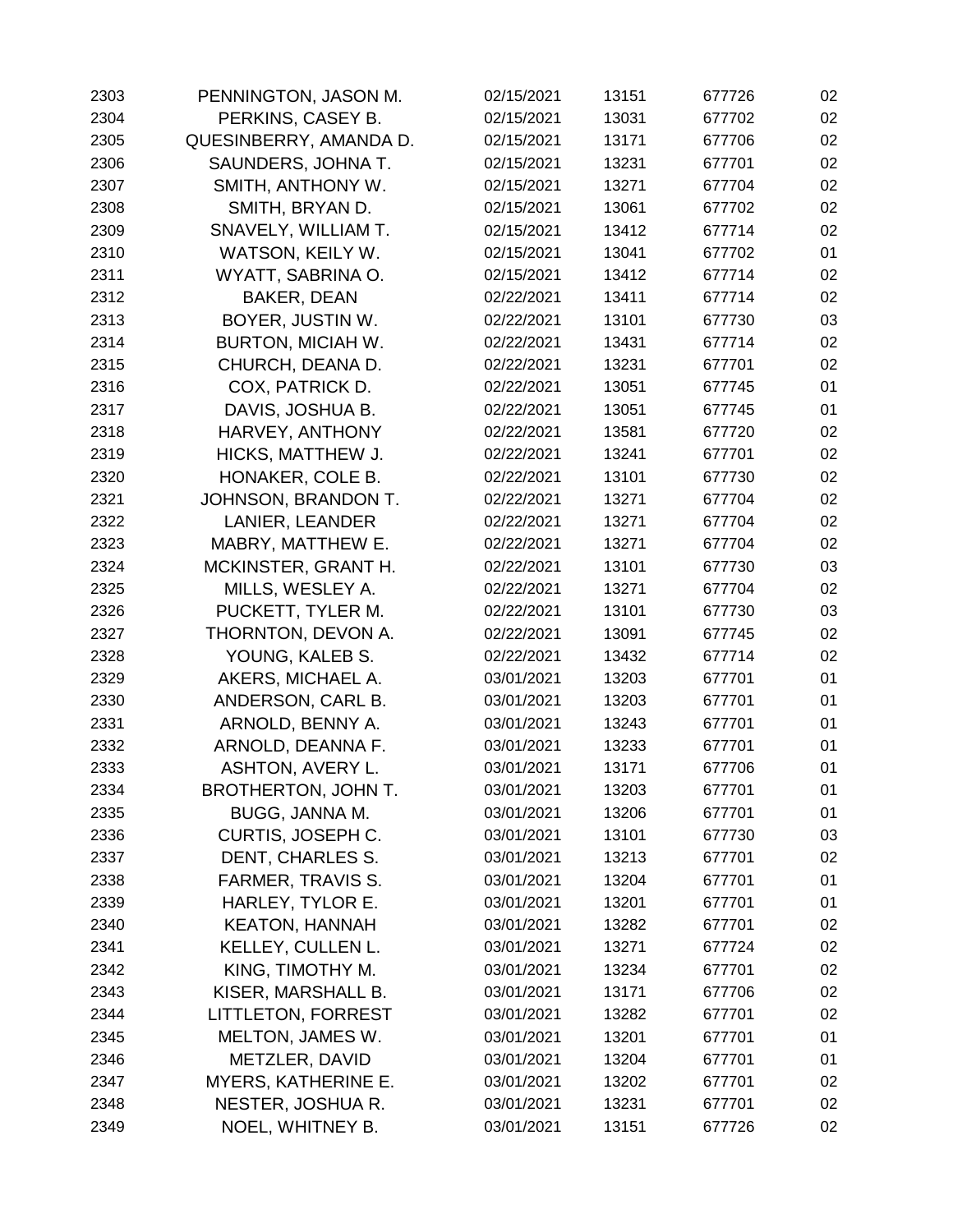| 2350 | PERKINS, HUNTER C.            | 03/01/2021 | 13204 | 677701 | 01 |
|------|-------------------------------|------------|-------|--------|----|
| 2351 | ROSKE, NICHOLAS M.            | 03/01/2021 | 13011 | 677730 | 03 |
| 2352 | STARLING, JOSHUA L.           | 03/01/2021 | 13171 | 677701 | 01 |
| 2353 | TATE, ELIZABETH D.            | 03/01/2021 | 13201 | 677701 | 02 |
| 2354 | WHITE, KIMBERLY C.            | 03/01/2021 | 13243 | 677701 | 01 |
| 2355 | <b>WILLS, TRISTEN T.</b>      | 03/01/2021 | 13041 | 677702 | 01 |
| 2356 | ZIMMER, CHRISTOPHER A.        | 03/01/2021 | 13021 | 677702 | 02 |
| 2357 | ANDERSON, CODY R.             | 03/08/2021 | 13243 | 677701 | 02 |
| 2358 | BAILEY, JOHN L.               | 03/08/2021 | 13411 | 677714 | 02 |
| 2359 | BEAVERS, JUSTIN A.            | 03/08/2021 | 13061 | 677702 | 02 |
| 2360 | <b>BLOOMER, JEREMY</b>        | 03/08/2021 | 13411 | 677714 | 02 |
| 2361 | CONN, JEFFREY D.              | 03/08/2021 | 13241 | 677701 | 02 |
| 2362 | DOWDY, AUSTIN T.              | 03/08/2021 | 13101 | 677730 | 03 |
| 2363 | EDWARDS, JONATHAN L.          | 03/08/2021 | 13233 | 677701 | 02 |
| 2364 | FARMER, CADY L.               | 03/08/2021 | 13251 | 677704 | 02 |
| 2365 | FREEMAN, TIFFANY D.           | 03/08/2021 | 13204 | 677701 | 02 |
| 2366 | HARMON, JACOB T.              | 03/08/2021 | 13243 | 677701 | 01 |
| 2367 | HOLLANDSWORTH, PRESTON H.     | 03/08/2021 | 13232 | 677701 | 02 |
| 2368 | MABE, MARK A.                 | 03/08/2021 | 13201 | 677701 | 02 |
| 2369 | SEMONES, TIFFANY R.           | 03/08/2021 | 13231 | 677701 | 02 |
| 2370 | SHEPHERD, JOSHUA D.           | 03/08/2021 | 13433 | 677714 | 02 |
| 2371 | SHREWSBURY, HUNTER W.         | 03/08/2021 | 13101 | 677730 | 03 |
| 2372 | TAWNEY, TIMOTHY N.            | 03/08/2021 | 13471 | 677714 | 02 |
| 2373 | TAWNEY, TYLER A.              | 03/08/2021 | 13391 | 677732 | 02 |
| 2374 | TAYLOR, BRADY D.              | 03/08/2021 | 13531 | 677714 | 02 |
| 2375 | YATES, CHEYENNE H.            | 03/08/2021 | 13240 | 677701 | 02 |
| 2376 | BEAN, DYLAN W.                | 03/15/2021 | 13061 | 677702 | 02 |
| 2377 | <b>BISHOP, CHRISTOPHER R.</b> | 03/15/2021 | 13041 | 677702 | 01 |
| 2378 | CARTER, TRAVIS L.             | 03/15/2021 | 13204 | 677701 | 02 |
| 2379 | CONLEY, MADISON L.            | 03/15/2021 | 13201 | 677701 | 02 |
| 2380 | <b>CORVIN, THOMAS E.</b>      | 03/15/2021 | 13071 | 677726 | 02 |
| 2381 | COX, TYLER B.                 | 03/15/2021 | 13011 | 677730 | 03 |
| 2382 | DALTON, KELLEN C.             | 03/15/2021 | 13203 | 677701 | 02 |
| 2383 | DARNELL, LOGAN K.             | 03/15/2021 | 13231 | 677701 | 02 |
| 2384 | DICKSON, CALEB D.             | 03/15/2021 | 13206 | 677701 | 02 |
| 2385 | DIXON, WILLIAM T.             | 03/15/2021 | 13212 | 677701 | 02 |
| 2386 | EDWARDS, DUNCAN C.            | 03/15/2021 | 13041 | 677702 | 02 |
| 2387 | HARVEY, DAWN S.               | 03/15/2021 | 13061 | 677702 | 02 |
| 2388 | JOHNSON, JAMIE M.             | 03/15/2021 | 13061 | 677702 | 02 |
| 2389 | KIDD, ZACHARY S.              | 03/15/2021 | 13231 | 677701 | 02 |
| 2390 | MARSHALL, KENNETH H.          | 03/15/2021 | 13271 | 677704 | 02 |
| 2391 | MEREDITH, HALEY L.            | 03/15/2021 | 13203 | 677701 | 02 |
| 2392 | OWENS, RAMONA S.              | 03/15/2021 | 13201 | 677701 | 02 |
| 2393 | RING, GAVIN L.                | 03/15/2021 | 13101 | 677730 | 02 |
| 2394 | ROBBINS, ELIJAH S.            | 03/15/2021 | 13240 | 677701 | 02 |
| 2395 | SARVER, PAUL D.               | 03/15/2021 | 13041 | 677702 | 02 |
| 2396 | SIMPKINS, TREVOR W.           | 03/15/2021 | 13203 | 677701 | 02 |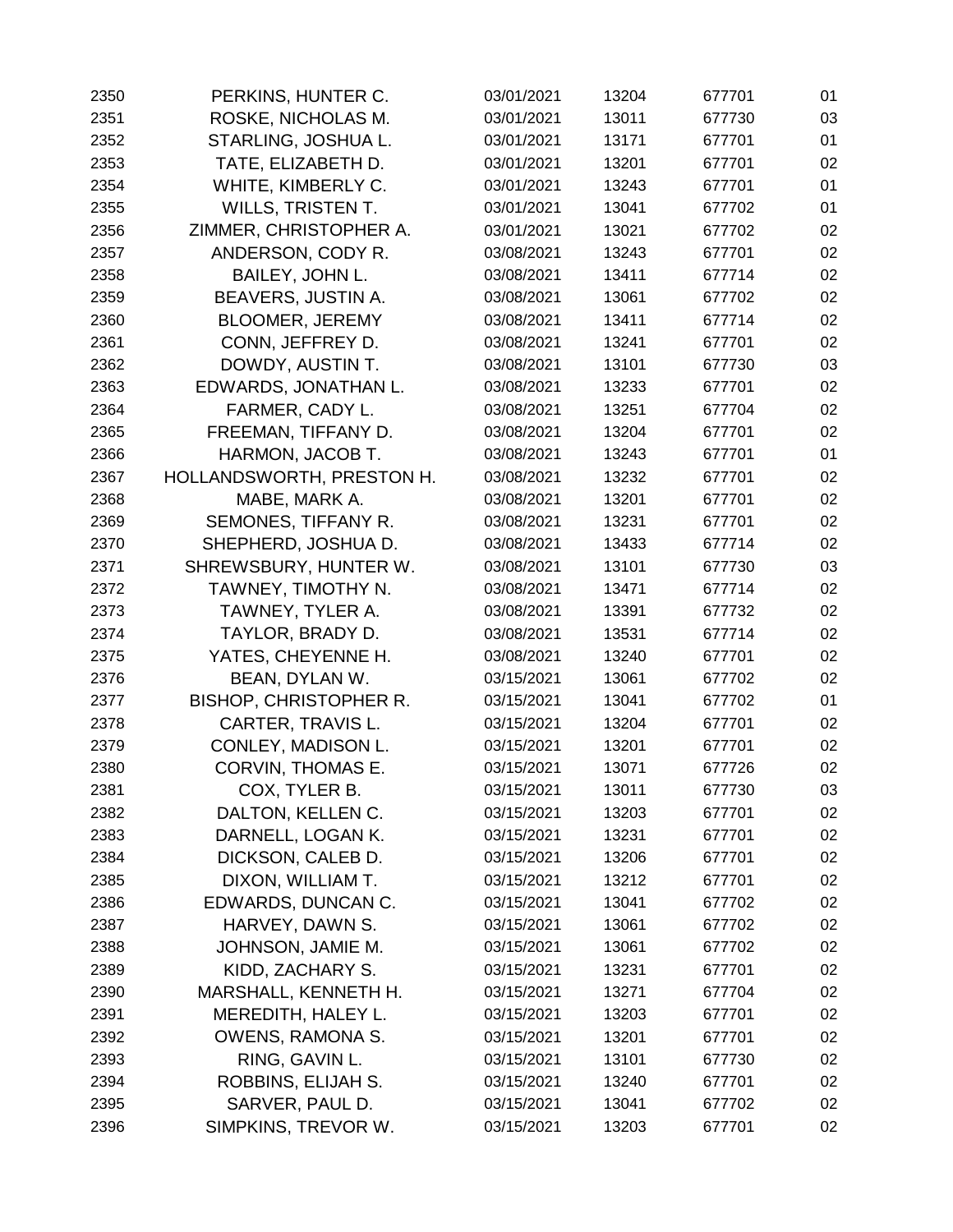| 2397 | VIVERO, EDGAR L.          | 03/15/2021 | 13061 | 677702 | 02 |
|------|---------------------------|------------|-------|--------|----|
| 2398 | VOSS, TIANNA D.           | 03/15/2021 | 13241 | 677701 | 02 |
| 2399 | WESTBY, MATTHEW A.        | 03/15/2021 | 13241 | 677701 | 02 |
| 2400 | WHITE, KRISTEN A.         | 03/15/2021 | 13282 | 677701 | 02 |
| 2401 | WOODYARD, CHRISTOPHER S.  | 03/15/2021 | 13071 | 677726 | 02 |
| 2402 | ZANDER, CORY R.           | 03/15/2021 | 13041 | 677702 | 02 |
| 2403 | AKERS, AMBER B.           | 03/22/2021 | 13041 | 677702 | 02 |
| 2404 | BAKER, AUSTIN B.          | 03/22/2021 | 13061 | 677702 | 02 |
| 2405 | <b>BEVERLY, GATLIN</b>    | 03/22/2021 | 13061 | 677702 | 02 |
| 2406 | <b>BURKETT, STEPHEN</b>   | 03/22/2021 | 13242 | 677701 | 02 |
| 2407 | BYRD, JEFFREY             | 03/22/2021 | 13231 | 677701 | 02 |
| 2408 | <b>CHANDLER, STEVEN</b>   | 03/22/2021 | 13243 | 677701 | 02 |
| 2409 | DODSON, CHRISTOPHER       | 03/22/2021 | 13271 | 677704 | 02 |
| 2410 | FLESHMAN, DWIGHT          | 03/22/2021 | 13071 | 677726 | 02 |
| 2411 | <b>GORDON, JAMES</b>      | 03/22/2021 | 13212 | 677701 | 02 |
| 2412 | HARVEY-BROWN, ELIYA       | 03/22/2021 | 13241 | 677701 | 02 |
| 2413 | <b>HELMS, LARRY</b>       | 03/22/2021 | 13552 | 677719 | 03 |
| 2414 | JAMES, HOMER O.           | 03/22/2021 | 13203 | 677701 | 02 |
| 2415 | KEITH, CLAYTON R.         | 03/22/2021 | 13201 | 677701 | 02 |
| 2416 | KING, JESSE               | 03/22/2021 | 13041 | 677728 | 01 |
| 2417 | LANE, DAVID R.            | 03/22/2021 | 13231 | 677701 | 02 |
| 2418 | LINDEY, SHAWN             | 03/22/2021 | 13581 | 677719 | 03 |
| 2419 | <b>MAXWELL, PATRICK</b>   | 03/22/2021 | 13041 | 677702 | 02 |
| 2420 | <b>MCCLOUD, ALEXIS</b>    | 03/22/2021 | 13041 | 677702 | 02 |
| 2421 | MINES, CAMRON             | 03/22/2021 | 13231 | 677701 | 02 |
| 2422 | PHILLIPS, BRIAN M.        | 03/22/2021 | 13271 | 677704 | 02 |
| 2423 | RIGGS, GREGORY L.         | 03/22/2021 | 13271 | 677704 | 02 |
| 2424 | <b>SAYERS, ROCKY</b>      | 03/22/2021 | 13581 | 677720 | 02 |
| 2425 | SHAW, JASON B.            | 03/22/2021 | 13271 | 677704 | 02 |
| 2426 | SHEFFEY, STEPHEN          | 03/22/2021 | 13243 | 677701 | 02 |
| 2427 | <b>STEVERS, JOSEPH</b>    | 03/22/2021 | 13011 | 677730 | 02 |
| 2428 | THOMPSON, KATHARINE       | 03/22/2021 | 13243 | 677701 | 02 |
| 2429 | <b>WESCHKE, LEONA</b>     | 03/22/2021 | 13240 | 677701 | 02 |
| 2430 | <b>WHITE, ATRAIO</b>      | 03/22/2021 | 13242 | 677701 | 02 |
| 2431 | <b>ASKEW, BYRON</b>       | 03/29/2021 | 13271 | 677704 | 02 |
| 2432 | BAKER, MICHAEL L.         | 03/29/2021 | 13251 | 677704 | 02 |
| 2433 | <b>BELCHER, REBECCA</b>   | 03/29/2021 | 13243 | 677701 | 02 |
| 2434 | <b>CLARK, DALE</b>        | 03/29/2021 | 13282 | 677701 | 02 |
| 2435 | DUNCAN, HAZARD            | 03/29/2021 | 13203 | 677701 | 02 |
| 2436 | <b>HENDERSON, BRANDON</b> | 03/29/2021 | 13243 | 677701 | 02 |
| 2437 | HOWELL, KATHERINE         | 03/29/2021 | 13242 | 677701 | 02 |
| 2438 | HUFF, DENNIS R.           | 03/29/2021 | 13581 | 677719 | 03 |
| 2439 | LEWIS, MICHAEL P.         | 03/29/2021 | 13233 | 677701 | 02 |
| 2440 | LONG, TED                 | 03/29/2021 | 13251 | 677704 | 02 |
| 2441 | LUCADO, SKYLER R.         | 03/29/2021 | 13234 | 677701 | 02 |
| 2442 | LUCAS, BARRY M.           | 03/29/2021 | 13242 | 677701 | 02 |
| 2443 | MEREDITH, SEAN E.         | 03/29/2021 | 13552 | 677719 | 02 |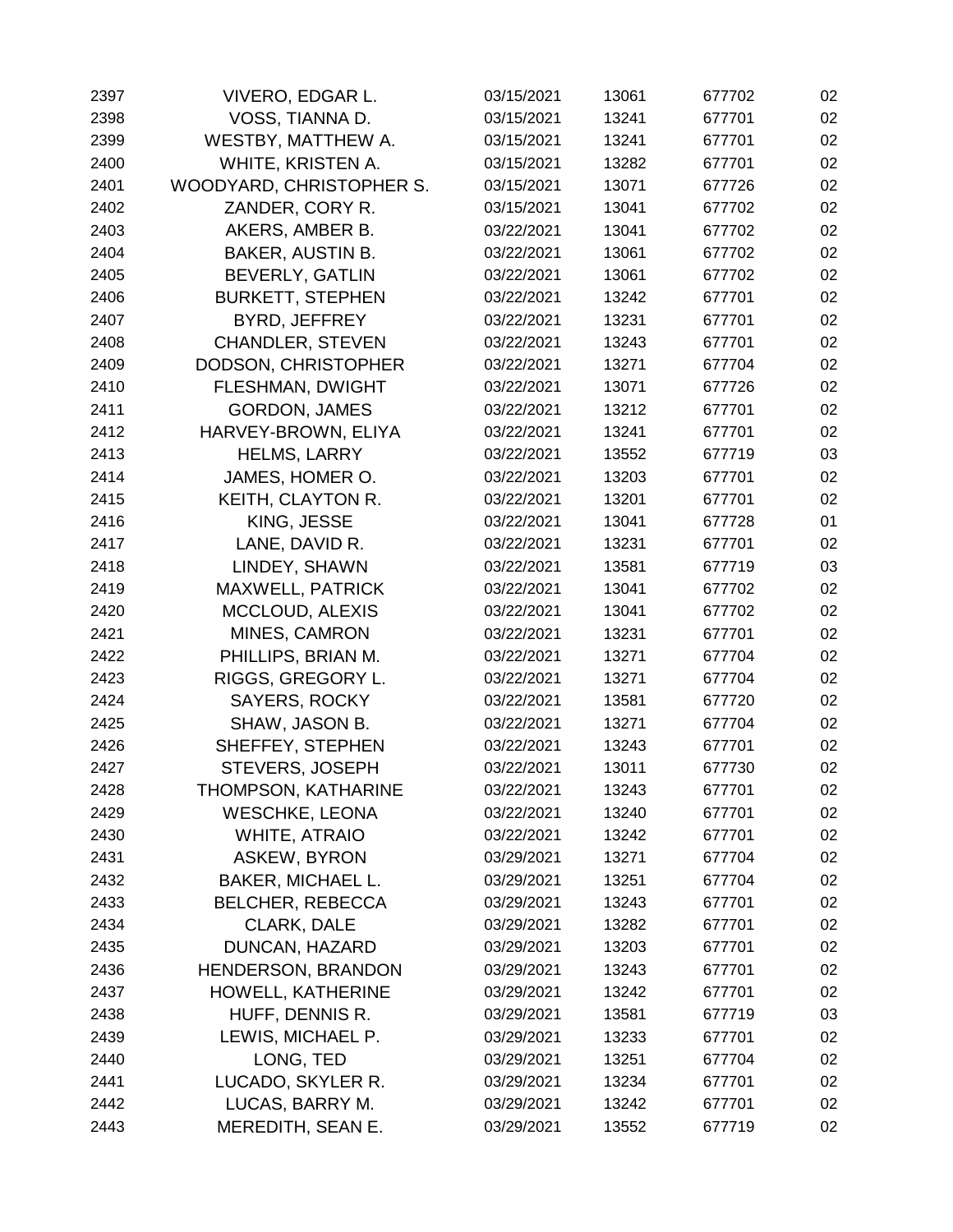| 2444 | MILLS, LOGAN W.               | 03/29/2021 | 13212 | 677701 | 02 |
|------|-------------------------------|------------|-------|--------|----|
| 2445 | PORTER, JODY L.               | 03/29/2021 | 13233 | 677701 | 02 |
| 2446 | PUGALEE, JERRY D.             | 03/29/2021 | 13552 | 677717 | 02 |
| 2447 | SCARBRO, EMILY M.             | 03/29/2021 | 13204 | 677701 | 02 |
| 2448 | SNIDER, JOSHUA R.             | 03/29/2021 | 13251 | 677704 | 02 |
| 2449 | TATE, TRACIE T.               | 03/29/2021 | 13234 | 677701 | 02 |
| 2450 | WARF, FRANKIE L.              | 03/29/2021 | 13271 | 677704 | 02 |
| 2451 | WILSON, BRADLEY A.            | 03/29/2021 | 13234 | 677701 | 02 |
| 2452 | <b>BEAMER, BENJAMIN S.</b>    | 04/05/2021 | 13203 | 677701 | 01 |
| 2453 | <b>BELCHER, MICHAEL P.</b>    | 04/05/2021 | 13203 | 677701 | 02 |
| 2454 | EDWARDS, MICHAEL G.           | 04/05/2021 | 13212 | 677701 | 01 |
| 2455 | HAGERMAN, JERRY D.            | 04/05/2021 | 13204 | 677701 | 01 |
| 2456 | HYLTON, RODNEY M.             | 04/05/2021 | 13201 | 677701 | 01 |
| 2457 | KIMMEY, SANDRA L.             | 04/05/2021 | 13212 | 677701 | 01 |
| 2458 | MILLER, KEVIN R.              | 04/05/2021 | 13243 | 677701 | 01 |
| 2459 | PICKETT, KIMBERLY A.          | 04/05/2021 | 13041 | 677702 | 01 |
| 2460 | SIZEMORE, JAMES B.            | 04/05/2021 | 13240 | 677701 | 01 |
| 2461 | <b>WILLIAMS, BRANDON S.</b>   | 04/05/2021 | 13233 | 677701 | 01 |
| 2462 | <b>CONLEY, HARLEY K.</b>      | 04/12/2021 | 13235 | 677701 | 01 |
| 2463 | FULFORD, MICHAEL T.           | 04/12/2021 | 13234 | 677701 | 01 |
| 2464 | KIRBY, JAMES L.               | 04/12/2021 | 13242 | 677701 | 01 |
| 2465 | MOSES, ZACHARY T.             | 04/12/2021 | 13041 | 677702 | 01 |
| 2466 | REED, ERIC S.                 | 04/12/2021 | 13151 | 677726 | 01 |
| 2467 | ROBINSON, MICHAEL D.          | 04/12/2021 | 13243 | 677701 | 01 |
| 2468 | <b>BRADLEY, MEGAN</b>         | 05/10/2021 | 13204 | 677701 | 02 |
| 2469 | BRUMMETT, TIMOTHY D.          | 05/10/2021 | 13231 | 677701 | 02 |
| 2470 | DEAN, MANDY C.                | 05/10/2021 | 13234 | 677701 | 02 |
| 2471 | FERGUSON, CHESTER D.          | 05/10/2021 | 13234 | 677701 | 02 |
| 2472 | FLOWERS, KENDALL T.           | 05/10/2021 | 13203 | 677701 | 02 |
| 2473 | HINES, MARK S.                | 05/10/2021 | 13234 | 677701 | 02 |
| 2474 | HUNTER, EMANUEL L.            | 05/10/2021 | 13242 | 677701 | 02 |
| 2475 | LINEBERRY, ETHAN W.           | 05/10/2021 | 13101 | 677730 | 03 |
| 2476 | LONG, PHILLIP R.              | 05/10/2021 | 13201 | 677701 | 02 |
| 2477 | MABRY, MATTHEW A.             | 05/10/2021 | 13233 | 677701 | 02 |
| 2478 | NEIGHBORS, TRAVIS D.          | 05/10/2021 | 13101 | 677730 | 03 |
| 2479 | SIZEMORE, KEVIN L.            | 05/10/2021 | 13021 | 677726 | 01 |
| 2480 | TRESCOTT, REBECCA S.          | 05/10/2021 | 13233 | 677701 | 02 |
| 2481 | <b>VINCENTE MENDEZ, MARIO</b> | 05/10/2021 | 13203 | 677701 | 02 |
| 2482 | WISEMAN, AUSTIN C.            | 05/10/2021 | 13071 | 677726 | 02 |
| 2483 | ALTIZER, CHRISTOPHER W.       | 05/24/2021 | 13234 | 677701 | 02 |
| 2484 | DOBBINS, GENE E.              | 05/24/2021 | 13061 | 677702 | 02 |
| 2485 | GLOVER, BROCK A.              | 05/24/2021 | 13101 | 677730 | 03 |
| 2486 | HALL, JAMES D.                | 05/24/2021 | 13041 | 677702 | 02 |
| 2487 | JENKINS, TRAMAIN A.           | 05/24/2021 | 13240 | 677701 | 02 |
| 2488 | WEEKS, STEVEN R.              | 05/24/2021 | 13011 | 677730 | 02 |
| 2489 | CARR, ADAM J.                 | 05/25/2021 | 13551 | 677717 | 02 |
| 2490 | ACKELSON, JACOB E.            | 06/01/2021 | 13011 | 677730 | 02 |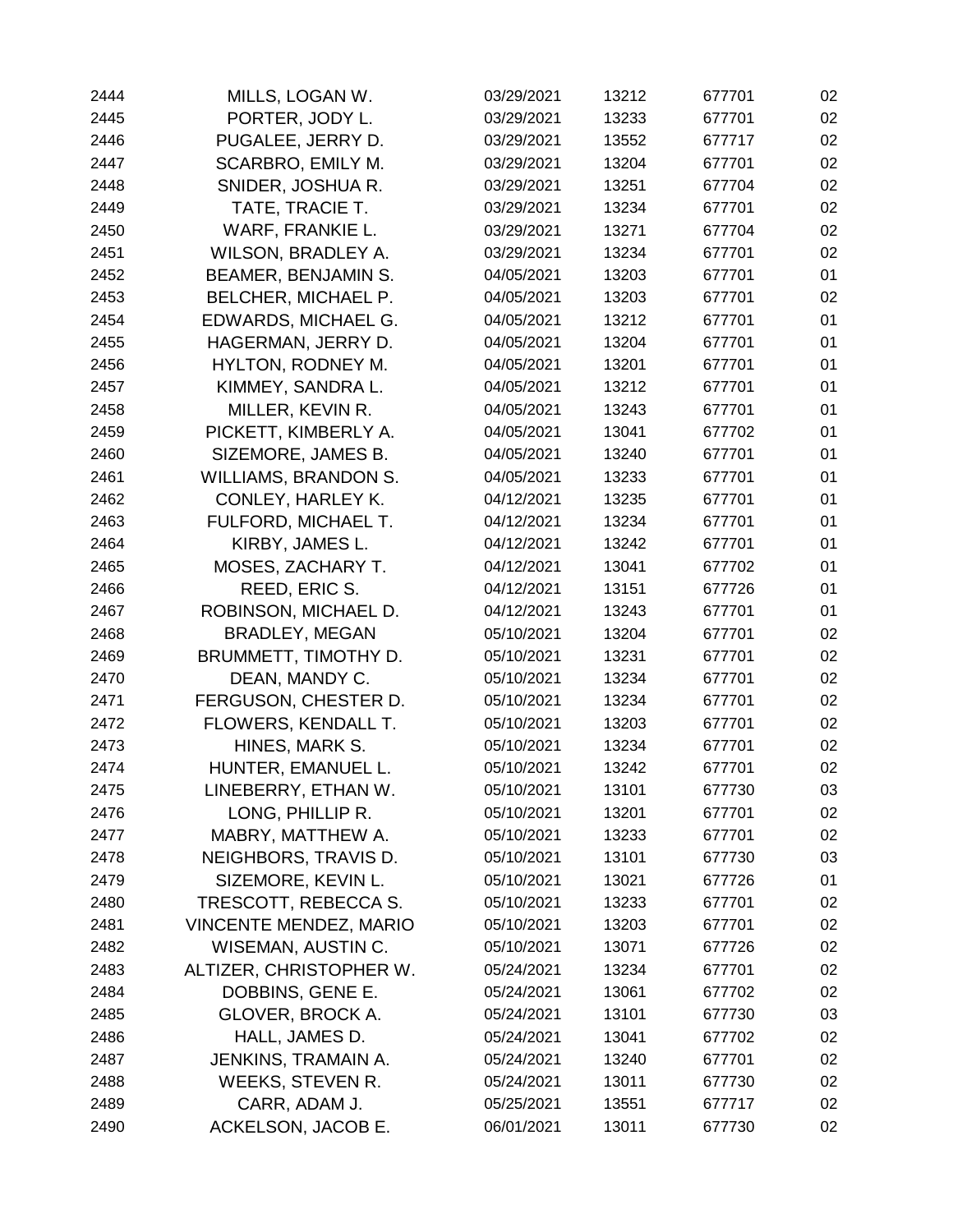| 2491 | FORD, STEPHEN C.           | 06/01/2021 | 13234 | 677701 | 02 |
|------|----------------------------|------------|-------|--------|----|
| 2492 | LAMBERT, WESLEY A.         | 06/01/2021 | 13271 | 677704 | 02 |
| 2493 | ARNOLD, JEFFREY B.         | 06/07/2021 | 13234 | 677701 | 01 |
| 2494 | COLEY, CHRISTOPHER L.      | 06/07/2021 | 13242 | 677701 | 01 |
| 2495 | COMBS, TANNER E.           | 06/07/2021 | 13271 | 677704 | 02 |
| 2496 | PHILLIPS, JOSEPH L.        | 06/07/2021 | 13041 | 677728 | 01 |
| 2497 | STANLEY, JEFFERY W.        | 06/07/2021 | 13271 | 677704 | 02 |
| 2498 | WOLFE, ZEBULON N.          | 07/19/2021 | 13552 | 677717 | 02 |
| 2499 | BAUMGARDNER, COURTNEY R.   | 08/09/2021 | 13212 | 677701 | 01 |
| 2500 | BIGGS, ALEXIS N.           | 08/09/2021 | 13204 | 677701 | 01 |
| 2501 | <b>BURACKER, GAVIN B.</b>  | 08/09/2021 | 13271 | 677704 | 02 |
| 2502 | COLEY, DANIEL L.           | 08/09/2021 | 13471 | 677714 | 01 |
| 2503 | COX, ANGELA A.             | 08/09/2021 | 13241 | 677701 | 01 |
| 2504 | COX, DOUGLAS B.            | 08/09/2021 | 13151 | 677726 | 01 |
| 2505 | COX, JACOB R.              | 08/09/2021 | 13271 | 677704 | 02 |
| 2506 | DAVIS, ANTHONY M.          | 08/09/2021 | 13411 | 677714 | 01 |
| 2507 | DIMAS, JAMES R.            | 08/09/2021 | 13432 | 677714 | 02 |
| 2508 | ELLIOTT, MYKAEL I.         | 08/09/2021 | 13212 | 677701 | 01 |
| 2509 | HARMAN, JULIAN D.          | 08/09/2021 | 13432 | 677714 | 02 |
| 2510 | HESS, JASTIN C.            | 08/09/2021 | 13271 | 677704 | 02 |
| 2511 | HOSACK, DONALD C.          | 08/09/2021 | 13061 | 677702 | 01 |
| 2512 | JACKSON, ZACHARY D.        | 08/09/2021 | 13061 | 677702 | 02 |
| 2513 | LEFLER, TRAVIS M.          | 08/09/2021 | 13041 | 677702 | 01 |
| 2514 | MARTIN, MICHAEL L.         | 08/09/2021 | 13101 | 677730 | 02 |
| 2515 | OWENS, GAVIN R.            | 08/09/2021 | 13061 | 677702 | 02 |
| 2516 | PEZZINO, CODY J.           | 08/09/2021 | 13235 | 677714 | 01 |
| 2517 | RIGGINS, JUSTIN K.         | 08/09/2021 | 13203 | 677701 | 02 |
| 2518 | SHREWSBERRY, KATIE C.      | 08/09/2021 | 13212 | 677701 | 01 |
| 2519 | SOWERS, ZACHARY T.         | 08/09/2021 | 13271 | 677704 | 02 |
| 2520 | STEPHENS, WILLIAM C.       | 08/09/2021 | 13212 | 677701 | 01 |
| 2521 | STROCK, ROBERT C.          | 08/09/2021 | 13412 | 677714 | 01 |
| 2522 | TRUITT, PHILLIP W.         | 08/09/2021 | 13041 | 677702 | 01 |
| 2523 | UMBERGER, HUNTER E.        | 08/09/2021 | 13212 | 677701 | 01 |
| 2524 | AKERS, EDMOND J.           | 08/16/2021 | 13061 | 677702 | 02 |
| 2525 | ARNOLD, TRACY L.           | 08/16/2021 | 13021 | 677726 | 01 |
| 2526 | BARTLETT, BENJAMIN A.      | 08/16/2021 | 13203 | 677701 | 02 |
| 2527 | BELL, LOGAN A.             | 08/16/2021 | 13233 | 677701 | 02 |
| 2528 | CARR, ANGELA D.            | 08/16/2021 | 13231 | 677701 | 02 |
| 2529 | COLBIRD, MELISSA A.        | 08/16/2021 | 13242 | 677701 | 02 |
| 2530 | COX, RHONDA L.             | 08/16/2021 | 13212 | 677701 | 02 |
| 2531 | DALTON, MISTY E.           | 08/16/2021 | 13212 | 677701 | 02 |
| 2532 | DUNCAN, BRADLEY S.         | 08/16/2021 | 13081 | 677745 | 01 |
| 2533 | <b>GRAVELY, ABIGAIL R.</b> | 08/16/2021 | 13213 | 677701 | 02 |
| 2534 | HAYNES, TYRONE B.          | 08/16/2021 | 13271 | 677704 | 02 |
| 2535 | HENLEY, JOSHUA A.          | 08/16/2021 | 13271 | 677704 | 02 |
| 2536 | HOLCOMB, AUSTIN L.         | 08/16/2021 | 13233 | 677701 | 02 |
| 2537 | MELTON, LEIGHANNA N.       | 08/16/2021 | 13241 | 677701 | 02 |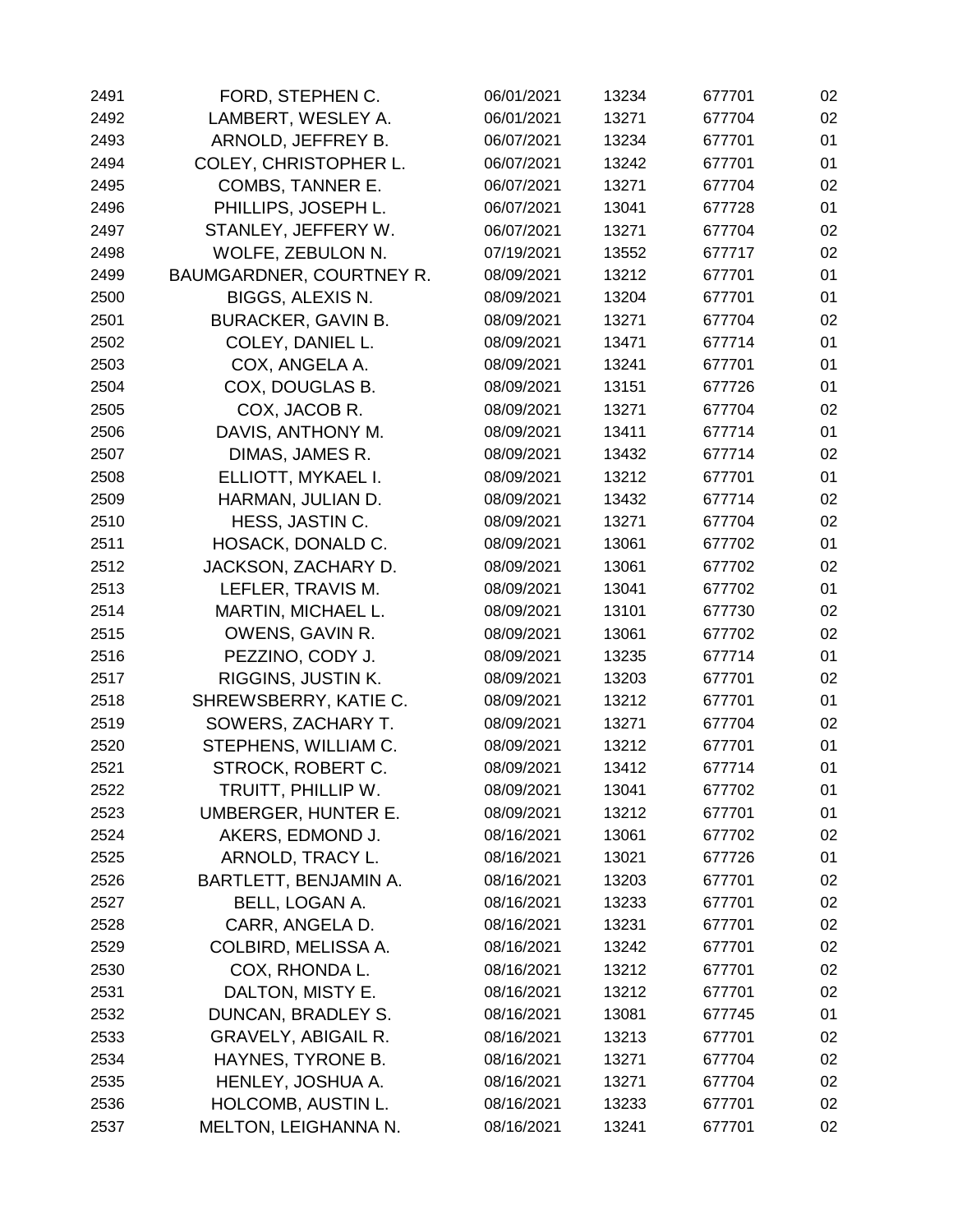| 2538 | MORGAN, TEBEI N.              | 08/16/2021 | 13243 | 677701 | 02 |
|------|-------------------------------|------------|-------|--------|----|
| 2539 | MORRIS, DESTINY D.            | 08/16/2021 | 13243 | 677702 | 01 |
| 2540 | NEICE, SAMANTHA L.            | 08/16/2021 | 13234 | 677701 | 02 |
| 2541 | NESTER, PHYLLIS M.            | 08/16/2021 | 13204 | 677701 | 02 |
| 2542 | NOWLIN, JAYLIN B.             | 08/16/2021 | 13041 | 677702 | 02 |
| 2543 | OLIVER, ADAM B.               | 08/16/2021 | 13411 | 677714 | 02 |
| 2544 | PRICE, TROY D.                | 08/16/2021 | 13041 | 677702 | 02 |
| 2545 | PUCKETT, SARAH H.             | 08/16/2021 | 13411 | 677714 | 02 |
| 2546 | QUESENBERRY, THOMAS J.        | 08/16/2021 | 13231 | 677701 | 02 |
| 2547 | RABARA, DAWN M.               | 08/16/2021 | 13203 | 677701 | 02 |
| 2548 | REICHNER, WILLIAM D.          | 08/16/2021 | 13091 | 677745 | 02 |
| 2549 | ROBERTSON, ROSS A.            | 08/16/2021 | 13271 | 677724 | 02 |
| 2550 | ROBERTSON, TAMMY G.           | 08/16/2021 | 13203 | 677701 | 02 |
| 2551 | SAWYERS, CODY H.              | 08/16/2021 | 13282 | 677701 | 02 |
| 2552 | SHREWSBURY, JOSHUA D.         | 08/16/2021 | 13201 | 677701 | 02 |
| 2553 | SLAUGHTER, DARIUS B.          | 08/16/2021 | 13241 | 677701 | 02 |
| 2554 | STEVERS, PRISCILLA F.         | 08/16/2021 | 13204 | 677701 | 02 |
| 2555 | TICKLE, TIMOTHY R.            | 08/16/2021 | 13233 | 677701 | 02 |
| 2556 | WADE, EDWARD K.               | 08/16/2021 | 13041 | 677702 | 02 |
| 2557 | WILEY, DENNIS R.              | 08/16/2021 | 13412 | 677714 | 02 |
| 2558 | WRIGHT, TAMMY M.              | 08/16/2021 | 13204 | 677701 | 02 |
| 2559 | ASBURY, NATHAN W.             | 08/23/2021 | 13101 | 677730 | 03 |
| 2560 | BAILEY, CALEB J.              | 08/23/2021 | 13242 | 677701 | 02 |
| 2561 | CLARK, MICHAEL J.             | 08/23/2021 | 13204 | 677701 | 02 |
| 2562 | COFFEY, CARLTON L.            | 08/23/2021 | 13432 | 677714 | 02 |
| 2563 | CUSTODIO, JARED A.            | 08/23/2021 | 13204 | 677701 | 01 |
| 2564 | DAILEY, DRAKE J.              | 08/23/2021 | 13011 | 677730 | 03 |
| 2565 | HARDIN, COLT E.               | 08/23/2021 | 13041 | 677702 | 02 |
| 2566 | HARVEY, EVAN L.               | 08/23/2021 | 13204 | 677701 | 02 |
| 2567 | HOLCOMB, TONY L.              | 08/23/2021 | 13433 | 677714 | 02 |
| 2568 | JENNELLE, QUINTIN I.          | 08/23/2021 | 13101 | 677730 | 02 |
| 2569 | MONTGOMERY, ROBERT M.         | 08/23/2021 | 13212 | 677701 | 02 |
| 2570 | MOYE, CARISSA R.              | 08/23/2021 | 13235 | 677714 | 01 |
| 2571 | PUCKETT, TANNER D.            | 08/23/2021 | 13212 | 677701 | 01 |
| 2572 | ROBERSON, BRENDON M.          | 08/23/2021 | 13081 | 677745 | 01 |
| 2573 | ROCHELLE, JUSTIN T.           | 08/23/2021 | 13242 | 677701 | 02 |
| 2574 | TATE, CODY W.                 | 08/23/2021 | 13151 | 677726 | 01 |
| 2575 | TAYLOR, EDWARD D.             | 08/23/2021 | 13233 | 677701 | 02 |
| 2576 | VANCE, SAMUEL R.              | 08/23/2021 | 13231 | 677701 | 02 |
| 2577 | WILLARD, MISTY L.             | 08/23/2021 | 13232 | 677701 | 02 |
| 2578 | <b>BLAIR, NOLAN R.</b>        | 08/30/2021 | 13232 | 677701 | 02 |
| 2579 | <b>GROSECLOSE, MICHAEL C.</b> | 08/30/2021 | 13241 | 677701 | 02 |
| 2580 | HAGERTY, WESLEY C.            | 08/30/2021 | 13412 | 677714 | 02 |
| 2581 | HETHERINGTON, ANDREA P.       | 08/30/2021 | 13231 | 677701 | 02 |
| 2582 | HOLLINGSWORTH, JUSTIN L.      | 08/30/2021 | 13242 | 677701 | 02 |
| 2583 | JAKUBIAK, TYLER A.            | 08/30/2021 | 13041 | 677702 | 02 |
| 2584 | NESTER, LEO A.                | 08/30/2021 | 13282 | 677701 | 02 |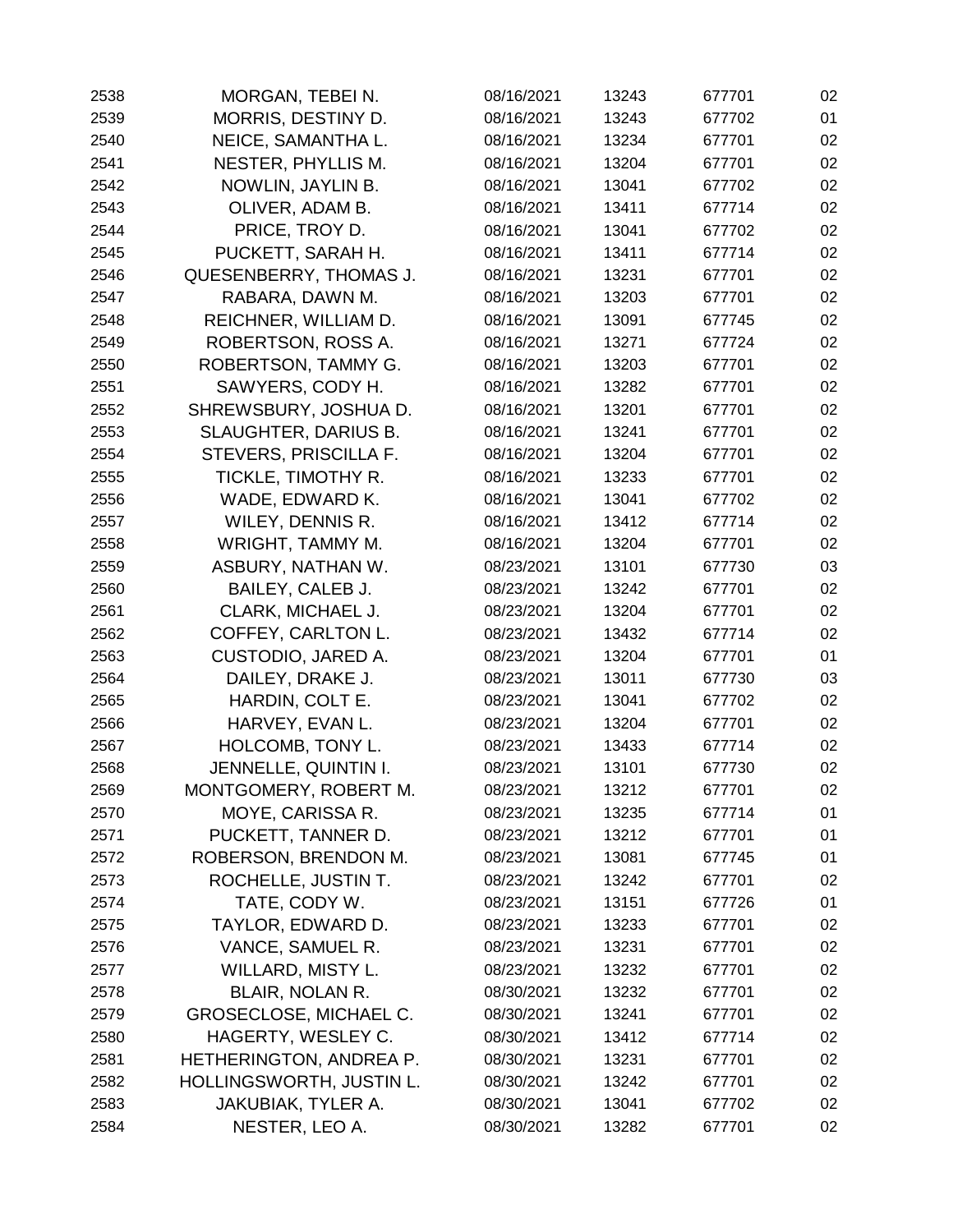| 2585 | NUCKOLS, GARY C.           | 08/30/2021 | 13232 | 677701 | 02 |
|------|----------------------------|------------|-------|--------|----|
| 2586 | PARSELL, CAITLYN G.        | 08/30/2021 | 13232 | 677701 | 02 |
| 2587 | PELOQUIN, JOSEPH E.        | 08/30/2021 | 13411 | 677714 | 02 |
| 2588 | PHILLIPS, RAYMOND          | 08/30/2021 | 13243 | 677701 | 02 |
| 2589 | RATCLIFF, MEGAN S.         | 08/30/2021 | 13233 | 677701 | 02 |
| 2590 | RIGGINS, TREVOR L.         | 08/30/2021 | 13061 | 677702 | 02 |
| 2591 | <b>RIGGS, MICHAEL</b>      | 08/30/2021 | 13071 | 677726 | 02 |
| 2592 | SARVER, HEATHER A.         | 08/30/2021 | 13201 | 677701 | 02 |
| 2593 | SCOTT, TYK.                | 08/30/2021 | 13282 | 677701 | 02 |
| 2594 | SEXTON, EDWARD M.          | 08/30/2021 | 13141 | 677701 | 02 |
| 2595 | SHREWSBURY, RYAN W.        | 08/30/2021 | 13231 | 677701 | 02 |
| 2596 | TAYLOR, MORGAN F.          | 08/30/2021 | 13243 | 677701 | 02 |
| 2597 | TRUDELL, LOGAN M.          | 08/30/2021 | 13061 | 677702 | 02 |
| 2598 | YOUNG, LEVI W.             | 08/30/2021 | 13243 | 677701 | 02 |
| 2599 | AL KADHIMI, MUSTAFA J.     | 09/07/2021 | 13204 | 677701 | 02 |
| 2600 | CHAPMAN, CHAD E.           | 09/07/2021 | 13021 | 677726 | 02 |
| 2601 | CLAYPOOL, JOHN D.          | 09/07/2021 | 13242 | 677701 | 02 |
| 2602 | <b>COLEMAN, DONNIE R.</b>  | 09/07/2021 | 13242 | 677701 | 02 |
| 2603 | COOK, BETSY R.             | 09/07/2021 | 13234 | 677701 | 02 |
| 2604 | CRISMOND, DYLAN W.         | 09/07/2021 | 13242 | 677701 | 02 |
| 2605 | DALTON, DUSTIN A.          | 09/07/2021 | 13201 | 677701 | 02 |
| 2606 | GRAHAM, CODY D.            | 09/07/2021 | 13041 | 677702 | 02 |
| 2607 | GRIMMETT, DAKOTA A.        | 09/07/2021 | 13202 | 677701 | 02 |
| 2608 | HARDEN, ALICIA L.          | 09/07/2021 | 13231 | 677701 | 02 |
| 2609 | <b>JUSTICE, RAYMOND A.</b> | 09/07/2021 | 13212 | 677701 | 02 |
| 2610 | KINSER, KAITLIN D.         | 09/07/2021 | 13243 | 677701 | 02 |
| 2611 | LAMBERT, JONATHAN A.       | 09/07/2021 | 13233 | 677701 | 02 |
| 2612 | LOAN, ADAM W.              | 09/07/2021 | 13231 | 677701 | 02 |
| 2613 | MANNING, THOMAS P.         | 09/07/2021 | 13231 | 677701 | 02 |
| 2614 | <b>MARTIN, JOHN</b>        | 09/07/2021 | 13231 | 677701 | 02 |
| 2615 | MINNICK, JACOB A.          | 09/07/2021 | 13204 | 677701 | 02 |
| 2616 | MONTGOMERY, TRAVIS H.      | 09/07/2021 | 13041 | 677728 | 02 |
| 2617 | PERSINGER, RODNEY W.       | 09/07/2021 | 13233 | 677701 | 02 |
| 2618 | ROLLINS, DYLAN J.          | 09/07/2021 | 13243 | 677701 | 02 |
| 2619 | ROOPE, ROSETTA J.          | 09/07/2021 | 13232 | 677701 | 02 |
| 2620 | TEMONEY, BONITA C.         | 09/07/2021 | 13241 | 677701 | 02 |
| 2621 | TICE, NOAH C.              | 09/07/2021 | 13041 | 677702 | 02 |
| 2622 | WHETZEL, TINA A.           | 09/07/2021 | 13282 | 677701 | 02 |
| 2623 | <b>WOJCIK, THOMAS M.</b>   | 09/07/2021 | 13212 | 677701 | 02 |
| 2624 | <b>BRUCE, WILLIAM</b>      | 09/13/2021 | 13232 | 677701 | 02 |
| 2625 | JARRETT, CODY J.           | 09/13/2021 | 13432 | 677714 | 02 |
| 2626 | LYTTON, MICHAEL A.         | 09/13/2021 | 13432 | 677714 | 02 |
| 2627 | MARSHALL, ABBIGAIL         | 09/13/2021 | 13233 | 677701 | 02 |
| 2628 | NEWHOUSE, DEWEY            | 09/13/2021 | 13041 | 677702 | 02 |
| 2629 | PUCKETT, KELLY D.          | 09/13/2021 | 13282 | 677701 | 02 |
| 2630 | RADFORD, RODNEY L.         | 09/13/2021 | 13242 | 677701 | 02 |
| 2631 | RAMSEY, JARRED N.          | 09/13/2021 | 13441 | 677714 | 01 |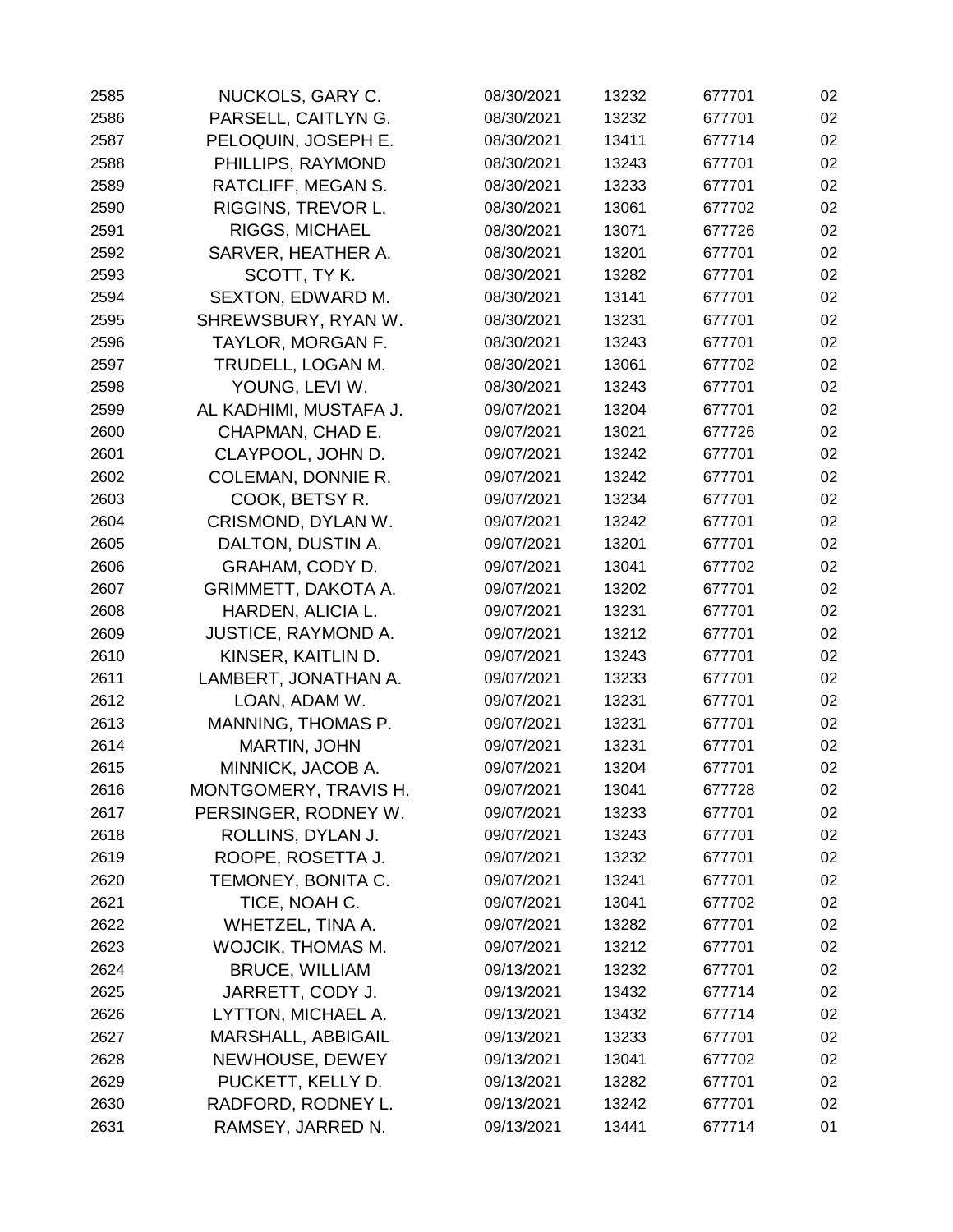| 2632 | SHEETS, WILLIAM G.         | 09/13/2021 | 13242 | 677701 | 02 |
|------|----------------------------|------------|-------|--------|----|
| 2633 | SLATE, EMILY D.            | 09/13/2021 | 13242 | 677701 | 02 |
| 2634 | STEWART, HERMAN L.         | 09/13/2021 | 13441 | 677714 | 01 |
| 2635 | SUTHERLAND, CHANELL D.     | 09/13/2021 | 13431 | 677714 | 02 |
| 2636 | WADDELL, AUSTIN J.         | 09/13/2021 | 13240 | 677701 | 02 |
| 2637 | BAILEY, MEGAN L.           | 09/20/2021 | 13151 | 677706 | 02 |
| 2638 | BLANKENSHIP, DELORES L.    | 09/20/2021 | 13411 | 677714 | 02 |
| 2639 | <b>BRAXTON, TERRELL</b>    | 09/20/2021 | 13242 | 677701 | 02 |
| 2640 | DECOSTA, DAKOTA            | 09/20/2021 | 13232 | 677701 | 02 |
| 2641 | DOSS, LOGAN M.             | 09/20/2021 | 13471 | 677714 | 02 |
| 2642 | <b>NELSON, TRAVIS</b>      | 09/20/2021 | 13243 | 677701 | 02 |
| 2643 | ROOPE, ZACHARY T.          | 09/20/2021 | 13201 | 677701 | 02 |
| 2644 | ROSSO, MICHAEL             | 09/20/2021 | 13212 | 677701 | 02 |
| 2645 | SARGENT, CHRISTOPHER A.    | 09/20/2021 | 13231 | 677701 | 02 |
| 2646 | <b>SEXTON, LAWRENCE E.</b> | 09/20/2021 | 13231 | 677701 | 02 |
| 2647 | SHRADER, SIERRA D.         | 09/20/2021 | 13241 | 677701 | 02 |
| 2648 | SIZEMORE, BONNIE M.        | 09/20/2021 | 13471 | 677714 | 02 |
| 2649 | ST CLAIR, CRAIG J.         | 09/20/2021 | 13061 | 677702 | 02 |
| 2650 | SURRATT, SHAWN M.          | 09/20/2021 | 13041 | 677702 | 02 |
| 2651 | TOSH, HALEY C.             | 09/20/2021 | 13041 | 677702 | 02 |
| 2652 | WIDRIG, OLIVIA A.          | 09/20/2021 | 13411 | 677714 | 02 |
| 2653 | YOUNG, PHILLIP M.          | 09/20/2021 | 13201 | 677701 | 02 |
| 2654 | ADAMS, SARAH K.            | 09/27/2021 | 13242 | 677701 | 02 |
| 2655 | BRADLEY, JACOB G.          | 09/27/2021 | 13242 | 677701 | 02 |
| 2656 | <b>BROWN, PAUL</b>         | 09/27/2021 | 13041 | 677702 | 02 |
| 2657 | <b>BRUNK, MARY E.</b>      | 09/27/2021 | 13412 | 677714 | 02 |
| 2658 | BURCHAM, WILLIAM P.        | 09/27/2021 | 13412 | 677714 | 02 |
| 2659 | CARROLL, ZACKERY D.        | 09/27/2021 | 13243 | 677701 | 02 |
| 2660 | CHAPPELL, KIM B.           | 09/27/2021 | 13242 | 677701 | 02 |
| 2661 | HORTON, MATTHEW C.         | 09/27/2021 | 13233 | 677701 | 02 |
| 2662 | NASH, CHADWICK W.          | 09/27/2021 | 13041 | 677702 | 01 |
| 2663 | NEECE, JOSHUA J.           | 09/27/2021 | 13433 | 677714 | 02 |
| 2664 | REED, DARAN M.             | 09/27/2021 | 13433 | 677714 | 02 |
| 2665 | SMITH, DAKOTA L.           | 09/27/2021 | 13240 | 677701 | 02 |
| 2666 | STEPHENS, PRISCILLA D.     | 09/27/2021 | 13411 | 677714 | 02 |
| 2667 | <b>TAYLOR, JASON</b>       | 09/27/2021 | 13081 | 677745 | 02 |
| 2668 | THOMPSON, ANDREA D.        | 09/27/2021 | 13241 | 677701 | 02 |
| 2669 | THORNTON, TIMOTHY R.       | 09/27/2021 | 13232 | 677701 | 02 |
| 2670 | TILLMAN, ROBERT L.         | 09/27/2021 | 13581 | 677720 | 02 |
| 2671 | WARE, TIRAYA M.            | 09/27/2021 | 13243 | 677701 | 02 |
| 2672 | WILLIAMS, ELIZABETH A.     | 09/27/2021 | 13151 | 677701 | 01 |
| 2673 | BELCHER, PERRY G.          | 10/04/2021 | 13151 | 677701 | 01 |
| 2674 | BROWN, EVAN D.             | 10/04/2021 | 13232 | 677701 | 02 |
| 2675 | CARTER, TERRAL J.          | 10/04/2021 | 13232 | 677701 | 02 |
| 2676 | DAVIS, BOBBY L.            | 10/04/2021 | 13233 | 677701 | 01 |
| 2677 | DUNFORD, LOGAN C.          | 10/04/2021 | 13041 | 677702 | 02 |
| 2678 | EDWARDS, HANNAH M.         | 10/04/2021 | 13411 | 677714 | 02 |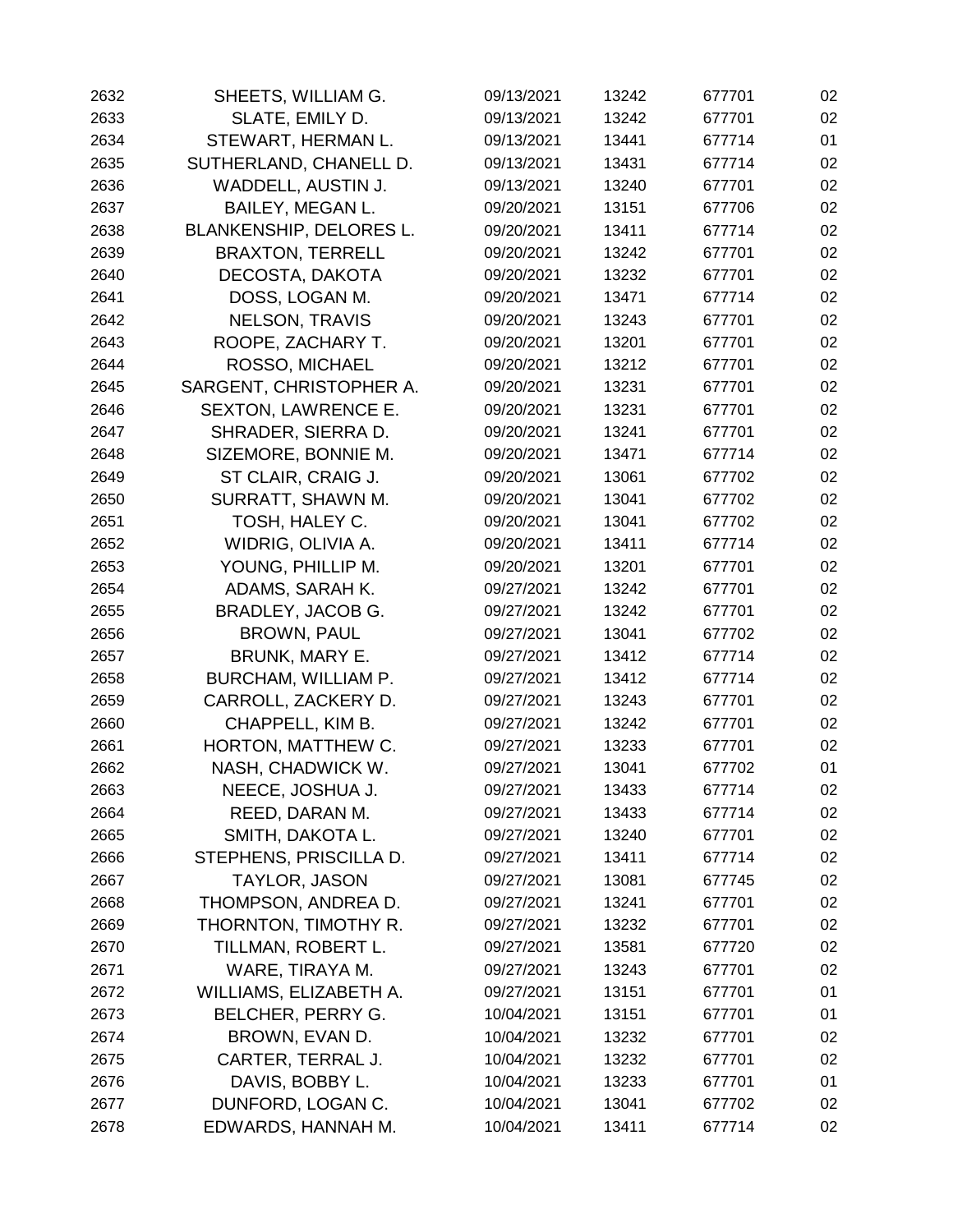| 2679 | FRAME, COURTNEY P.         | 10/04/2021 | 13206 | 677701 | 02 |
|------|----------------------------|------------|-------|--------|----|
| 2680 | HARVEY, ELIJAH U.          | 10/04/2021 | 13242 | 677701 | 02 |
| 2681 | HAYES, JOHN H.             | 10/04/2021 | 13061 | 677702 | 02 |
| 2682 | HILL, KOBY J.              | 10/04/2021 | 13061 | 677702 | 02 |
| 2683 | HODGE, CHAD I.             | 10/04/2021 | 13081 | 677745 | 02 |
| 2684 | JOHNSON, JOHNATHON H.      | 10/04/2021 | 13061 | 677702 | 02 |
| 2685 | MORGAN, SEAN A.            | 10/04/2021 | 13241 | 677701 | 02 |
| 2686 | MORGAN, STEPHEN A.         | 10/04/2021 | 13051 | 677745 | 02 |
| 2687 | REED, THOMAS J.            | 10/04/2021 | 13151 | 677726 | 02 |
| 2688 | RIDDLE, ALLISON M.         | 10/04/2021 | 13471 | 677714 | 02 |
| 2689 | ROSE, SASHA R.             | 10/04/2021 | 13361 | 677714 | 02 |
| 2690 | SHUFF, PARKER H.           | 10/04/2021 | 13203 | 677701 | 01 |
| 2691 | STEWART, BRENT E.          | 10/04/2021 | 13091 | 677745 | 02 |
| 2692 | STILTNER, KELLY J.         | 10/04/2021 | 13242 | 677701 | 02 |
| 2693 | TAWNEY, HUNTER L.          | 10/04/2021 | 13231 | 677701 | 01 |
| 2694 | THOMAS, MARTY J.           | 10/04/2021 | 13233 | 677701 | 01 |
| 2695 | WARNER, CHRISTOPHER P.     | 10/04/2021 | 13233 | 677701 | 02 |
| 2696 | BROOKS, OPIE S.            | 10/11/2021 | 13581 | 677720 | 02 |
| 2697 | CARRENO, BETY A.           | 10/11/2021 | 13051 | 677745 | 02 |
| 2698 | DOW, AUSTIN T.             | 10/11/2021 | 13235 | 677714 | 01 |
| 2699 | FLORES, SOTERO J.          | 10/11/2021 | 13041 | 677702 | 02 |
| 2700 | HILL, GARRET A.            | 10/11/2021 | 13061 | 677702 | 02 |
| 2701 | HOLLIE, CODY D.            | 10/11/2021 | 13432 | 677714 | 02 |
| 2702 | LAWSON, SHANEAN M.         | 10/11/2021 | 13490 | 677733 | 02 |
| 2703 | REED, BRANNON L.           | 10/11/2021 | 13490 | 677733 | 02 |
| 2704 | ROWLETT, JEREMY M.         | 10/11/2021 | 13204 | 677701 | 01 |
| 2705 | RUBINO, JOSEPH M.          | 10/11/2021 | 13051 | 677745 | 03 |
| 2706 | <b>SAYERS, RUSTY</b>       | 10/11/2021 | 13234 | 677701 | 02 |
| 2707 | STIKE, BENJAMIN K.         | 10/11/2021 | 13213 | 677701 | 02 |
| 2708 | THOMAS, MORGAN L.          | 10/11/2021 | 13203 | 677701 | 02 |
| 2709 | TURNBULL, CHANCE A.        | 10/11/2021 | 13201 | 677701 | 02 |
| 2710 | WADE, RINER B.             | 10/11/2021 | 13681 | 677720 | 02 |
| 2711 | WARNER, MICHAEL A.         | 10/11/2021 | 13151 | 677726 | 01 |
| 2712 | WILLIAMS-HYDER, CAMERON I. | 10/11/2021 | 13242 | 677701 | 02 |
| 2713 | <b>ADAIR, MARSHALL</b>     | 10/18/2021 | 13031 | 677702 | 02 |
| 2714 | AGEE, CHEYENNA             | 10/18/2021 | 13691 | 677733 | 01 |
| 2715 | BLANKENSHIP, DARLA J.      | 10/18/2021 | 13232 | 677701 | 02 |
| 2716 | <b>BRAXTON, LATIA</b>      | 10/18/2021 | 13242 | 677701 | 02 |
| 2717 | DESKINS, MICAH H.          | 10/18/2021 | 13591 | 677733 | 01 |
| 2718 | DUNCAN, CHRISTOPHER J.     | 10/18/2021 | 13212 | 677701 | 02 |
| 2719 | GARLAND, TREY A.           | 10/18/2021 | 13204 | 677701 | 02 |
| 2720 | <b>HOUSTON, JUSTUS M.</b>  | 10/18/2021 | 13271 | 677704 | 02 |
| 2721 | HUTTON, ETHAN A.           | 10/18/2021 | 13061 | 677702 | 02 |
| 2722 | JARRELLS, PRESTON L.       | 10/18/2021 | 13051 | 677745 | 01 |
| 2723 | MULLINS, BRANDON C.        | 10/18/2021 | 13031 | 677702 | 02 |
| 2724 | PEAK, MELODY N.            | 10/18/2021 | 13031 | 677702 | 01 |
| 2725 | RUTHERFORD, ROBERT         | 10/18/2021 | 13031 | 677702 | 02 |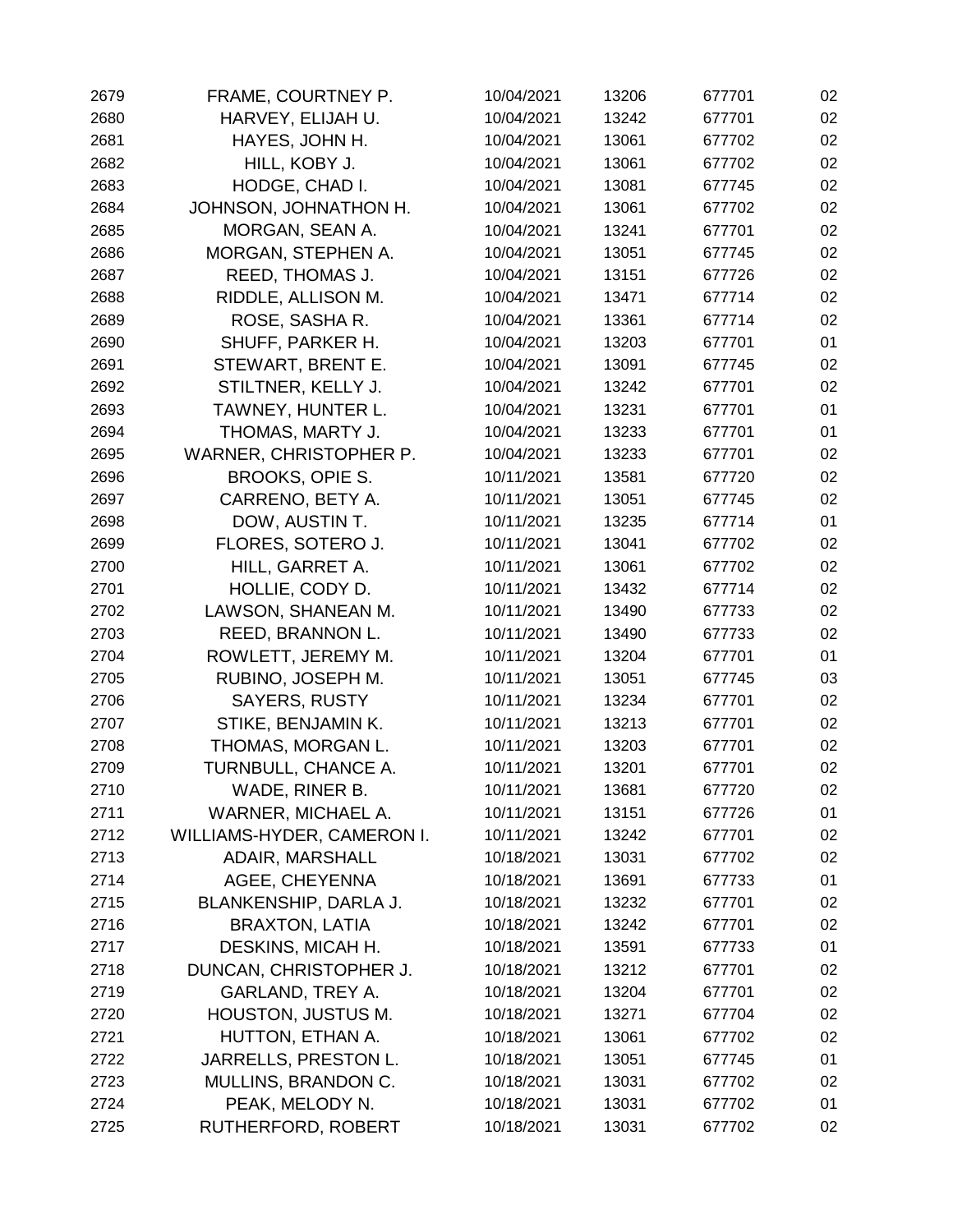| 2726 | TRIVETT, MARKIE P.           | 10/18/2021 | 13581 | 677719 | 02 |
|------|------------------------------|------------|-------|--------|----|
| 2727 | ALLEY, DEVYN J.              | 10/25/2021 | 13242 | 677701 | 02 |
| 2728 | BASHAM, JOSHUA M.            | 10/25/2021 | 13091 | 677745 | 02 |
| 2729 | <b>BISHOP, MICHAEL D.</b>    | 10/25/2021 | 13204 | 677701 | 02 |
| 2730 | COLE, ANITA W.               | 10/25/2021 | 13232 | 677701 | 02 |
| 2731 | DEMME, ANTHONY J.            | 10/25/2021 | 13243 | 677701 | 02 |
| 2732 | DUNCAN, LUKE I.              | 10/25/2021 | 13243 | 677701 | 02 |
| 2733 | JUSTICE, SHALONDA D.         | 10/25/2021 | 13234 | 677702 | 02 |
| 2734 | <b>KESTNER, ASHTON T.</b>    | 10/25/2021 | 13151 | 677726 | 01 |
| 2735 | LANTER, ZACKARY S.           | 10/25/2021 | 13212 | 677701 | 02 |
| 2736 | LITTLEJOHN, TYRONE J.        | 10/25/2021 | 13091 | 677745 | 02 |
| 2737 | MABRY, AUSTYN T.             | 10/25/2021 | 13271 | 677704 | 02 |
| 2738 | MARSHALL, ANNA G.            | 10/25/2021 | 13204 | 677701 | 02 |
| 2739 | MILLER, ATLANTA D.           | 10/25/2021 | 13041 | 677702 | 02 |
| 2740 | ROBERSON, JUSTIN T.          | 10/25/2021 | 13243 | 677701 | 02 |
| 2741 | SIMPSON, ELIJAH              | 10/25/2021 | 13061 | 677702 | 01 |
| 2742 | SKOMSKY, NICHOLUS A.         | 10/25/2021 | 13271 | 677704 | 02 |
| 2743 | SPARKS, JUDY E.              | 10/25/2021 | 13241 | 677701 | 02 |
| 2744 | BERRY, MATTHEW B.            | 11/01/2021 | 13101 | 677730 | 02 |
| 2745 | <b>BLANKENSHIP, BRIAN K.</b> | 11/01/2021 | 13271 | 677704 | 02 |
| 2746 | <b>BUCHANAN, HUNTER S.</b>   | 11/01/2021 | 13251 | 677704 | 02 |
| 2747 | <b>CAMPOS, MAURA</b>         | 11/01/2021 | 13041 | 677702 | 01 |
| 2748 | COMBS, ERIC E.               | 11/01/2021 | 13271 | 677704 | 02 |
| 2749 | <b>CORSON, RODNEY</b>        | 11/01/2021 | 13206 | 677701 | 01 |
| 2750 | CROTEAU, GAVIN C.            | 11/01/2021 | 13212 | 677701 | 01 |
| 2751 | DISHON, LOGAN W.             | 11/01/2021 | 13240 | 677701 | 02 |
| 2752 | DOOLEY, ELIZABETH H.         | 11/01/2021 | 13041 | 677702 | 01 |
| 2753 | EPPERLY, AUBREY L.           | 11/01/2021 | 13171 | 677726 | 02 |
| 2754 | FLINCHUM, WALLACE H.         | 11/01/2021 | 13271 | 677704 | 02 |
| 2755 | FOWLER, BRITTANY N.          | 11/01/2021 | 13041 | 677702 | 01 |
| 2756 | FRENCH, CODY A.              | 11/01/2021 | 13206 | 677701 | 02 |
| 2757 | GAGNON, RUSSELL A.           | 11/01/2021 | 13061 | 677702 | 01 |
| 2758 | GOAD, MICHAEL T.             | 11/01/2021 | 13151 | 677726 | 02 |
| 2759 | LAWHORN, AUSTIN              | 11/01/2021 | 13212 | 677701 | 01 |
| 2760 | LEACH, BENJAMIN F.           | 11/01/2021 | 13251 | 677704 | 02 |
| 2761 | MABRY, BRENT W.              | 11/01/2021 | 13212 | 677701 | 02 |
| 2762 | MARTIN, OAKLEY L.            | 11/01/2021 | 13203 | 677701 | 01 |
| 2763 | MITCHELL, DANIEL S.          | 11/01/2021 | 13212 | 677701 | 01 |
| 2764 | PARRIS, SAMANTHA             | 11/01/2021 | 13243 | 677701 | 02 |
| 2765 | PAYNE, JAMES                 | 11/01/2021 | 13271 | 677704 | 02 |
| 2766 | PHILLIPS, JALEN D.           | 11/01/2021 | 13203 | 677701 | 01 |
| 2767 | PRICE, BLAKE A.              | 11/01/2021 | 13271 | 677704 | 02 |
| 2768 | PRICE, LUKE H.               | 11/01/2021 | 13203 | 677701 | 02 |
| 2769 | RATCLIFFE, ZANE A.           | 11/01/2021 | 13203 | 677701 | 02 |
| 2770 | TACKETT, AUSTIN T.           | 11/01/2021 | 13251 | 677704 | 02 |
| 2771 | VIRES, KRISTIN L.            | 11/01/2021 | 13271 | 677704 | 02 |
| 2772 | BACKUS, BRADLY V.            | 11/08/2021 | 13091 | 677745 | 02 |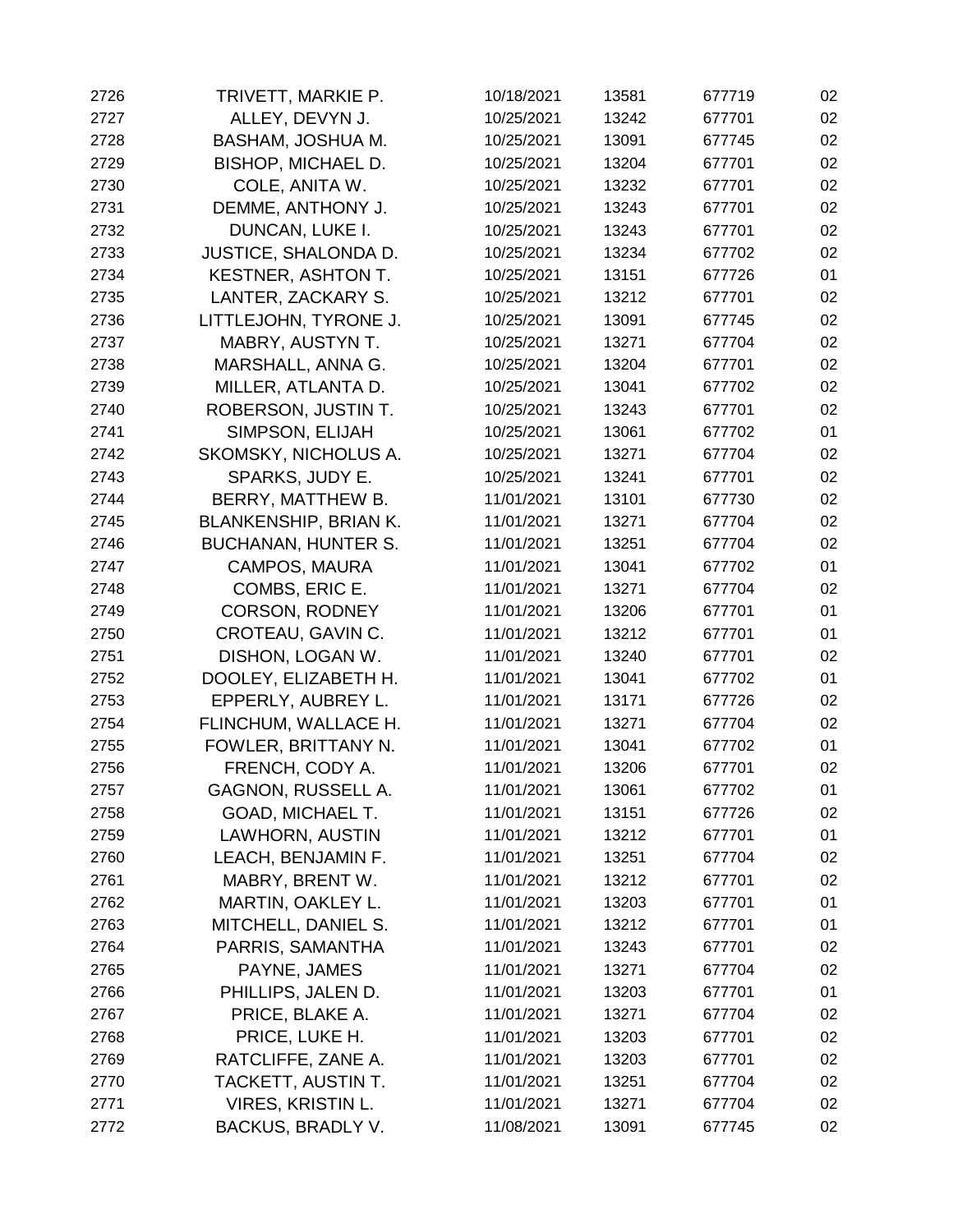| 2773 | BELCHER, STEVEN P.            | 11/08/2021 | 13271 | 677704 | 03 |
|------|-------------------------------|------------|-------|--------|----|
| 2774 | BERRY, CHRISTIAN N.           | 11/08/2021 | 13243 | 677701 | 02 |
| 2775 | BETHANCOURT, ALFARO S.        | 11/08/2021 | 13212 | 677701 | 02 |
| 2776 | <b>BROCK, BRITTANY N.</b>     | 11/08/2021 | 13243 | 677701 | 02 |
| 2777 | DENT, ADAM J.                 | 11/08/2021 | 13271 | 677704 | 03 |
| 2778 | FULLER, SHAWN F.              | 11/08/2021 | 13091 | 677745 | 02 |
| 2779 | GOODWIN, WILLIAM E.           | 11/08/2021 | 13235 | 677701 | 01 |
| 2780 | HALE, COREY A.                | 11/08/2021 | 13091 | 677745 | 01 |
| 2781 | HALL, MELISSA K.              | 11/08/2021 | 13233 | 677701 | 02 |
| 2782 | HILL, STACEY L.               | 11/08/2021 | 13271 | 677704 | 03 |
| 2783 | JARELS, JONATHAN N.           | 11/08/2021 | 13271 | 677704 | 03 |
| 2784 | KENNEDY-STOCKHOFF, MATTHEW A. | 11/08/2021 | 13091 | 677745 | 01 |
| 2785 | SOUTHARD, TREVOR L.           | 11/08/2021 | 13061 | 677702 | 02 |
| 2786 | ALMEIDA, KATIA I.             | 11/16/2021 | 13203 | 677701 | 02 |
| 2787 | <b>CLEMONS, THOMAS H.</b>     | 11/16/2021 | 13233 | 677701 | 01 |
| 2788 | COOPER, GARRETH               | 11/16/2021 | 13204 | 677701 | 02 |
| 2789 | CRAWFORD, CAMERON D.          | 11/16/2021 | 13051 | 677701 | 02 |
| 2790 | HAGEE, KAREN L.               | 11/16/2021 | 13235 | 677702 | 02 |
| 2791 | HAVENS, JORDAN D.             | 11/16/2021 | 13051 | 677701 | 02 |
| 2792 | MCCLOUD, KATLYN R.            | 11/16/2021 | 13204 | 677701 | 02 |
| 2793 | MCLEAN, BRENON E.             | 11/16/2021 | 13051 | 677702 | 03 |
| 2794 | MCMANAMY, ZACHARY R.          | 11/16/2021 | 13051 | 677702 | 03 |
| 2795 | MCPHERSON, DREU K.            | 11/16/2021 | 13243 | 677701 | 02 |
| 2796 | MORILLO, KALEX J.             | 11/16/2021 | 13051 | 677702 | 03 |
| 2797 | O'DELL, LOGAN W.              | 11/16/2021 | 13151 | 677726 | 02 |
| 2798 | PACK, STEVEN W.               | 11/16/2021 | 13051 | 677702 | 02 |
| 2799 | ROOPE, DUSTIN A.              | 11/16/2021 | 13051 | 677702 | 02 |
| 2800 | SAUNDERS, KEVIN               | 11/16/2021 | 13081 | 677745 | 02 |
| 2801 | TORRES-CANELA, YAMILET        | 11/16/2021 | 13051 | 677702 | 03 |
| 2802 | BERNIER, ZANE A.              | 11/29/2021 | 13271 | 677704 | 03 |
| 2803 | <b>BLOSE, MARIAH I.</b>       | 11/29/2021 | 13232 | 677701 | 02 |
| 2804 | CARTER, CHRISTOPHER D.        | 11/29/2021 | 13041 | 677702 | 02 |
| 2805 | CASIQUE, EDWARS A.            | 11/29/2021 | 13271 | 677704 | 03 |
| 2806 | DALTON, GARRETT M.            | 11/29/2021 | 13151 | 677701 | 02 |
| 2807 | DAVIS, TYLER S.               | 11/29/2021 | 13271 | 677704 | 03 |
| 2808 | GILES, CHRISTOPHER J.         | 11/29/2021 | 13041 | 677702 | 02 |
| 2809 | <b>GLISAN, CAELEY R.</b>      | 11/29/2021 | 13203 | 677701 | 02 |
| 2810 | HAWKEY, KRISTINE F.           | 11/29/2021 | 13243 | 677701 | 02 |
| 2811 | LANE, WILLIAM K.              | 11/29/2021 | 13271 | 677704 | 03 |
| 2812 | MCELHANEY, AMANDA D.          | 11/29/2021 | 13471 | 677714 | 02 |
| 2813 | PAULEY, ZACHARIAH R.          | 11/29/2021 | 13233 | 677701 | 02 |
| 2814 | PEARCE, WILLIAM A.            | 11/29/2021 | 13212 | 677701 | 02 |
| 2815 | POMERHN, DANIEL G.            | 11/29/2021 | 13271 | 677704 | 01 |
| 2816 | RADFORD, ASHLEY B.            | 11/29/2021 | 13212 | 677701 | 02 |
| 2817 | ROWLETT, MATTHEW L.           | 11/29/2021 | 13271 | 677704 | 02 |
| 2818 | SANDERS, AMBER R.             | 11/29/2021 | 13212 | 677701 | 02 |
| 2819 | STOOTS, CINDY R.              | 11/29/2021 | 13204 | 677701 | 01 |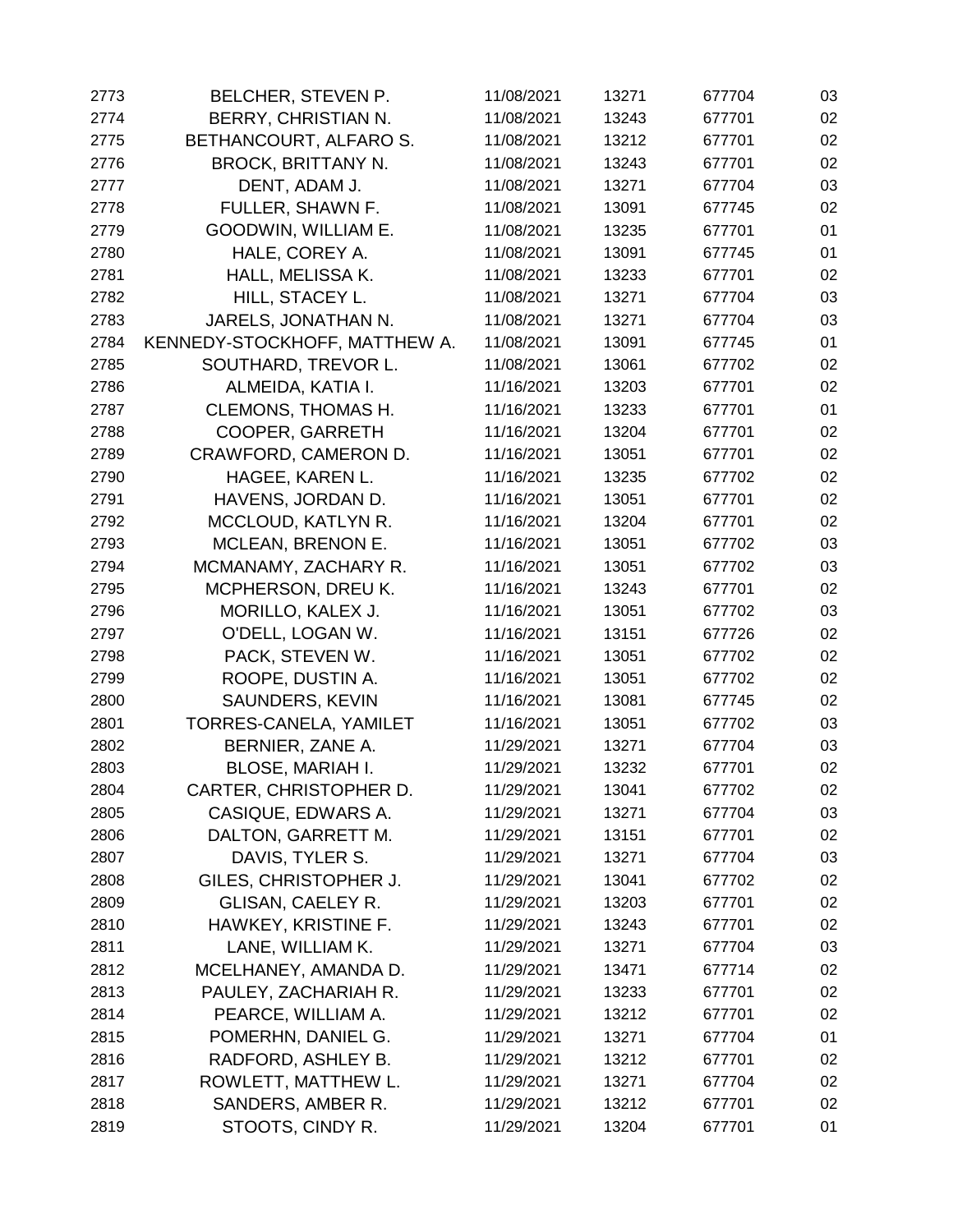| 2820 | WILLIAMS, JUSTIN C.         | 11/29/2021 | 13242 | 677701 | 02 |
|------|-----------------------------|------------|-------|--------|----|
| 2821 | AKERS, BRIAN K.             | 12/06/2021 | 13271 | 677704 | 01 |
| 2822 | BENTLEY, MATTHEW C.         | 12/06/2021 | 13212 | 677701 | 01 |
| 2823 | <b>BUCKLAND, MICHAEL R.</b> | 12/06/2021 | 13233 | 677701 | 02 |
| 2824 | BUSBY, KIM O.               | 12/06/2021 | 13235 | 677702 | 02 |
| 2825 | CABRERA, WILFREDO M.        | 12/06/2021 | 13061 | 677702 | 01 |
| 2826 | CRESSEL, MARISSA D.         | 12/06/2021 | 13202 | 677701 | 02 |
| 2827 | CROTEAU, JEAN P.            | 12/06/2021 | 13061 | 677702 | 01 |
| 2828 | EDMONDS, DAQWON J.          | 12/06/2021 | 13041 | 677702 | 02 |
| 2829 | FRIEND, DAVID R.            | 12/06/2021 | 13233 | 677701 | 02 |
| 2830 | GRAY, HEATH I.              | 12/06/2021 | 13061 | 677702 | 02 |
| 2831 | HARTMAN, ZACHARIAH C.       | 12/06/2021 | 13151 | 677706 | 01 |
| 2832 | MABRY, REECE A.             | 12/06/2021 | 13203 | 677701 | 02 |
| 2833 | MALLORY, NATHAN L.          | 12/06/2021 | 13232 | 677701 | 02 |
| 2834 | MCCROSKEY, RYAN G.          | 12/06/2021 | 13271 | 677704 | 01 |
| 2835 | MENDEZ PEREZ, CRISTIAN      | 12/06/2021 | 13271 | 677704 | 01 |
| 2836 | PRESCOTT, STEPHEN M.        | 12/06/2021 | 13071 | 677726 | 02 |
| 2837 | RIDDLE, HUNTER S.           | 12/06/2021 | 13041 | 677702 | 02 |
| 2838 | VAILLANCOURT, DANIEL J.     | 12/06/2021 | 13235 | 677730 | 03 |
| 2839 | CLARK, RYAN                 | 12/13/2021 | 13235 | 677702 | 02 |
| 2840 | EDWARDS, WINDLE             | 12/13/2021 | 13235 | 677702 | 02 |
| 2841 | HENDERSON, CALLIE J.        | 12/13/2021 | 13235 | 677702 | 02 |
| 2842 | <b>OWENS, STACY</b>         | 12/13/2021 | 13235 | 677702 | 02 |
| 2843 | PARRIS, JASON S.            | 12/13/2021 | 13235 | 677702 | 02 |
| 2844 | WILLIS, JUSTIN K.           | 12/13/2021 | 13235 | 677726 | 02 |
| 2845 | ADDISON, ASHLEY N.          | 01/04/2022 | 13201 | 677701 | 01 |
| 2846 | BANUELOS-HARO, RAMIRO       | 01/04/2022 | 13061 | 677702 | 01 |
| 2847 | CHINAULT, CHAZ              | 01/04/2022 | 13240 | 677701 | 01 |
| 2848 | <b>COTTERILL, TESSLA</b>    | 01/04/2022 | 13233 | 677701 | 02 |
| 2849 | COULTER, CODY               | 01/04/2022 | 13041 | 677702 | 01 |
| 2850 | CRAFT, BRANDON T.           | 01/04/2022 | 13041 | 677702 | 02 |
| 2851 | DUNCAN, JAYDEN R.           | 01/04/2022 | 13041 | 677702 | 01 |
| 2852 | EDWARDS, ADAM J.            | 01/04/2022 | 13151 | 677726 | 01 |
| 2853 | EWENETU, FISEHA K.          | 01/04/2022 | 13233 | 677701 | 02 |
| 2854 | GOAD, DOUGLAS R.            | 01/04/2022 | 13232 | 677701 | 02 |
| 2855 | GOODSON, ASHLEY R.          | 01/04/2022 | 13041 | 677702 | 01 |
| 2856 | HATFIELD, CAMERON S.        | 01/04/2022 | 13204 | 677701 | 02 |
| 2857 | LAWRENCE, MATTHEW J.        | 01/04/2022 | 13271 | 677704 | 01 |
| 2858 | MACK, SAMUAL H.             | 01/04/2022 | 13041 | 677702 | 01 |
| 2859 | MARTIN, NOAH A.             | 01/04/2022 | 13581 | 677719 | 03 |
| 2860 | MCCALLISTER, JARYN L.       | 01/04/2022 | 13241 | 677701 | 02 |
| 2861 | MEADOWS, GREGORY M.         | 01/04/2022 | 13151 | 677726 | 02 |
| 2862 | MIKEL, JAMES F.             | 01/04/2022 | 13433 | 677714 | 02 |
| 2863 | MONTGOMERY, WILLIAM L.      | 01/04/2022 | 13243 | 677701 | 01 |
| 2864 | MOORE, KENNETH S.           | 01/04/2022 | 13151 | 677701 | 02 |
| 2865 | NELSON, CODY W.             | 01/04/2022 | 13101 | 677730 | 02 |
| 2866 | NORRIS, NATASHA N.          | 01/04/2022 | 13231 | 677701 | 01 |